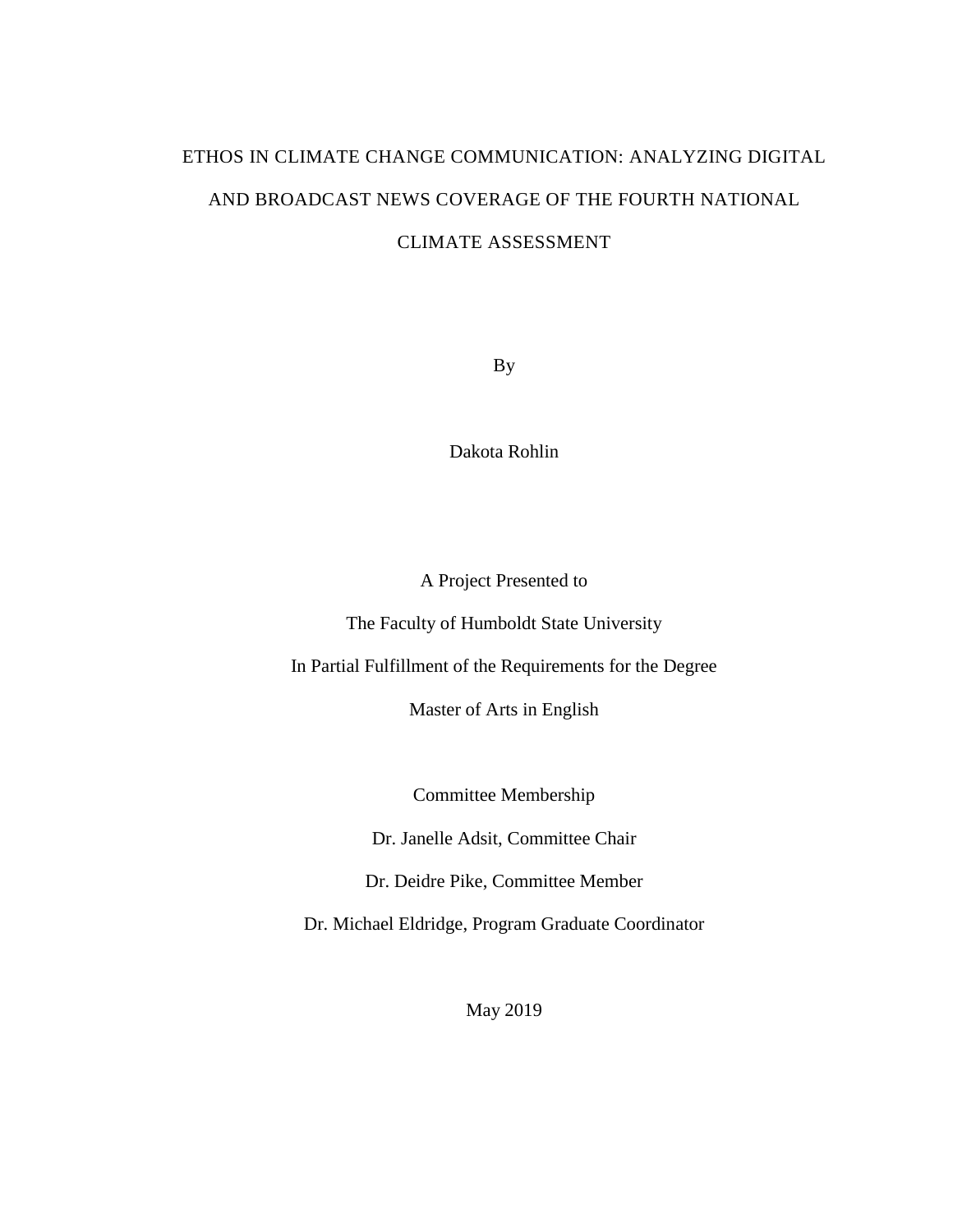#### ABSTRACT

### <span id="page-1-0"></span>ETHOS IN CLIMATE CHANGE COMMUNICATION: ANALYZING DIGITAL AND BROADCAST NEWS COVERAGE OF THE FOURTH NATIONAL CLIMATE ASSESSMENT

#### Dakota Rohlin

This project analyses digital and broadcast news media coverage of the Fourth National Climate Assessment in order to get a sense of ethos constructions in climate communication. The project provides a comparative rhetorical analysis of a range of online print news stories, and two broadcast segments, while coding and categorizing the different authority figures cited or appealed to. By categorizing figures of authority and analyzing the results through a lens of epistemic injustice, and with a more ecological approach to ethos, the findings suggest a need for more expansive and inclusive representations of climate change in mainstream media. The results suggest that ethos in climate communication is frequently framed in binaries, particularly that of the scientific establishment versus the current political establishment. By illuminating these binaries, the analysis points to omissions and other rhetorical failings that exclude the testimony and epistemologies of a wider and more diverse range of people—specifically focusing on marginalized communities, climate refugees, and environmental justice advocates. As the project's findings show, there is a need to reshape and reconceptualize ethos in these spaces to be more reflective of a range of social and cultural perspectives that have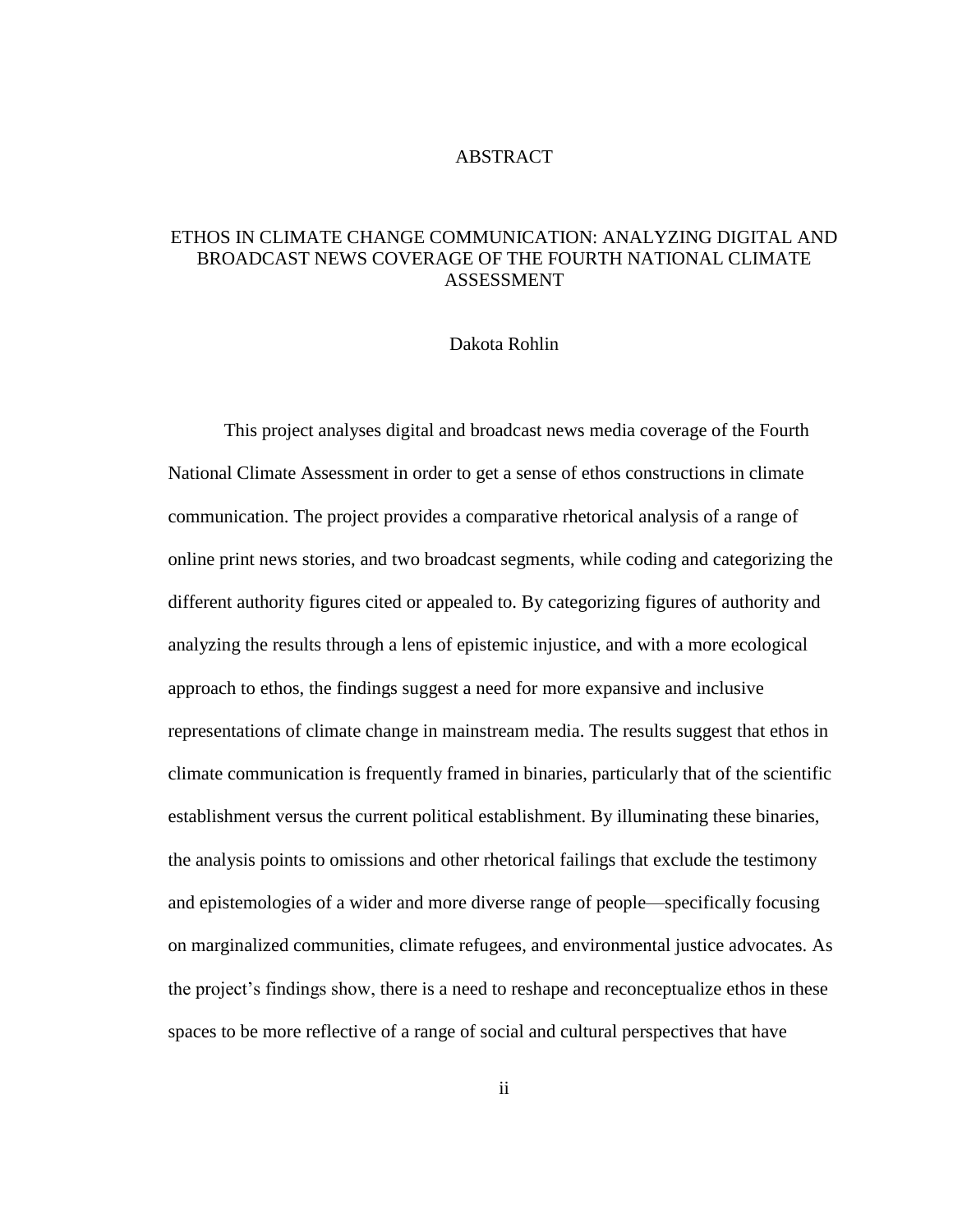bearing on our collective understanding of the problem, and which are crucial to collective solutions moving forward.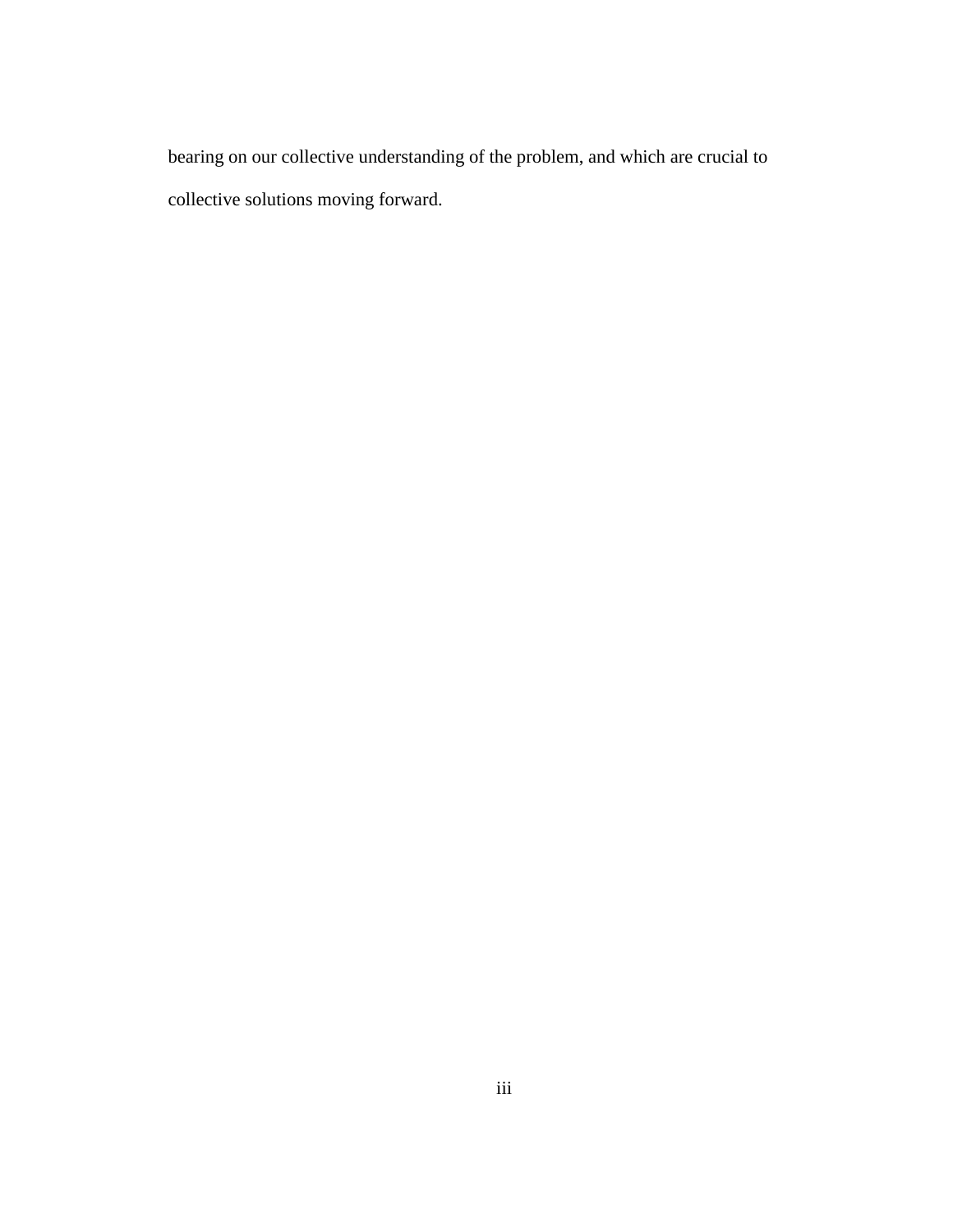#### ACKNOWLEDGEMENTS

<span id="page-3-0"></span>I would like to say a huge thank you to my committee chair, Janelle Adsit, for her continual and unwavering support throughout this process. Her guidance and patience have been instrumental in the completion of this project, and it would not be where it is without her. I would also like to thank my second reader, Deidre Pike, for providing guidance from the Department of Journalism and Mass Communication. Her advice and input from a cross-disciplinary perspective allowed for an extra layer of awareness that is crucial to this project. Finally, I would also like to thank and extend my appreciation for all of the English department staff and faculty who I've had the pleasure of interacting with, and learning from, over the last two years. Specifically, I want to acknowledge Janet Winston, Michael Eldridge, Mary Ann Creadon, David Stacey, Lisa Tremain, Christina Accomando, Suzanne Scott, and Nikola Hobbel. I'd also like to thank Renée Byrd and Mark Baker for their assistance from the Environment and Community program. And of course a huge thank you to my parents, brothers, and the rest of my family and friends for being a constant source of support, motivation, and inspiration.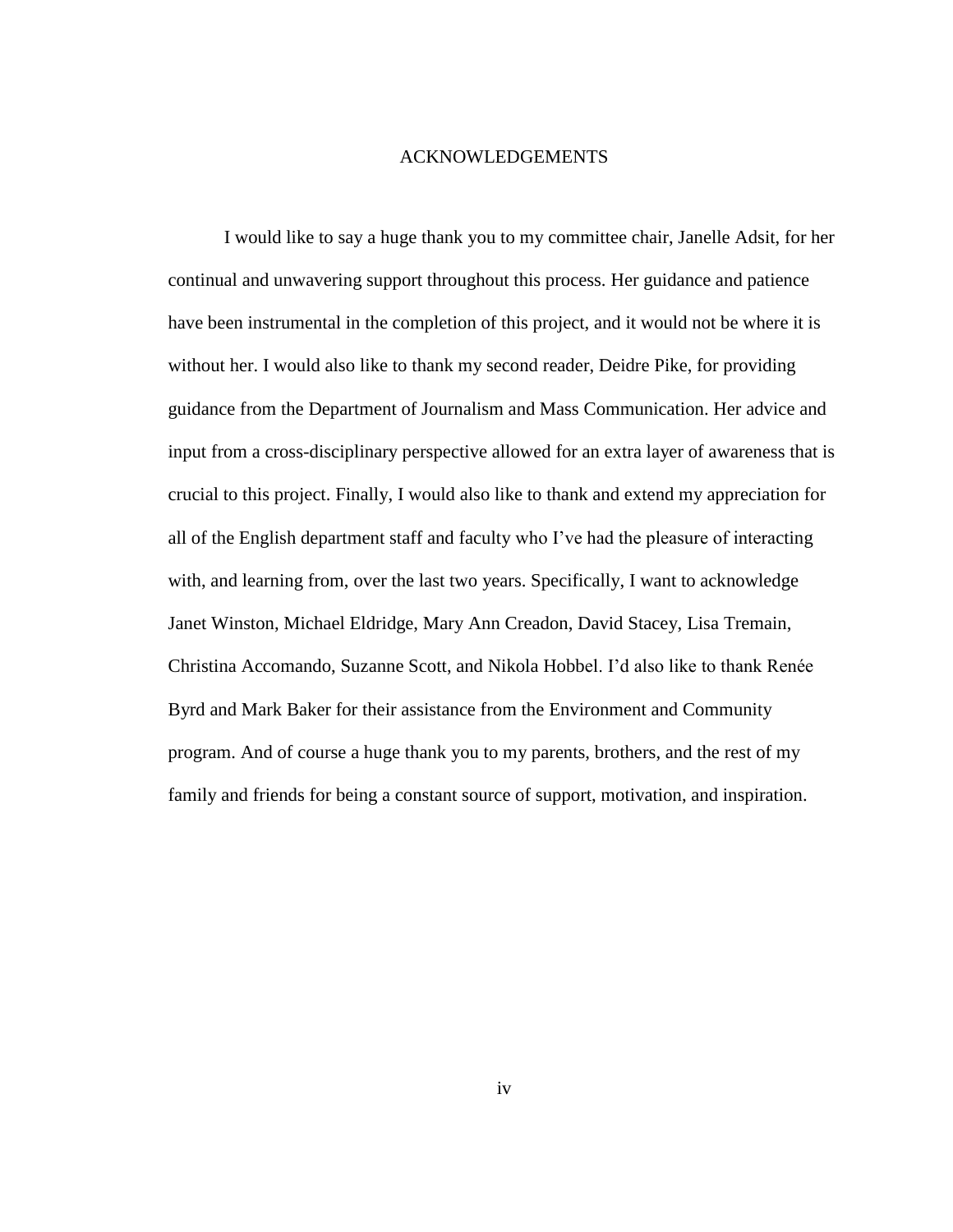# TABLE OF CONTENTS

| Ethos in Climate Communication: Ecological, Interactional, and Social Conceptions       |
|-----------------------------------------------------------------------------------------|
|                                                                                         |
|                                                                                         |
|                                                                                         |
|                                                                                         |
|                                                                                         |
|                                                                                         |
|                                                                                         |
| From 'Dueling Scientists' to 'Science vs. the Political Establishment': Newer Binaries, |
| Analyzing Broadcast Segments: Parallel Constructions of Ethos in Visual Media  75       |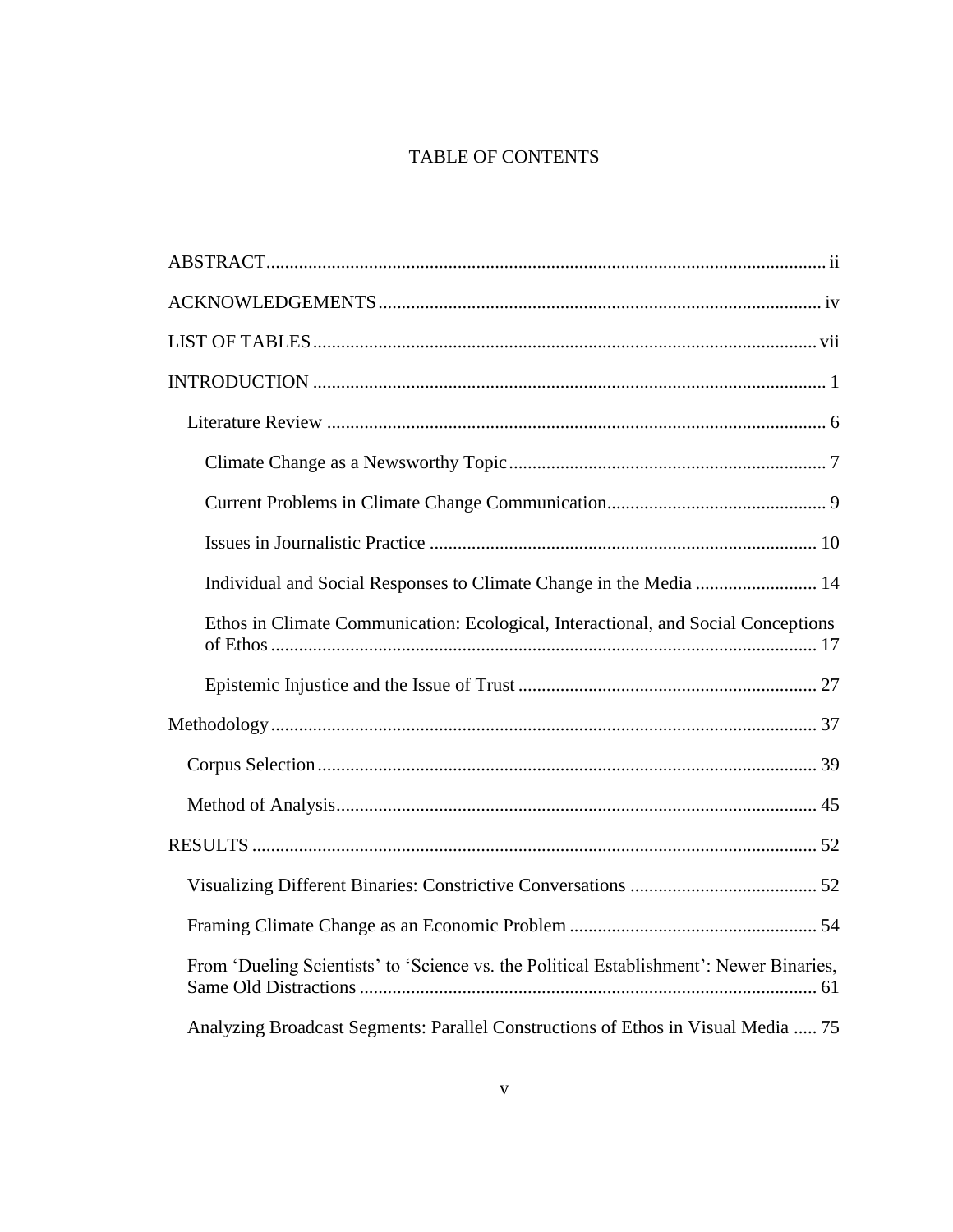| Epistemic Injustice and Issues of Imbalance: Ignored Communities and Informational |  |
|------------------------------------------------------------------------------------|--|
|                                                                                    |  |
|                                                                                    |  |
|                                                                                    |  |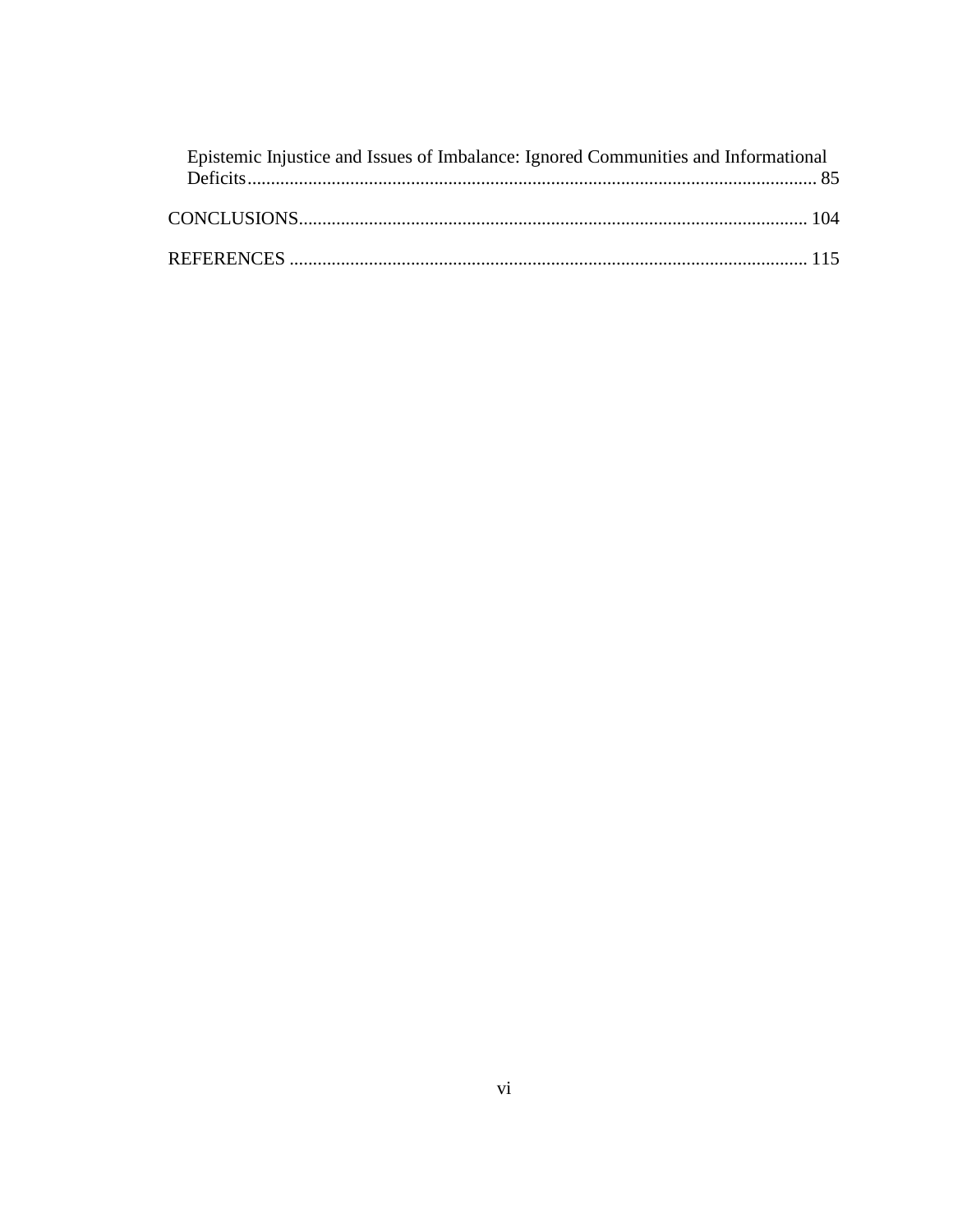## LIST OF TABLES

<span id="page-6-0"></span>

| Table 2. Criteria and Designations for Categories of Authority Figures 46 |  |
|---------------------------------------------------------------------------|--|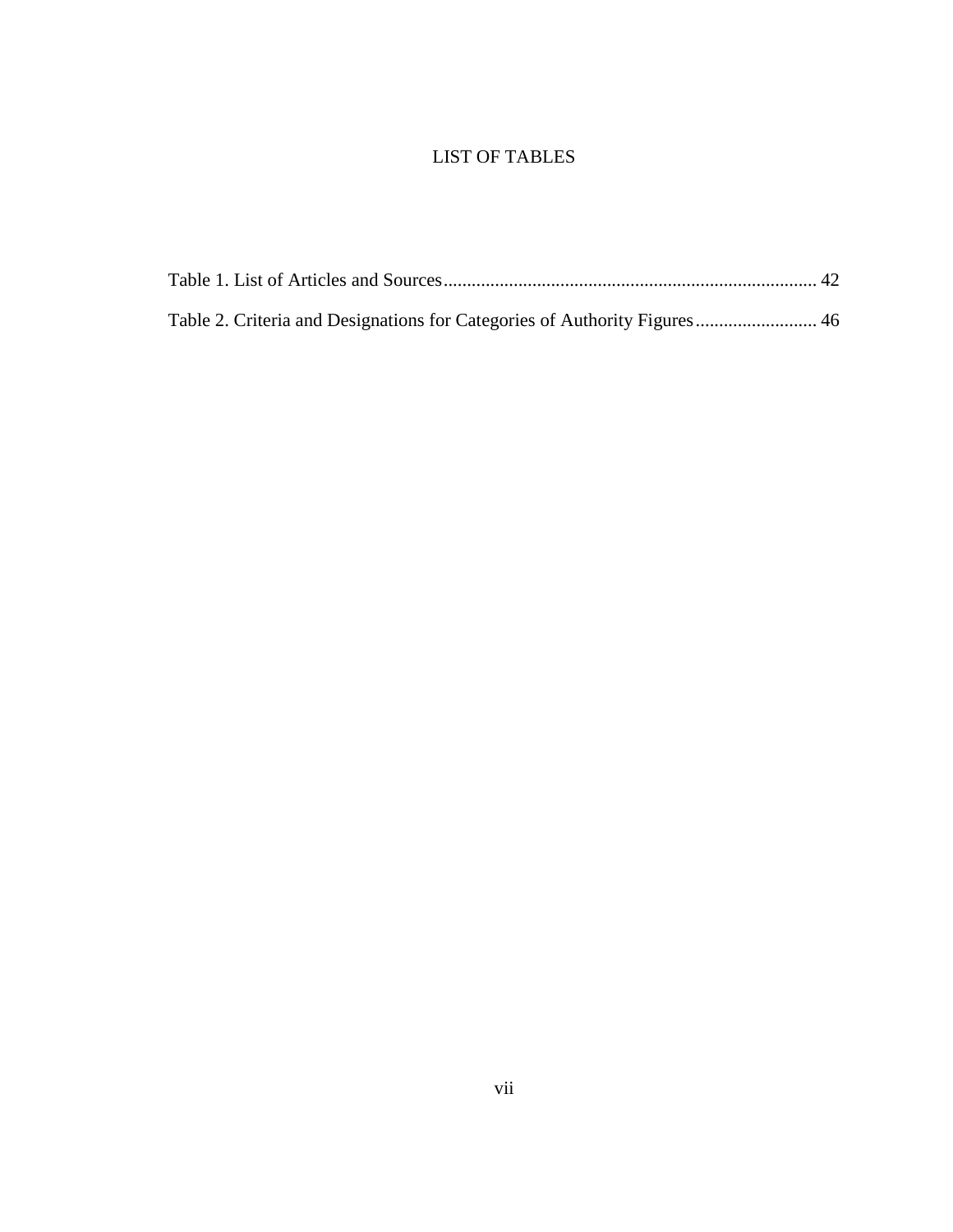#### INTRODUCTION

<span id="page-7-0"></span>Environmental issues have long been sites of contestation and debate in the political, cultural, and social spheres. Particularly in recent history, environmental movements driven by experts and laypeople alike have gained ground in both the public and political realms. However, no issue in regard to the state of nature has risen more prominently on a global scale than that of climate change, or global warming. Over the last 30 odd years—starting at least when NASA climate scientist James Hansen first brought the issue of anthropogenic climate change to the U.S. Senate—the scientific consensus around global warming has gained tremendous ground in solidifying the case for why the human race must curb their behaviors and lifestyles (IPCC, 2014; "Fourth National Climate Assessment"). Today more than ever it stands as one of the more critical problems facing the contemporary world. Still, however, there remains a lack of trust by segments of the public in institutional calls for climate adaptation and mitigation (Stokes et al.; Leiserowitz et al. 3). This project approaches the issue of public perception from a different angle, keeping in focus issues of authority and highlighting how rhetorical constructions of ethos frame our understandings of the problem.

The goal of this project is to examine and extend current views on the communication of climate change through an investigation guided by both rhetorical and epistemic theory. Specifically, I focus on the construction of ethos in media representations through an examination of citation and reference practices, appeals to authority figures within news media texts, and general notions of framing and narrative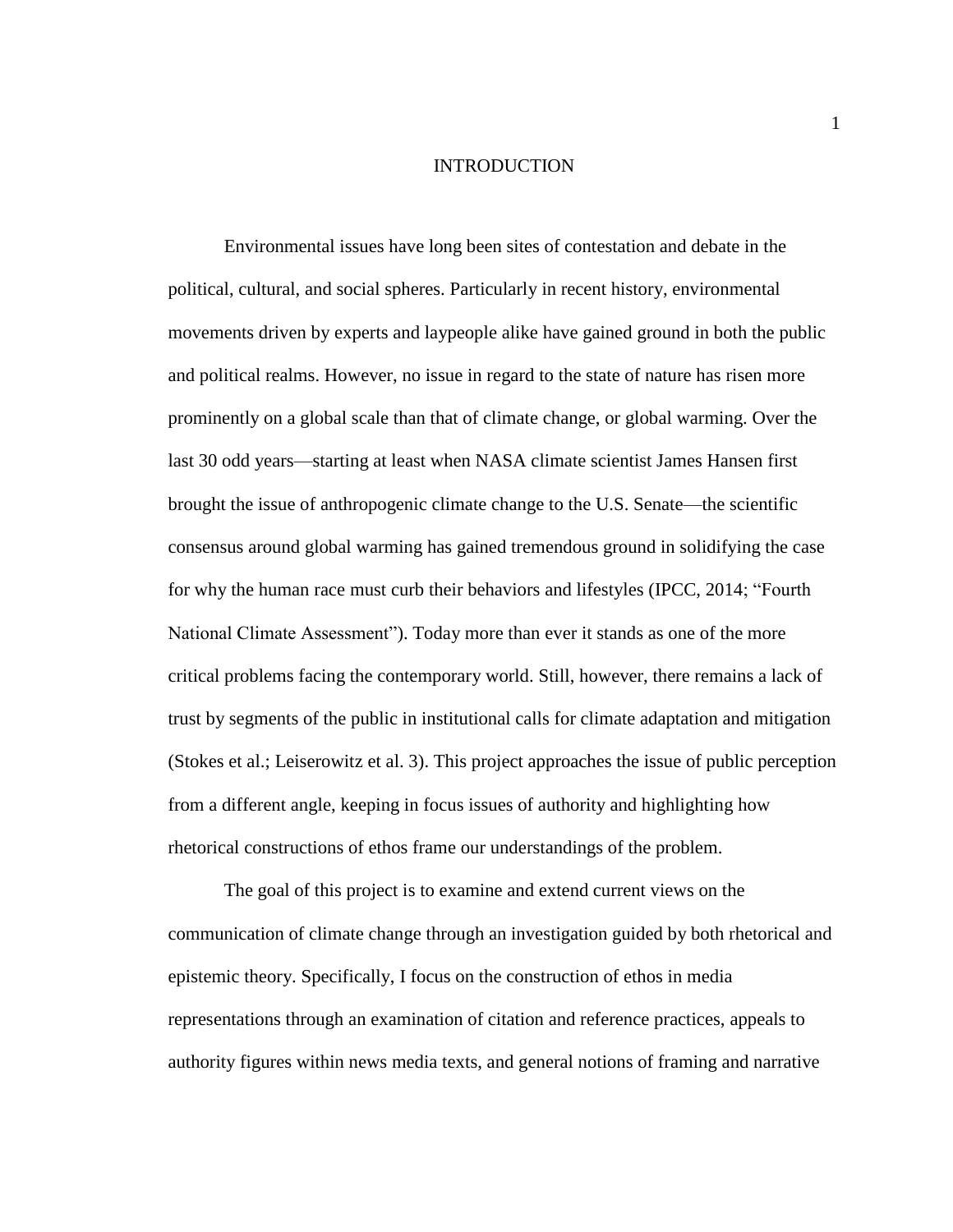construction. These practices are explored through a lens of epistemic injustice, and other notions of social and cultural consensus-building. In doing so, the project offers insights into the implicit consequences that come with gatekeeping decisions in regard to the people cited and referenced in climate change communication. The research considers different media forms, but focuses mainly on online print news and a few broadcast news samples.

Focusing on environmental communication in American media, this project examines how current framings and rhetorical strategies may be improving or detracting from the efficacy of climate change appeals. Part of the lack of consensus in public opinion seems to come from the way climate change is represented in mass communication, and how much information we receive through a diverse range of sources. Namely, my intent is to examine the construction of ethos through the specific sources—or what I refer to in this project as "speakers"—that are cited and invoked to deliver these messages. By focusing there, the project then unpacks the rhetorical, cultural, and epistemological consequences that may come with such decisions. Additionally, by examining some of the broader discursive framings in these texts, I have tried to make visible some connections between those framings and the audience expectations which likely inform them. In so doing, we can think about ethos as both the construction of speakers' individual credibility within the texts discursively and also encourage a view of ethos that emphasizes the role that the audience plays in forming general notions about how climate change should be represented and talked about in mainstream media. Communicators' decision making about who to cite and how to cite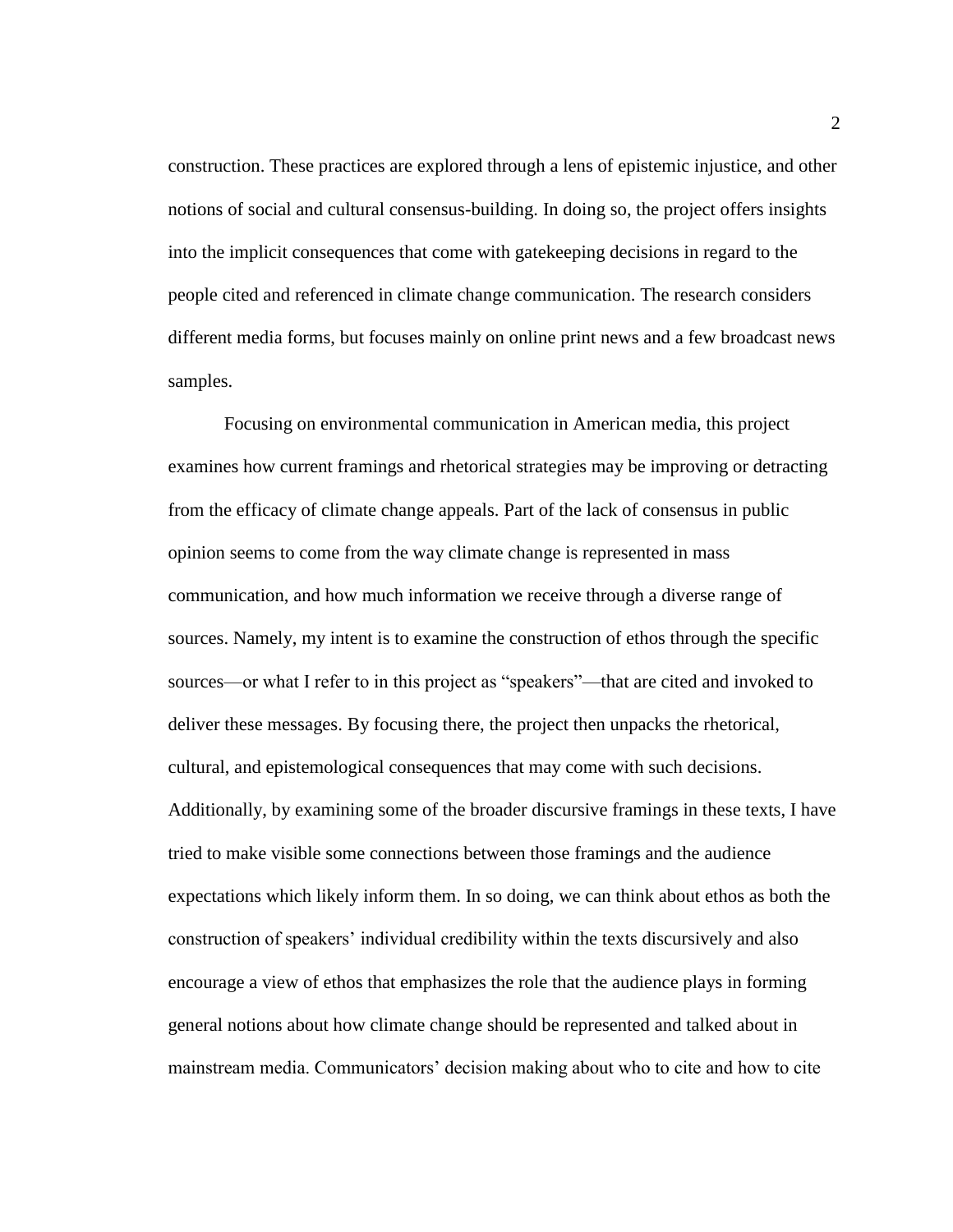them in these representations is in some way dictated by the audience they are presenting to (Perelman and Olbrechts-Tyteca 17-19). So we should also think of ethos as a reflection of the normative expectations of audience members in an American context, and how that effects rhetorical decisions in news media texts.

This research, then, focuses on the challenge of constructing ethos in relation to current notions of cultural bias and epistemic or testimonial injustices. I unpack these ideas further in the literature review, but mainly my inquiry focuses on the ways that different figures—whether political, scientific, or otherwise—can be posited to have varying effects on diverse audiences. Additionally, the analysis explores how the construction of ethos through these cited figures might privilege certain understandings and framings of climate change. To be sure, as Anthony Leiserowitz asserts in an article on American risk perception, "messages about climate change need to be tailored to the needs and predispositions of particular audiences; in some cases to directly challenge fundamental misconceptions, in others to resonate with strongly held values" (64). This sentiment seems to be generally accepted at least in terms of what it refutes, which is the idea that climate change messages can be created and disseminated in a one-size-fits-all manner (Moser and Dilling 165-167). We can assume that different people, or maybe more accurately groups of people, are going to respond differently to an array of rhetorical and structural techniques. The inquiry of this project involves asking how we might grapple with these constructions of authority through a lens of epistemic injustice, and how authority figures and framings support certain epistemologies, while ignoring others.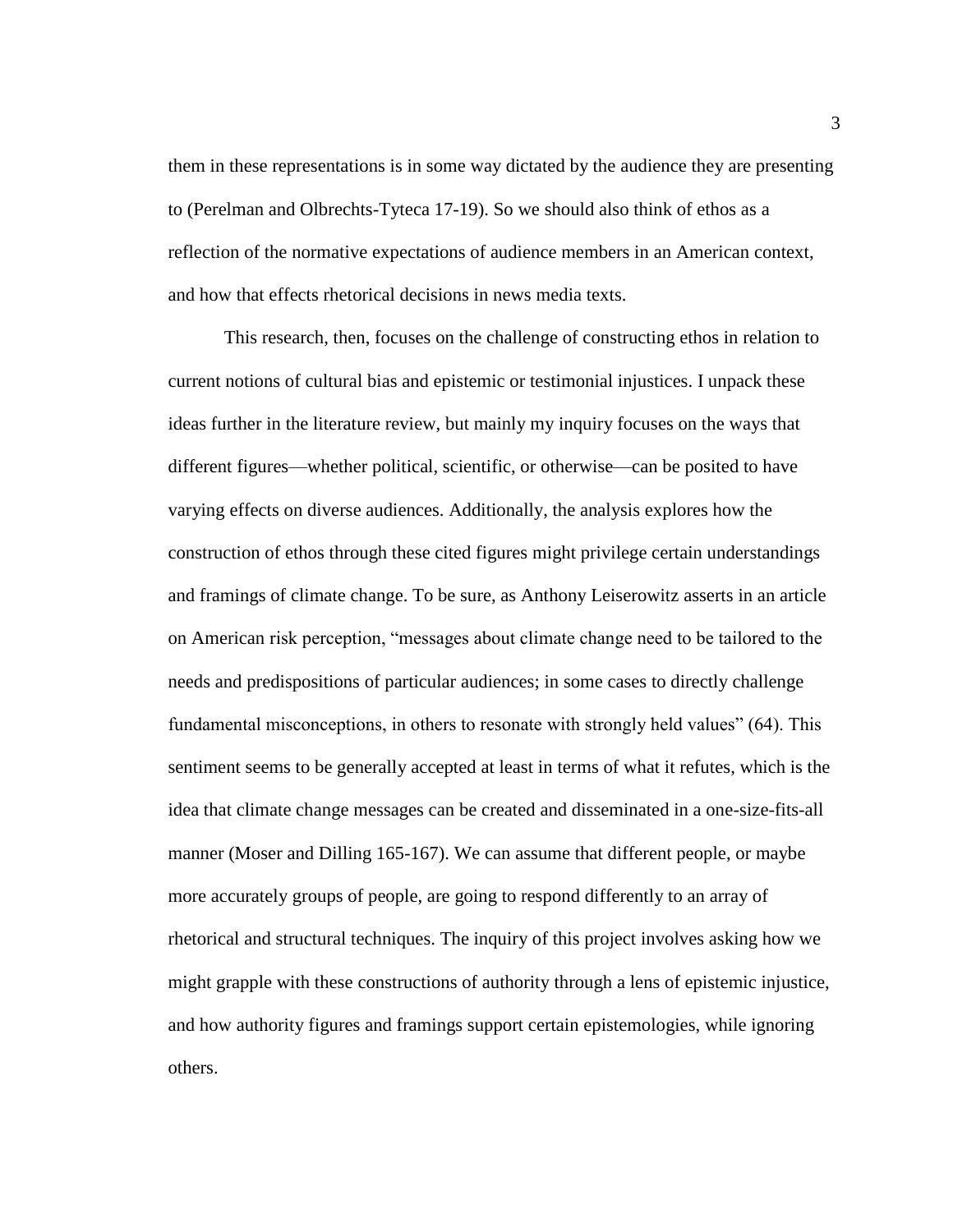This project serves more specifically to analyze ways in which current examples of climate communication in the media have crafted their messages in light of some of the implications of popular research in this field. As Leiserowitz notes, it's simply unrealistic for us to expect that a compromise in communication can be made and that some sort of middle ground can serve as an optimal balance that appeals to everyone ("Climate Change Risk" 63-64). In light of this, there is complexity with how media constructs ethos and the authorities who are used in climate change communication. We can infer that segments of the public will react to and interpret messages differently depending on their political orientations and values (Feinberg and Willer 57; McCright and Dunlap 160-163). With this in mind, my research centers on the interplay between cited authority figures, discursive content, and audience response. That examination utilizes lenses of epistemic injustice, ecological and social conceptions of ethos, and cultural cognition among other perspectives. These lenses help to broaden our understanding of how groups receive climate information, but also how we can conceive of ethos in climate communication as a whole. It's important to note that these are not the sole flaws of climate change communication, or even the biggest. They are a slice of the rhetorical pie. However, they do seem to be linked in a number of ways, and this combination of ideas is what I try to explore, and hopefully extend. This analysis focuses on how samples of climate change communication take on the task of effective communication, and the role that their chosen speakers and framings serve in building ethos. Essentially, this project undertakes a comparative rhetorical analysis of multiple American news media articles, and a few broadcast segments, to find out if and how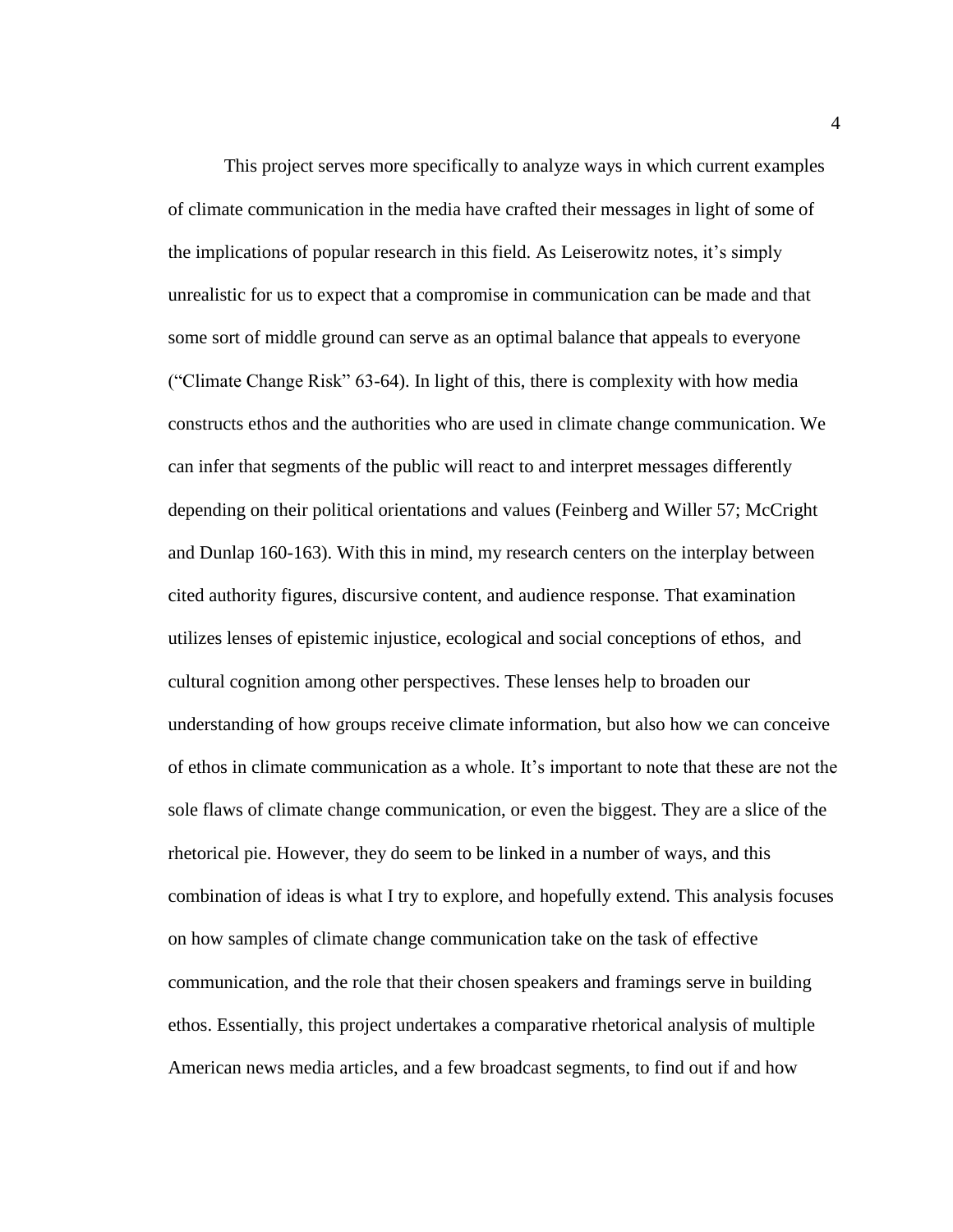balancing different rhetorical approaches can allow for a more nuanced and open discourse that encourages action and agency for different audiences.

The questions, then, involve asking which figures are cited, and with what frequency in these reports? What might that breakdown of speakers tell us about the overall rhetorical strategies of the pieces? Are the cited speakers representative of diverse segments of the public? What assumptions can we make about the overall construction of ethos when keeping in mind the types of figures being relied on for authority? What kind of socio-cultural norms or expectations might guide the selection of certain authority figures? How might communicators be addressing the potential biases or injustices that may occur depending on who is speaking and who the intended audience is? The research will largely be guided by a few questions:

- 1. Through an analysis of recent digital and broadcast news reports on Climate Change by major American news outlets, what kind of differences may be detected between and across texts in terms of who is being cited and referred to for delivery of climate change information? Specifically, the analysis focuses on ethos, tone, affirmation or rejection of the content being discussed (Fourth NCA), and variations in framing.
- 2. How many different speakers are used in appeals to authority? Are some social types used more than others? Are certain social types ignored in these appeals? How are appeals to authority organized?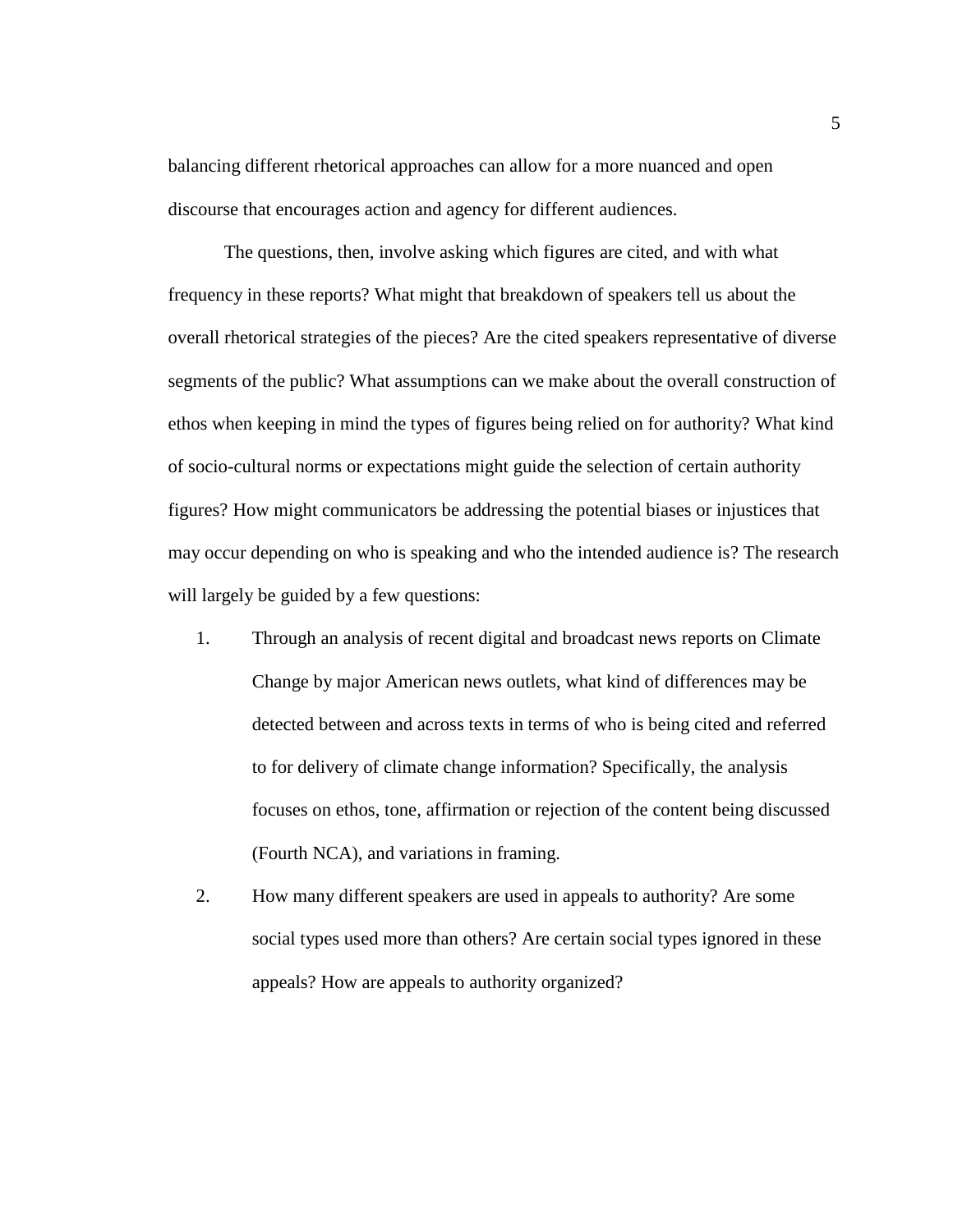- 3. What might be some implications of using different speakers based on what we know about audience feedback and cultural ideology surrounding climate change?
- 4. How might instances of epistemic injustice be occurring with regard to the range of authorities presented, and the epistemologies they support or exclude?

My hope is that focusing on authority figures offers some useful insights. However, it also offers a reframing of the problem which directs attention toward the figures we entrust to deliver or comment on climate information. The goal of this analysis is not to provide conclusive and determinate answers to climate communication problems; rather it is to extend inquiry while focusing on authoritative appeals. These findings are tentative and contingent, but they offer a reframing of the problem that focuses anew on constructions of authority and the place of social types and identity power in climate communication. The findings allow us to consider how choices about who is entrusted as an authoritative voice on the topic of climate change may impact different groups of people. It also has implications for how we might perceive the dominant narratives being constructed around climate change in the public sphere.

#### Literature Review

<span id="page-12-0"></span>To start, due to the complexity and nature of this topic, it's important to begin with some discussion of the exigency of climate change and the scientific consensus behind it. As I will show in later discussions of journalistic norms and challenges, the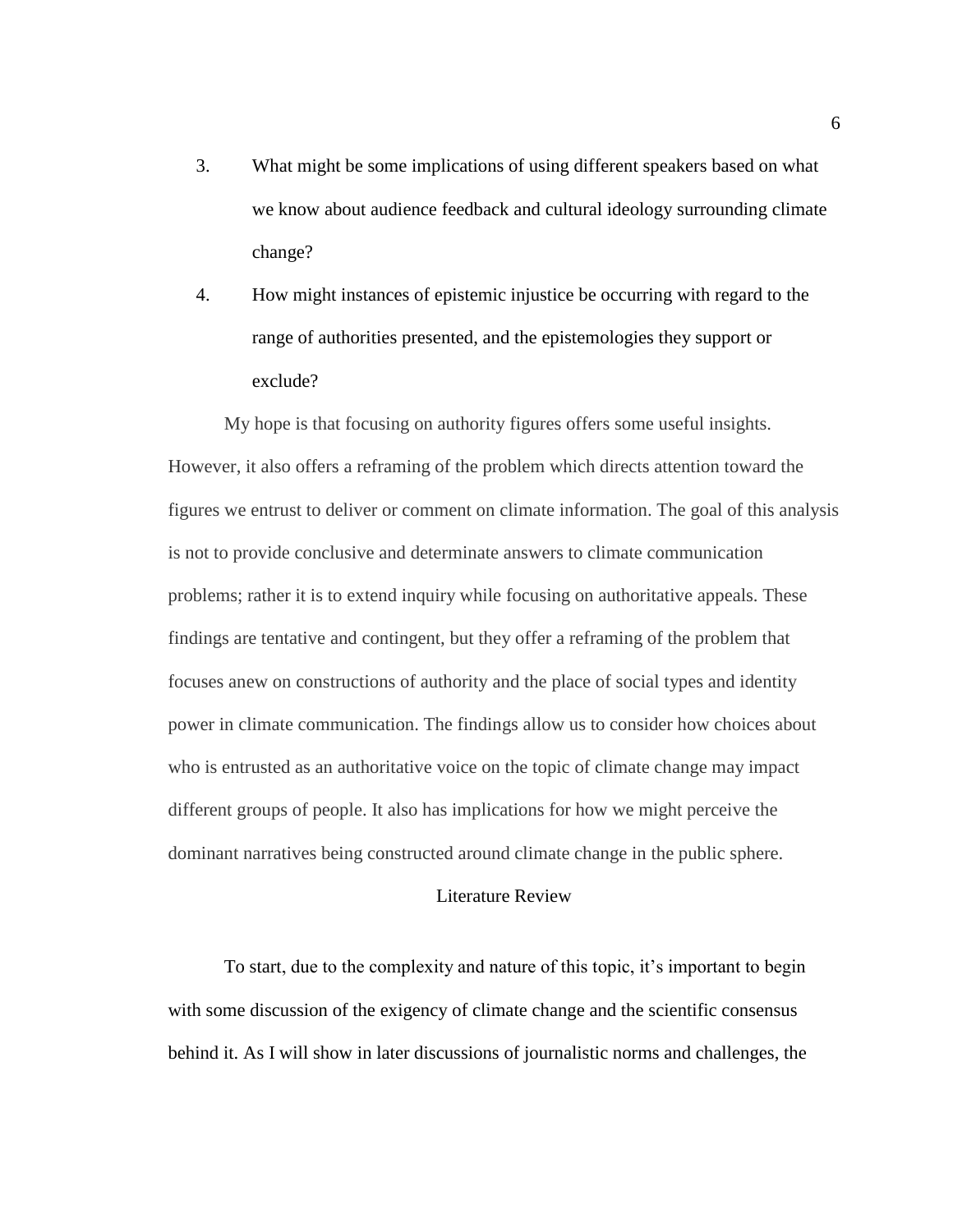complex nature of climate change makes it a difficult topic to cover. However, working toward more effective communication requires some understanding of these complexities, and so I will discuss them briefly here.

#### <span id="page-13-0"></span>Climate Change as a Newsworthy Topic

Without spending too much time on the hard science of the matter, it has been generally agreed upon by a large majority of global scientists that climate change is happening, and that human caused changes are playing a role (IPCC, 2014; "Fourth National Climate Assessment"). Despite this consensus, however, there are still people in the American public who are skeptical of such findings (Stokes et al.; Leiserowitz et al. 3, 7, 9). My goal is to better understand how these audiences interpret messages about climate change, disseminated across broad media, but specifically mainstream print news. In order to take this approach it's important to understand the role of media more generally, and then with an eye toward climate change communication.

Over the last few years in particular, but certainly beginning much earlier than that, there has been a sense that broad portions of the public have become less engaged and trustful of news media (Saad). This is not just in terms of climate change communication, but all media reporting. Despite this, James Painter asserts that, "Print editions still play a key role as agenda setters for what 'thought leaders' like politicians take seriously, for what is covered by journalists in other media, and for what is discussed by the general public" (65). By print editions he is referring to larger print news organizations like the New York Times or Washington Post which still have agenda setting power in the broader news media landscape. In terms of scientific reporting, mass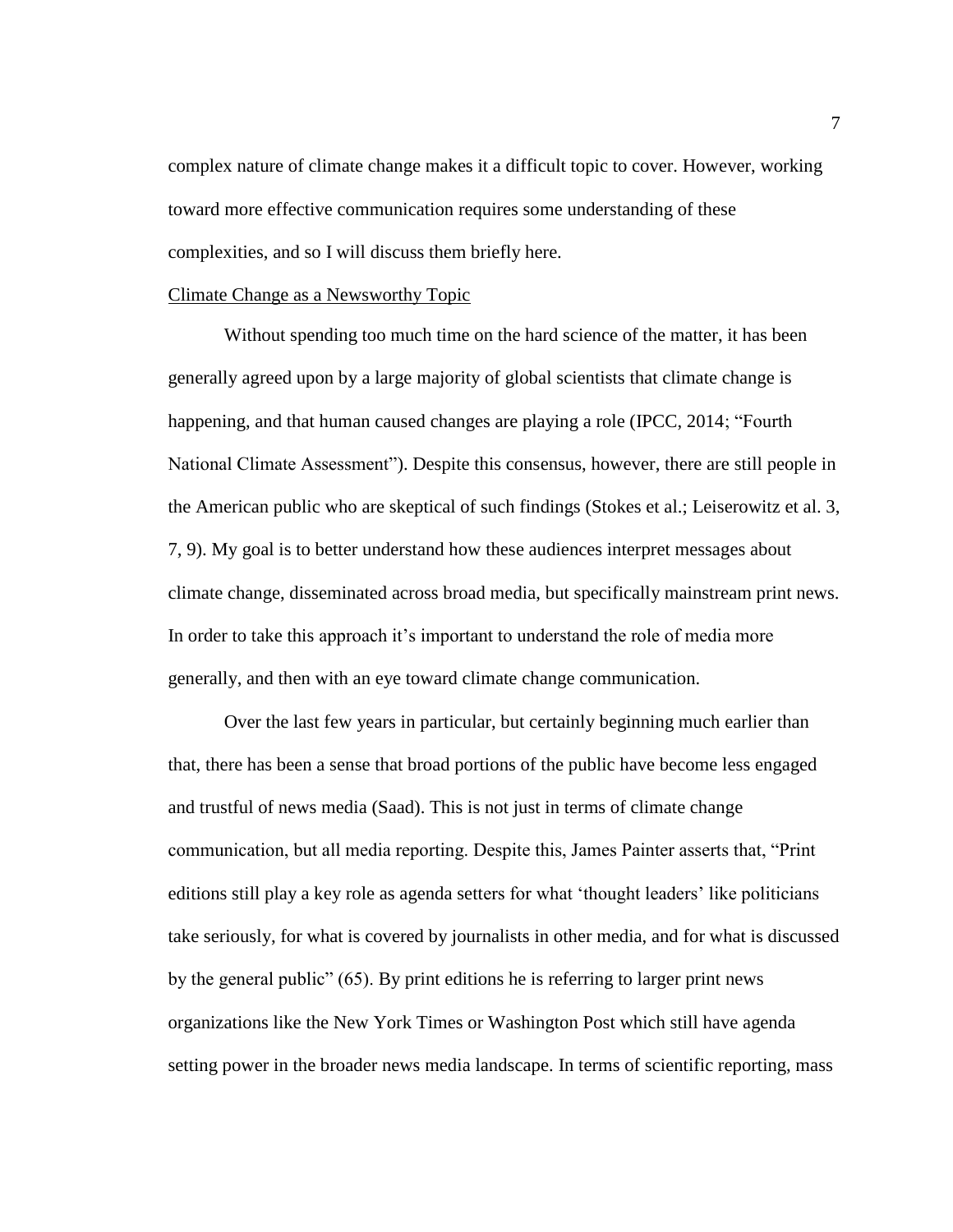media play a critical role in shaping the arena within which public perception and engagement with complicated issues occurs. As such, they remain important institutions in educating and informing the general public on a litany of issues—including climate change.

Now, while it is important to couch this discussion in an understanding that the American public is perhaps more distrustful of media now than in recent years; equally important is a discussion of the ways that communicators have tried to curtail this mistrust, specifically in regard to climate change reporting. Discourse on climate change comes to us from many different places: through newspapers, television, social media, scientific reports, or even word of mouth to name just a few. A complex web is formed between science, policy, popular culture, news media, economics, and more, to structure climate change discourse (Lindenfield and Mcgreavy 124-125; Dahan 4-6). As such, media is tasked with a difficult job in cutting through that complexity to deliver salient messages. Sometimes, however, the complexity of such a picture is understated or ignored by media critics altogether (Painter 44).

Two prominent researchers in the field, Susanne Moser and Lisa Dilling, write that communicating effectively could be the most beneficial move for generating consistent public engagement with climate change (162). The two go on to summarize four points which, by virtue of collective agreement, appear to be major detractors of effective climate change communication across the field. These four points seem to be common threads in many discussions on this topic. For that reason, and because they include a discussion of the information deficit model, I will include them here.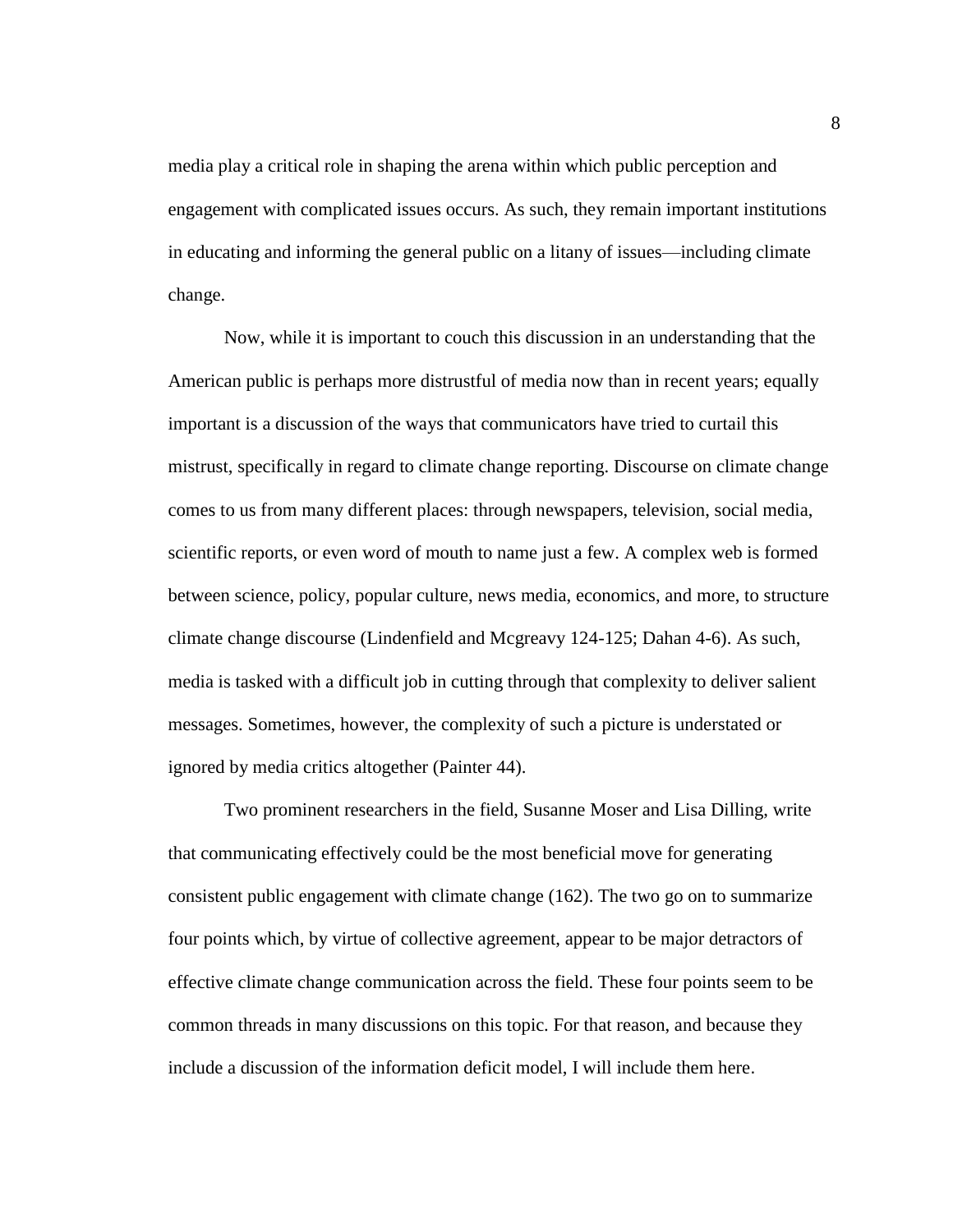#### <span id="page-15-0"></span>Current Problems in Climate Change Communication

First, Moser and Dilling assert that one faulty assumption communicators make is that the public is disengaged and uninformed because of a lack of information (162). This idea, broadly known as the information deficit model, supposes that the gap between scientific evidence and public belief is caused largely by a lack of available information. In response, reporters have focused on disseminating more scientific data and explanation. This strategy has proven to be largely unsuccessful for many complex topics and ideas, but particularly for the communication of climate change (Moser and Dilling 163-164). The second assumption is that audiences will be motivated to take action if they are exposed to visions of potential catastrophe and messages that instill immediate fear (Moser and Dilling 164-165). This strategy stems logically from the need to elicit an immediate and powerful response from the public on an issue that encroaches on public life every day. However, leaning on prophetic visions of destruction does not always lead to an engaged and active audience. Many times, this sort of persuasive approach has actually been shown to drive people away from agency and into complacency, indifference, or other generally negative behaviors (Foust and Murphy 161-162).

Now, the last two points the authors make have a fair amount of overlap. The third problem is what the authors describe as a "one-size-fits-all" approach that holds scientific framing to be the most persuasive in crafting climate change messages (Moser and Dilling 166). However, as with many controversial issues, the most persuasive approach tends to change depending on situation, audience, etc. A good illustration of this third problem can be seen if we ask ourselves how to convince someone to be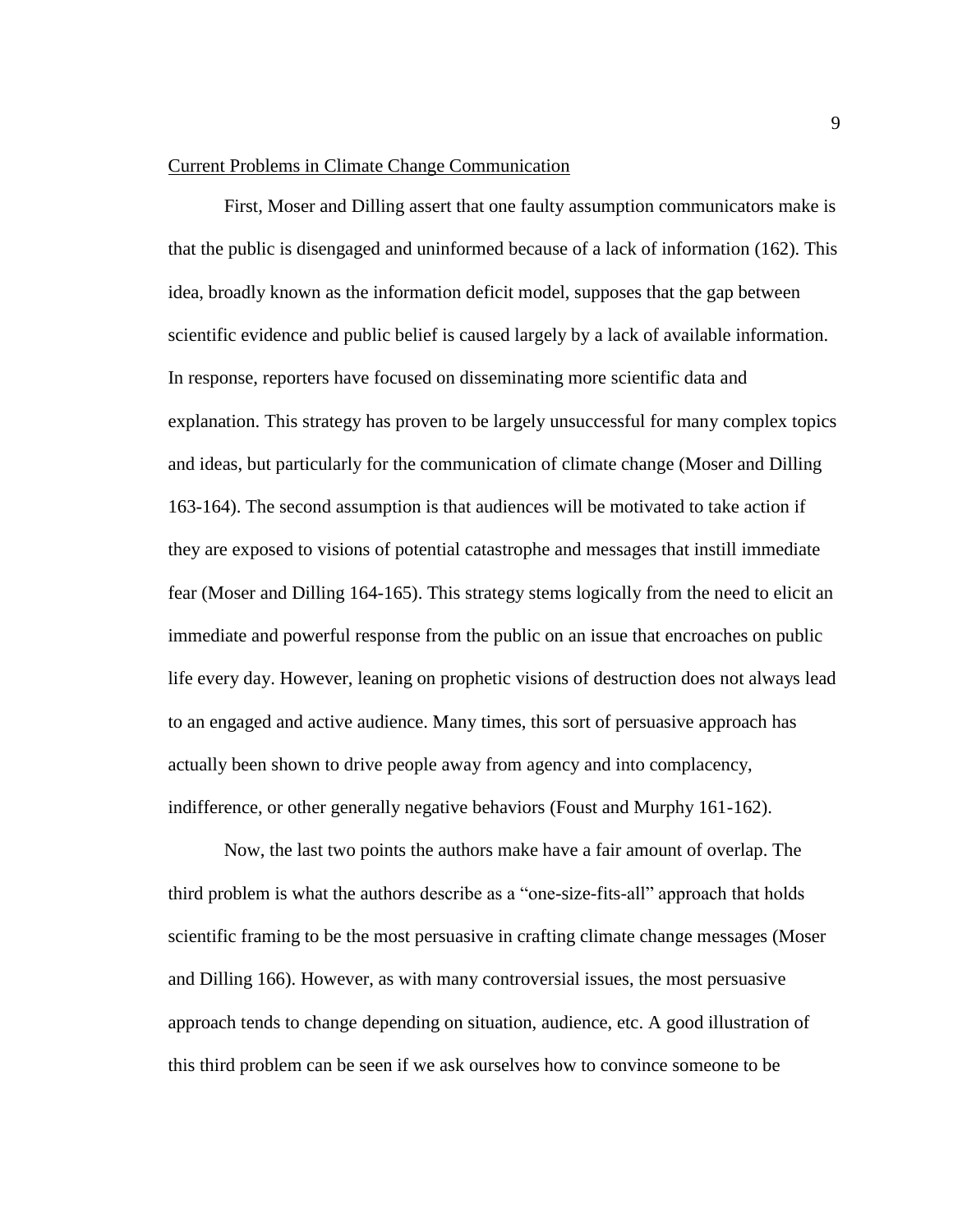proactive about climate change if they don't agree with central principles of science or the scientific method. More researchers seem to be pushing the idea that climate change communicators need to start tailoring their messages to the audience and to go beyond drowning people with scientific information (Bord et al. 206; Leiserowitz 64). The fourth and last assumption follows closely behind the third in arguing that there has been too much emphasis on mass communication as the most effective approach (Moser and Dilling 168). A global problem beckons global outreach, but it's worth asking whether broad attempts could be substituted by narrower ones at the local level? These are only a few of the problems which have emerged over the past few decades, but they are remarkably well suited as categories of understanding some of the main obstacles to effective environmental communication.

#### <span id="page-16-0"></span>Issues in Journalistic Practice

Moving along from these broad models of communication described by Moser and Dilling, it is useful to also understand the smaller, micro-level elements of journalism that contribute to the difficulty of reporting on climate change. While this discussion could include a number of concepts, I would like to specifically look at issues of balance, framing, and what Maxwell Boykoff refers to as first and second-order journalistic norms. Without diving too deep, it should be noted that most mainstream journalism operates on the premise of balance and fairness in coverage. In a nutshell this simply means getting all sides of a story; or in the journalistic lexicon, getting the facts and telling it straight.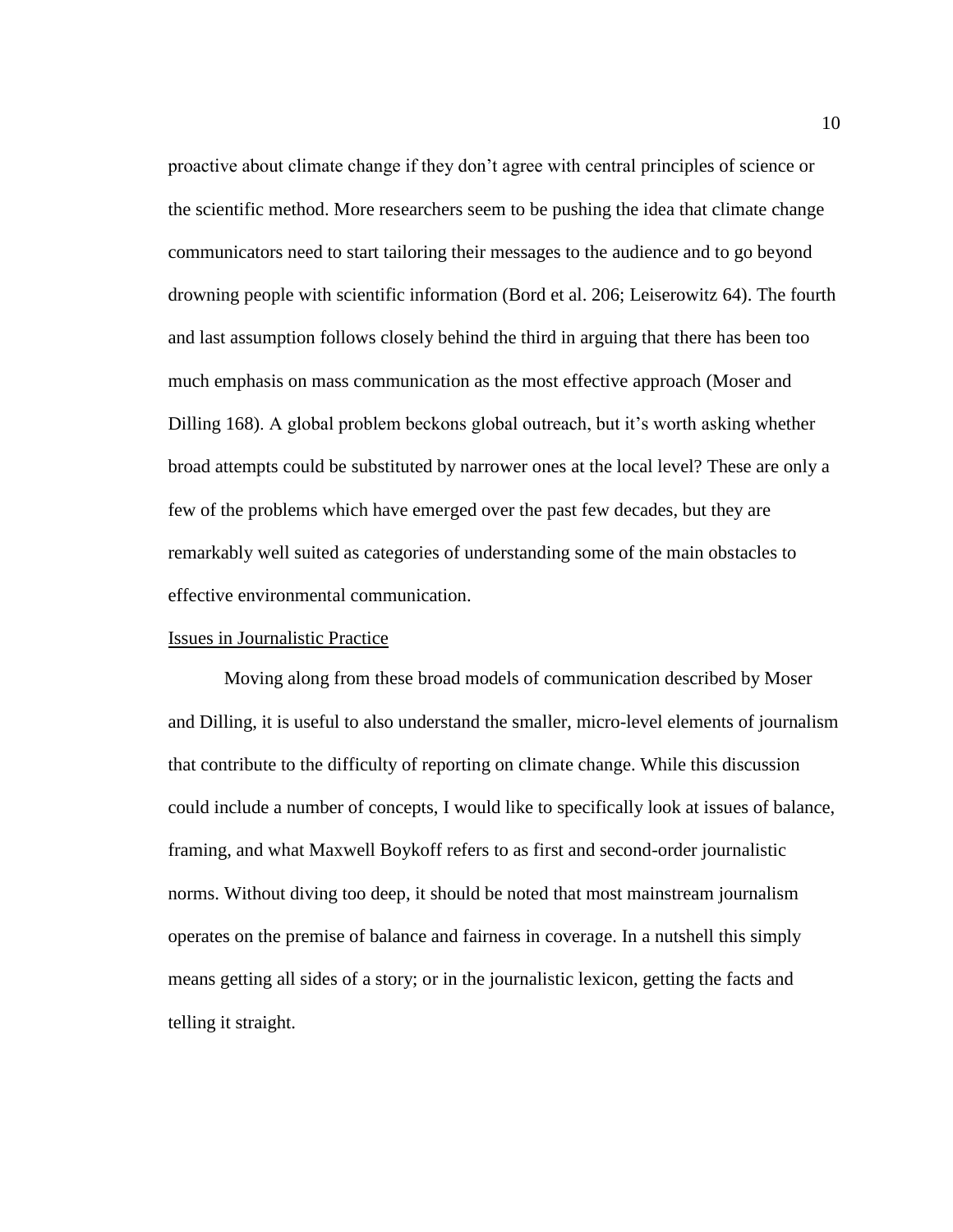However, the concept of objectivity or balance in journalism (or anywhere for that matter) is a hotly contested and complex issue that cannot be unpacked here. Regardless, it serves this research in that climate change reporting, particularly in the 1990's and early 2000's, appears to have been inhibited in some ways by efforts toward balance ("Flogging a Dead Norm" 474-475). In short, media reporting on climate change, in an effort to bring both sides of the argument to the table, tended to misconstrue the reality of the situation by bringing equal levels of legitimacy to voices opposed to or in denial of the science ("From Convergence.." 479-482). Despite the illegitimacy of their claims, or their relatively smaller numbers compared to those in support of climate science findings, media framing and attempts at showing both sides furthered what Boykoff and Boykoff refer to as an informational bias ("Climate Change and Journalistic" 1192-1193). Additionally, the multiplicity of voices converging on the topic—and their respective attempts to influence public perception—often leads (sometimes intentionally) to uncertainty around the issue (Painter 12-13; Farrell 92-93)

Furthermore, Boykoff and Boykoff add additional elements to this informational bias by suggesting that news reporting typically involves normative constraints through first and second-order norms ("Climate Change and Journalistic" 1192). First-order norms include personalization, dramatization, and novelty in reporting while secondorder norms include authority-order and balance ("Climate Change and Journalistic" 1192). While not all of these will be relevant to my research, the concepts of personalization, authority-order, and balance are particularly useful. In short, personalization norms include the tendency for news reporting to focus on characters and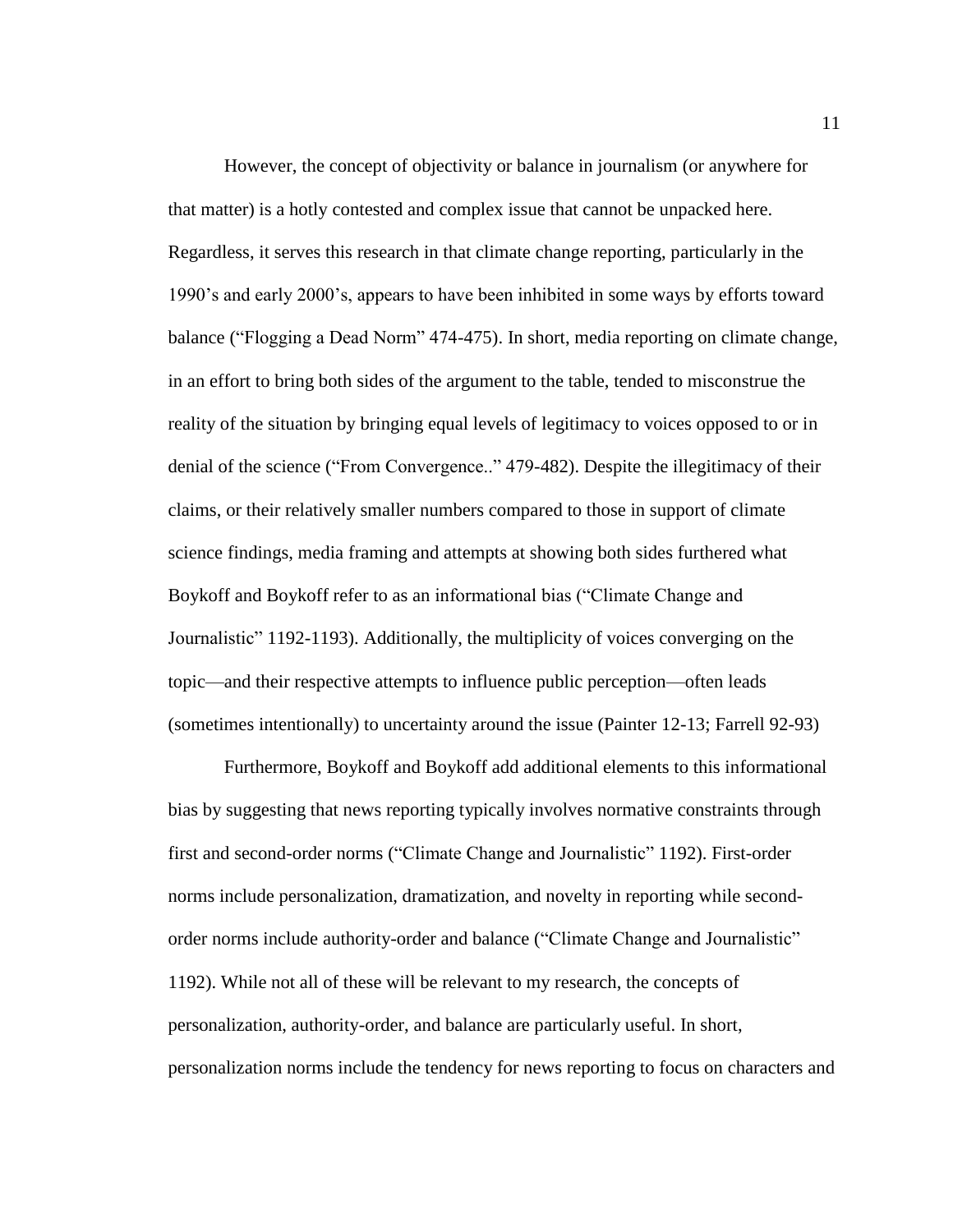people in order to zoom in on a story that people can identify with. The issue with that for a topic like climate change is that it might narrow the focus of a report without addressing some of the bigger picture problems. Boykoff and Boykoff illustrate the complementarity between personalization and balance in climate change coverage with the example of the dueling scientist paradigm. Here, rather than focusing on the real parameters of the issue, journalists might report in a way that pits two opposing viewpoints—or actors—against each other. This leads to a framing of the story as a debate, while other critical elements might be ignored ("Climate Change and Journalistic" 1193). This is just one example, but it captures how these normative features of journalism can hinder effective communication and often operate in overlapping ways.

In addition to personalization and balance, the second-order norm of authorityorder is critical for my research in that it speaks to the desirability and necessity of media to consult authority figures in reporting. Boykoff and Boykoff note that this norm stems from a societal need to seek order and leadership in maintaining status quo ("Climate Change and Journalistic" 1193). Additionally, they cite McManus in showing that audience members are typically prone to accept information given by expert or political authorities ("Climate Change and Journalistic" 1193). In a similar vein, Carvalho and Burgess, in their analysis of cultural circuits of climate change coverage, note that: "Different social actors (scientists, politicians, policymakers, businesses, pressure groups, and media professionals) are locked in discursive competition around how climate change risk is to be framed in the media" (Carvalho and Burgess 1458). This further highlights the complexity of how these actors are portrayed, and the deeper rhetorical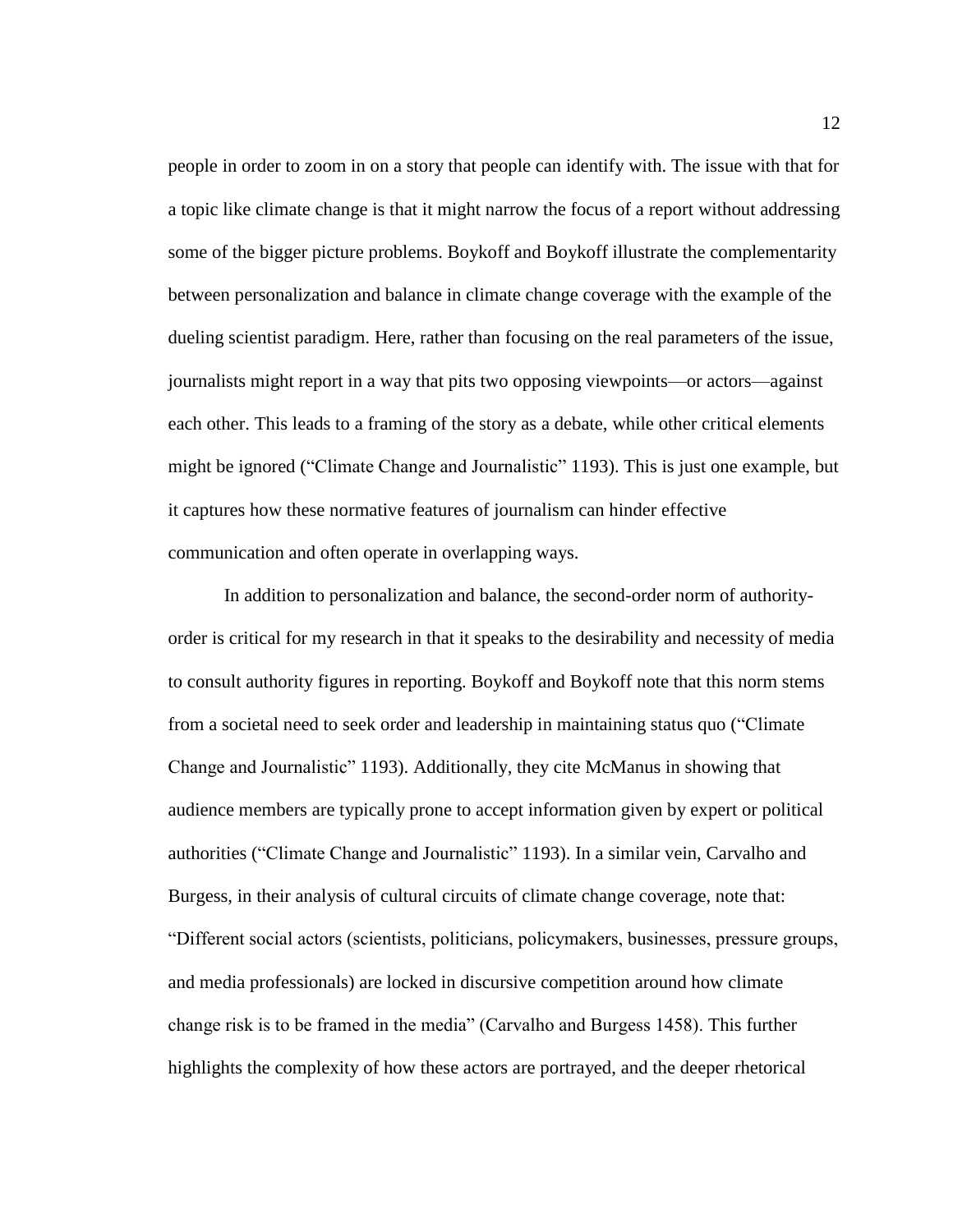needs or desires that may drive their message. This complexity also makes it difficult for communication professionals and speakers to construct ethos in a way that lends them credibility or authority on the subject. Not all representations look to academics or scientists or other experts for testimony. In many cases, it's more likely that the representation will consist of some mixture of these different actors; and the right balance is never totally clear. Additionally, what about authority and expertise from those who are directly experiencing climate change in some form?

Further still, the discursive competition between these actors takes place not only in the texts (i.e. dueling scientists), but also in the larger systemic sense of gatekeeping and agenda setting from the top down. Carvalho and Burgess found in their critical discourse analysis of a range of U.K. newspapers spanning almost twenty years, that the most powerful group influencing climate change in the public sphere were politicians (1458). Politicians are not the only ones vying for control of public perception, but their presence has likely had a large impact. Politicians may be effective in shaping public perceptions of climate change, but they are not solely to blame for misperception or confusion regarding the issue. Corporate organizations, think-tanks, NGOs, lobbyists, and other groups also play an influential role in constructing discourse—particularly where communication efforts are privately funded (Farrell 93). As such, it's important to center these actors in a discussion of environmental communication, rather than simply looking at message content, tone, or factuality, among other elements. With this project focusing on a conception of ethos as a socially constructed and community mediated phenomenon, the range of different actors and voices contributing are important points of focus. The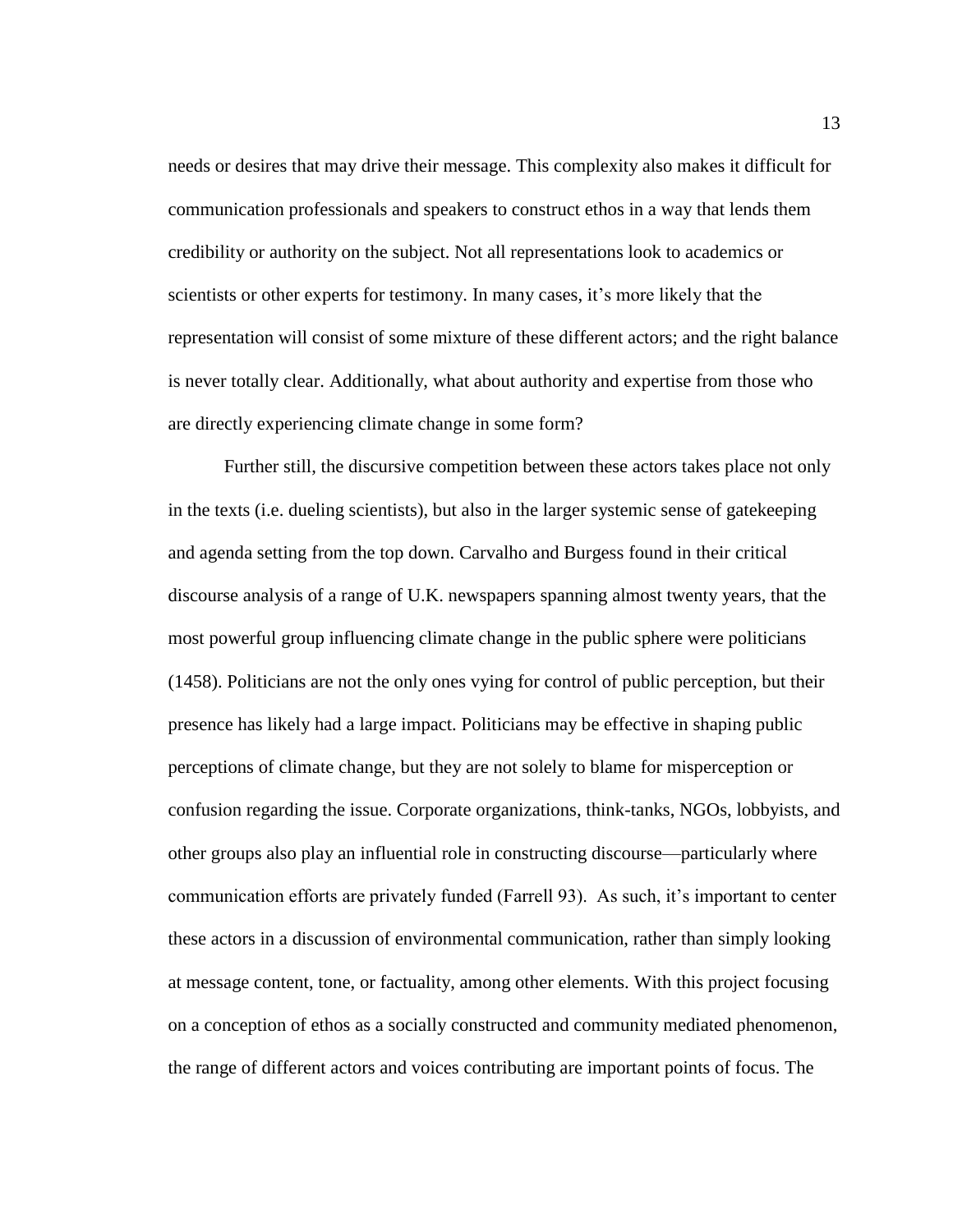issue of authority is not limited to political figureheads or climate scientists. It's worth asking how different figures of authority are cited across climate change representations, and how those citations might offer unique framings of the problem. Additionally, keeping track of the authority figures in these media representations helps to paint a broader picture of public trust (or perhaps mistrust) as it is currently understood by communicators. If we can assume that communicators or the professionals who put together a report like the Fourth National Climate Assessment (NCA4) are considering their audiences prior to constructing these messages; then how does their conception of that audience influence how ethos is established vis-à-vis citation practices? How does the citation of certain figures privilege certain understandings of the problem; and what can we make of the types of people or communities which may not be represented? Individual and Social Responses to Climate Change in the Media

<span id="page-20-0"></span>Moving away from professional and technical issues that are brought to bear on media portrayals of climate change, thinking about audience reception is equally critical. In Andrew Hoffman's book *How Culture Shapes Climate Change Debate*, the author asserts that there is a cultural schism dividing both sides of the argument (ch. 1). These positions are not generally based on the strength of evidence supporting climate change; but are probably more a product of how people receive and interpret scientific information in terms of their own values and dispositions (Hoffman ch. 2). This idea supports the notion that some authority figures delivering climate information have the potential to sway opinion—potentially more than the information itself. As such, they warrant attention here.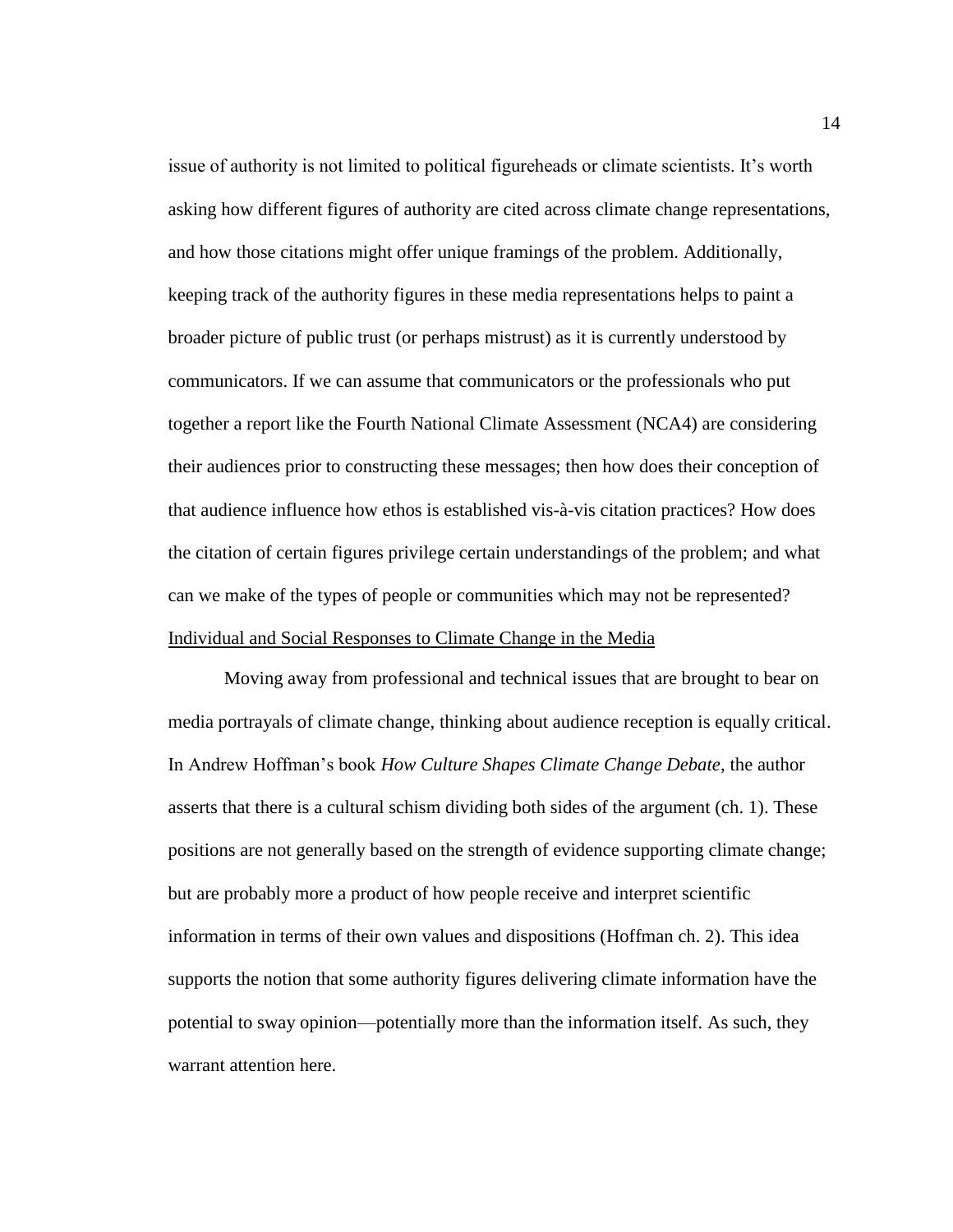Going further, Hoffman refers to a few sociological and psychological concepts that are probably heavily implicated in the process of public understanding of climate science. Namely, he points to the concepts of motivated reasoning and cultural cognition as major factors influencing public perception (ch. 2). Hoffman describes the two in tandem, stating that:

"…we employ ideological filters that are influenced by our belief systems (what is called 'motivated reasoning'), which are to a large extent formed through the referent groups to which we belong (what is called 'cultural cognition'). We are influenced by group values and we will generally endorse the position that most directly reinforces our connection with others in our referent group and at the same time strengthens our definition of self" (ch. 2).

This quote brings to mind a few alternative elements of climate science perception that may be overlooked. The first is that our perception of climate change, like many issues, is likely going to reflect our general dispositions and attitudes toward similar issues—not necessarily the science behind it. The second is that group identity can play a large role in shaping perceptions of climate change, an issue that has been explored in a number of studies, some of which focus particularly on divides between conservative and liberal views (Feinberg and Willer 61; Schuldt et al. 116-117). These notions are critical to this analysis as they speak to the ways that audience members choose to engage with, ignore, and evaluate the credibility of different authority figures in the news or otherwise. Reflexively, those filters and behaviors will also likely play some role in structuring how ethos is built in public representations. Communicators and speakers in general may try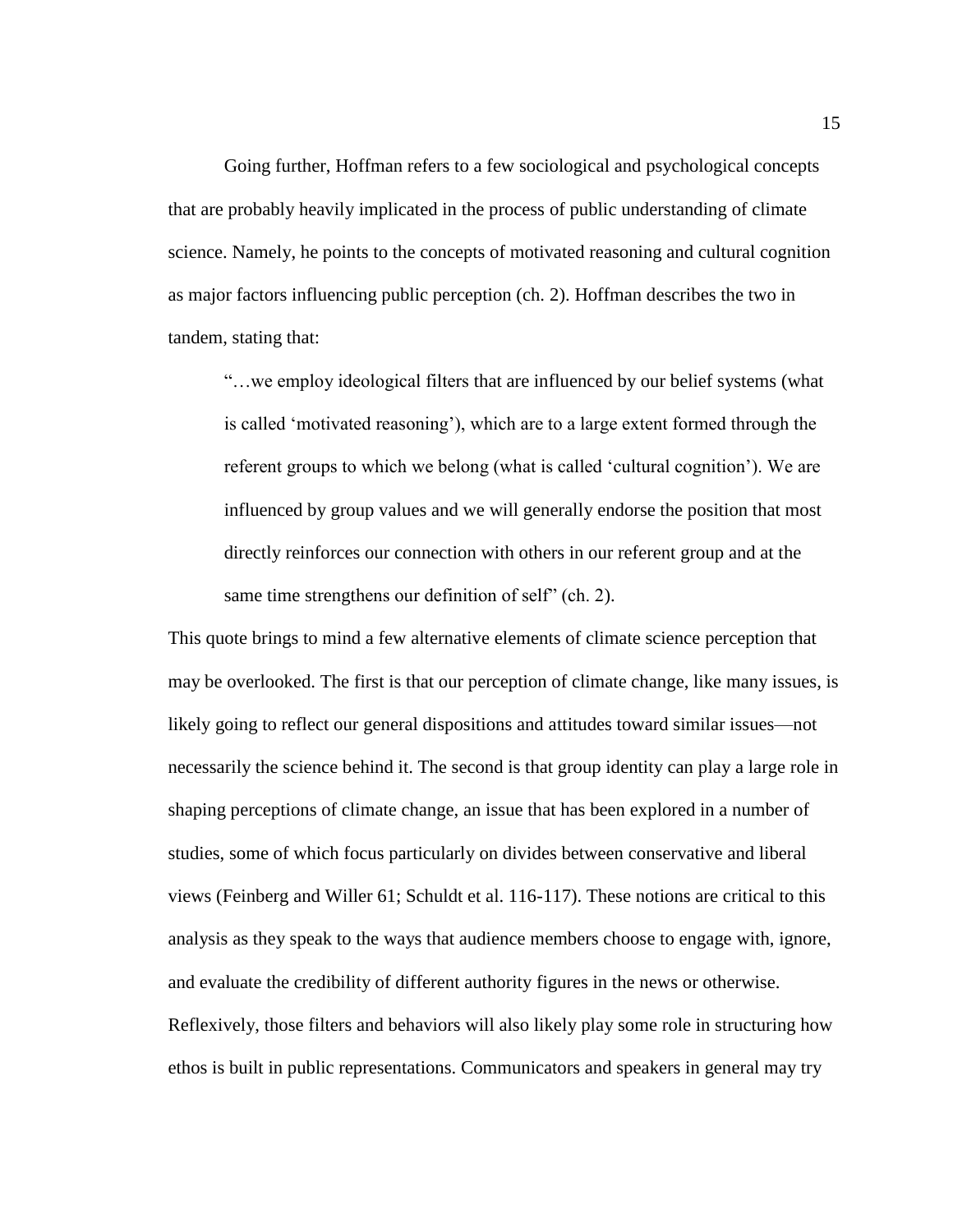to find ways to build trust with audience members who are more inclined to receive climate information when it's delivered by messengers who are trusted within their social group.

Along with group identity and ideology, it should be noted that there are a number of other factors which affect perceptions of climate change. I will not be able to fully express them here, but these factors include political orientation, religious views, cultural norms, and a range of other inputs. For the purposes of this text I focus mainly on socially and culturally constructed influences on climate change perception rather than individual stances and decision making. With that in mind, one in-depth ethnographic study which looks directly at community perceptions of climate change is Kari Marie Norgaard's book *Living in Denial: Climate Change, Emotions, and Everyday Life*. Through her study of Bygdaby, a Norwegian town, Norgaard sets out a model of what she refers to as socially organized denial (coined by Zerubavel), which argues that denial or ignorance is a product of social circumstances and is continued through social interactions (9). Among some of the troubling emotional responses to climate change information that Norgaard was able to synthesize in her study were: thoughts of hopelessness, guilt, fear of loss of ontological security, and threats to individual and collective senses of identity, among others (80). Crucially, Norgaard's study also brings into frame issues of power, largely informed by Antonio Gramsci's work on hegemony (133). Norgaard integrates some of Gramsci's work to show that power is not always expressed through overt coercion, but often through subtle control of the dominant paradigms and frames which feel natural or even invisible in a society (Norgaard 133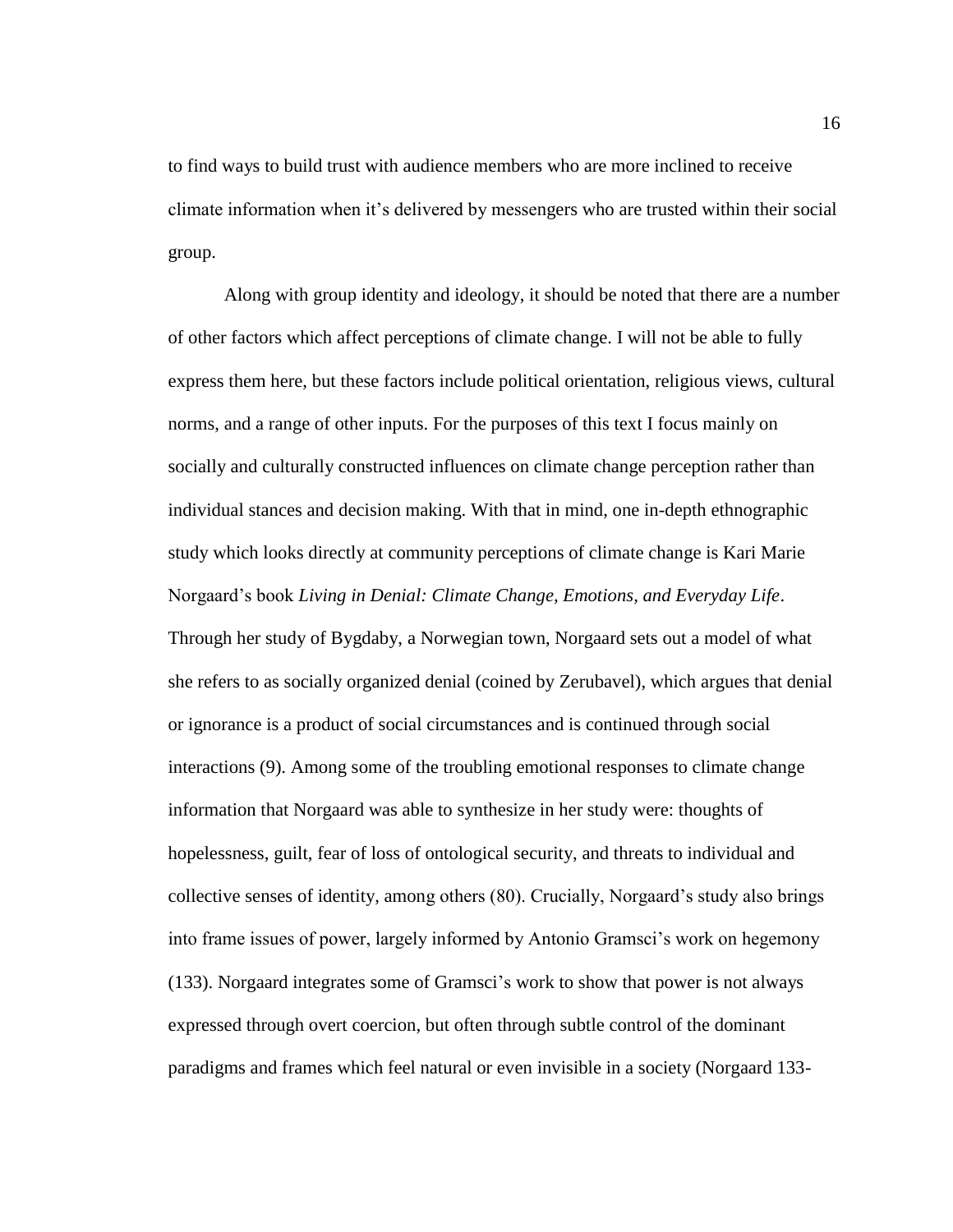134). This notion will be critical for its recognition of the role of hegemony in structuring responses to climate change appeals as well as the importance of gatekeeping in a topdown structure of media dissemination. Additionally, the power of these hegemonic framings can also be considered in terms of the typical and continual framings of climate change that sometimes circulate in media representations. There is a reason something like the dueling scientists paradigm begins to occur more frequently as people become accustomed to the idea of climate change as a constant debate between two sides. Over time, these frames and paradigms may become normalized until they seem almost common-sense. Consider the fact that despite decades of evidence and strongly worded support from within the scientific community; as of 2018, only one in five Americans polled understood that almost all climate scientists (over 90%) have concluded humancaused global warming is happening (Leiserowitz et al. 9). This is one of the most startling statistics in the study, and it speaks to the fact that for a while now communicators have had great difficulty getting that consensus across. This is probably at least in part because of the consistent framings that occur and other recurrent attempts at fomenting uncertainty in the public.

## <span id="page-23-0"></span>Ethos in Climate Communication: Ecological, Interactional, and Social Conceptions of Ethos

After considering some of the personal and individual responses to climate change, it's critical to expand my discussion of ethos. In general we usually think of ethos in Aristotelian terms as simply, "the character of the speaker constructed in the text, exhibiting fair-mindedness and adapted to the character of the audience" (Constantinides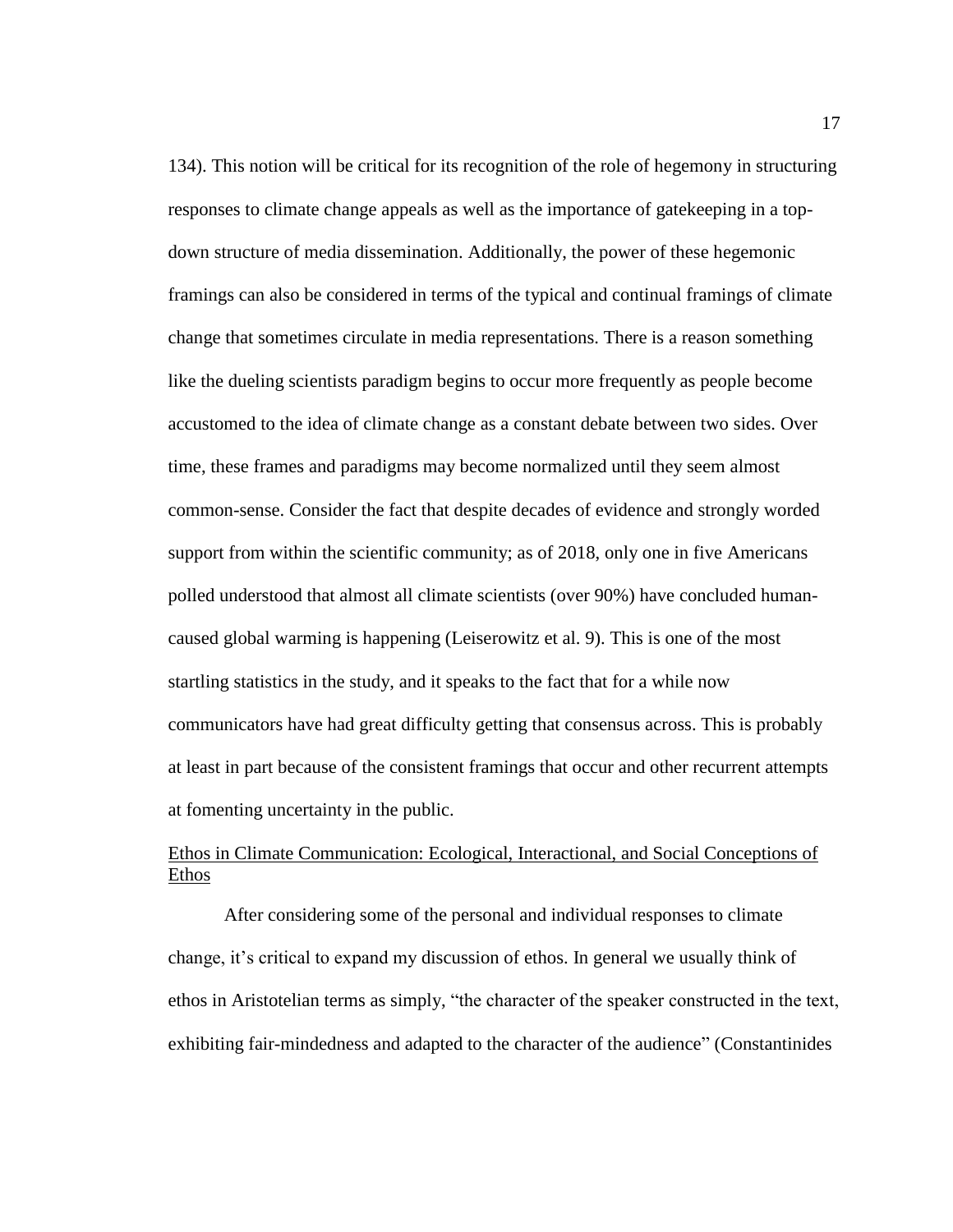62). This is one of the most basic summaries of the terms, but what's perhaps most germane to this study is the idea that not only does ethos involve the character of the speaker as constructed in the text, but also the adaptation of ethos to the character of the audience. While this inquiry is certainly concerned with how a speaker's ethos is constructed within the actual discourse; it's equally, if not more concerned with how ethos as a social construction (and social norms/values in general) leads to formations which seem to reflect certain audiences. However, and in addition to this, our discussion of ethos within this project needs to be expanded beyond a strictly classical Aristotelian definition. Ethos in this project leans more on what could be considered an ecological and interactional conception which draws on ethos as socially constructed and community produced. In this sense it's not just the credibility of a rhetor via their speech/writing. To elaborate on these ideas, we can draw from some recent literature on rhetoric specifically feminist ecological approaches—and the social, spatial, and location-based conceptions of authors like Nedra Reynolds and Ruth Amossy. Ethos—rather than simply being the credibility that an orator or writer constructs in solitary—is more of a habitus that is constantly contextually shifting. That is, ethos is something we all intrinsically recognize and on some level understand, but which is also always changing with other social and cultural shifts. This form of ethos entails multiple actors and perspectives in a community of people which build it collectively. Ethos in this framework is the entire space and multiplicity of voices that make a place for knowledge to be built and meaning to be created. In the context of this project, my goal is to encourage a broader view of ethos that—rather than focusing on how individual speakers construct ethos in their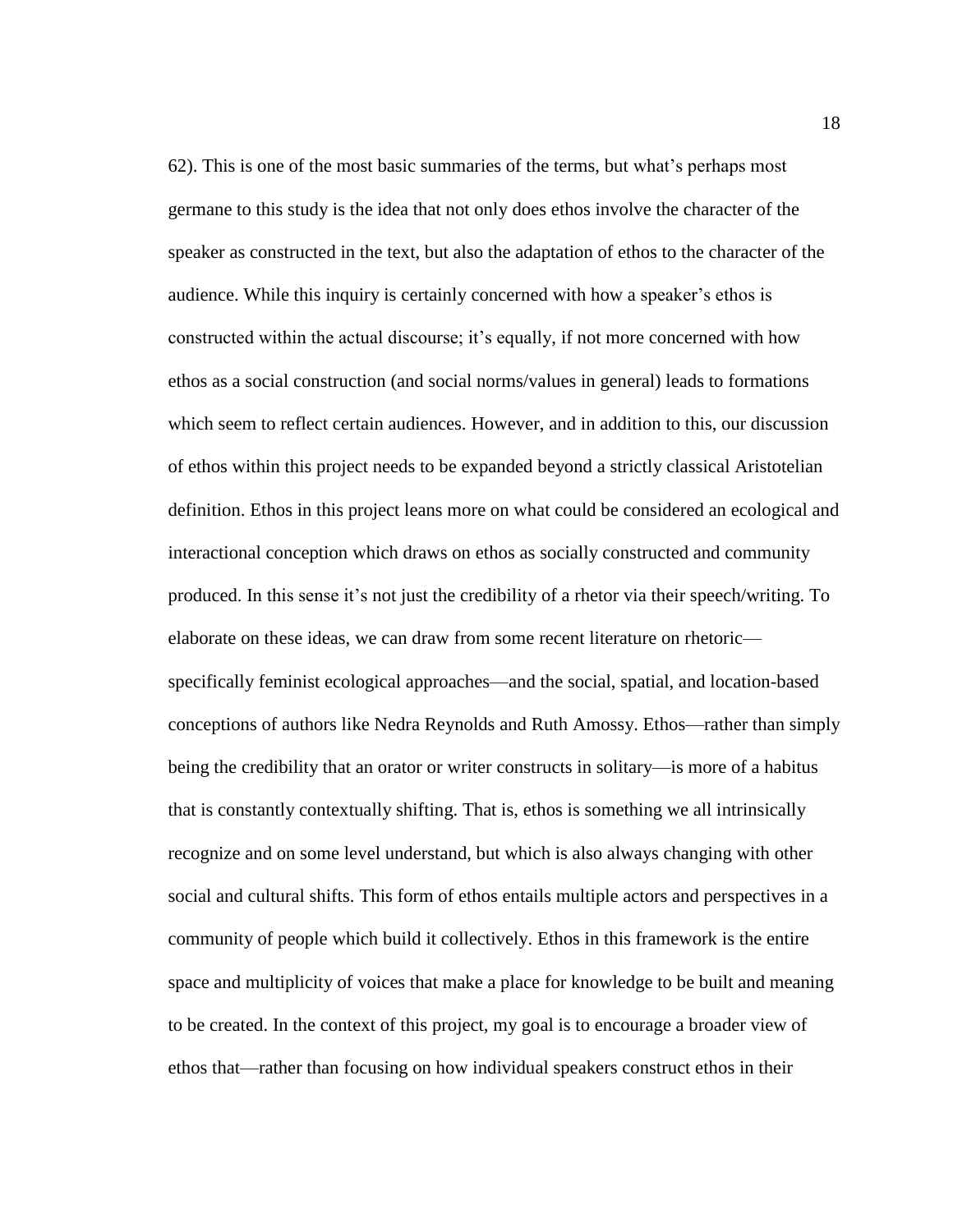testimony—focuses on the ways that whole communities and a range of institutional and cultural norms shape the ethos of climate communication and understanding on the whole.

Critically, this discussion positions ethos—and rhetoric more generally—as being fundamentally constructed through social actions. We can't think of ethos as being solely created by a speaker in a forum. The credibility of a speaker and the appropriateness of their testimony is always dependent on the discourse, audience expectations, and other naturalized conceptions of social function. In Ruth Amossy's article "Ethos at the Crossroads of Disciplines", the author notes that, "In reality, the power of words derives from the connection between the social function of the speaker and his or her discourse. According to Bourdieu, a discourse cannot be authoritative unless it is pronounced by the person legitimated to pronounce it in a legitimate situation, hence before legitimate receivers" (3). Importantly, ethos is not solely the credibility and authority of a speaker based only on the words they speak/write. Rather, ethos is the product of the social function of a certain speaker combined with the context of the situation they are speaking in, as well as the respective audience expectations or requirements given that context. In other words, ethos in this sense is more than simply a good speaker sounding credible. Ethos is about who gets to speak and why, given the situational context, and the institutional norms that social members expect of such a situation. As Amossy writes, "The university professor, the priest, the political leader, and the writer all proffer a type of discourse which draws its efficacy from the fact that, in the eyes of their public, they are qualified to produce it"  $(3)$ . In the context of this project, we can think about how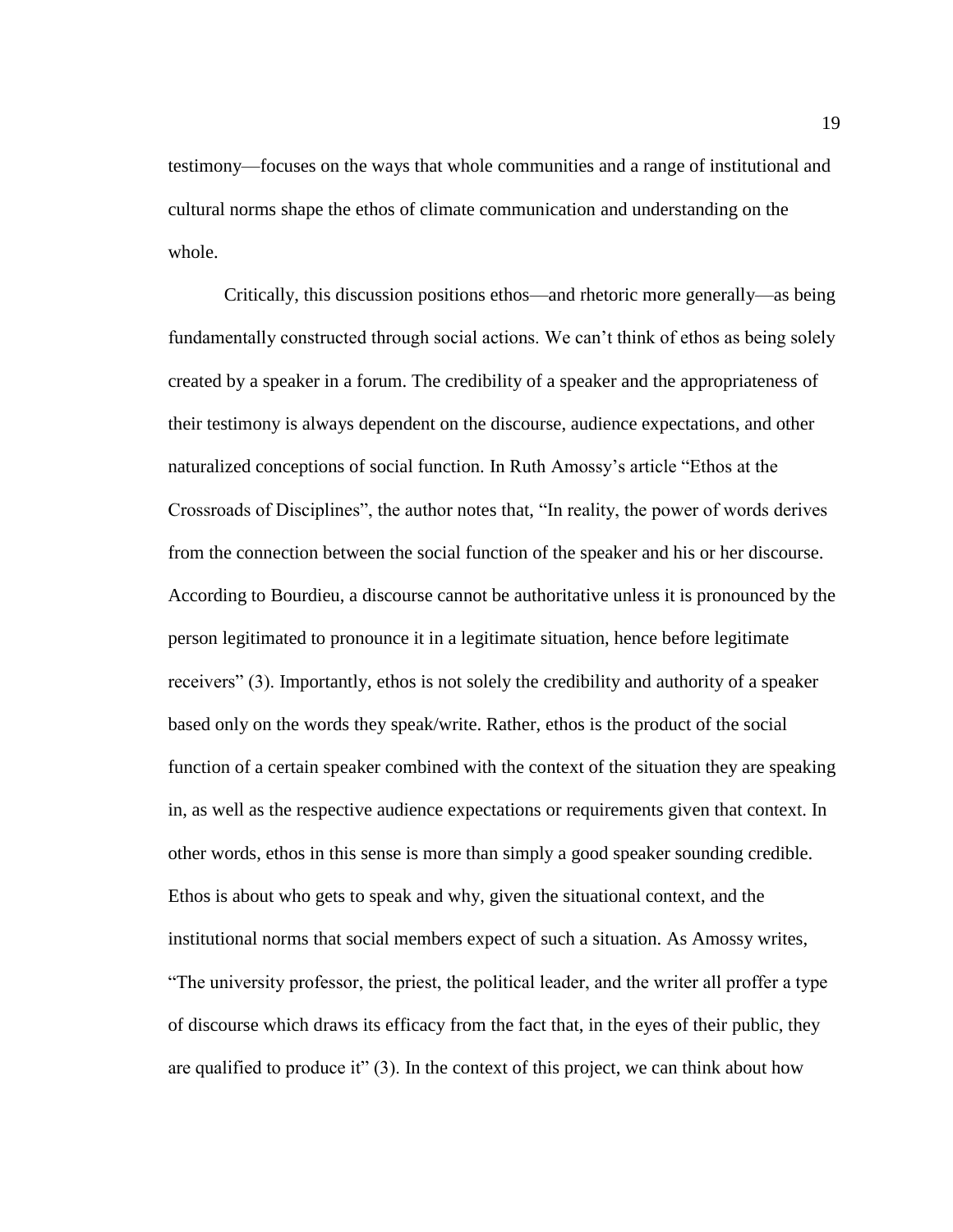ethos might be constructed based on the fact that many people likely *do* expect to receive climate information from climate scientists. The discourse is authoritative as such, because it is 'pronounced by the person legitimated to pronounce it in a legitimate situation.' This is important because on the one hand, it justifies some of the rhetorical constructions of ethos which we will see in the corpus. However, it also helps to frame the question of whether or not these constructions are always the most *legitimate* especially if our goal as climate communicators is to reach broader segments of the public. What if the audience has different expectations, or the context is different? Additionally, what if the ethos being constructed doesn't represent the experience and understandings of certain groups?

Additionally, there are a few other key concepts from Amossy's article which will prove relevant here. Specifically, we can consider a few elements of ethos that she lays out with regard to social function and the combination of both a pragmatist version of ethos, and a more sociological one. In paraphrasing Bourdieu again, she writes that, "In short, the efficacy of speech does not depend on what it utters but on who is uttering it and on the power with which he or she is endowed by the public" (Amossy 3). In like manner, she writes that we must adopt an institutional perspective here in thinking about how the ethos of any verbal exchange is inherently tied to the positions of the speakers and listeners engaged within the field (3). In essence, rather than considering ethos solely as a result of the speaker's choices and actions, we can think of it as a product of the entirety of social characters involved. In terms of climate communication, this is critical because while there are certainly institutional expectations and norms; there is also a lot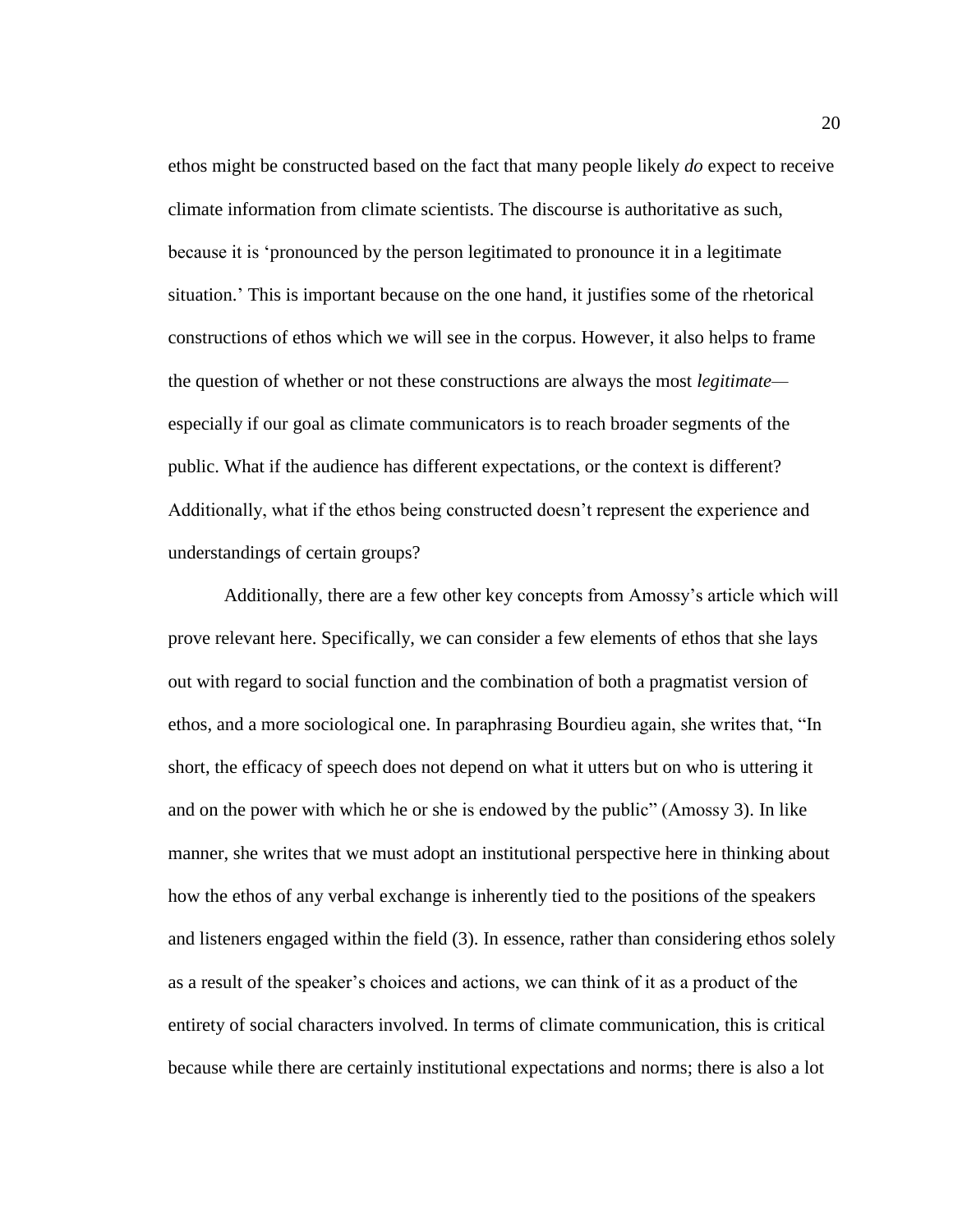of room for differentiation based on audience and content. As has been noted in the journalistic practice section above, there are a lot of ways to approach the climate communication problem. As such, we should consider whether or not the speakers who are cited and called upon in climate change representations are always the most appropriate. However, we should also be critical of how ethos is being constructed in the overarching context of climate communication on the whole. Looking outside of journalistic norms, how are cultural and societal expectations brought to bear on the construction of climate messages from scientific authorities, communication professionals, and laypeople alike? Coming back to Hoffman, consider that people who are skeptical of climate change might be very skeptical of science in general. In that case, is it always effective to utilize scientific figures in communicative efforts? Additionally, consider audience members who may already be displaced by climate change and its effects. Are those people likely to give credence to the ethos of elite figures in academia or politics who they might not feel represent their own best interests? These are the kinds of questions that should be approached if we are to begin expanding the conversation on climate change.

Taking these ideas further, Amossy also brings in the ideas of Perelman and Olbrechts-Tyteca from *The New Rhetoric*. What's most relevant to this discussion are their assertions about orators constructing their audiences. In the start of their section on this topic, they write presciently (in 1958) about the fact that many scientists and authors naively expect that if they merely report the findings, facts, and truths of their work, then audience members will be inclined to listen (Perelman and Olbrechts-Tyteca 17). In a lot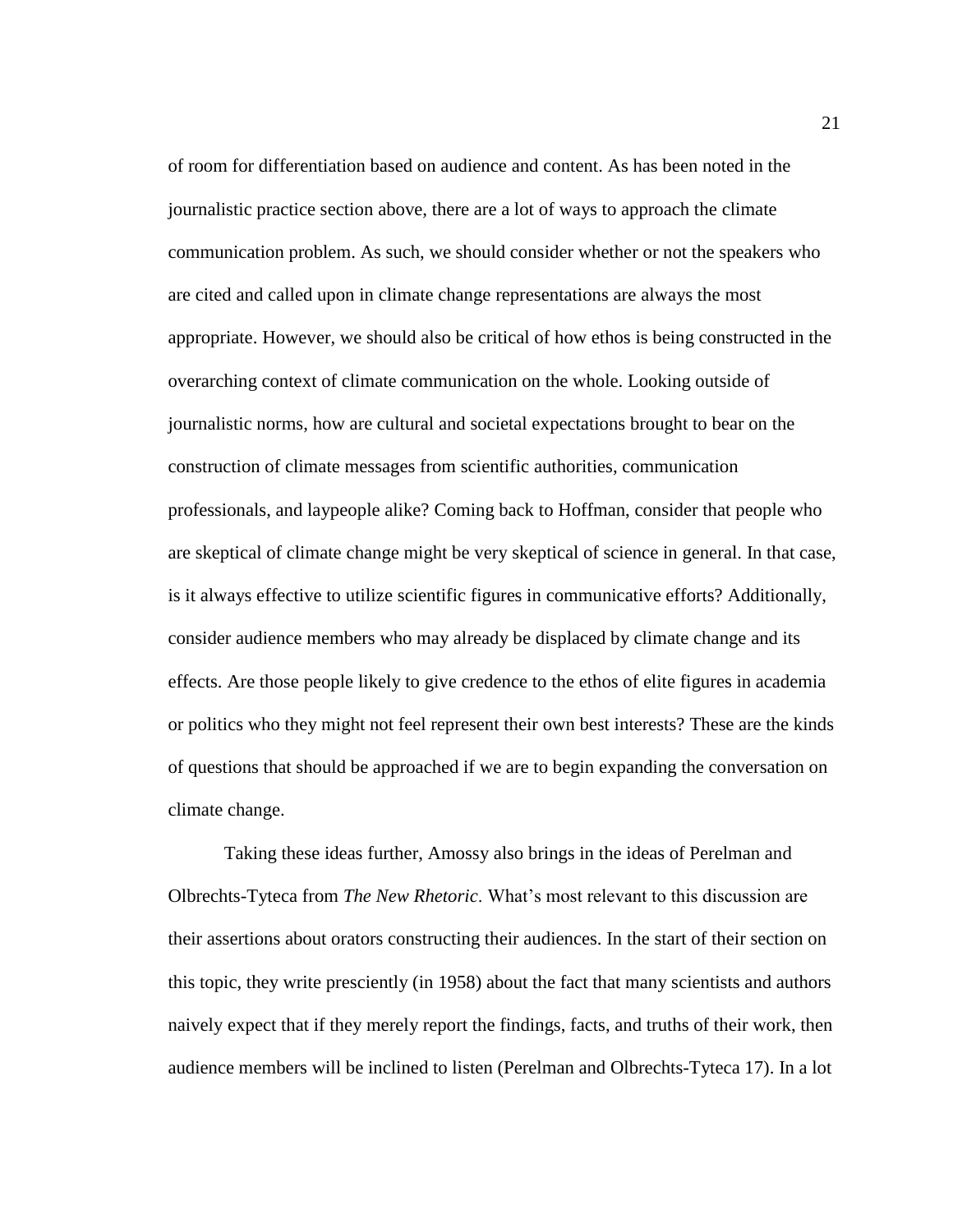of ways the authors' notion precludes the information-deficit model of thinking. The authors were already aware of how that way of approaching the problem is simply not effective in all forms of argumentation. In discussing audience, the authors note that in many cases, it is difficult—if not impossible—for speakers to know the entire makeup of their audience. So Perelman and Olbrecht-Tyteca define an audience as "the ensemble of those whom the speaker wishes to influence by his argumentation*"* (19). Following this acknowledgement, they comment that "It often happens that an orator must persuade a composite audience, embracing people differing in character, loyalties, and functions. To win over the different elements in his audience, the orator will have to use a multiplicity of arguments" (21-22). While this may be a common sense statement, it is no less legitimate and critical to this project. Climate communication is a topic that implicates many people (maybe even every person) in the parameters of its audience. Specifically with regard to mainstream media representations, the audience members will always be some sort of composite, which necessitates different strategies and voices. In a fitting interpretation of these ideas, Amossy notes that "just as an orator rests arguments on the opinions and norms ascribed to the public, so he or she builds an ethos on collective representations endowed with positive value. An orator adopts the models which are likely to produce in the addressees an impression befitting the circumstances" (6). While many of these statements are referring to an orator in the singular, we can consider how the same ideals apply to speakers and writers, as well as communicators or journalists, who are tasked with selecting an array of speakers and figures to comment on an issue with a vast public audience. While the orators themselves are working within a certain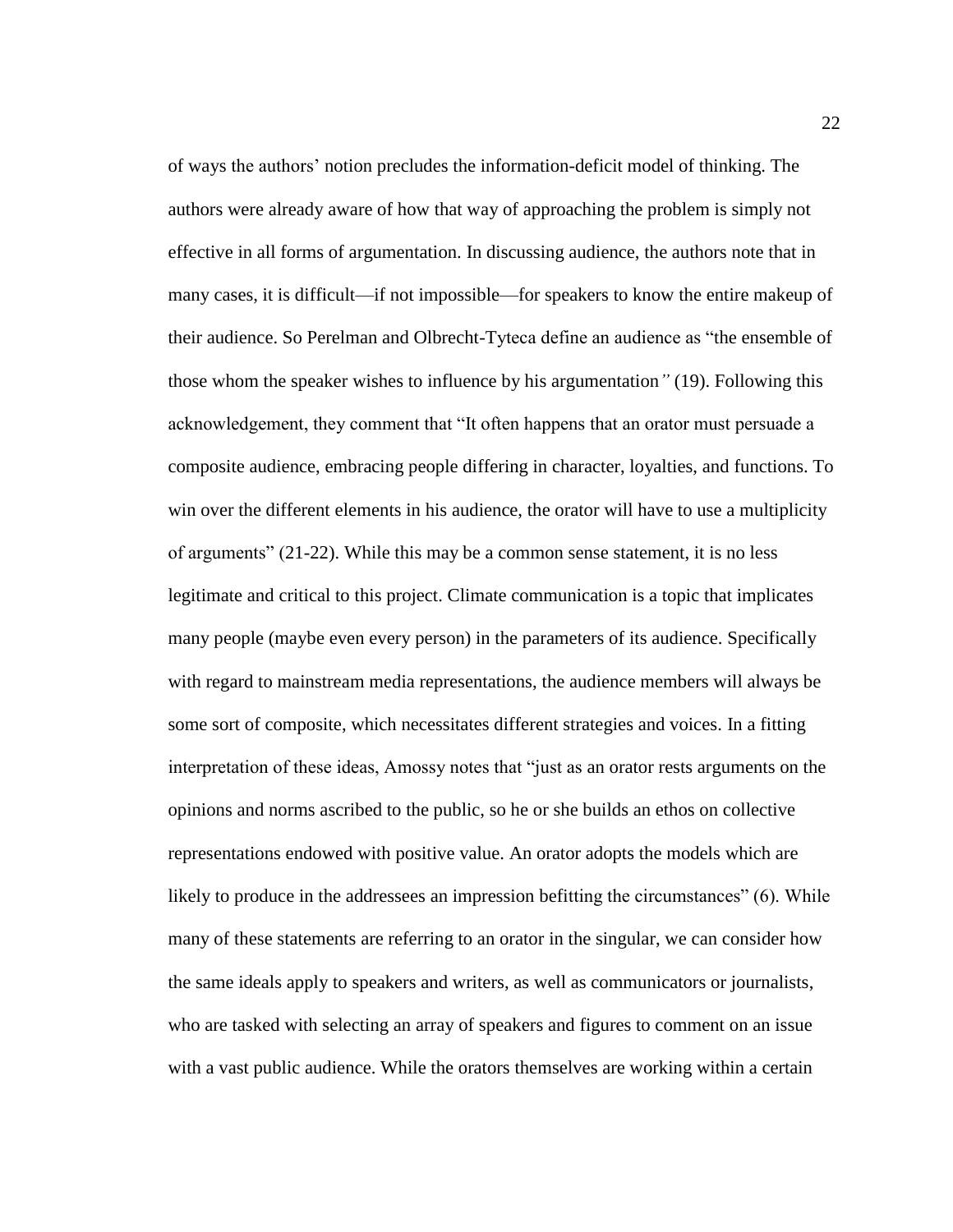context of ethos; those constructing the articles are also expected to create an argument that addresses the composite nature of those people. How does the overall breakdown of speakers or figures cited in any given representation reflect the expectations of a wide audience?

Moving further, we can also focus on ethos as ecological, and to think about it less as an individual construction, and more as a socially mediated context or place for the collective building of knowledge and meaning. Drawing from Kathleen J. Ryan et al. edited collection: *Rethinking Ethos: A Feminist Ecological Approach to Rhetoric*, some critical notions of ethos as collectively and socially driven can be explored here. In their introduction, Ryan et al. ask us to consider a different definition of ethos that takes an ecological approach, and considers the multiple changing locations and influences on that ethos. They write that:

Feminist ecological ethē open up new ways of envisioning ethos to acknowledge the multiple, nonlinear relations operating among rhetors, audiences, things, and contexts (i.e. ideological, metaphorical, geographical). This theorizing recognizes all elements of any rhetorical situation as shifting and morphing in response to others (persons, places, things), generating a variety and plurality of ethos, or ethē (Ryan et al. 3).

This shifting conception is important here because it forces us to consider the constantly shifting nature of all elements of a rhetorical situation, and how they may lead to varied constructions of ethos. Critically, it fundamentally asks us to consider that ethos is not solely a product of speakers' choices, but is in fact a confluence of all of the conditions of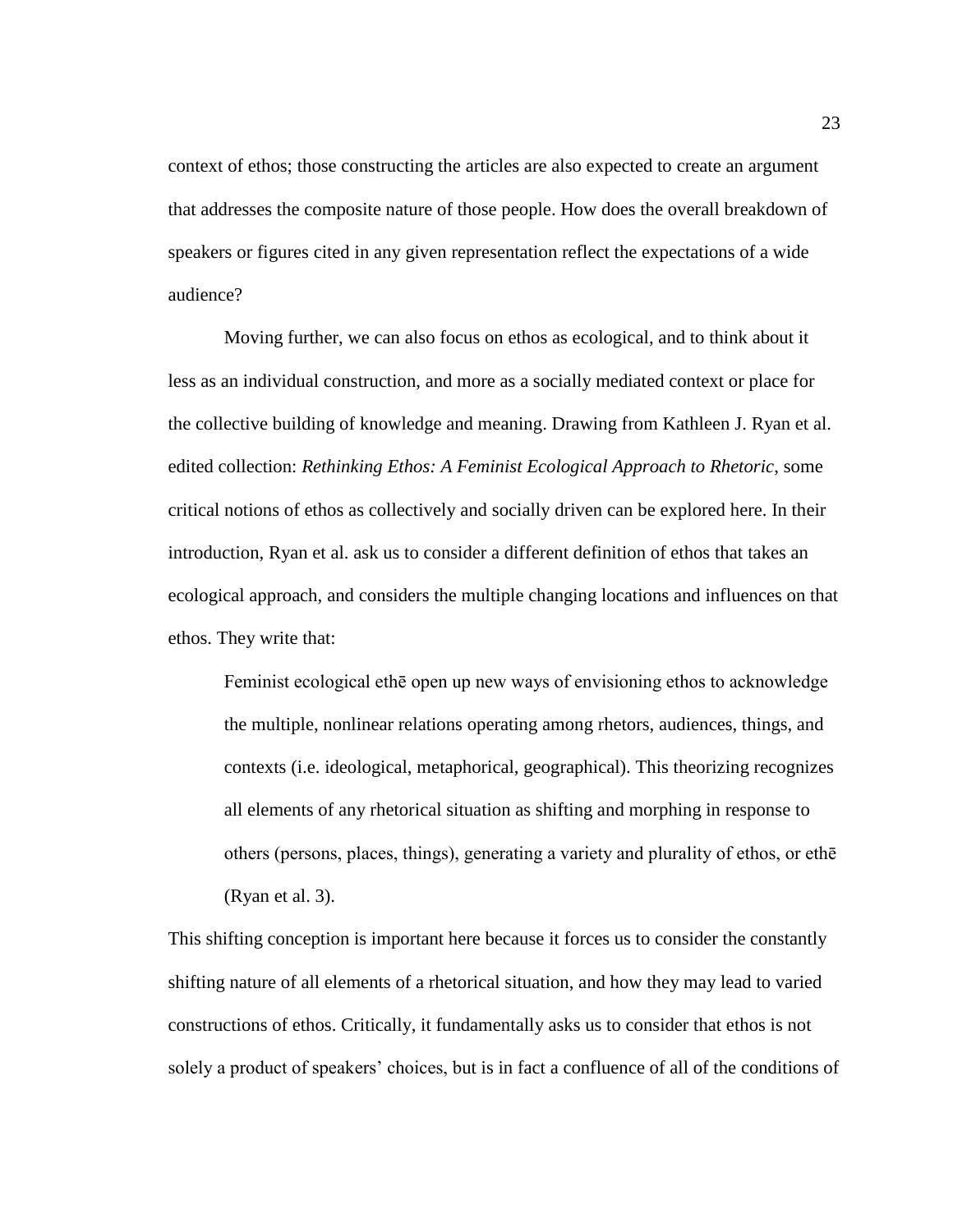rhetoric bearing upon each other. What this means in the context of climate communication is that we shouldn't just think of ethos as speakers. We should think about ethos as the selection of speakers and their messages in the context of an entire environment of actors and audience members making sense of climate change. This includes the scientific community, the media, politicians, industrial experts, and everyday people, to name just a few. In other words, borrowing Ryan et al. conception of an ecological approach to rhetoric should allow us to consider ethos as a relational web between many different people, places, and things that all have some sort of interrelation. This view of ethos asks us to consider its scope as it's constructed by both dominant figures or framings, as well as marginal voices.

Crucially, Ryan et al. point to a different etymological take on *ethos* that centers its social, ethical and spatial parameters (6). They argue for a definition of ethos that moves away from just credibility of a speaker to mean something more akin to a habit, place, or abode where people make meaning and knowledge (Ryan et al. 6-7). This conception of ethos as a dwelling place or an abode is critical because it proposes that ethos is an overall place or space rather than the product of individual decision making. Ryan et al. note that, "Individuals, audiences, values, written texts, and physical locations all constitute 'dwelling places'" (7). This note is followed by the acknowledgement that ethos is also the relationship between speaker and audience. It is this 'relational' conception of ethos that is relevant to later findings in that we should begin to think about ethos in climate communication not just as making speakers and authority figures look and sound credible. It also necessitates that we understand the speaker-audience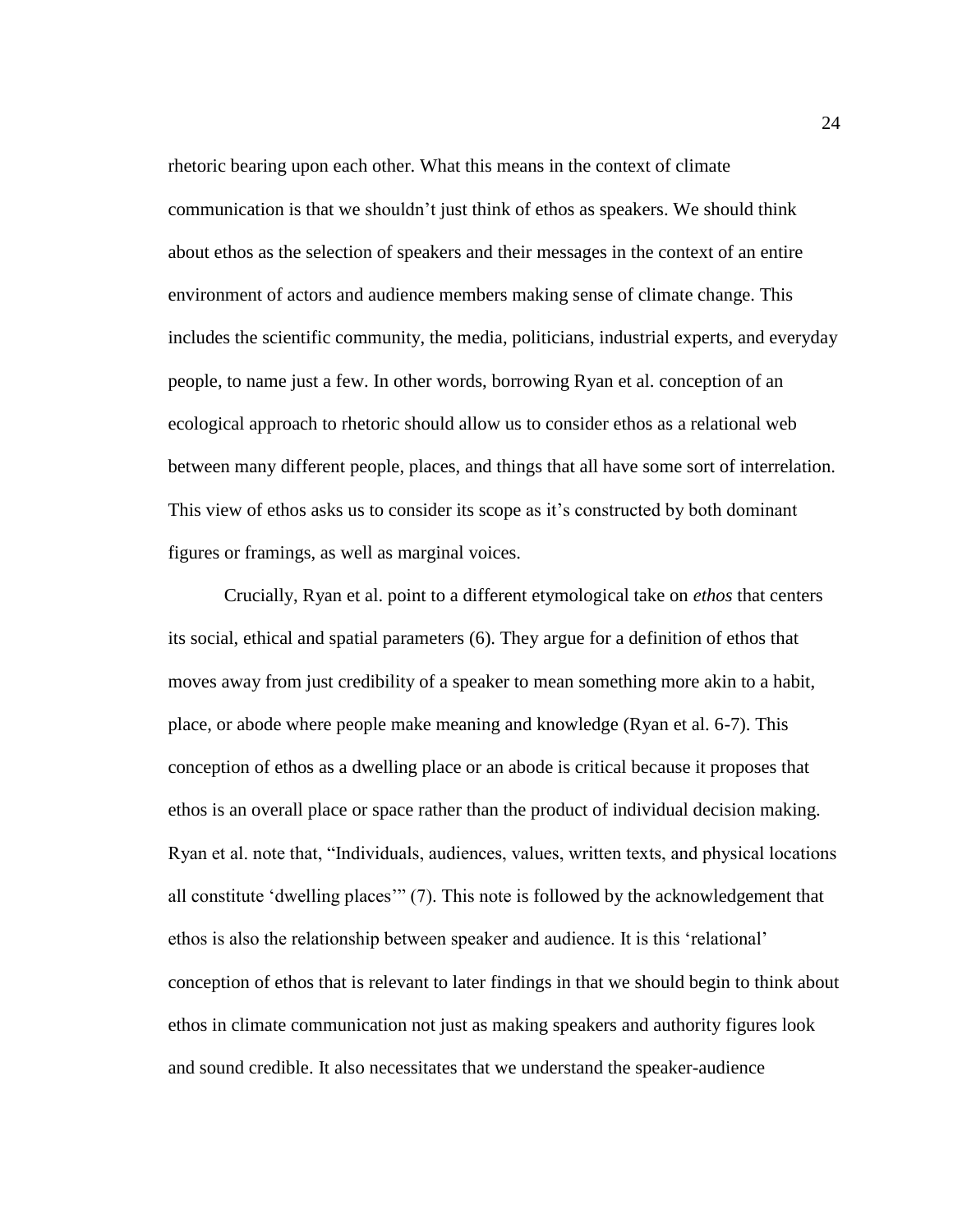relationships, and the need to take an ecological approach in thinking about ethos as a holistic construct.

If we conceptualize of ethos as a 'dwelling place', we can also ask what that space looks like, who is included in it (and to what degree) in terms of knowledge making, and how it is maintained by different groups? If ethos is a dwelling place for making knowledge, then we can think about the ethos of climate communication less as the constructed credibility of speakers and more as an overarching space with a multiplicity of voices and nonlinear inputs. Especially if we think about distrust of certain speakers, it's necessary to consider whether the constructions of ethos we are currently seeing are reflective of the diverse needs, understandings, and subjectivities of multiple groups. This is essential to the project in that I am trying to reframe a conception of ethos in climate communication that recognizes how we might take a more ecological approach. That is, an approach that incorporates and reflects different subjectivities in an attempt to expand ethos and knowledge making in general, and brings in different situated knowledge. In a particularly summative statement, Ryan et al. write that:

Ecological thinking is about a way of living in the world oriented toward cohabitation; it acknowledges the dynamic construction of relationships within and across locations and between people as constituting knowledge and values. Ethos is neither solitary nor fixed (11).

This way of thinking about ethos in ecological terms is important because it gets at the importance of considering knowledge on the whole as socially constructed and depending on many different situated knowledges and worldviews. For this project, we can think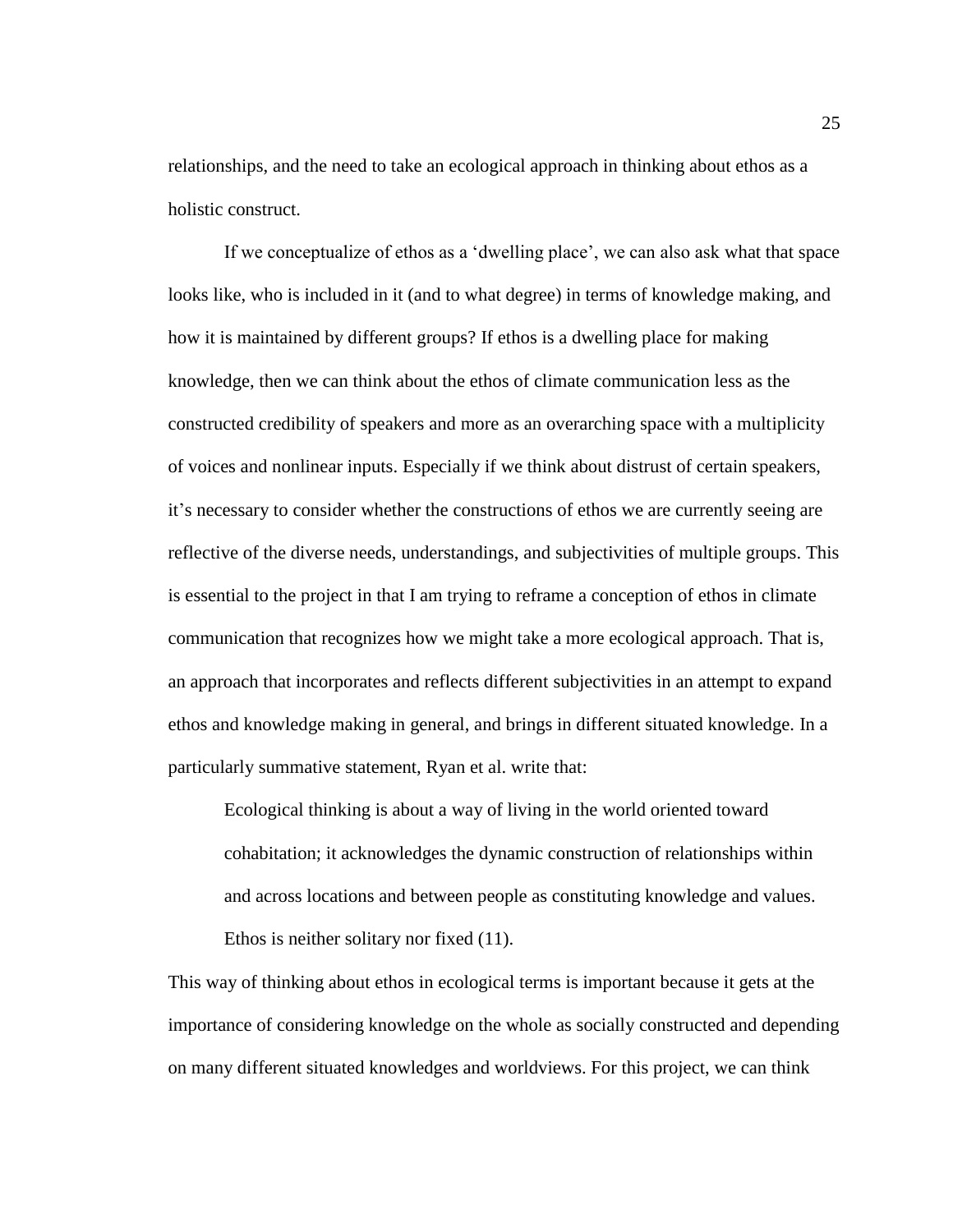about how climate communication could be considered through an ecological frame to elicit the different situated knowledges that might contribute to our understanding of the problem. Looking at ethos through an ecological approach allows us to consider how we might better incorporate diverse situated knowledge to make sense of the problem in a broader scope. In terms of marginalized groups and epistemologies, we can also consider that, "Ecological thinking, while not a cure-all for a marginal or conflicted status in a discourse community, is a mindset that makes possible the development of methods for 'infiltrating gaps in the discourse of mastery' (Ryan et al. 4). Ecological thinking opens the doors to consider how marginal voices and epistemologies can integrate with and fill gaps in the larger ecological conception of ethos.

Lastly, I want to simply bring in a few notions of 'ethos as location' from Nedra Reynolds. In two definitional statements, Reynolds notes that, "*ethos* is not a measurable trait displayed by an individual; rather, it is a complex set of characteristics constructed by a group, sanctioned by that group, and more readily recognizable to others who belong or who share similar values or experiences," before adding that, "careful attention to the etymology of *ethos*—its connections to space, place, or location—helps to reestablish *ethos* as a social act and as a product of a community's character" (327). Reynolds advocates for location as critical to ethos for a number of reasons; but what's especially useful here is how location in ethos touches on the value of marginalized perspectives and understandings. In step with the considerations of epistemic injustice that are explored in the following section, this locational view of ethos provides a way of appreciating the value and complementarity of epistemologies from the margins for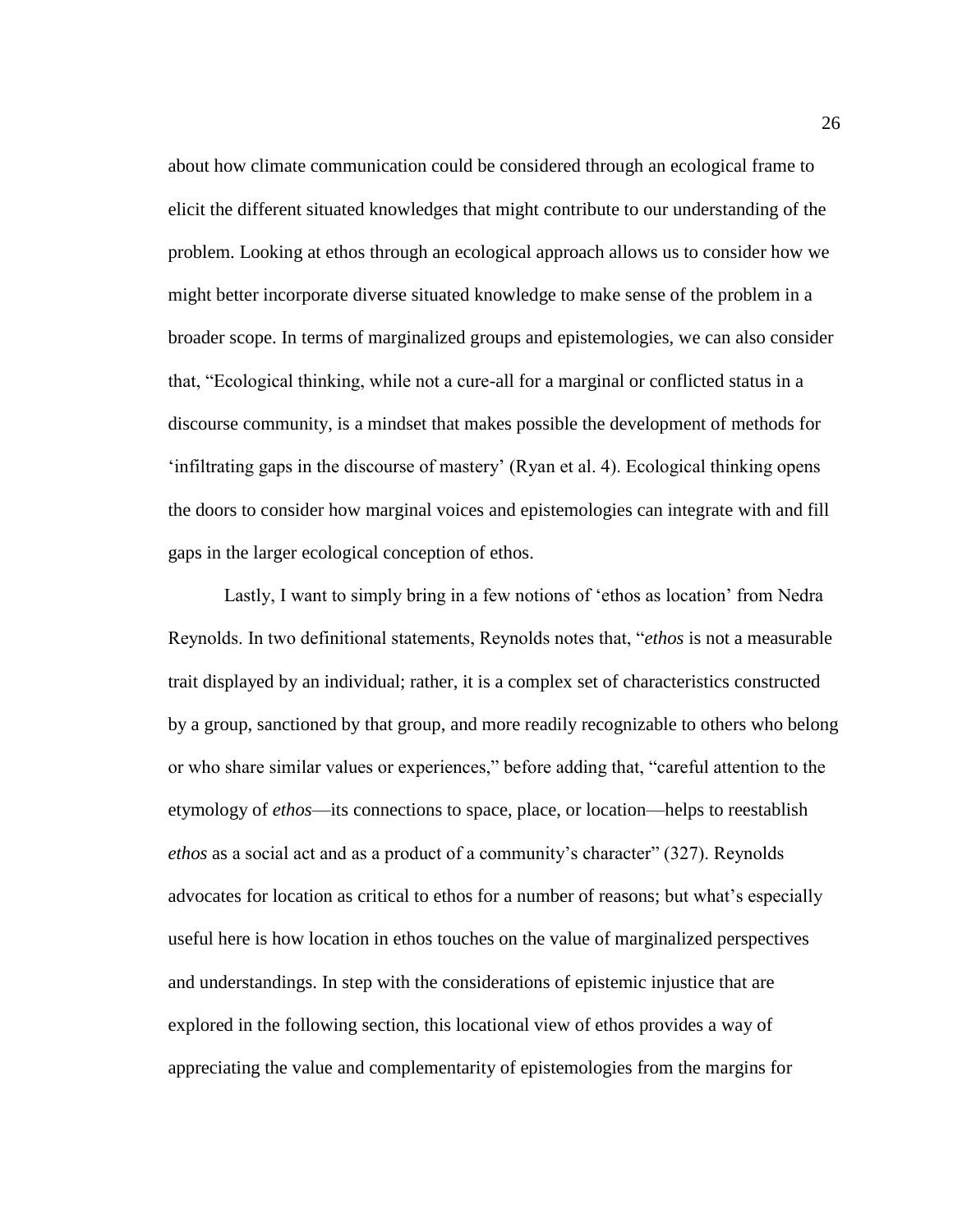broader understandings altogether. Reynolds writes that, "Because *ethos* is constructed in the betweens, another site for *ethos* occurs at the disciplinary or field-specific intersections of various texts, the places where different voices merge (not necessarily in unison) to discuss a particular issue, text, or set of ideas" (334). As such, we can think about ethos emerging in climate communication as that space is a setting for different voices and texts to emerge. If climate change representations in media can be thought of as a 'between' where ethos is constructed within a broader community, we should ask how that ethos manifests itself in terms of which voices and epistemologies get a voice in that space. Moving forward, this consideration will be crucial to the conceptions of ethos in this project, and they provide a way for conceptualizing ethos not as the credibility of a speaker; but as a socially constructed space where meaning and knowledge is formed by the intertwining experiences, subjectivities, and epistemologies of a range of people and things.

#### <span id="page-33-0"></span>Epistemic Injustice and the Issue of Trust

With ethos in mind, we can now move into a deeper discussion on the place of authority figures in media representation, and epistemic exchanges on the whole. While there is a range of literature on issues like framing, tone, and audience in climate communication; there still seems to be less focus on the authority figures who are cited, quoted, referenced, or simply shown in news media representations. It is this gap that I would like to extend through my research, particularly looking at these speakers and their textual presence through the lens of epistemic injustice. As such, the following section will outline some of the specific theories which will undergird my analysis of climate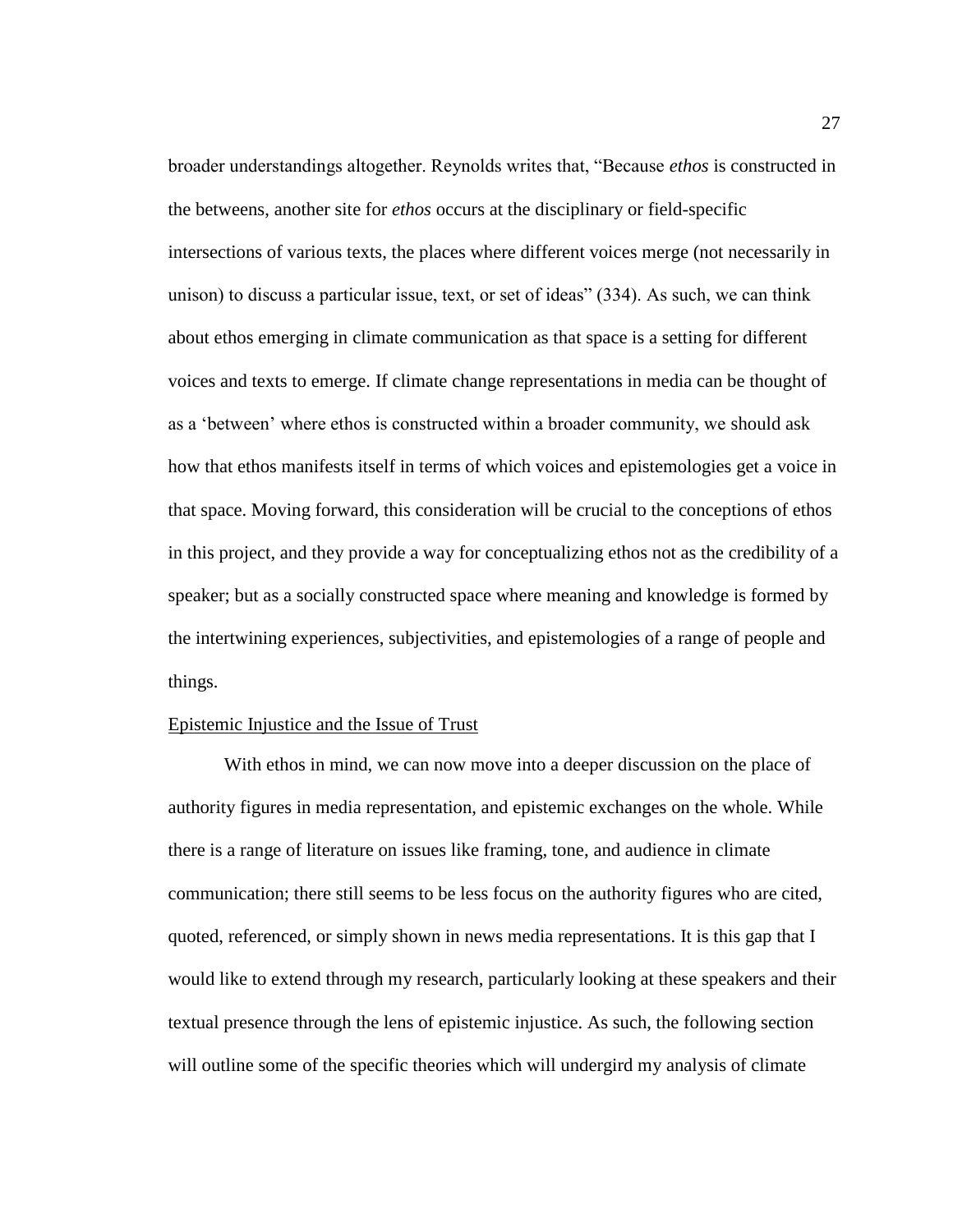change representations. Mainly, I will try to relate Miranda Fricker's theory of epistemic injustice to broader issues of climate change in the media. In addition to that, Andrew Hoffman's breakdown of levels of distrust in public engagement with media processes will supplement that discussion. Both ideas coincide with an understanding of the ways in which people may distrust messages, messengers, and the voices which form and disseminate them. Perhaps equally important, however, is how this mistrust and misperception can be seen as representing an injustice to both listeners and speakers in their ability to gather and impart knowledge respectively. As such, these theories will further explore one area of public perception, specifically in regard to actors and the role they play as both speakers and agenda setters. By taking a closer look at the role that these actors play not only in shaping climate discourse, but also engaging with or turning away supporters, we can enter a deeper conversation on the importance of ethos in news media representations.

To start, I will attempt to illustrate some of the more critical issues taken up by Fricker through an explanation of epistemic injustice in her terms. I will not be able to fully unpack Fricker's work here, but I will try to elaborate on several key components and their relevance to this discussion. Namely, Fricker articulates two types of epistemic injustice, which are *testimonial* and *hermeneutical* injustices. Both concepts center on epistemology—particularly in the sense of social epistemology—where the transfer of information from one person to another is inhibited in some way. In one case, a listener may have what Fricker calls a negative identity prejudice judgement against the speaker (testimonial); however, the other instance involves a gap in the collective hermeneutical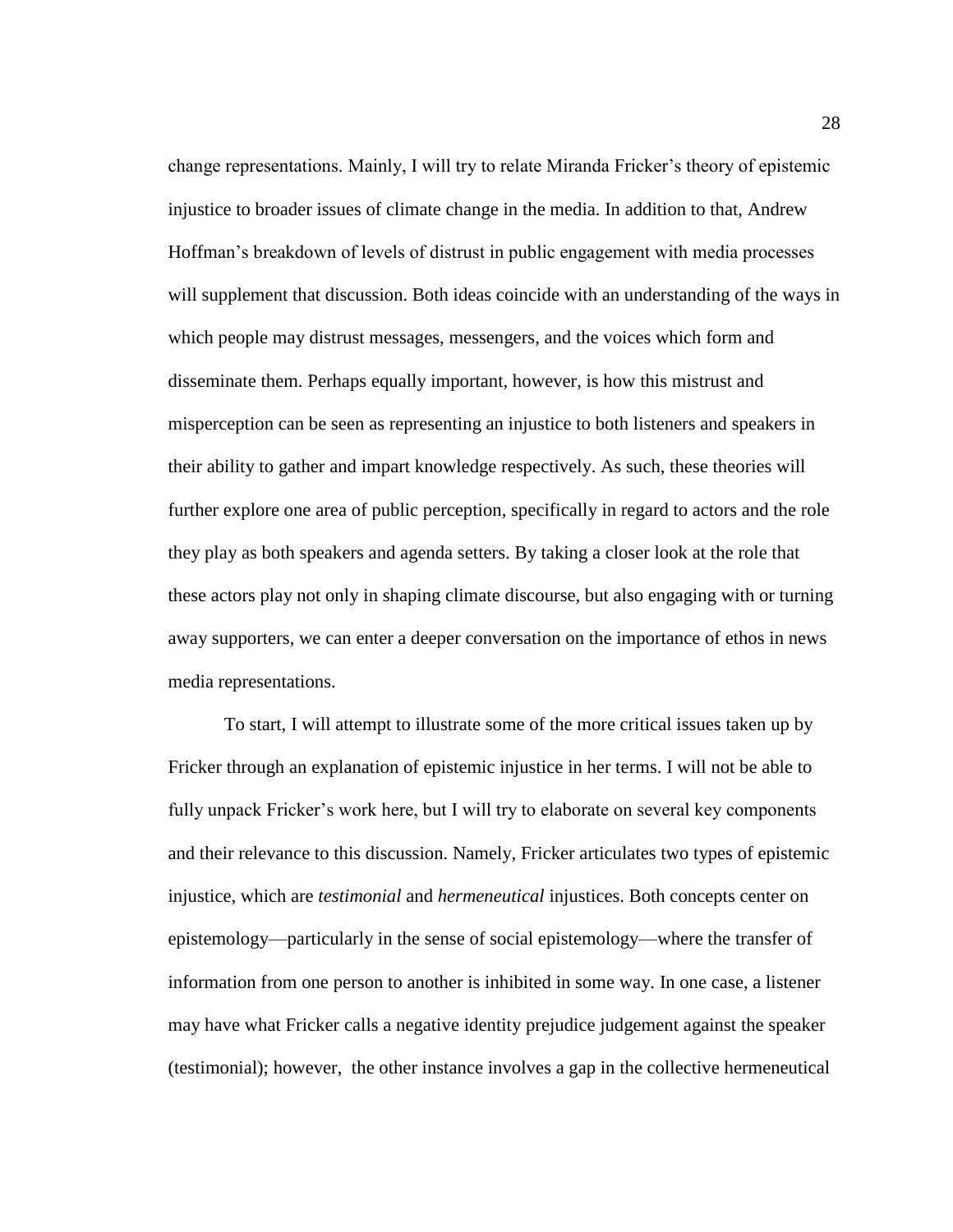resources available to someone, rendering certain information unintelligible to them (hermeneutical) (Fricker 5-7). This analysis will focus less on instances of hermeneutical injustice and more on testimonial exchanges, but both have a place in this analysis. Much of Fricker's theory relies on notions of prejudice, identity and power. She starts by offering that any issue of power which relies on shared social constructions involves the concept of identity power (Fricker 14). Fricker argues that identity power is a subspecies of social power, "which is directly dependent on shared social-imaginative conceptions of the social identity of those implicated in the particular operation of power" (4). She goes on to note that identity power can be active or passive, structural or agential, and is a discursive, imaginative formation taken up through shared collective understandings (15- 17). This circles back to the power of group identity and collective understanding in forming opinions and guiding epistemic relations, which also ties in to Hoffman's cultural schism and cultural cognition (Fricker 17; Hoffman ch. 2). Additionally, this idea bears some relation to Gramsci's conception of hegemony, and the power dynamics which work to form such collective understandings in the populous.

Now, identity power, prejudice, stereotypes, and credibility decisions largely play into Fricker's conception of testimonial injustice. Before outlining the concept, however, I'd like to include Fricker's explanation for how identity power plays into epistemic exchanges, and how testimonial injustices are ultimately felt. The author argues that:

"…identity power is an integral part of the mechanism of testimonial exchange, because of the need for hearers to use social stereotypes as heuristics in their spontaneous assessments of their interlocutors credibility. This use of stereotypes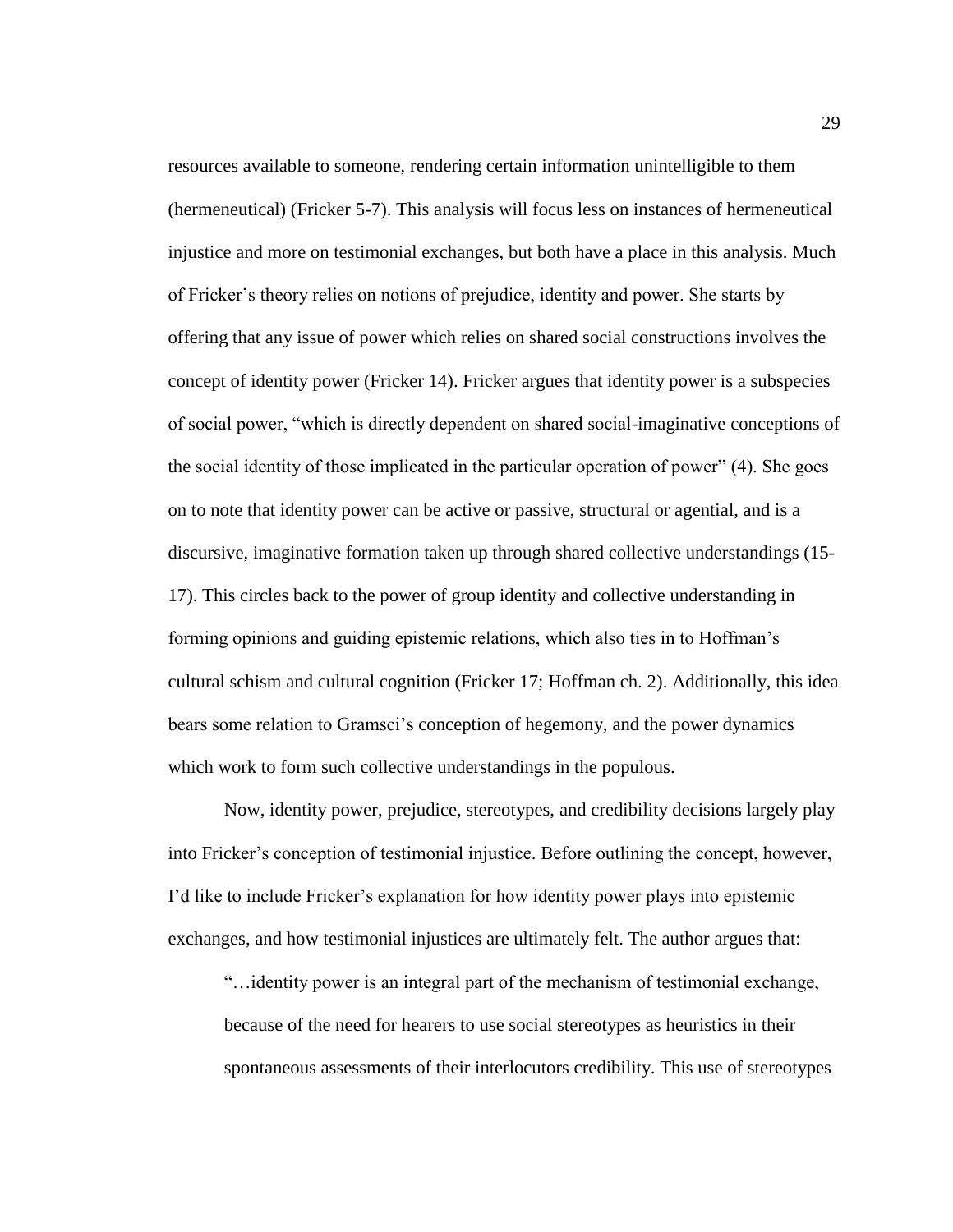may be entirely proper, or it may be misleading…if the stereotype embodies a prejudice that works against the speaker, then two things follow: there is an epistemic dysfunction in the exchange—the hearer makes an unduly deflated judgement of the speaker's credibility, perhaps missing out on knowledge as a result; and the hearer does something ethically bad—the speaker is undermined in her capacity as a knower" (17).

Broadly, this is the gist of testimonial injustice. Listeners' prejudgments and the social stereotypes that they tend to uphold either result in a credibility deficit or credibility excess allotted to the speaker (17). This hypothetical is directly representative of an epistemic situation that occurs daily when people have to grapple with complex information on climate change coming from the mouths of scientists, politicians, policymakers, pundits, or others. Similarly, audience members must make quick assessments of those interlocutors as they form value judgements. While I should note that Fricker is particularly interested in the epistemic injustice done to the speaker when their competence, sincerity, or knowledge is devalued; I am equally interested in the injustice that occurs on the other end—when audience members miss out on important information due to such devaluing.

Ultimately, testimonial injustice involves the dialogic interplay between a speaker and hearer, the hearer's (potentially prejudicial) evaluation of that speaker, the corresponding levels of credibility which that hearer allocates to the speaker, and the resulting level of trust they will then place on what the speaker is saying (Fricker 17-21). Fricker uses the term identity prejudice to describe prejudices against people because of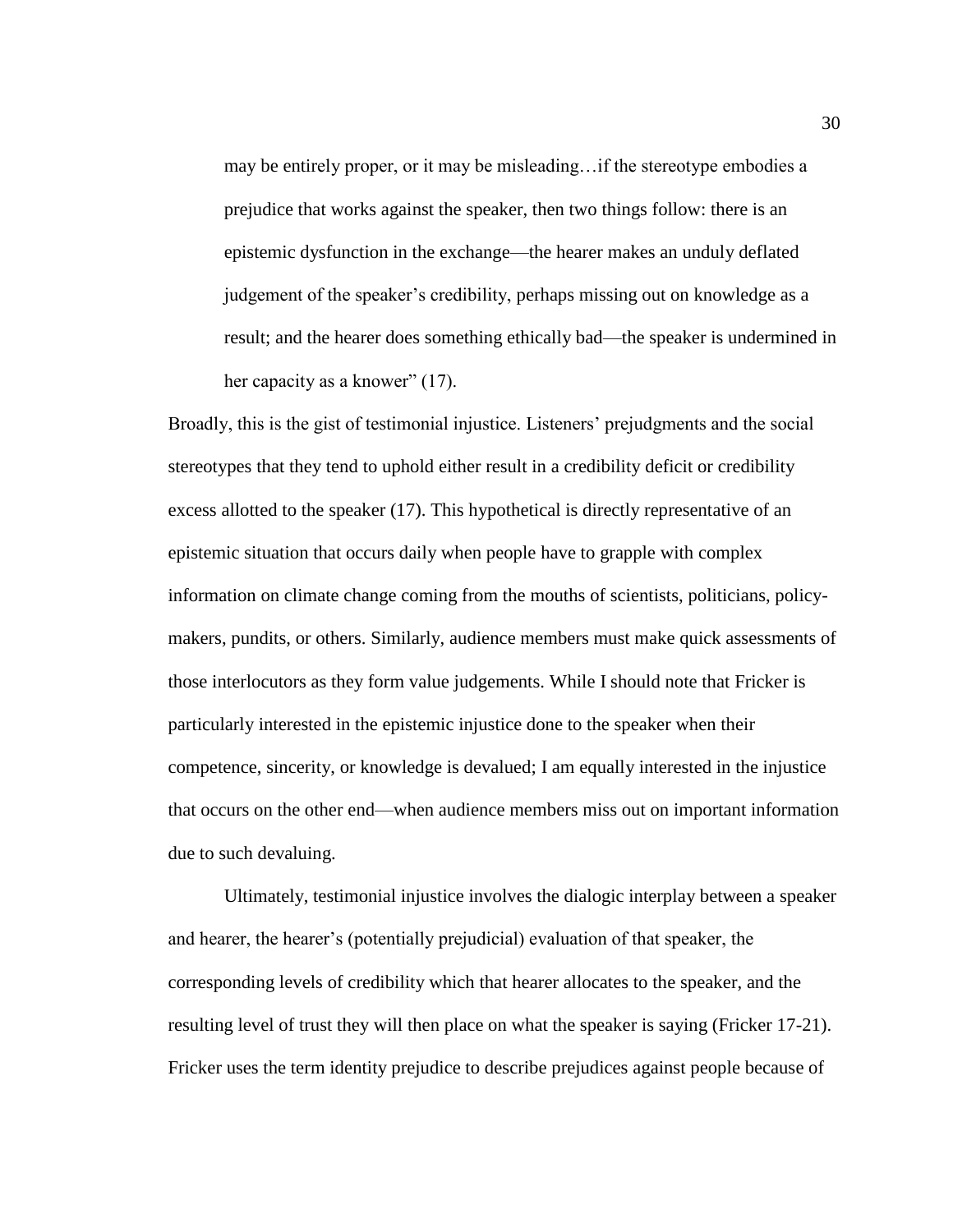their social type. If a person's evaluation of the speaker (conscious or not) results in a credibility deficit—where the hearer sees the speaker as being somehow less authoritative or trustworthy—they may be enacting a testimonial injustice. This is because they are limiting both their own understanding of the information being offered by the speaker, as well as essentially shutting off that speaker's authority as a knower. In the case of climate change communication, we can think of this injustice occurring when someone who distrusts the scientific community refuses to hear out the testimony of, say, a NASA scientist (for any reason, but especially one guided by prejudice). The scientist is harmed in their capacity as a knower, and the listener is harmed in their inability to receive potentially vital information. We can also think about how the fact that certain speakers and figures are never included in the conversation could amount to what Fricker calls preemptive testimonial injustice. This refers to the fact that certain people or groups, and their epistemologies, are never allowed a space in the first place (Fricker 130).

Furthermore, it's important to note that forms of testimonial injustice can occur without prejudice. However, the prejudiced injustices are most important here because they are the kinds of injustices that likely occur when culturally cognitive forms of understanding influence climate change opinions. Just because someone bears a prejudice—or inaccurately stereotypes a speaker—does not necessarily mean that they will disregard the information that person is delivering. However, as Fricker notes, "prejudice will tend surreptitiously to inflate or deflate the credibility afforded the speaker, and sometimes this will be sufficient to cross the threshold for belief or acceptance so that the hearer's prejudice causes him to miss out on a piece of knowledge"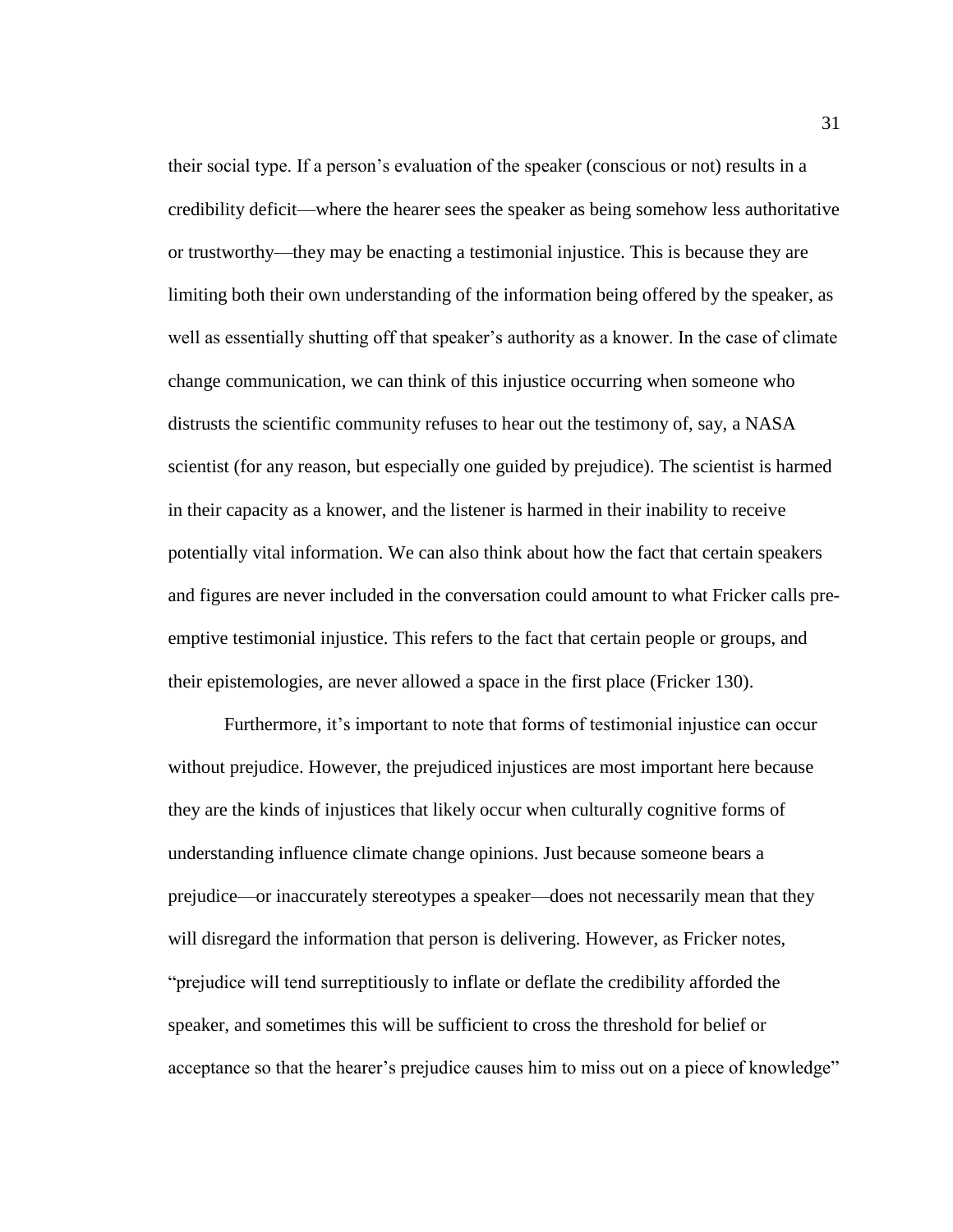(17). This highlights the concern that even small, subtle prejudices can lead to larger epistemic fissures. In the context of climate change communication, it's useful to consider the different levels of credibility that may be afforded to different speakers by a given individual or group. Some people may be more trustworthy of a scientist speaking on behalf of climate change. Others may be more inclined to listen to their local politicians, or another authority figure. As was noted in the journalistic practice section, people may depend on appeals to authority to give structure and order to complex issues. That authority figure could be any social type depending on the topic. However, the important thing to consider is how that desire for authority, if faced with an untrustworthy social type (according to one's personal and/or group beliefs, prejudices, known stereotypes, etc.), can lead to ignorance, denial, and ultimately a break in the collective epistemic system. Ideally, we should be working toward a collective epistemic system that is pluralistic in allowing for a range of epistemologies to be valued and honored, while also supporting cross-communication between them.

Now, it's fair to say that many people use pre-judgements, or even stereotypes in some cases, in order to ease decision making and thought processing. But when these stereotypes are inaccurate, harmful, offensive, or otherwise flawed, they can become major detractors to our epistemic systems of relation. Even those who consider themselves open-minded and objective are likely to carry traces of prejudice that influence their day-to-day decision making. Fricker calls this residual internalization, or residual prejudice (37). Basically, even though someone's ideology may have changed entirely, they still harbor lingering cognitive commitments to ways of thinking or feeling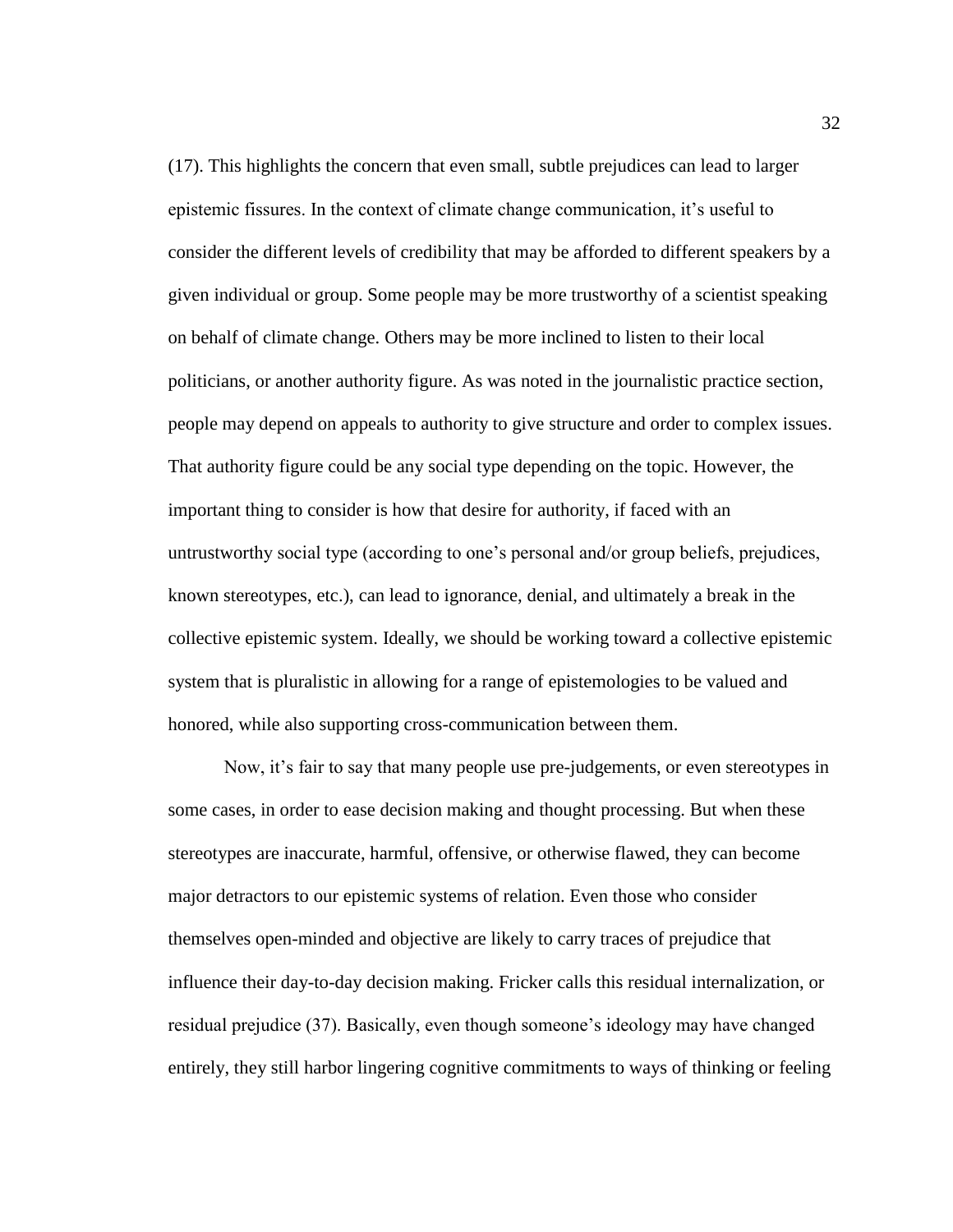that don't necessarily match up with their current beliefs (5, 37) . Fricker designates two types of residual prejudice cases, either diachronic or synchronic. The differences are not so critical for discussion now, but the idea of residual prejudice is critical in the context of this study for its ability to influence a person's opinions even in the face of competing beliefs. As Fricker notes, "Residual prejudice, whether diachronic or synchronic in form, is the sort of prejudice that will bring about the most surreptitious and psychologically subtle forms of testimonial injustice" (39). For Fricker, residual prejudices, which could be thought of as products of social hegemony, work in subtle and almost undetectable ways to influence our judgements. These conceptions of prejudice are relevant because they represent the sort of subtle, socially constructed biases that may play into listeners' judgements of climate communication actors. The idea of residual prejudice runs parallel to notions of cultural cognition and motivated reasoning.

Now, with epistemic injustice in mind, I'd like to return to Andrew Hoffman's writing on the cultural components of climate change engagement for some final critical underpinnings. In Hoffman's book, the author describes four different elements of distrust that tend to animate debates on climate change in the public sphere. These forms of distrust include, "distrust of *messengers*, distrust of the *process* that created the message, distrust of the *message* itself, and distrust of the *solutions* that come from the message" (ch. 2). Hoffman notes that his reorientation toward this framework stems from several studies; but it closely follows Mike Hulme's linkage of public disagreement on climate change to disagreement on things like the scope of human responsibility, opinions on knowledge broadly and the scientific method, how we see our place in the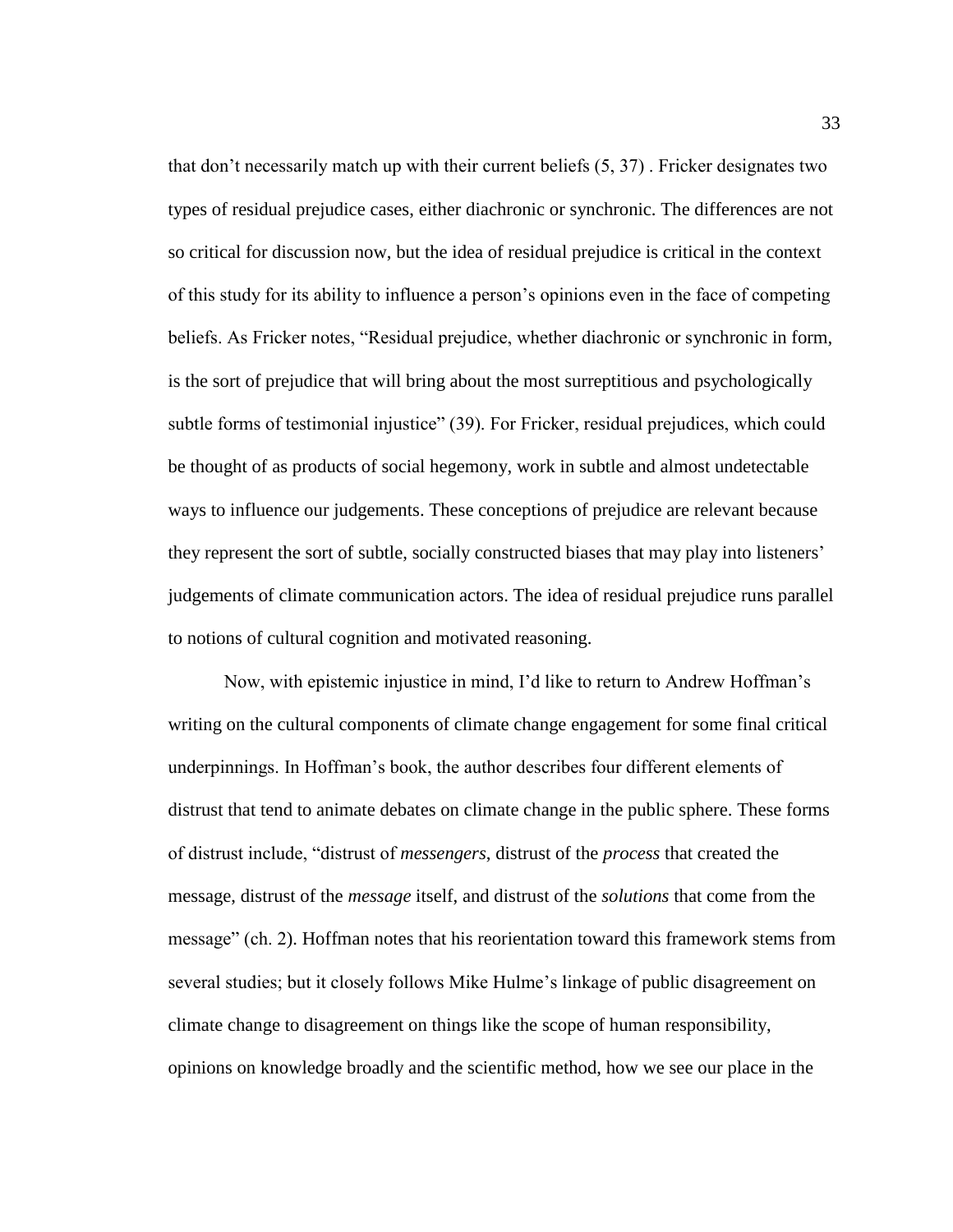ecosystem, and prioritization of development and the environment among other variables (Hoffman ch. 2). While all of these forms of distrust are critical to building a consensus around climate change, Hoffman's notion of distrust of messengers is most useful here as it relates to authority figures and the issue of ethos.

Elaborating further, Hoffman's discussion of distrust of messengers keys in on three primary spokespeople for climate change: scientists, environmentalists, and Democratic politicians. It's important to note, as Hoffman does, that distrust of these types of messengers tends to occur particularly for those on the political right. However, this should not delimit our notions of distrust to that specific audience. Indeed, this recognition will lend insight into a consideration of the use of other types of spokespeople outside of the three mentioned by Hoffman. Returning to those initial spokespeople though, Hoffman notes that environmentalists tend to be seen as interfering with market norms and individual freedom, with some people even relating environmentalism broadly with socialism or communism (ch. 2). The second distrusted messenger in this framework is the Democratic politician, which is particularly relevant to a nuanced discussion of climate communication. As Hoffman writes, climate change has become a particularly politicized topic especially since the 2012 election (ch. 2). Aside from the fact that many fewer Republican politicians tend to advocate for acceptance of climate consensus than Democrats, Hoffman also notes that former Vice President Al Gore has drawn particular criticism from contrarian perspectives (ch. 2). Because of Gore's role as an outspoken advocate for addressing climate change, his figure has been particularly representative of what some might deem a partisan politics of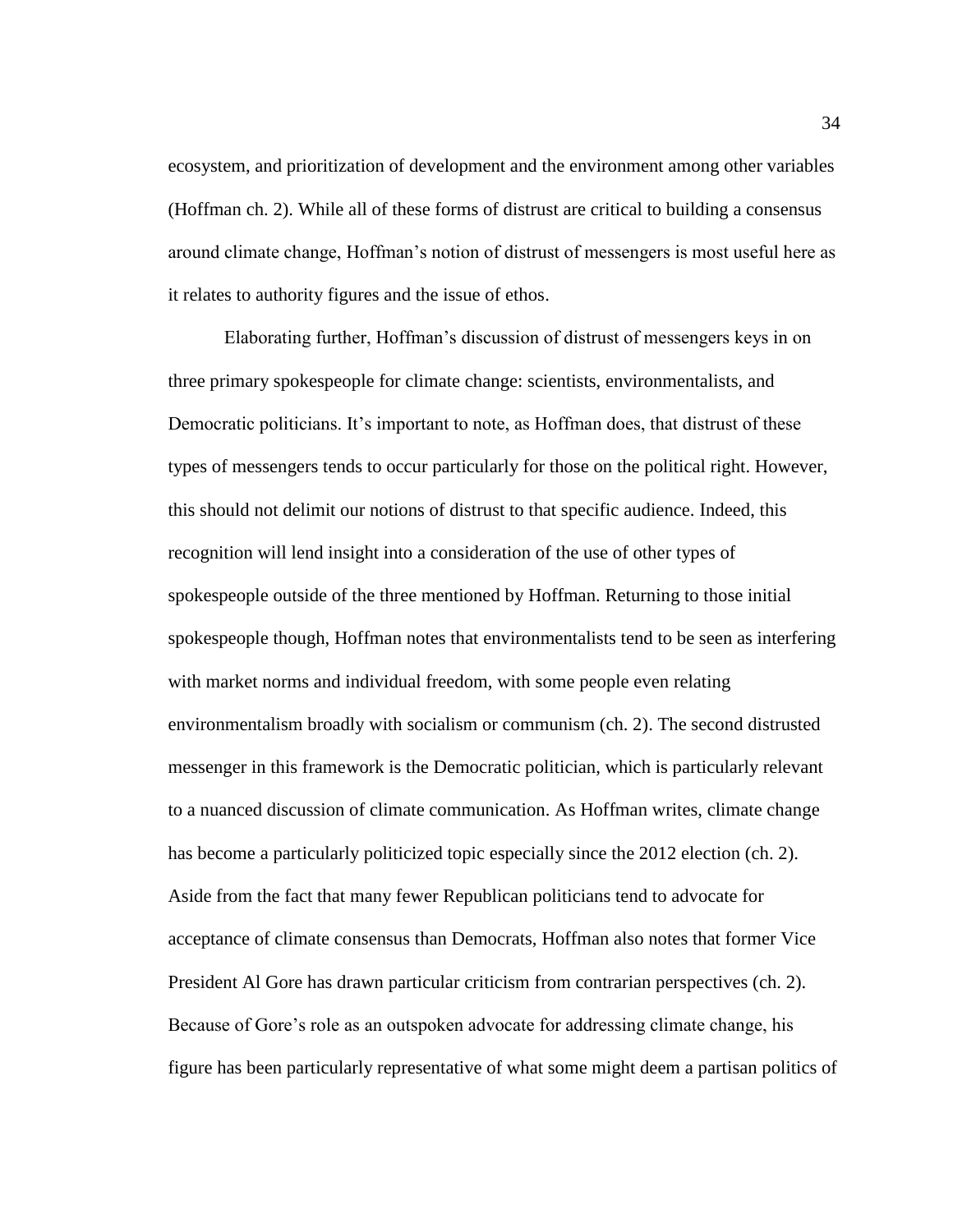environmentalism (Hoffman ch. 2). The last distrusted messenger that Hoffman describes is the community of scientists. The author argues that there has been a long-standing element of distrust of the scientific community in sectors of American society (consider distrust of vaccines or the existence of flat-earth conspiracies, to name a few) (ch. 2). Hoffman expands on this distrust by pointing out a few key beliefs that may underwrite it. Namely, he writes that there is a perception that universities are dominated by liberal people, that scientists are vigilantes focused more on fact than values, and that they may hold a disproportionate influence on the political process as people who understand complex issues out of public reach (Hoffman ch. 2).

Following Hoffman's framework, it's useful to consider how broader enculturated views of certain social types representing climate change might play a role in the levels of distrust that emerge around the discourse. It's relevant to ask whether the use of Hoffman's three spokespeople in the media is still a consistent approach in climate communication. Additionally, understanding the general distrust that may occur between certain culturally or ideologically aligned groups and these typical climate spokespeople may be key to reorienting representations toward more reputable or trustworthy authority figures relative to those groups. It's also worth asking what this breakdown might mean for media representations which already use alternative spokespeople in their reporting on climate change. Ultimately, however, the critical importance of Hoffman's framing of distrust is in recognizing that the selection of authority figures speaking on climate change—an inherently politicized and ideologically polarizing issue—is critical to audience perception and trust. If broad swaths of the public are under the impression that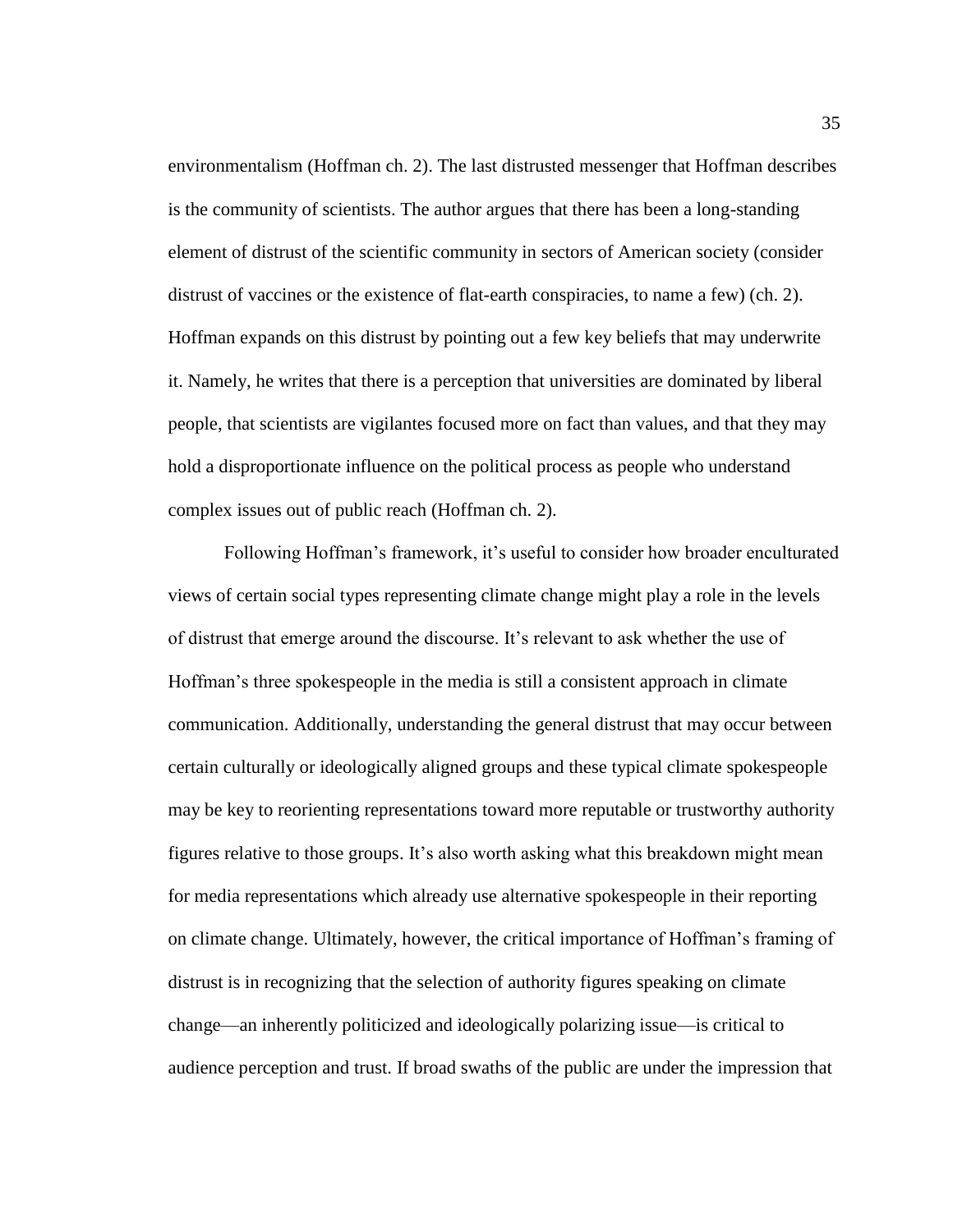scientists are trying to undermine capitalist modes of production, we could probably posit that they will harbor negative credibility prejudices toward a climate scientist speaking on behalf of carbon emissions reduction. Hoffman's notions of distrust and culturally formed perceptions, paired with Fricker's lens of epistemic injustice and Ryan et al. ecological approach to ethos, provide a theoretical apparatus for looking at issues of climate change representation in the media. They help to highlight the potential impacts that constructions of ethos may have on the spread or uptake of climate information.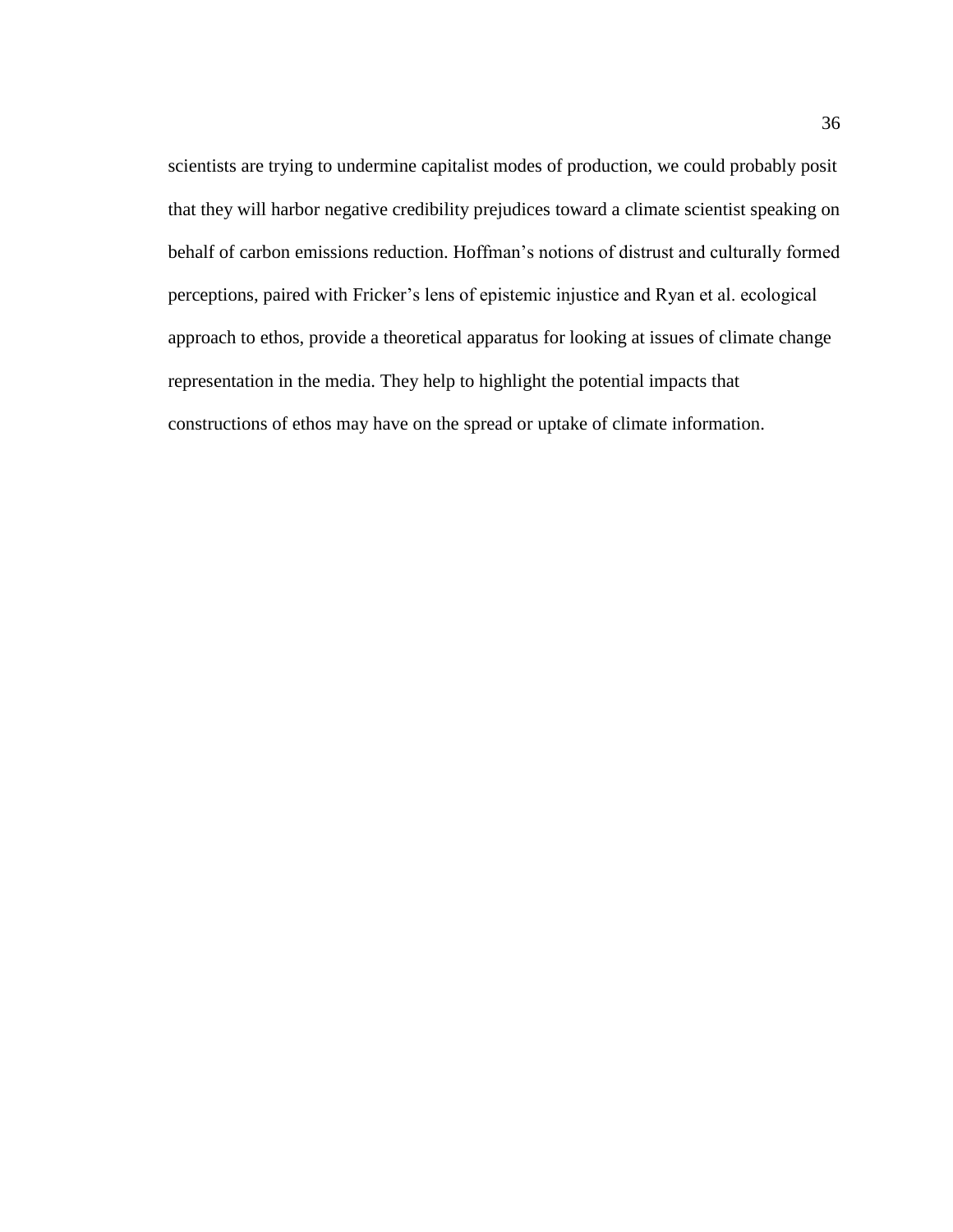## METHODOLOGY

In order to answer my research question(s) I have constructed a corpus of news media texts which serve as the foundation for this rhetorical analysis. The analysis investigates a range of selected texts—all centered on a single topic at a specific historical moment—and categorizes, describes, and explains patterns of ethos construction that may be seen among them. This analysis does not purport to give an allencompassing breakdown of the rhetoric of mass media reports on climate change. Such an undertaking would require much more time and resources than are available. Instead, this analysis seeks to form a representative picture of some of the more mainstream and accessible online news reports available to the wider public (assuming they have access to the internet  $\frac{1}{1}$ . Online publications were chosen because of their salience and reach in the current information landscape. The Pew research center has noted that as of 2018, roughly 9 in 10 people, or 93%, get at least some of their news online ("Trends and Facts"). Online news publications have picked up where traditional "legacy" news organizations may be seeing declines in physical print production and readership ("Trends and Facts"). For these reasons—and because there seems to be a lack of significant attention to digital media in broader discussions of climate communication—I have made them the foundation of this study's corpus.

 $\overline{a}$ 

<sup>&</sup>lt;sup>1</sup> Internet capacities are not universally accessible, and so this focus can only speculate on reach and access. However, traditional print news is still in decline, and my sense is that it's still easier for a majority of people to get online than to acquire hard copies of news. Additionally, a focus on digital news helps to take a national-level approach, rather than focusing on regions or smaller locales.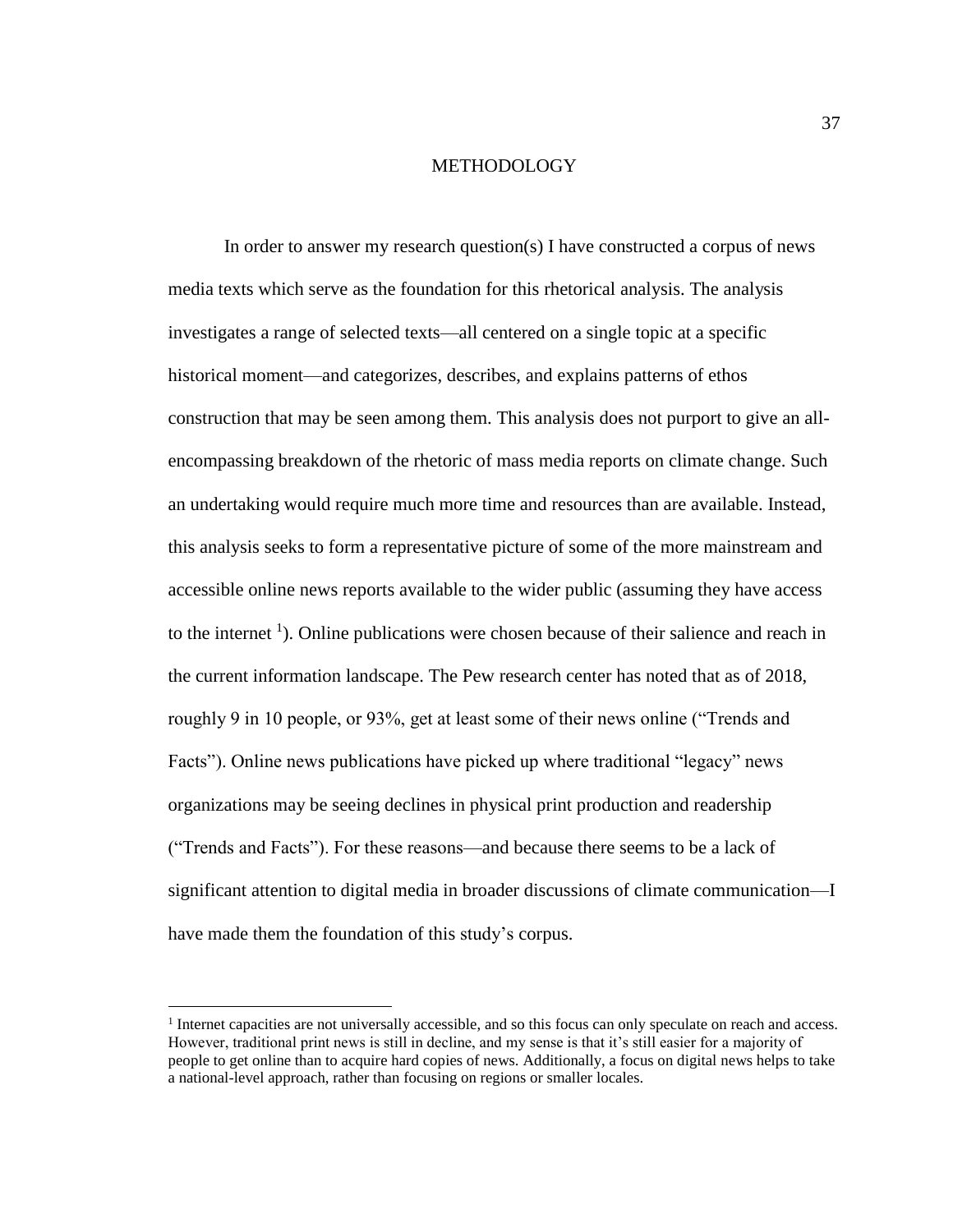While this analysis is not wholly representative, it can offer a snapshot in time of what media treatment of climate change information might look like in a particularly critical stage of information dissemination. The artifacts or texts for this analysis consist of 14 online news articles published following the U.S. Government release of the Fourth National Climate Assessment, Volume II (NCA4, Vol.II). Additionally, the analysis also takes an in-depth look at two broadcast news segments following the release of the NCA4 , Volume II to offer a picture of rhetorical constructions in both print and visual media. The inclusion of broadcast news is offered as a supplement to the analysis of online news articles. The study is based on a relatively small corpus, and it does not presume to reveal universal patterns. Instead, the use of broadcast media alongside the larger analysis of online print news, allows for further discussion of how ethos construction may vary in both mediums. As an added note, it should be recognized that this corpus, consisting of reports which were produced immediately after the NCA4 release, may not be entirely reflective of journalistic decisions and/or editorial inputs. It's more likely that the narrative framings and constructions of ethos are a product of the brief press releases and initial summary notes that were probably given to large news organizations for coverage. Journalists are largely at the mercy of the information they receive for any given story. The analysis that follows isn't an exemption or an indictment. When considering rhetorical maneuvers and the selection of authority figures, one should recognize that those decisions on some level may have been out of the grasp of journalistic agency. That said, we can still consider the ways that the broader scientific community is attempting to build ethos through their selected speakers and content (indeed many of the news articles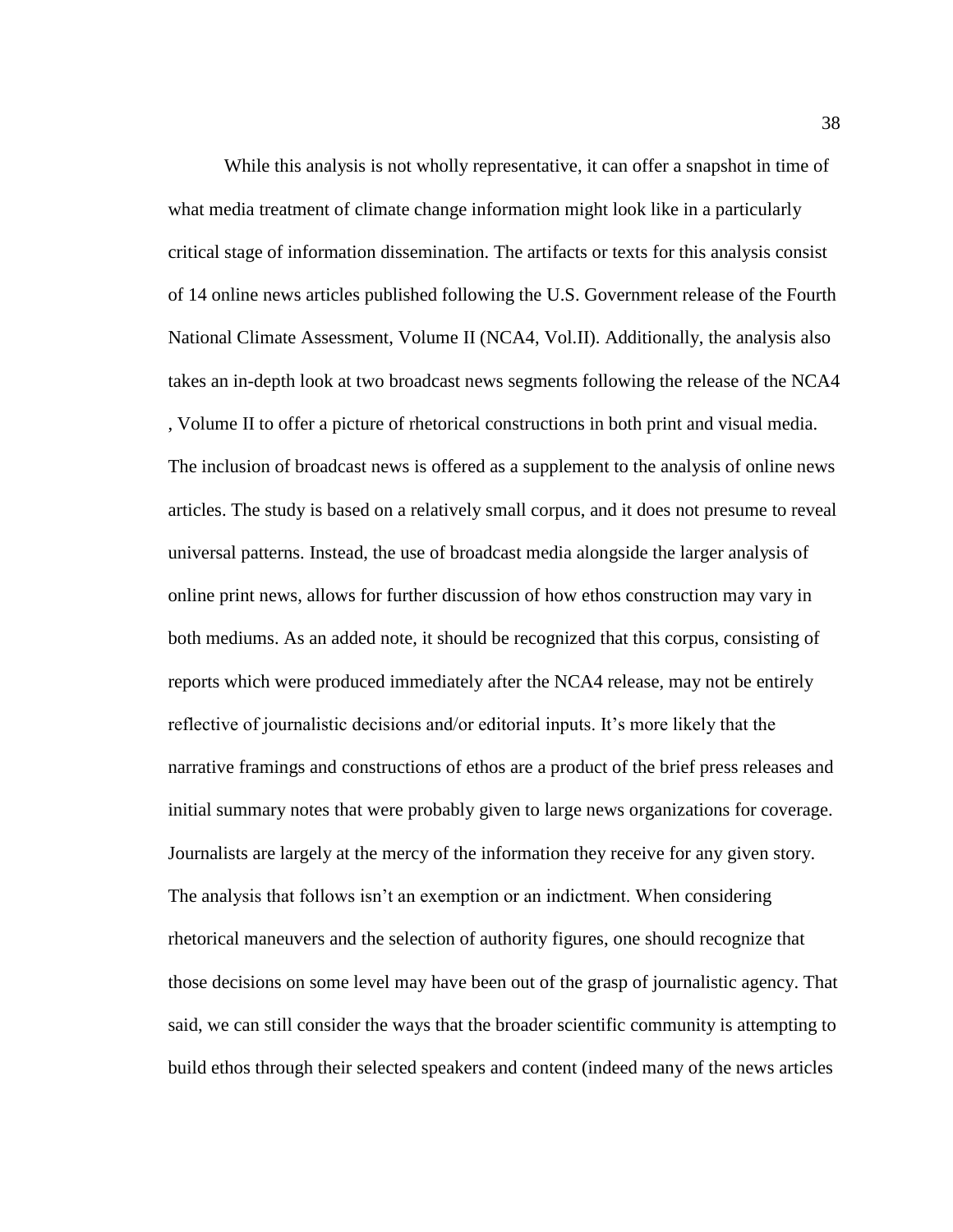draw from a small group of sources), and how the media then still plays a role in shaping those narrative and discursive constructions. While this project has included a good amount of research on journalistic practice, the representations under examination here should not be thought of as solely the result of one or a few news professionals' decisions; rather it should be conceived of as a conglomeration of the choices made by the scientific community releasing the report and its summary, media professionals, public relations experts, and more. This project attempts to draw out some patterns of rhetorical constructions and ethos-building at the point of news dissemination—but that doesn't mean those constructions can be pinned to the choices of news media professionals alone. Again, there are a matrix of actors.

## Corpus Selection

In choosing the articles that make up this corpus, I tried to generate a sample that would be representative of a large and frequently accessible body of reportage. As I've noted, online news articles were chosen for their relative salience and accessibility for the greatest number of people across many demographics ("Trends and Facts"). Ostensibly, anyone with internet access in America could find these articles. Additionally, in choosing which publications to draw from, I used a combination of digital rankings and website traffic scores to determine which sites and publications might have the most reach. These sites would likely appear at the top of search engine lists, as well as being more frequently visited sources in general. I used Pew's rankings of the top 25 digital news sites alongside ComScore's rankings of most trafficked digital sites ("Top-25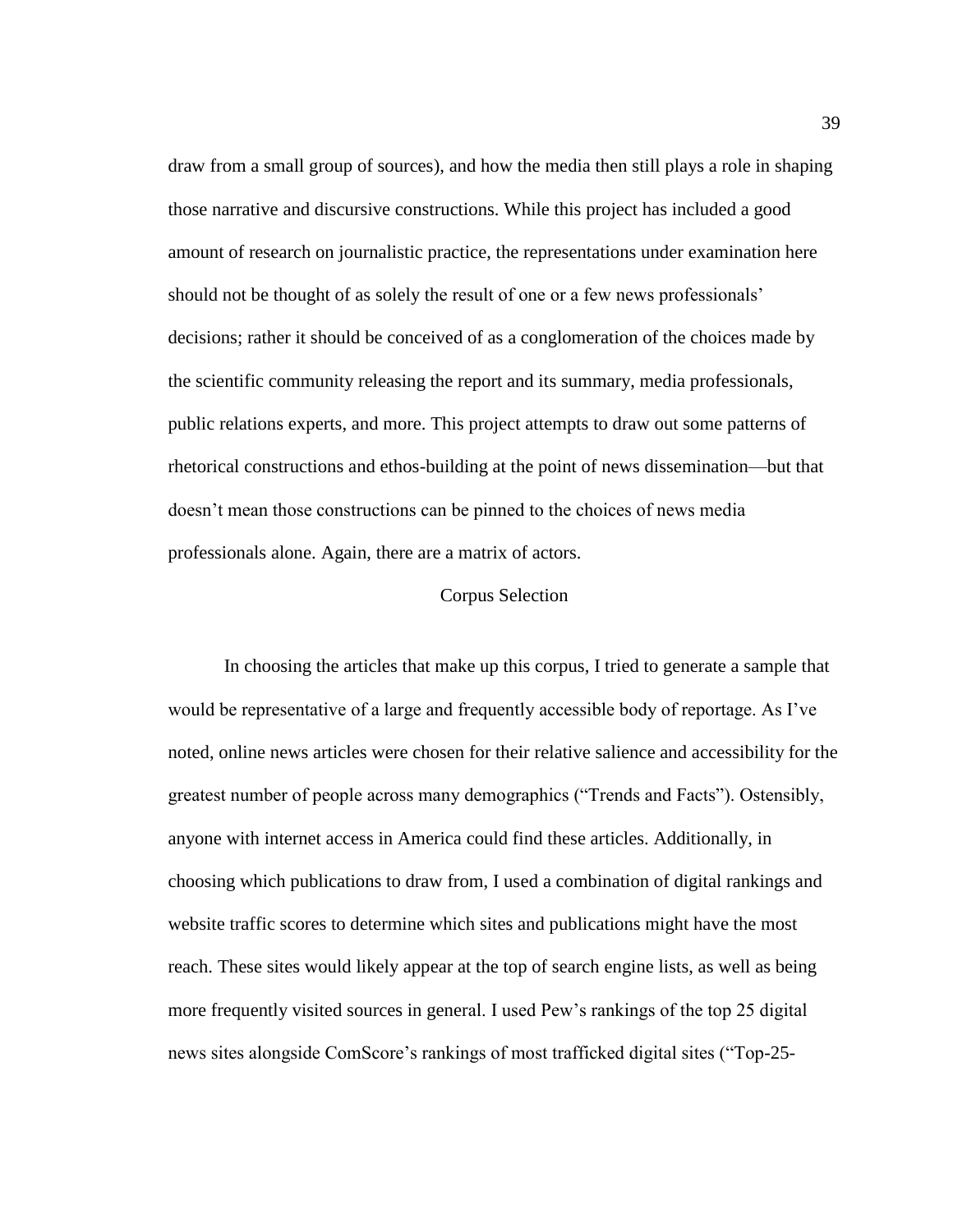Newspapers"; "Top 50 Multi-Platform"). This allowed me to put together a list that included fourteen of the more news-centric digital outlets among that group. I use the term news-centric here because not all of the sites listed on both rankings are necessarily news media driven. I wanted to include those digital publications that stem from traditional legacy news organizations (such as CNN, Fox News, etc.) as well as some sites which seem to be primarily digital (such as Buzzfeed or Yahoo News). In doing so, the sample is representative of a large body of different news outlets, with ostensibly different editorial slants, different demographic outreach, and different readers. In this way, the artifacts represent a range of rhetorical approaches, but from essentially the same genre; which allows for a more detailed and valuable comparison between them.

After looking through the digital media rankings, I began searching through online engines to find out which of the organizations on the list had reported on the release of the NCA4, Vol. II. To find out which organizations had reported on the NCA4, I used Google's search engine with the search terms "Fourth National Climate Assessment" alongside the name of each respective news organization from the list (i.e. "Fourth National Climate Assessment Washington Post" to find any coverage by the Washington Post regarding the NCA4). I was able to generate a corpus that consisted of fourteen of the top articles from as many organizations that I could find on the respective Pew and ComScore lists, as well as a few that weren't included (i.e. National Geographic). I should note that this list does not include every single digital site or news organization from those lists; but rather it offers a generalized sample of many of the larger ones alongside a few outliers. In order to manage the sample size of the articles,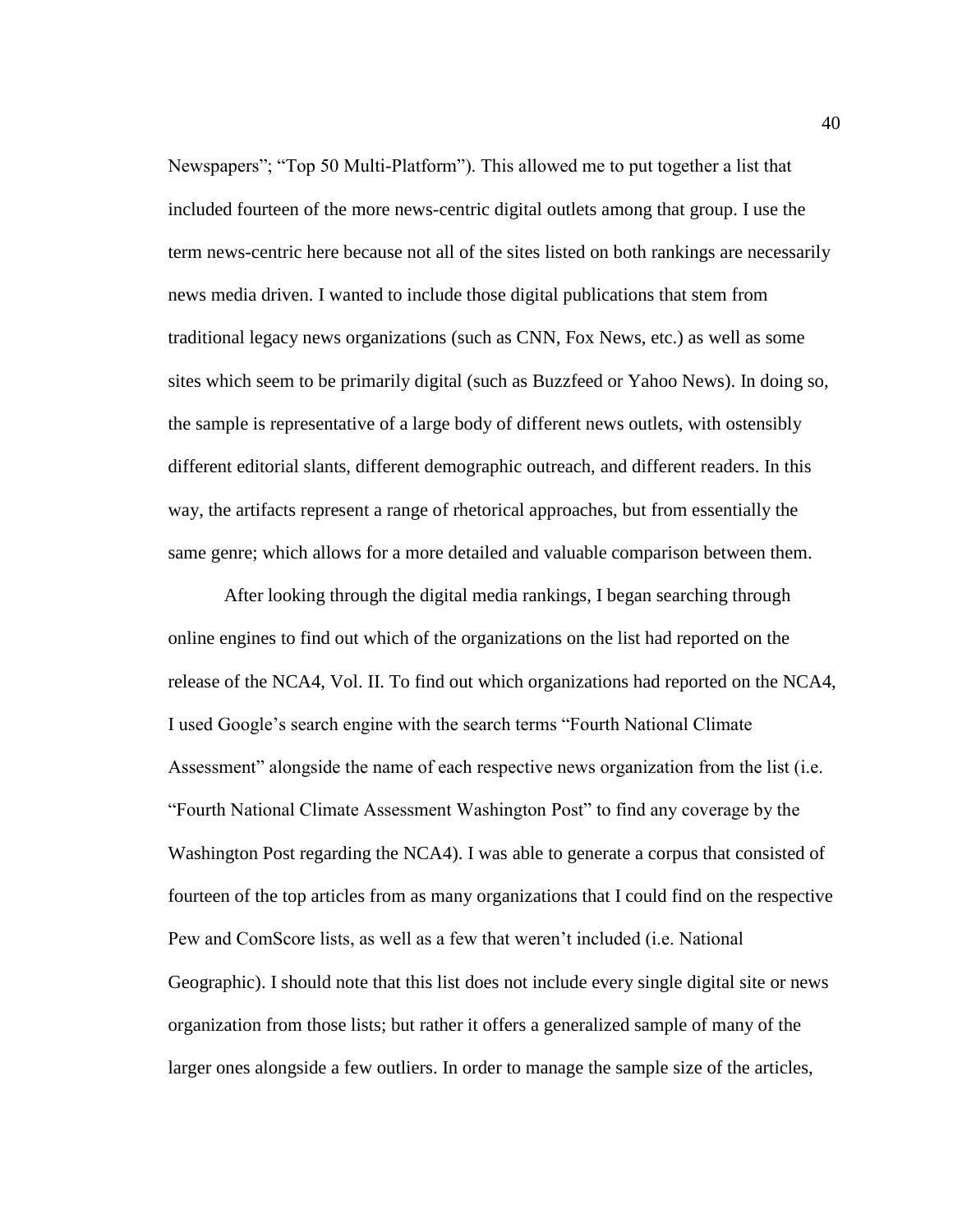especially if a site published more than one report on the NCA4, I chose only those articles which had been published on the same date as the NCA4 release—November 23, 2018. Additionally, I tried to use only those reports which were broadly and directly covering the NCA4, rather than those which might have focused on one specific aspect of the report (i.e. solely looking at economic ramifications or political responses). I also excluded those articles which followed many days or weeks after the NCA4's initial release. In doing so, the corpus reflects the initial coverage of the NCA4, and offers the most boilerplate, or less specialized, approaches to a vastly complex report. I wanted to generate a sample that was reflective of the most generalized and broad coverage to allow for continuity and uniformity of what was being covered; rather than looking at articles which may have focused only on specific aspects of the report or its implications. Again, this is not without its problems, as many of these early reports were probably largely shaped by whatever initial press releases on the NCA4 were distributed to news organizations. Nevertheless, my hope is that these texts still capture a snapshot of ethos as devised and shaped by both the scientific community and the subsequent narrative shaping by news professionals. By using only those articles which appeared immediately following the release of the NCA4, Vol.II, the corpus is representative of the most primary introductions of this information to the broader public.

Following these criteria, I was able to generate a list of fourteen online digital articles covering the release of the NCA4. All of these articles were published within a day of the November 23, 2018 release of the Climate Assessment. Additionally, only the most primary and generalized coverage of the report were taken from each site. If a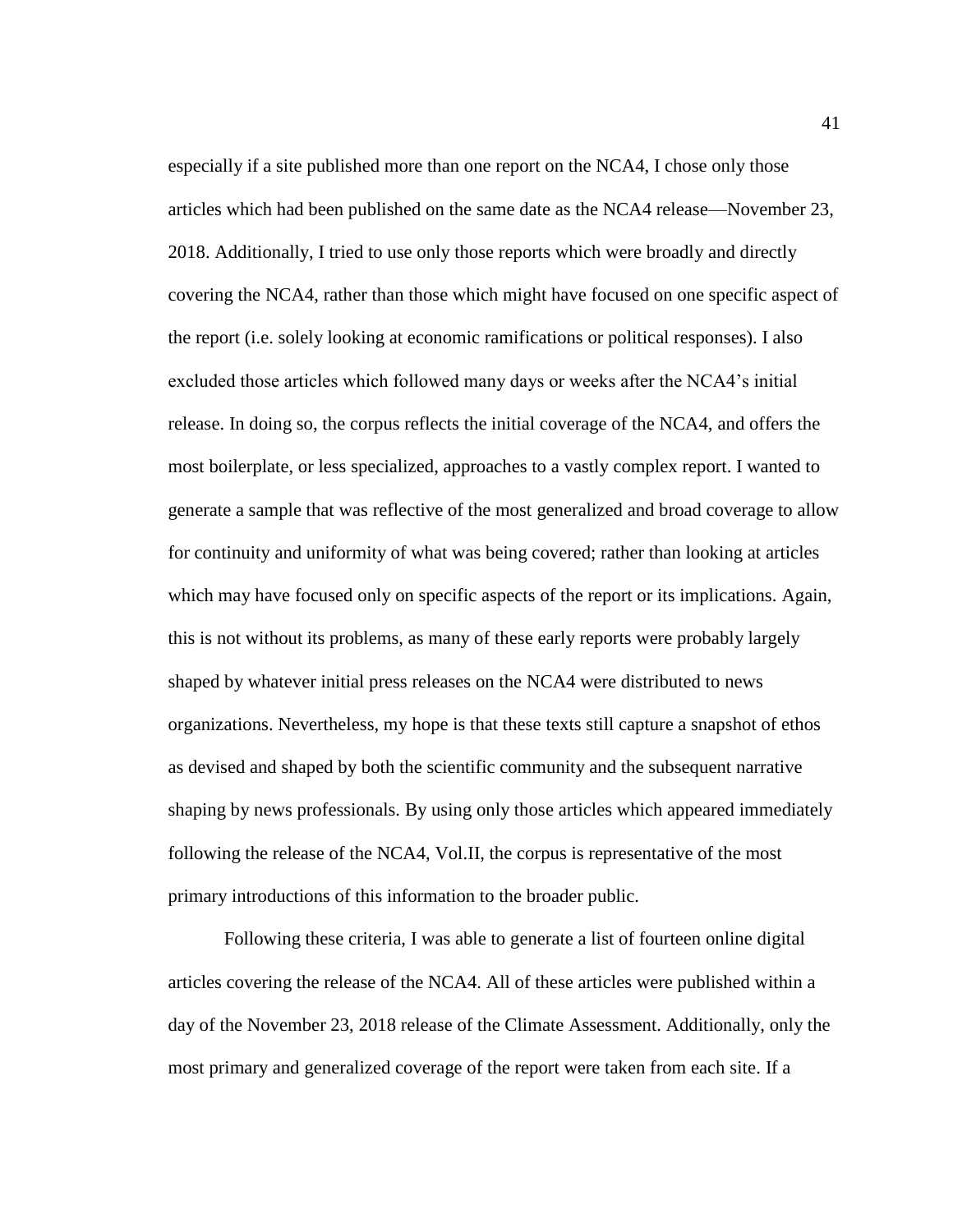search for a particular news site did not match up with these criteria, then it was not

included as an artifact. In all, the corpus consists of 14 online print news articles covering

the release of the NCA4, Vol. II, which are included in this table along with their

respective publications:

Table 1. List of Articles and Sources

| <b>Article Title/Headline:</b>                                              | <b>Article Publication/Organization:</b> |
|-----------------------------------------------------------------------------|------------------------------------------|
| "Major Trump administration climate report                                  | The Washington Post                      |
| says damage in 'intensifying across the                                     |                                          |
| country"                                                                    |                                          |
| "U.S. impacts of climate change are                                         | <b>USA Today</b>                         |
| intensifying, federal report says"                                          |                                          |
| "New government report reveals staggering                                   | <b>CBS</b> News                          |
| economic and health toll of climate change"                                 |                                          |
| "Climate report warns of grim economic                                      | <b>Fox News</b>                          |
| consequences, worsening weather disasters in                                |                                          |
| US"                                                                         |                                          |
| "Climate change will shrink US economy and                                  | <b>CNN</b>                               |
| kill thousands, government report warns"                                    |                                          |
| "Climate Change Is Already Hurting U.S.                                     | <b>NPR</b>                               |
| Communities, Federal Report Says"                                           |                                          |
| "U.S. Climate Report Warns of Damaged<br>Environment and Shrinking Economy" | <b>New York Times</b>                    |
| "Here's How Climate Change Is Already                                       | <b>Buzzfeed News</b>                     |
| Impacting The US (Hint: It's Not Good)"                                     |                                          |
| "Climate change will harm the entire nation if                              |                                          |
| the U.S. doesn't act now, federal report warns"                             | Los Angeles Times                        |
| "U.S. report says climate change will batter                                |                                          |
| economy, in clash with Trump"                                               | Reuters (via Yahoo News)                 |
| "Climate change 'will inflict substantial                                   | The Guardian (U.S. Edition)              |
| damage on US lives"                                                         |                                          |
| "Federal Climate Report Predicts At Least 3                                 | <b>Huffington Post</b>                   |
| Degrees Of Warming By 2100"                                                 |                                          |
| "New federal report on climate change paints                                | San Francisco Chronicle                  |
| bleak picture for economy and environment"                                  |                                          |
| "Climate impacts grow, and U.S. must act, says                              | National Geographic                      |
| new report"                                                                 |                                          |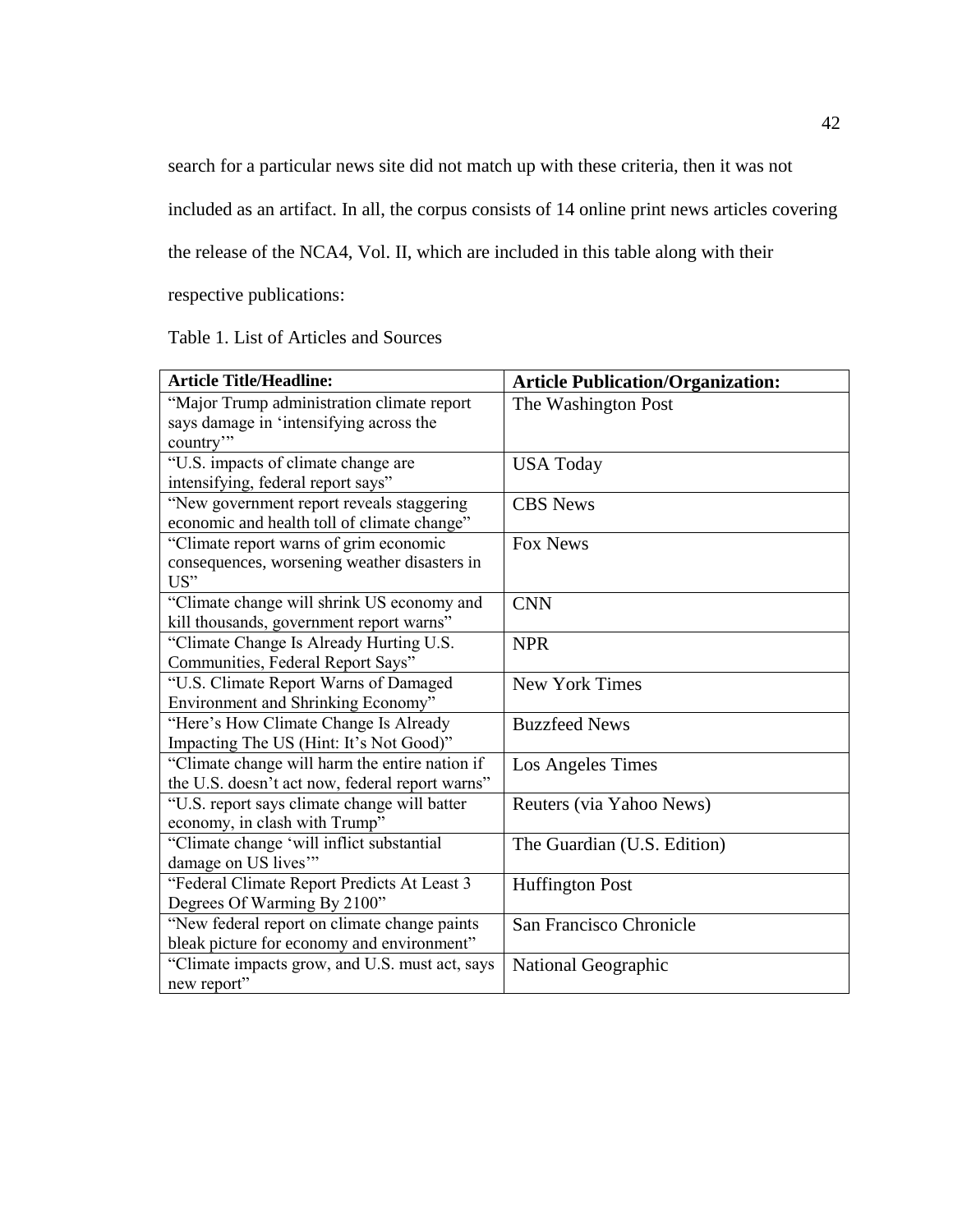While this sample does not include every major digital news outlet or every single article covering the release of the NCA4, it offers a broad base of coverage to draw from; and one which represents a wide range of readership and discursive variance. Additionally, many of the websites included in the corpus are the online edition of traditional legacy news institutions, and so allow for a consideration of both agendasetting potential as well as their authority and salience in mainstream news consumption.

Along with that, using the release of the NCA4, Vol. II as a single topic for analysis has helped to eliminate some of the discrepancies that may occur with a broader sample covering a range of climate related information or events. Additionally, as Anthony Leiserowitz has noted in his recent study of American perceptions of climate change, extreme weather events during 2018 have likely contributed to a notable rise in public concern and recognition of the climate problem (Leiserowitz et al. 23). Along with Leiserowitz, Boykoff and Boykoff have noted that journalistic norms of novelty and dramatization suggest climate change salience as a topic in the news is likely to increase when specific events occur—like the release of the Fourth National Climate Assessment ("Climate Change and Journalistic" 1193-1194). As such, it's worth examining media coverage of that report. The report has clearly had an impact on American risk perception, and as such beckons further analysis.

The examples of reporting that are included in the corpus represent an important epistemic step in the transfer of a highly detailed and complex domestic climate report from scientists to the broader public. The Fourth National Climate Assessment represents the most up-to-date and expansive overview of climate change implications for American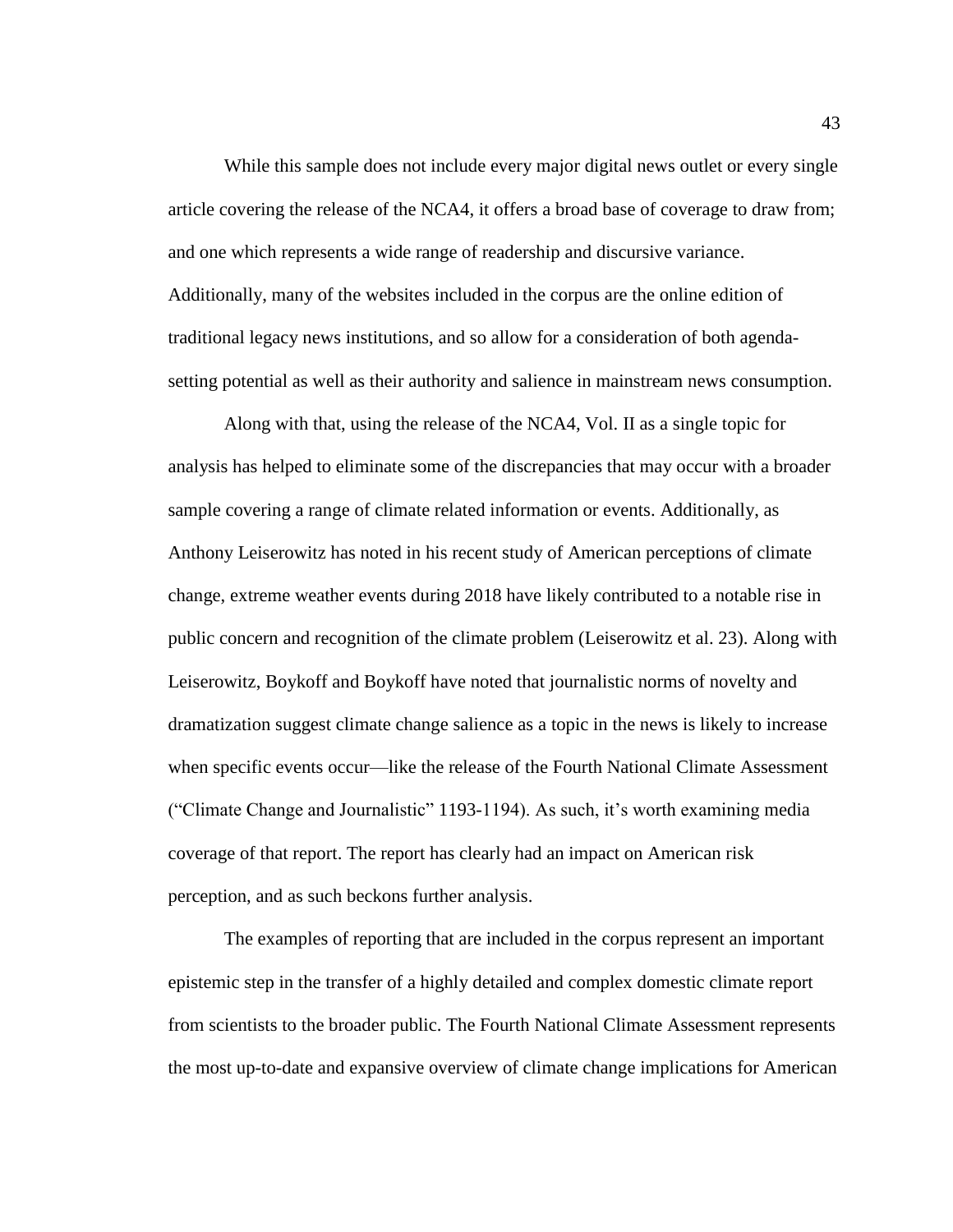society. It was also put together by the nation's leading climate scientists, spanning thirteen federal agencies, which positions it nicely as a media topic that encapsulates the matrix between scientists, politicians, policy makers, journalists, and the public audience. I chose this event as the focal point for the corpus because it stands as an important and relevant cog in the overall communication of critical climate information to the public. In order for the public to make informed judgements on how to approach the climate issue, it's critical that they have some awareness and understanding of this report.

At the same time, it's necessary to recognize that content alone will probably not be the single determining factor in persuasion. As Hoffman and others have shown, people tend to follow their social groups and other authority figures when making sense of such complex issues (Hoffman ch. 2; McCright and Dunlap 161-162). As a result, this analysis focuses specifically on the speakers within each report, and how their positioning within the text as well as their message content could be interpreted by different groups. Additionally, the analysis also offers a consideration of what speakers may be missing, and what groups may be epistemically harmed or ignored as a result. Moving forward, the analysis specifically focuses on the speakers who are quoted, referenced, paraphrased, or otherwise cited within each article or broadcast to highlight constructions of ethos and journalistic decision making. Focusing on the messengers delivering climate information allows for a more narrow and focused inquiry while still addressing a critical aspect of communication rhetoric.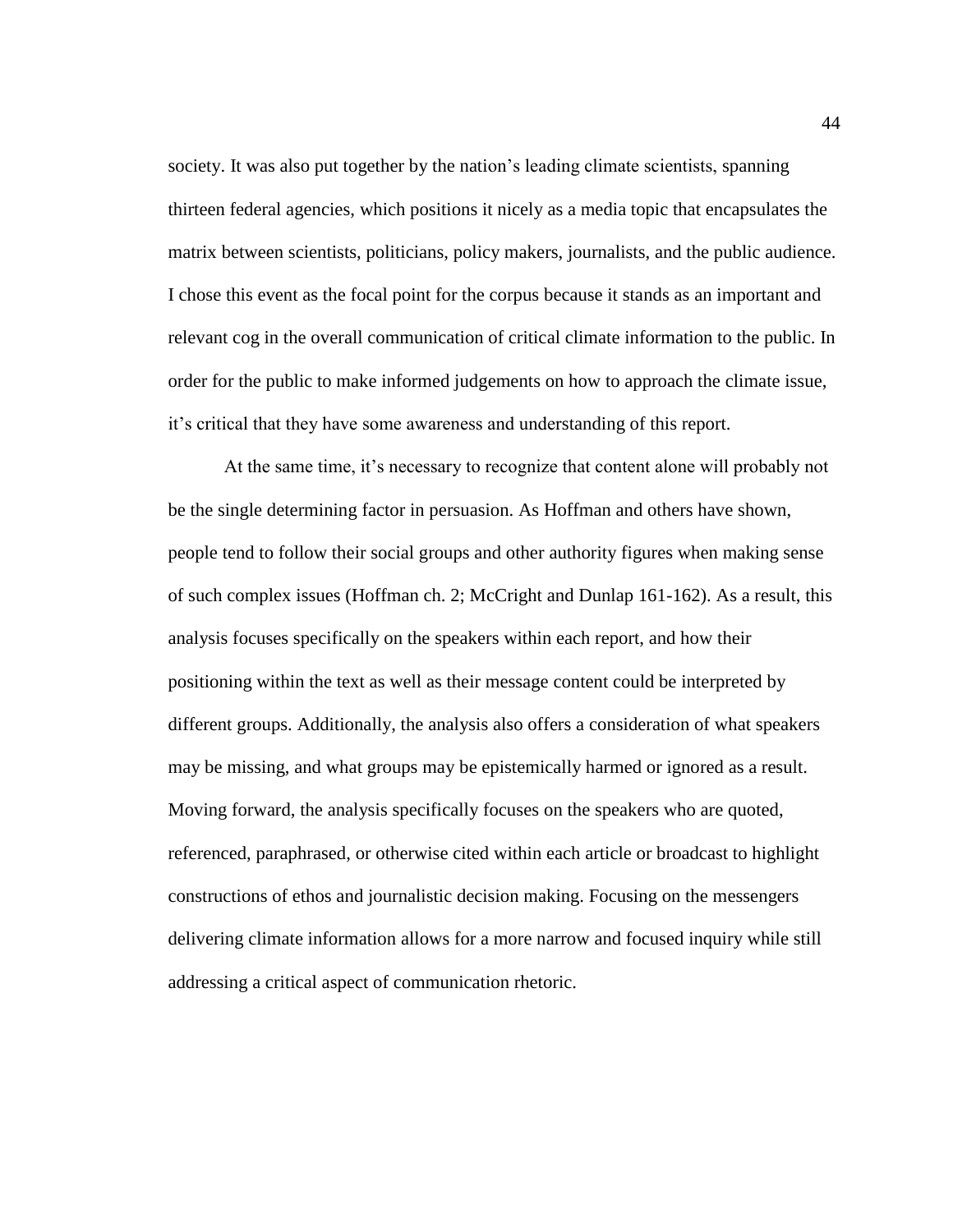## Method of Analysis

To start, the first step of analysis focuses on charting the speakers across all 14 articles in order to illuminate the frequency of citations and the range of social or professional figures cited. Charting the corpus in this way offers a big-picture categorization of what "types" of authority figures are cited, how often each category might be used in an article, the frequency of references across all 14 texts, and what patterns might emerge structurally in terms of the organization of speakers referenced. In effect, the analysis categorizes each article or broadcast by the number of different authority figures cited, referenced, or otherwise shown giving testimony on the topic. I've then coded these figures into broader social types, fitting largely into the categories that Hoffman provides; while also including what might be considered the converse of those social types. It also includes social types that may be perceived as neutral or alternative actors who frequently give testimony in these representations. We should consider again that these figures were not necessarily pulled out of thin air and selected only by editorial staffs to speak on behalf of the NCA4 release. However, at the same time we can consider the choices which are being made in terms of how different representations lean more or less heavily on certain speakers, and how they organize speakers and content to build credibility and create consistent narrative framings (or not). Many of these news organizations are likely dealing with the same boilerplate summaries and focal points from the NCA4 release, but how they then choose to organize and represent it still has some weight.

45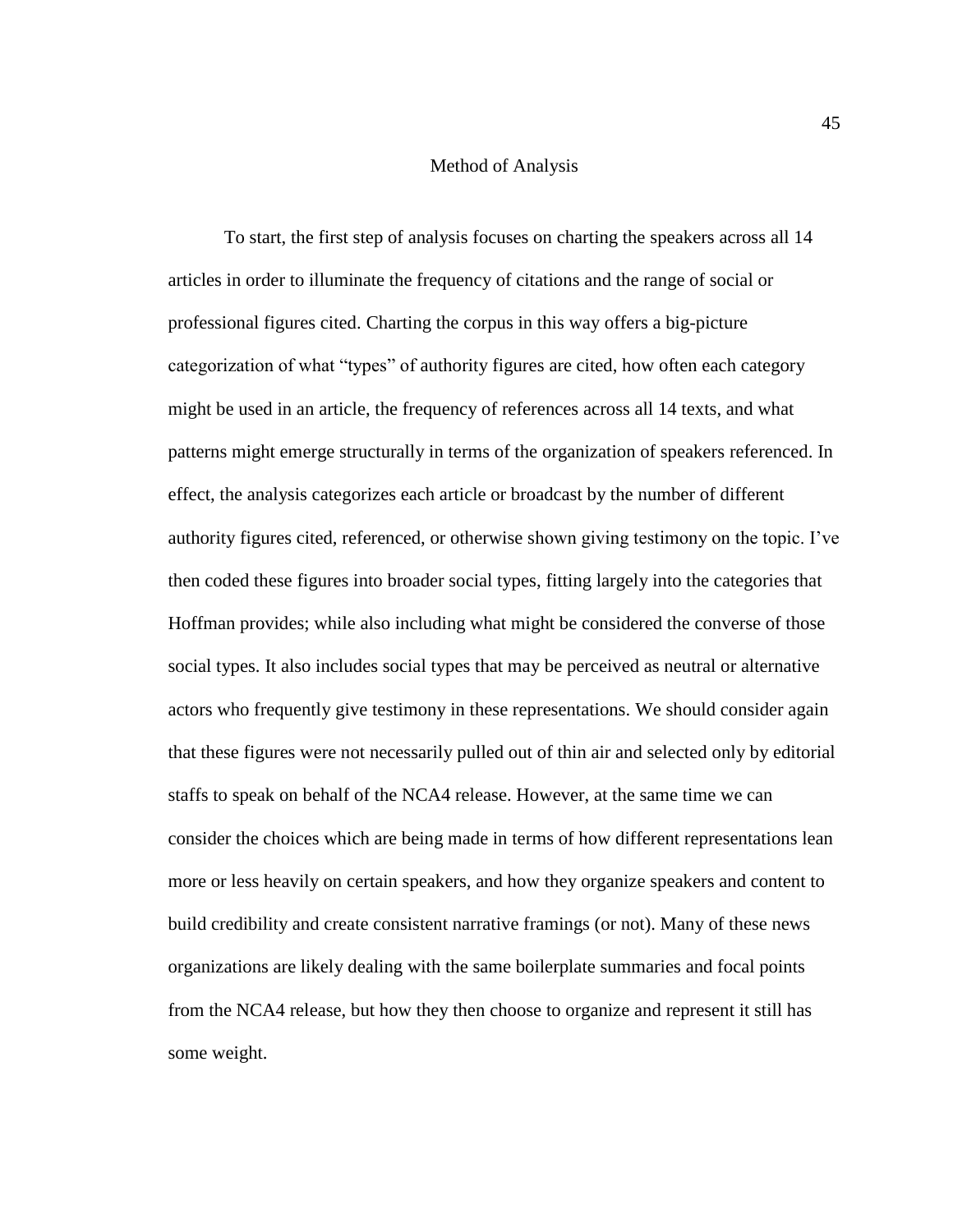Ultimately, the analysis started with a scan of the physical online articles and the subsequent highlighting of all sources. Anyone cited or referenced as contributing some sort of information or commentary about climate change or the NCA4 report was included—whether that was an individual person, a report, an organization, or otherwise. The initial breakdown allowed for a larger-picture view of how this specific climate change event was being presented by a number of publications. That allowed me to form a body of categories that was better suited to the specific patterns emerging in coverage of this specific event. In particular, I was able to group these authority figures into roughly eight different categories according to how they fit into a larger discussion of climate communication. Ultimately, by starting with some of the categories of climate messengers that Hoffman articulates (including scientists and democratic politicians as a few), and then considering the range of figures cited in the articles themselves, I was able to form categories that fit best for this specific inquiry. Starting with some of the designations that Hoffman posed, I then added and rearranged the categories to reflect the authority constructions in the texts. Ultimately, trying to join some of Hoffman's categories with the 'types' of figures being referenced in the online articles led me to the 8 umbrella categories provided in the table below.

| Name of Category/Figure(s): | <b>Description of Figures</b>  | <b>Example(s)</b> from the   |
|-----------------------------|--------------------------------|------------------------------|
|                             | <b>Included:</b>               | Corpus:                      |
| NCA4 Vol. 1 or $2$          | Any citation or reference to   | "The report suggests that by |
|                             | the NCA4 report itself with no | 2050, the country could      |
|                             | mention of authors or specific | see" (Washington Post)       |
|                             | individuals.                   |                              |
| The Scientific Community    | Any citation or reference to:  | "The report's authors, who   |

Table 2. Criteria and Designations for Categories of Authority Figures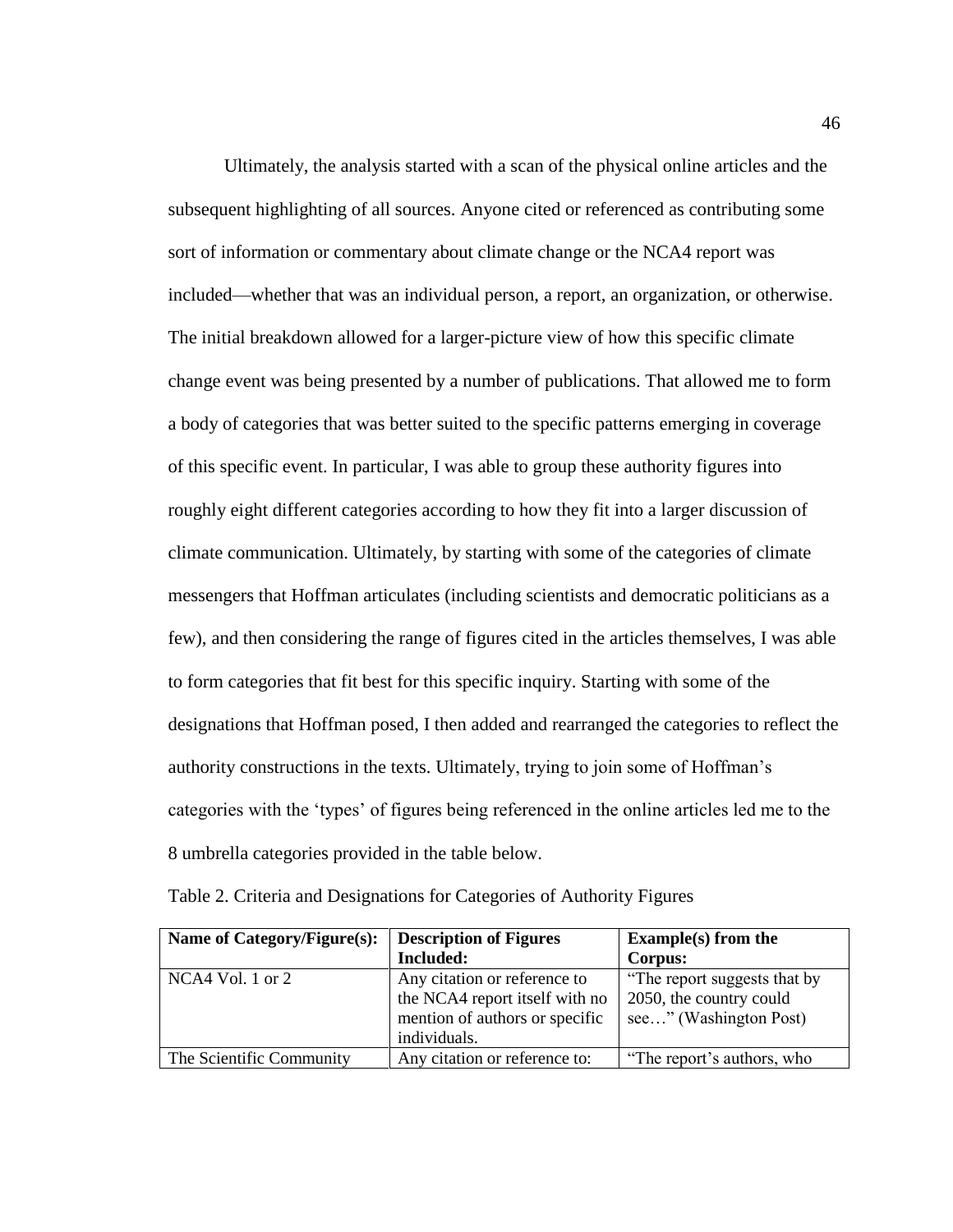| Name of Category/Figure(s):                                          | <b>Description of Figures</b>                                                                                                                                                                                                                                                                                                                       | <b>Example(s)</b> from the                                                                                                                                |
|----------------------------------------------------------------------|-----------------------------------------------------------------------------------------------------------------------------------------------------------------------------------------------------------------------------------------------------------------------------------------------------------------------------------------------------|-----------------------------------------------------------------------------------------------------------------------------------------------------------|
|                                                                      | Included:                                                                                                                                                                                                                                                                                                                                           | Corpus:                                                                                                                                                   |
|                                                                      | the authors of the report<br>(specific naming or reference<br>to "authors"); to climate                                                                                                                                                                                                                                                             | represent numerous federal<br>agencies, say" (Washington<br>Post)                                                                                         |
|                                                                      | scientists; or to University<br>Academics. All supporting<br>climate findings.                                                                                                                                                                                                                                                                      | "Report co-author Katharine<br>Hayhoe of Texas Tech<br>University said" (USA                                                                              |
|                                                                      |                                                                                                                                                                                                                                                                                                                                                     | Today)                                                                                                                                                    |
| President Trump or the Trump<br>Administration                       | Any citation or reference to<br>President Trump, the Trump<br>administration generally, or<br>specific members of that<br>administration.                                                                                                                                                                                                           | "The report frequently<br>contradicts President Donald<br>Trump, who took to Twitter<br>on Wednesday night to again<br>express his doubts" (USA<br>Today) |
| Political and/or Scientific<br><b>Skeptics or Deniers</b>            | Any citation or reference to<br>public or private figures,<br>organizations, institutions, or<br>other entities which are<br>identifiably skeptical of<br>climate change findings.                                                                                                                                                                  | "This week Interior Secretary<br>Ryan Zinke blamed 'radical<br>environmentalists' for making<br>the fires worse" (Fox News)                               |
| Alternative Scientific<br>Reporting or Scientific<br>Organizations   | Any citation or reference to:<br>alternative scientific reporting<br>or findings that does not<br>include the NCA4.                                                                                                                                                                                                                                 | "The Second State of the<br>Carbon Cycle Report, which<br>examines all of North<br>Americafinds that"<br>(Washington Post)                                |
| Neutral or Unknown Figures                                           | Any citation or reference to a<br>public or private figure,<br>organization, or institution<br>with no direct or readily<br>discernible stance on climate<br>consensus.                                                                                                                                                                             | "Some observers complained<br>the administration had<br>purposely timed the release"<br>(Buzzfeed News)                                                   |
| Non-Scientific Proponents of<br><b>Climate Consensus</b>             | Any citation or reference to<br>climate activist(s);<br>environmentalist(s); climate<br>progressive politicians; other<br>public or private figures,<br>organizations, or institutions<br>which are all in support of the<br>climate consensus but don't<br>have a scientific or academic<br>background as primary<br>identification or profession. | "In a statement released<br>Friday, former Vice President<br>Al Gore criticized the timing<br>of the report's release." (CBS<br>News)                     |
| <b>Environmental Justice</b><br>Advocates and Marginalized<br>Groups | Any citation or reference to<br>climate justice advocates;<br>public or private figures                                                                                                                                                                                                                                                             | "said Beverly Wright,<br>founding director of the Deep<br>South Center for                                                                                |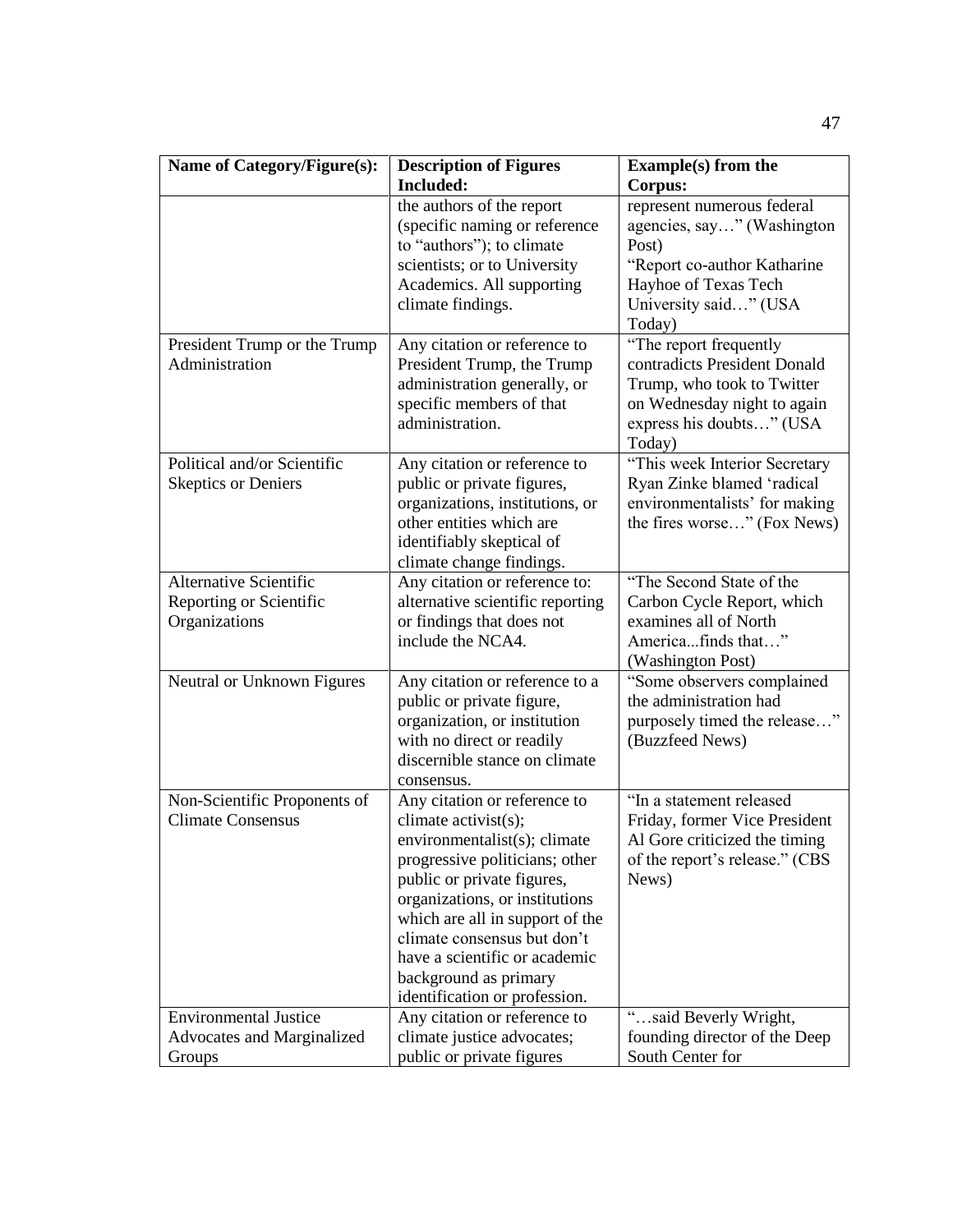| Name of Category/Figure(s): | <b>Description of Figures</b>   | <b>Example(s)</b> from the |
|-----------------------------|---------------------------------|----------------------------|
|                             | Included:                       | Corpus:                    |
|                             | speaking on behalf of           | Environmental Justice"     |
|                             | marginalized, disenfranchised,  | (CNN)                      |
|                             | or at-risk communities; other   |                            |
|                             | figures, groups, or             |                            |
|                             | organizations that belong to or |                            |
|                             | make mention of said            |                            |
|                             | communities.                    |                            |

By focusing primarily on the speakers, institutions, and other authority figures which make up much of the appeals to ethos within these articles, the analysis offers a view of climate communication that positions speaker identity first and content second. The deliberate inclusion of authority figures and their respective messages plays a critical role in how the issue of climate change is to be understood, felt, and grappled with by the American public. It seems that content alone—specifically in the sense of putting forth more scientific information as a solution to the information deficit model of climate change communication—is simply not a viable approach on its own (Moser and Dilling 162-163; Bord et al. 206). Indeed, if the findings of researchers like McCright and Dunlap tell us anything, it's that political orientation, far more than new information, will tend to moderate and direct opinion on climate change (161-162). Knowing this, the categorization of figures above helps to bring a focus toward the political and professional backgrounds of those cited. Having this breakdown allows for generalizations to be made about the potential for influence by respective speakers based on these backgrounds and public perceptions of them.

Now, by classifying the figures and references in this way, the texts can be understood in a sense as appealing to these broader categories of authority on the whole.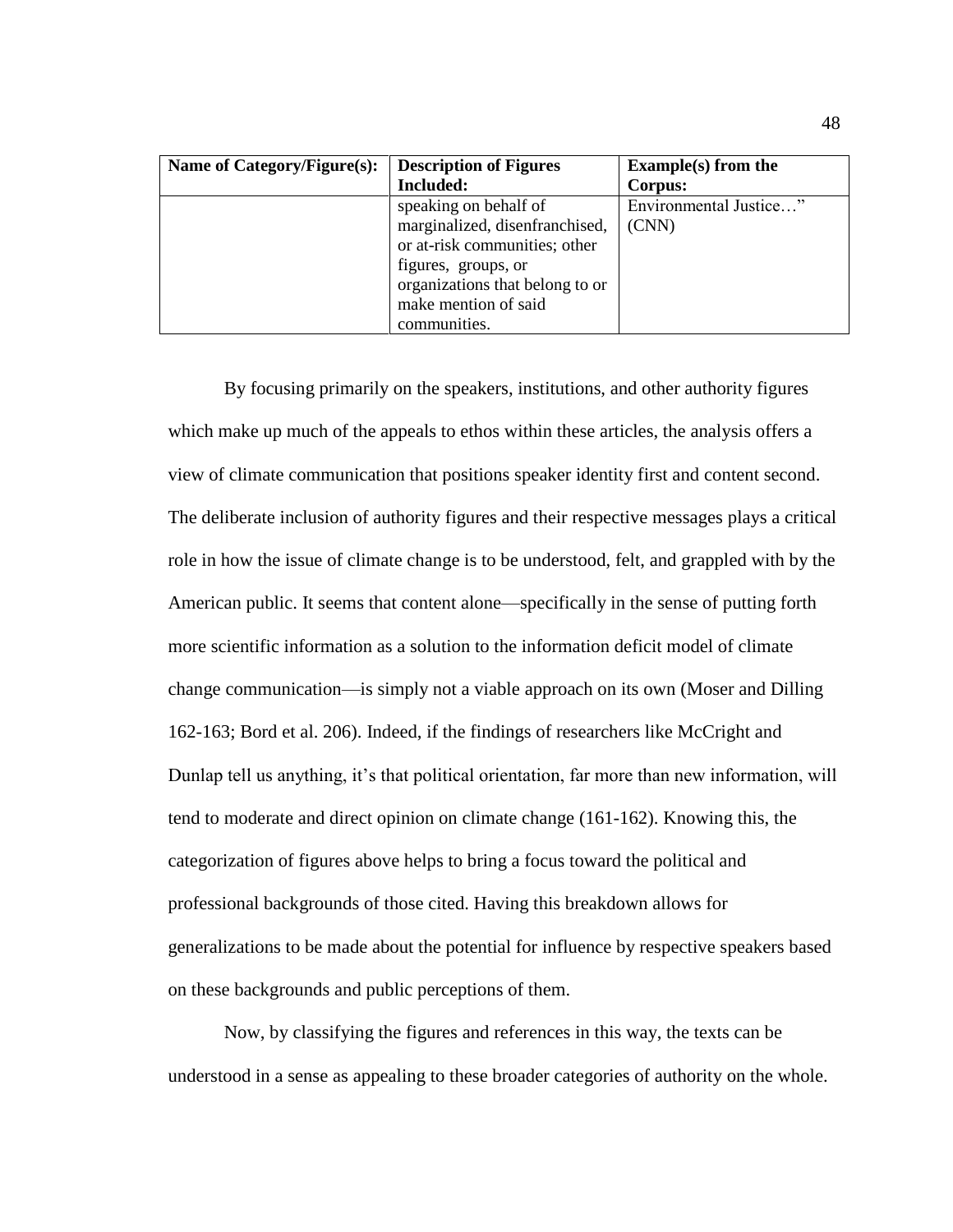In placing the respective figures used in each article under larger groupings—mainly in relation to their stance on the issue, combined with their professional backgrounds—we can get a better sense of the ways that credibility is being built around climate change. Looking at this breakdown of authority also helps us to gain a sense of how the scientific community, in tandem with media outlets, attempt to wrestle with an amorphous audience and the expectations they might have for who is qualified or trustworthy to comment on climate information. Additionally, a more complete picture of rhetorical approaches can be seen by grouping these categories together and examining their dispersal across the articles. When these actors are referenced on their own and in specific and unique ways, it can appear as though a range of perspectives are being offered on the topic. However, when lumped into these broader groups, the spread of authority figures being referenced, and the respective views, values, and logics they privilege can be remarkably consistent and one-dimensional in terms of framing the problem. In other words, by linking these figures together in terms of their epistemological approaches, their professional or ideological backgrounds, and/or their stance(s) on climate consensus or climate science more generally, this analysis is able to take a macro view of the dominant narrative structure. These categories help to show how in some instances climate communication can still be radically simplified—especially in an attempt to place it into more 'newsworthy' frames. In doing so, however, these broader framings of climate change also lend insight into how they might fail to reach a more diverse audience (culturally, socially, epistemologically); and how they might fail to represent a range of views and values surrounding climate change. In a sense, the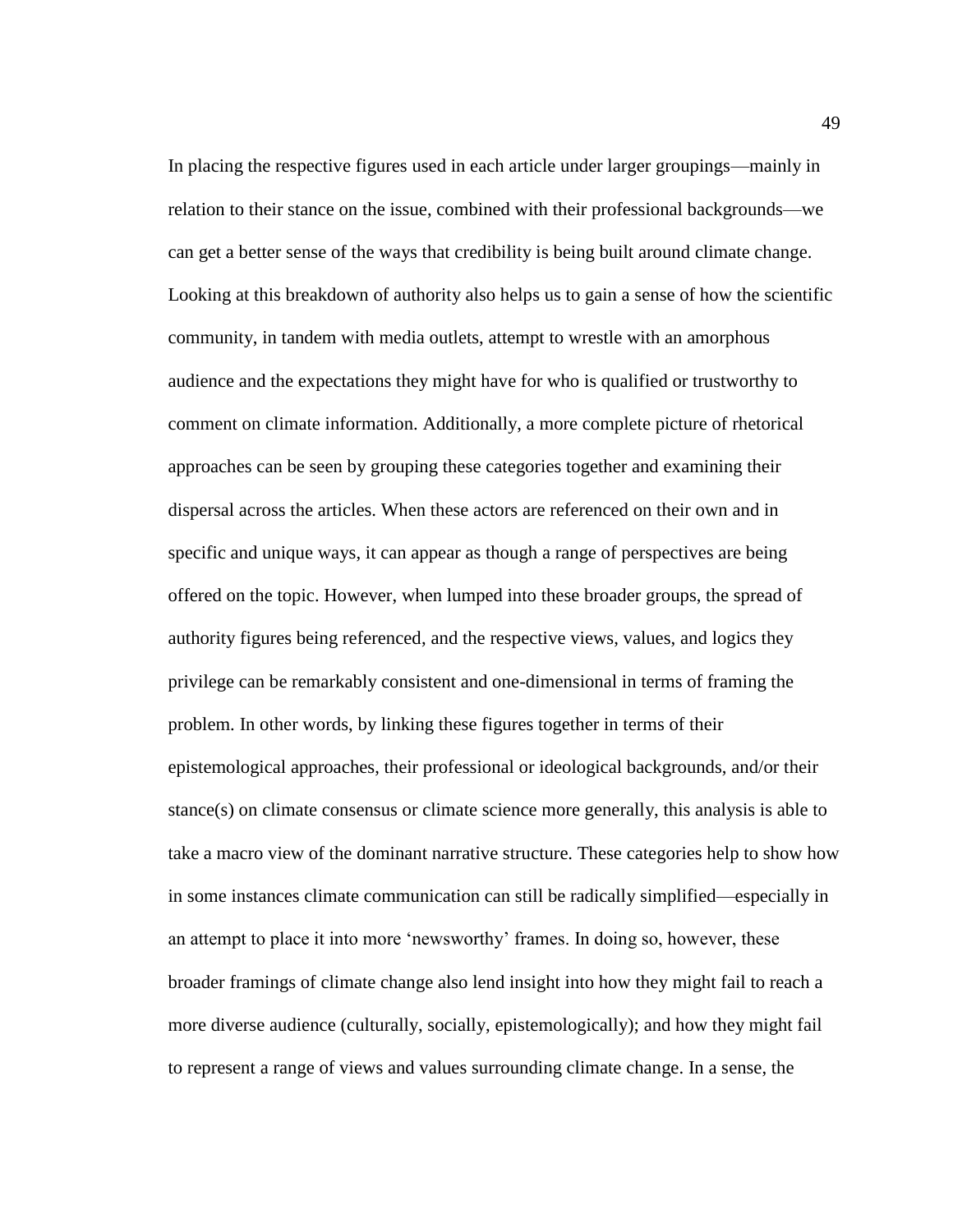initial coding helps to illustrate just how oversimplified or overdetermined the narrative on climate change can sometimes be, while also illustrating the lack of diverse viewpoints and identities being placed in the conversation. Additionally, the latter section of this analysis takes a micro view of the situation in considering more of the personal characteristics of these authority figures in relation to issues of epistemic injustice.

With that being said, it should be noted again that this analysis doesn't argue for any conclusive blanket findings about climate communication or journalistic practice. Instead, it presents a case study that concentrates on and illustrates a number of potential pathways and rhetorical approaches to communicating about climate change in the current political moment. There are many limitations, but this project aims to widen the scope of consideration for how we can go about crafting climate change representations with an awareness of the patterns and framings which already dominate mainstream discursive constructions—from both a journalistic and science communication perspective.

Additionally, by categorizing these speakers in relation to specific news agencies or organizations, the analysis also frames respective articles in terms of how they have chosen to appeal to authority; which lends insight to the political action being undertaken by news producers. As Carvalho and Burgess write:

Producers endeavor through the rhetoric of their verbal and visual communications to position readers and viewers so that they interpret texts in the ways intended, and clearly there are asymmetries in terms of the power that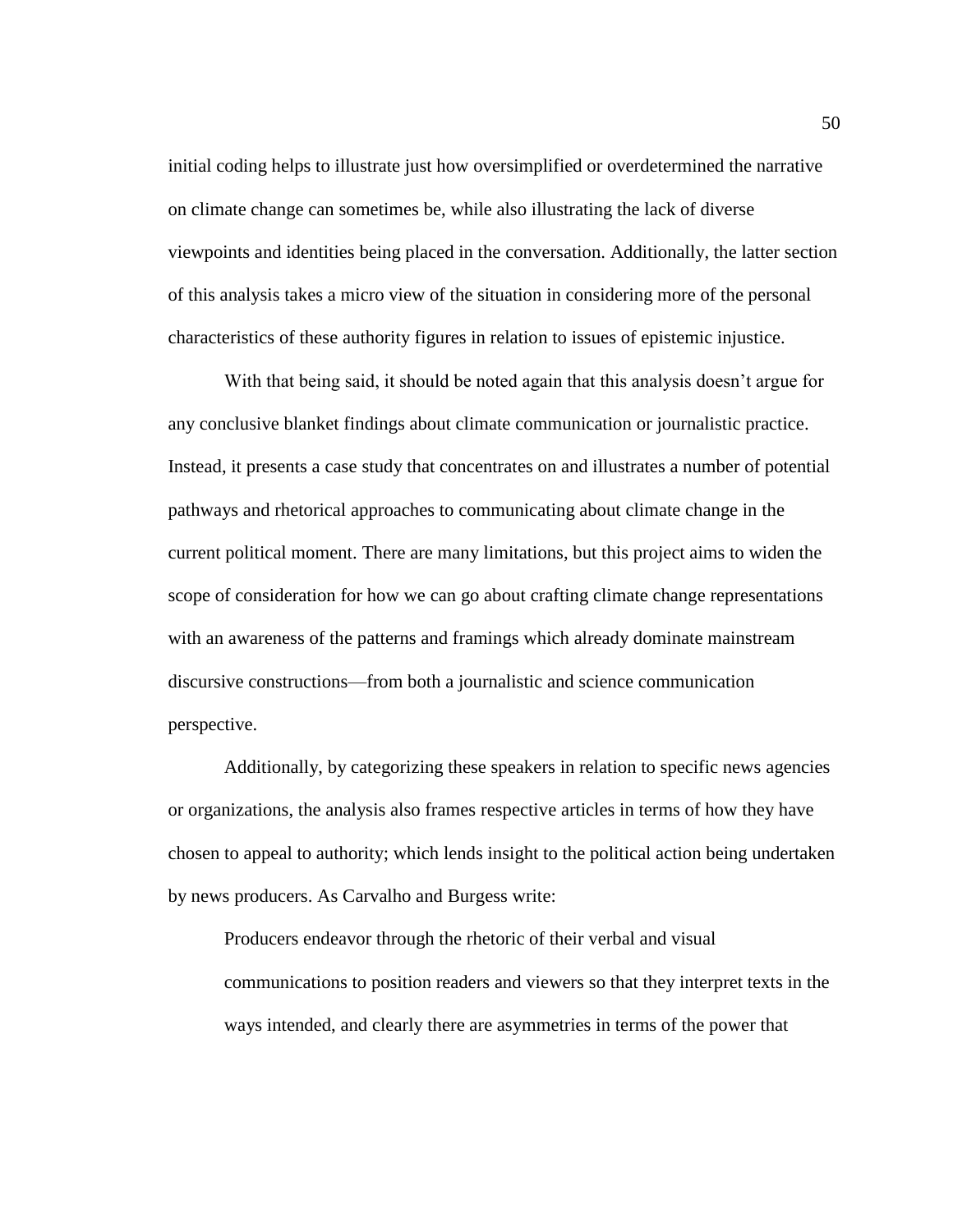encoders can exercise in framing knowledge claims and what significance they might have. (1459)

Now, it's critical to note that Carvalho and Burgess have recognized that audience members can also exhibit control over whether or not they will accept those interpretations (1459). However, the importance comes in recognizing the influence that producers have in constructing these messages, and by extension the authority figures cited in such constructions.

Following the analysis of online news articles is the last section of findings which takes a brief look at two broadcast news segments reporting on the release of the NCA4, Vol. II. In this last section, I have followed a similar structure in categorizing ethos construction by way of speakers referenced, quoted, paraphrased, interviewed, or otherwise noted. Mainly however, that portion of the analysis focuses on a few ways that the broadcast segments mirror or parallel some of the rhetorical constructions being made visible in the print corpus. As such, I have highlighted a few key instances while focusing less on the overall breakdown of authority figures in those broadcast segments. By including these visual representations, the analysis is able to draw some connections between both visual and online print media. Along with that, the inclusion of visual representation allows for a discussion of how ethos may differ in ways that cannot be directly noticed in print articles. Namely, these broadcast artifacts open up a slightly wider window for analysis of visual features, mannerisms, composition, and framing when constructing ethos.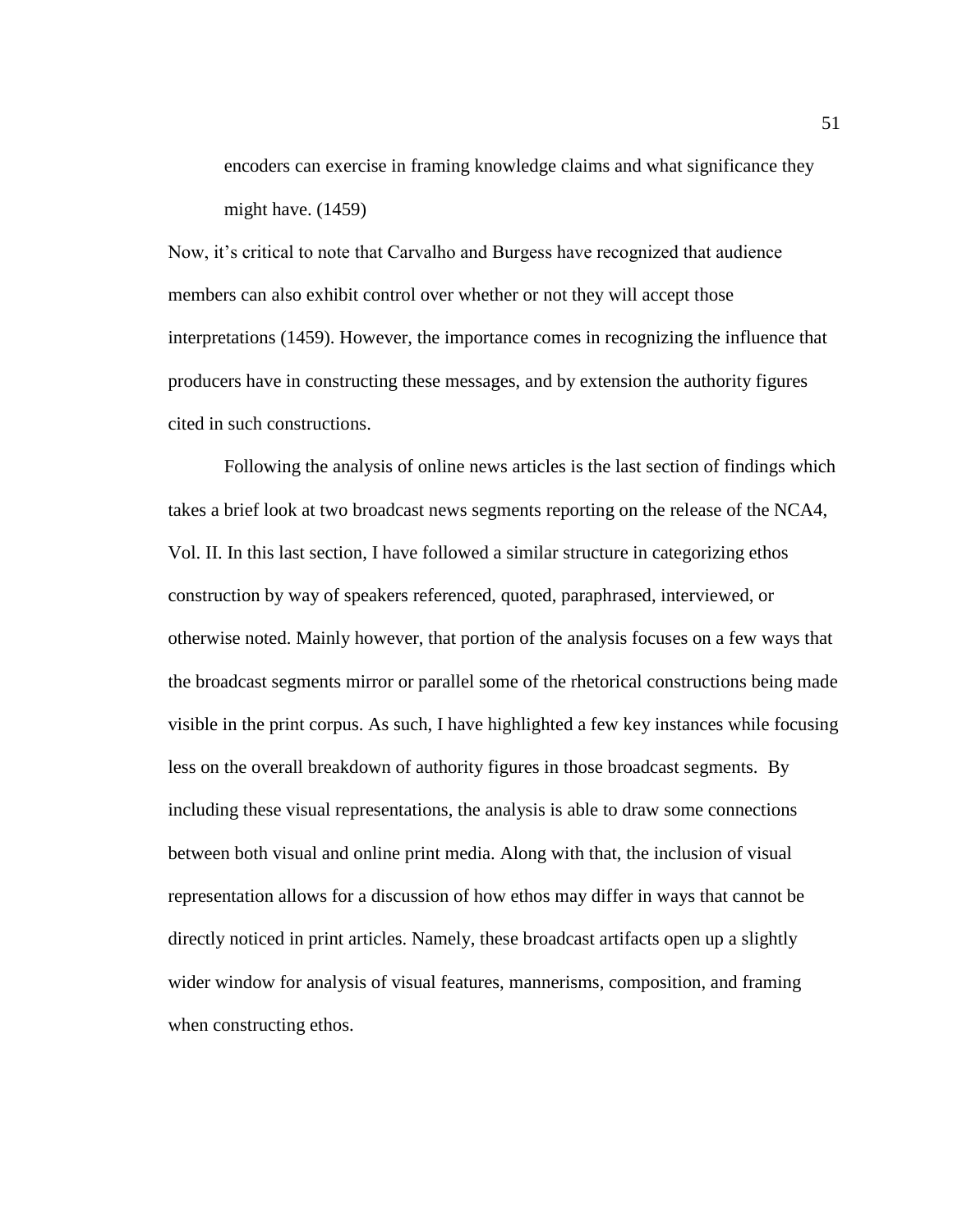### RESULTS

# Visualizing Different Binaries: Constrictive Conversations

Following the coding and categorizing of this media sample, some interesting patterns began to appear across the corpus with regard to authoritative figures. Those patterns, in general, involved the consistent positioning of certain speakers, or types of social figures, as the main arbiters of information regarding the Fourth National Climate Assessment. These consistencies hold important potential for a discussion of ethos in that they present the larger audience of readers and viewers with some remarkably homogeneous renderings of the report. By doing so, they justify and reinforce certain understandings of the issue while excluding others—and by extension they negate the people who might identify with alternative constructions of authority as well. The binaries and framings that come through are representative of broader paradigmatic structures in the collective ethos of climate communications altogether. They influence how we expect that information to be disseminated, and how we in turn process it. These renderings not only point to specific authorities in the writing, but they also serve to exclude the voices and epistemologies that don't align directly with the viewpoints being published. In particular, the coding indicates that a few larger binary framings tend to dominate the corpus while other perspectives are largely left unapproached. These binary oppositions will make up much of the following subsections, and can largely be thought of as following these groupings: 1.) Climate change as an economic problem rather than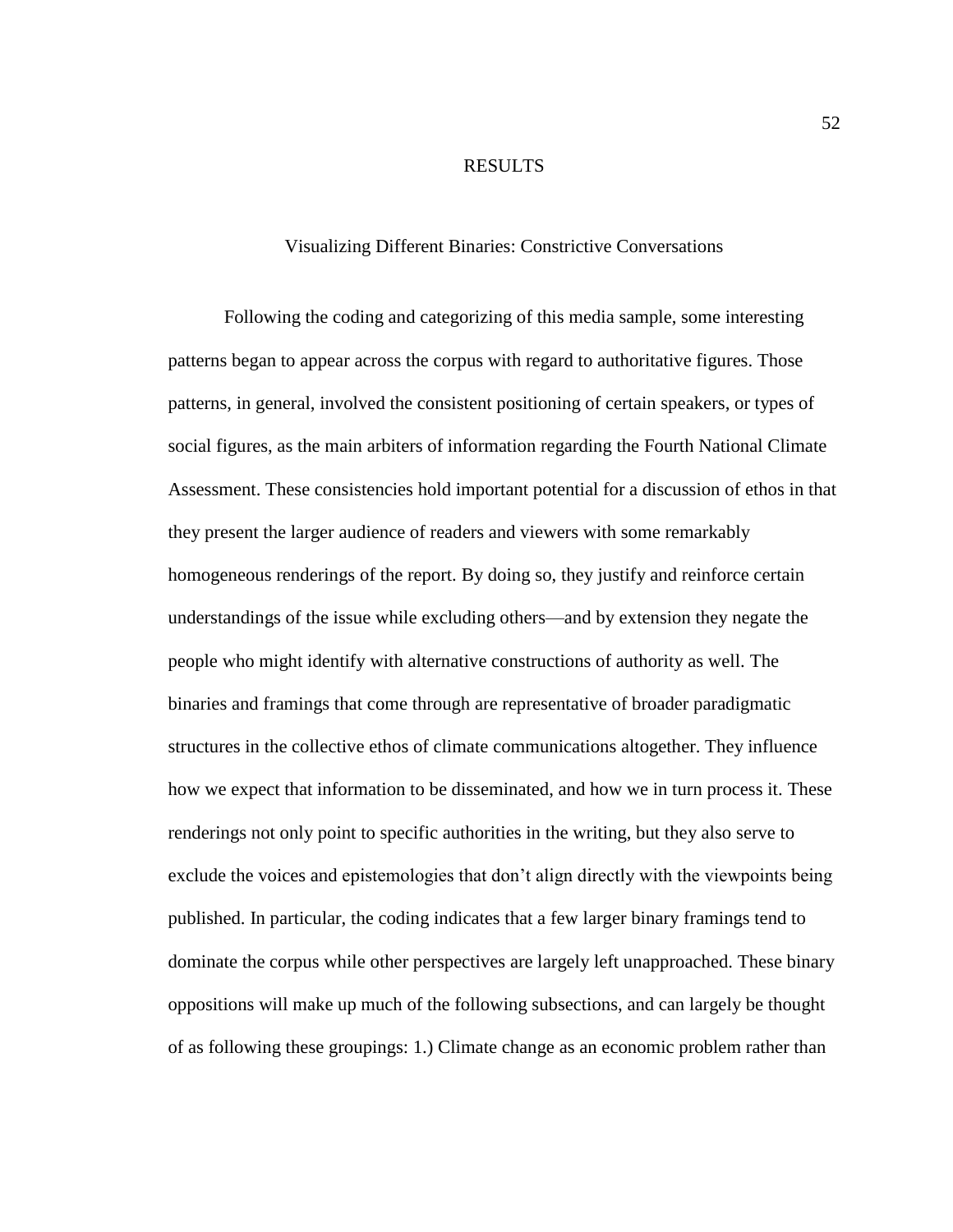an environmental and/or health problem. 2.) Climate change as a scientific problem rather than a social problem. 3.) The scientific establishment vs. the political establishment or the Republican party. 4.) The exclusion of marginalized communities and epistemic injustice on the whole.

Importantly, these binaries and their effects are products of choices made by a number of figures in the overarching communication process. They shape the very architecture of our thinking about climate change. By directing our attention to the narrative conflict between science and the political right, or by framing the issue as an economic problem, these reports structure our overall perceptions of the issue. When the problem is framed using these types of binaries, readers are left to consider whether those are the only legitimate authorities on and renderings of the subject. If their own trusted elites are left out of the conversation, or if they simply distrust some of the authority figures who *are* cited (whether that distrust is personal or based in social prejudice of any kind), then it can probably be assumed that some level of dissonance between those representations and a readers' own experience will emerge. By focusing attention on these themes, the authors of the articles miss out on the chance to frame a national climate report in a way that truly speaks to a national majority. That majority includes people who do not have the luxury of seeing climate change as an economic problem to be solved with money and innovation. It also includes many people who do not have the luxury of seeing it as a scientific problem to be solved with further research, or as a political problem to be fought over in the nation's capital.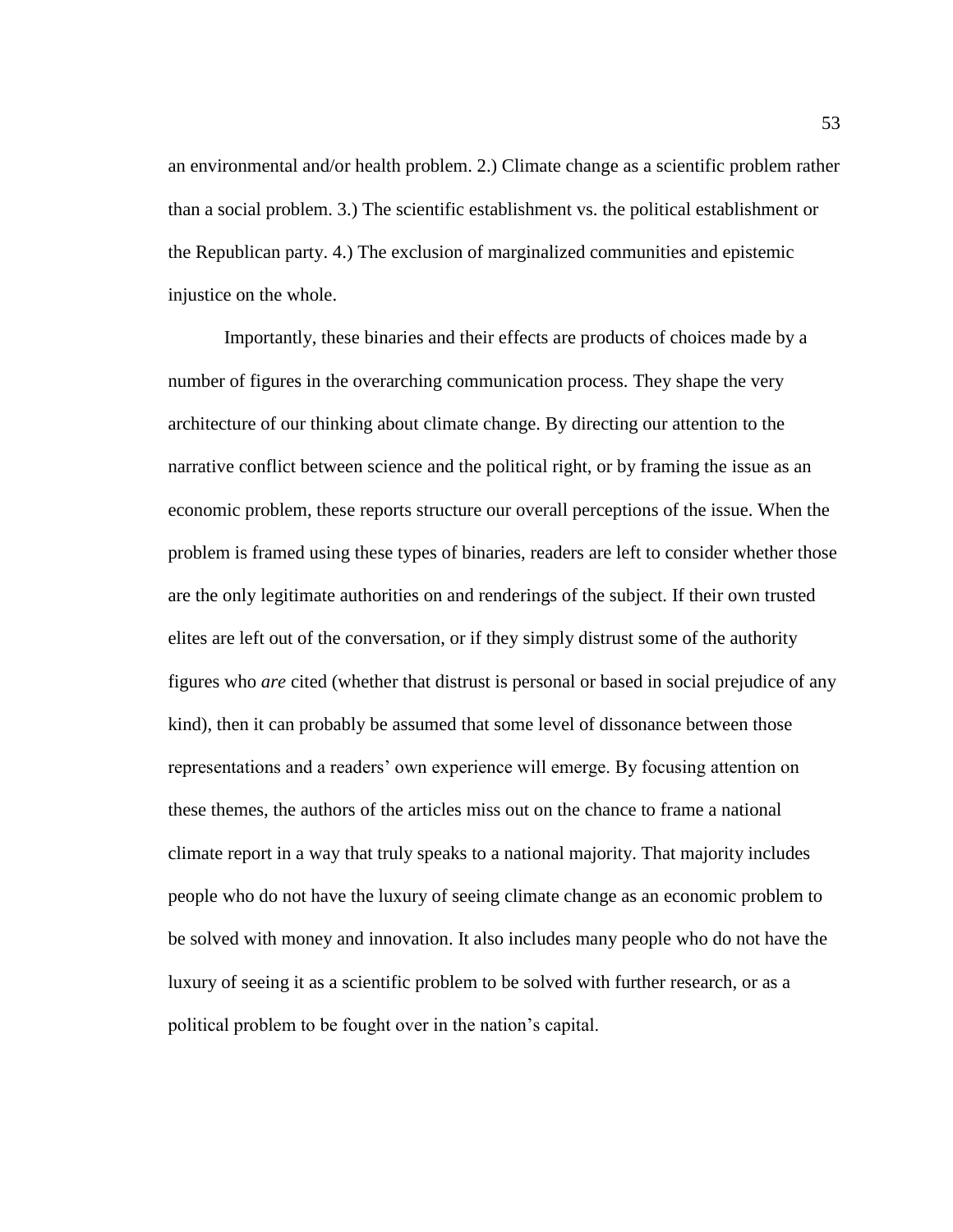For many people, climate change is and will continue to be a social and health problem which will not be solved by two badgering sides of a politicized narrative. Effective communication entails bringing as many people into the fold as possible, and my contention is that the current framings and constructions of ethos mainly serve to reinforce two conflicting sides which are mainly talking over one-another. While this corpus centers on one specific event, the consistencies and similarities across the articles tend to point toward general approaches that might be emblematic of current communication strategies writ large.

Framing Climate Change as an Economic Problem

Several rhetorical structures emerged across these samples, particularly with regard to noting the contrast between the NCA4 findings and the Trump Administration's policy stances. This juxtaposition consistently occurred within many of the articles, and that focus seems to constitute one recurrent theme in framing the NCA4 report. Additionally, with the NCA4 report releasing findings on both the potential environmental *and* economic ramifications of climate change, many of the articles in the corpus highlighted the economic side of the findings. Indeed sometimes the economic considerations came before issues of public health and environmental degradation. While this is certainly also a result of the information that news organizations had probably received from the press releases and other first takes, it still marks a significant overall framing in the collective ethos being constructed. This framing, while not being entirely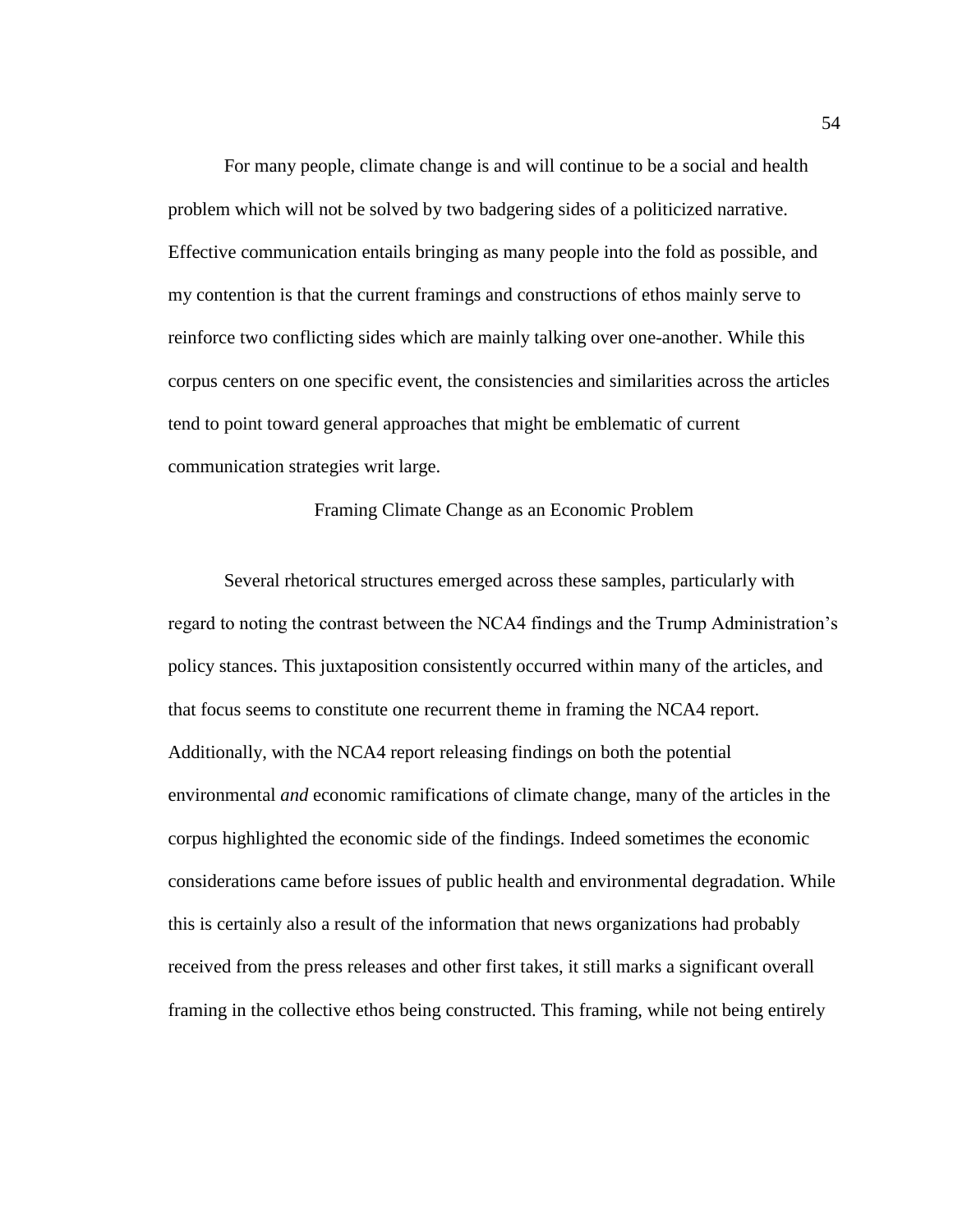produced by news producers, risks alienating readers who do not have the privilege of reading climate change on such terms.

Continuing on, it's useful to bring Andrew Hoffman back into this discussion briefly. In Hoffman's book *How Culture Shapes the Climate* Debate, the author notes that climate science—like most complex scientific issues—remains largely out of the reach of intelligibility for most members of the public. This is not a new idea by any means, but Hoffman outlines in more detail just how scientifically illiterate much of the population appears to be. That scientific illiteracy creates problems for public perception of climate change, specifically when it comes to who the public will trust to deliver such dense and complex information. Hoffman notes that because of this lack of scientific literacy among the public, "climate change generally scores low among Americans on public opinion polls of the issues that are most important to them, often being displaced by more pressing and salient issues like the economy" (ch. 2). I wanted to include this quote from Hoffman for a few reasons, but namely because he highlights an important reality that seems to be driving some of the current framings of climate change in the media. Additionally, it's also important to note that attending to the lived experiences and healthrelated effects of climate change does not necessitate understanding the science behind it. People don't need to understand emissions on a global time-scale to understand that groups are experiencing the detrimental effects of those emissions right now. It seems more and more frequent that climate change is being constructed as an issue that not only has grave environmental and public health risks; but that it also stands as a potentially massive economic problem. In the corpus of articles which I surveyed, almost every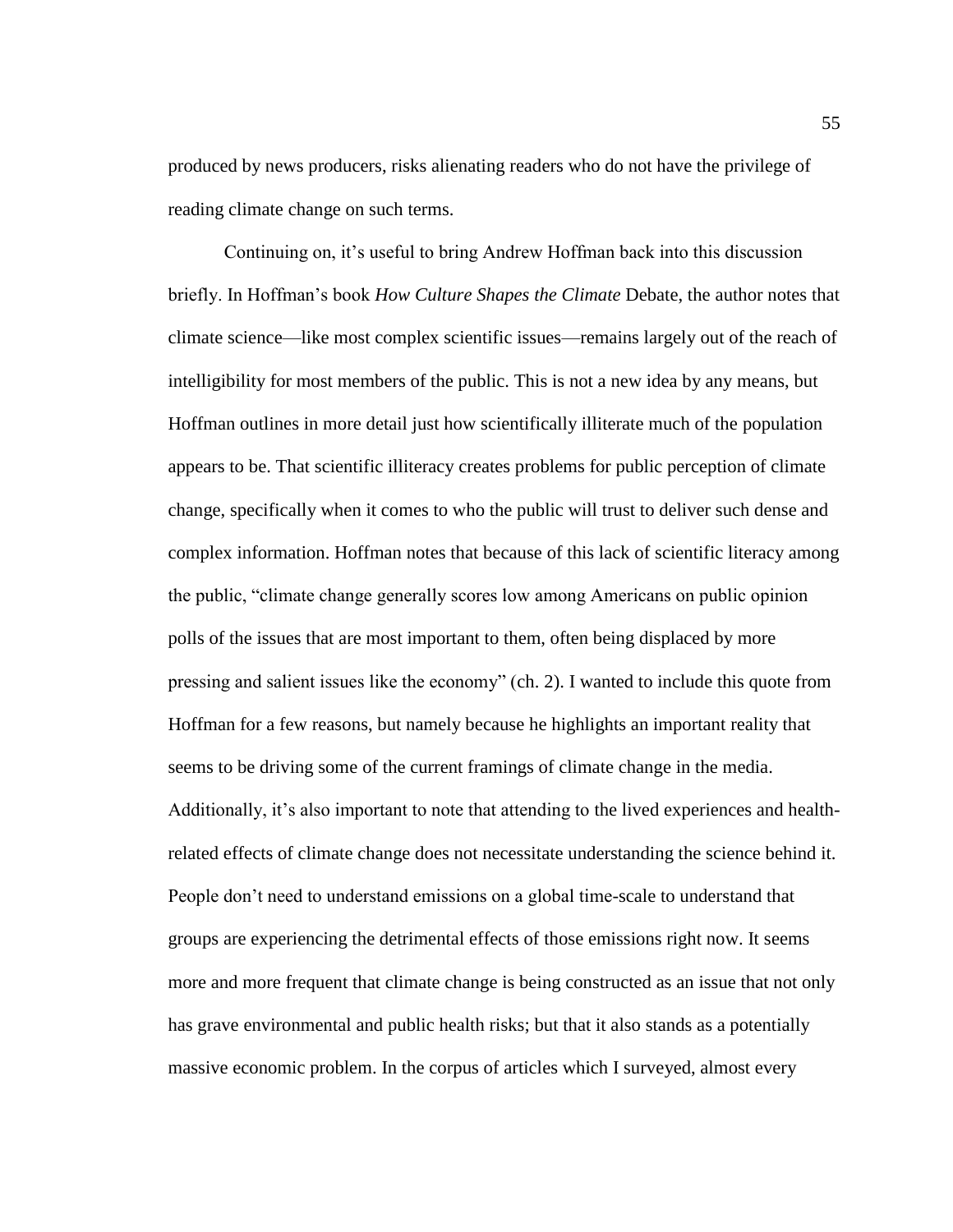single text made at least some mention of the potential economic ramifications laid out in the NCA4 report. Many of them positioned it as a focal point of the issue, and at least six of them included some mention of the potential economic pitfalls in the headline itself. Again, it's certainly not unusual to include this information—especially considering that the report itself was created to show both potential environmental and economic outcomes in the U.S. However, there is still a heavy focus on the economic dynamics of the NCA4 report within these online articles (like national GDP losses, or losses in assets of private property), and I'm inclined to believe that it represents an intentional rhetorical strategy on behalf of both the report authors as well journalists.

To elaborate on this idea, it's useful to include some of the headlines here alongside some other observations that should illustrate a shift in framing. Among the articles surveyed, six of them make direct reference to the economy within their headlines alone. Among those, some headlines position the economic aspects of the NCA4 report before health concerns. For example, a CNN article was titled: "Climate change will shrink the U.S. economy and kill thousands, government report warns" (Christensen and Nedelman). Another article, from CBS News, has the headline, "New government report reveals staggering economic and health toll of climate change" (Frank), while yet another—this time from Fox News—is titled, "Climate report warns of grim economic consequences, worsening weather disasters in US" (Shaw). While some of this may seem natural or even common sense, it's important to remember that journalistic conventions and choices about how to frame such an expansive report like the NCA4 will ultimately have important implications for what an audience is going to take away. How a headline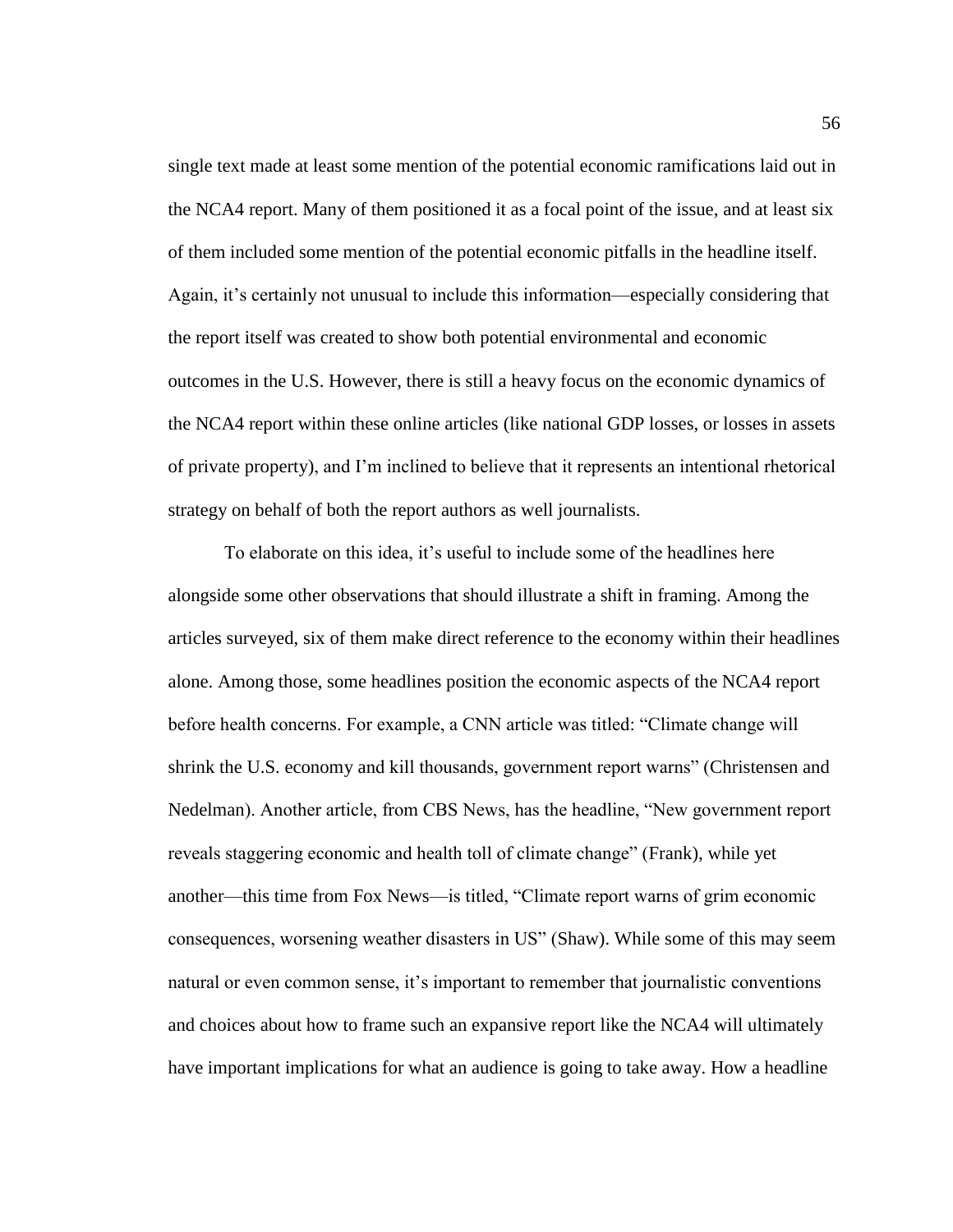frames the report has important implications for what an audience will read as being the most important aspects of that report—and by extension how they should grapple with the issue of climate change in their own lives. Additionally, the framing of the articles as largely concerning economic consequences will likely dictate at least some of the choices surrounding how authority is constructed. By focusing on economic elements of the NCA4, these reports center productivity losses as a motivating issue. All the while, they potentially ignore other frameworks, and hence other voices, who might have some unique knowledge to impart which doesn't necessarily concern the economy. The issue of marginal voices comes into view here as we grapple with how ethos is being built across the whole corpus. For instance, consider that in the summary findings section of the NCA4 report there is an entire section on indigenous communities and potential impacts ("Fourth National Climate Assessment"). Yet those groups are rarely talked about in these national representations of the report release. Why is this, and what can we make of the fact that other class-based issues of economy are presented while a focus on indigenous communities that is highlighted in the report itself remains largely ignored?

Furthermore, the economic salience of climate change was not only targeted in many of the headlines, but was a considerable focus in the body of many of these articles as well. In the CNN article mentioned previously, the lead sentence is as follows: "A new US government report delivers a dire warning about climate change and its devastating impacts, saying the economy could lose hundreds of billions of dollars – or, in the worst case scenario, more than 10% of its GDP – by the end of the century" (Christensen and Nedelman). While the article goes on to describe the potential weather and health related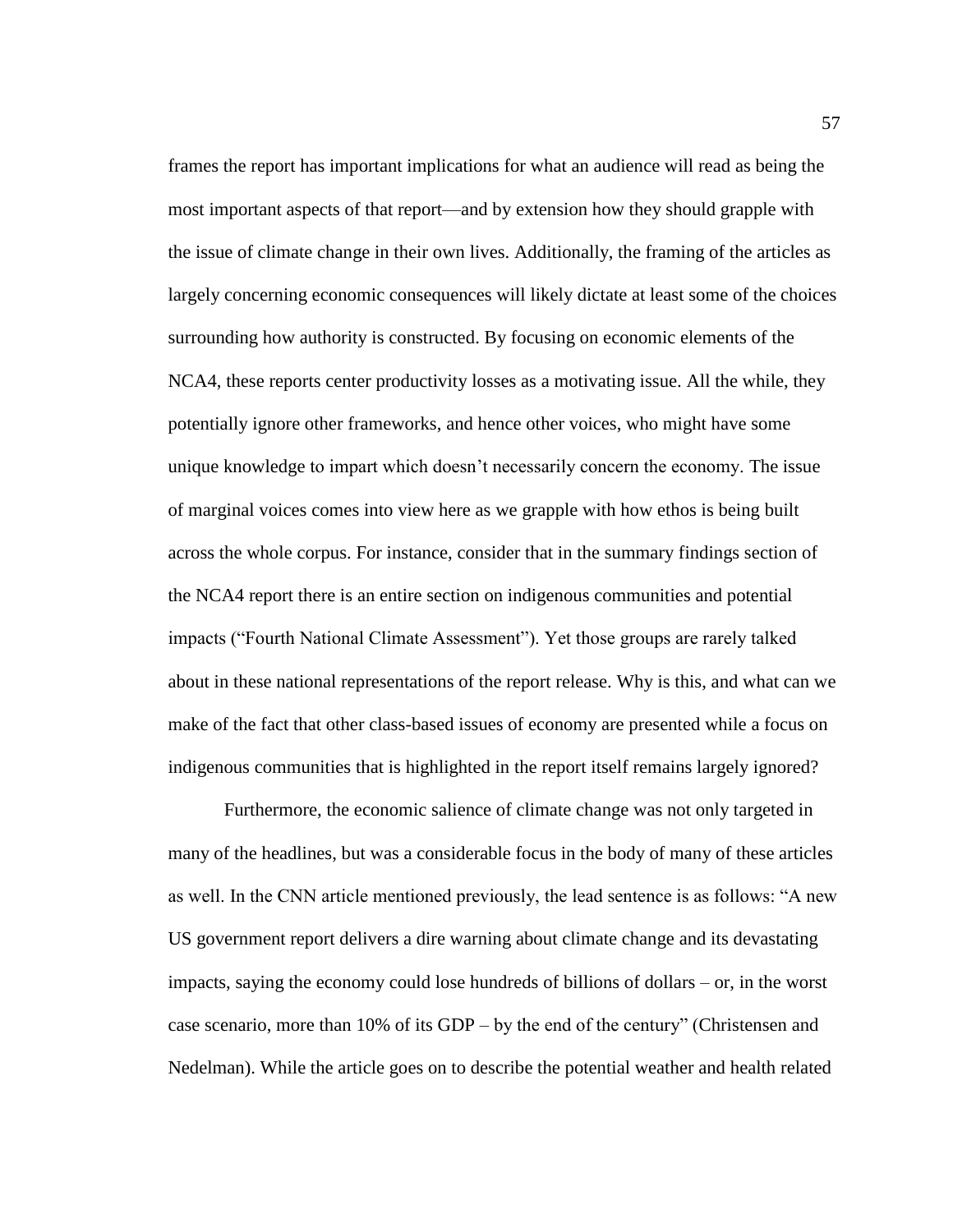findings as well, it's notable that they should start with this recognition of the economic ramifications first and foremost. In another case, the same *New York Times* article noted above has a similar lead: "A major scientific report issued by 13 federal agencies on Friday presents the starkest warnings to date of the consequences of climate change for the United States, predicting that if significant steps are not taken to rein in global warming, the damage will knock as much as 10 percent off the size of the American economy by century's end" (Davenport and Pierre-Louis). While these leads are notable for their similar framing of the NCA4 in economic terms; what is especially interesting is the apparent movement away from the doom and gloom rhetoric of environmental disaster toward a sort of doom and gloom rhetoric of economic disaster. Climate communication experts like Moser and Dilling—but certainly others, too—have found that apocalyptic or dire framings of climate change related weather events can have a stultifying effect on audiences (Moser and Dilling 164-165; Foust and Murphy 161-162). In the cases described above, as well as many of the other introductory graphs analyzed, the 'doom and gloom' paradigm seems to be more directed at potential pitfalls of climate change for the US economy.

Now, while these observations may seem more focused on content than appeals to authority, it is relevant to this project insofar as this reframing—while helping to possibly avoid the paralyzing effects of focusing too heavily on environmental disasters—instead privileges a narrative of climate change that positions it heavily as an economic issue. While this isn't necessarily an entirely negative shift—and certainly cannot be said to be the primary or dominant framing as a whole—it's still important to consider that for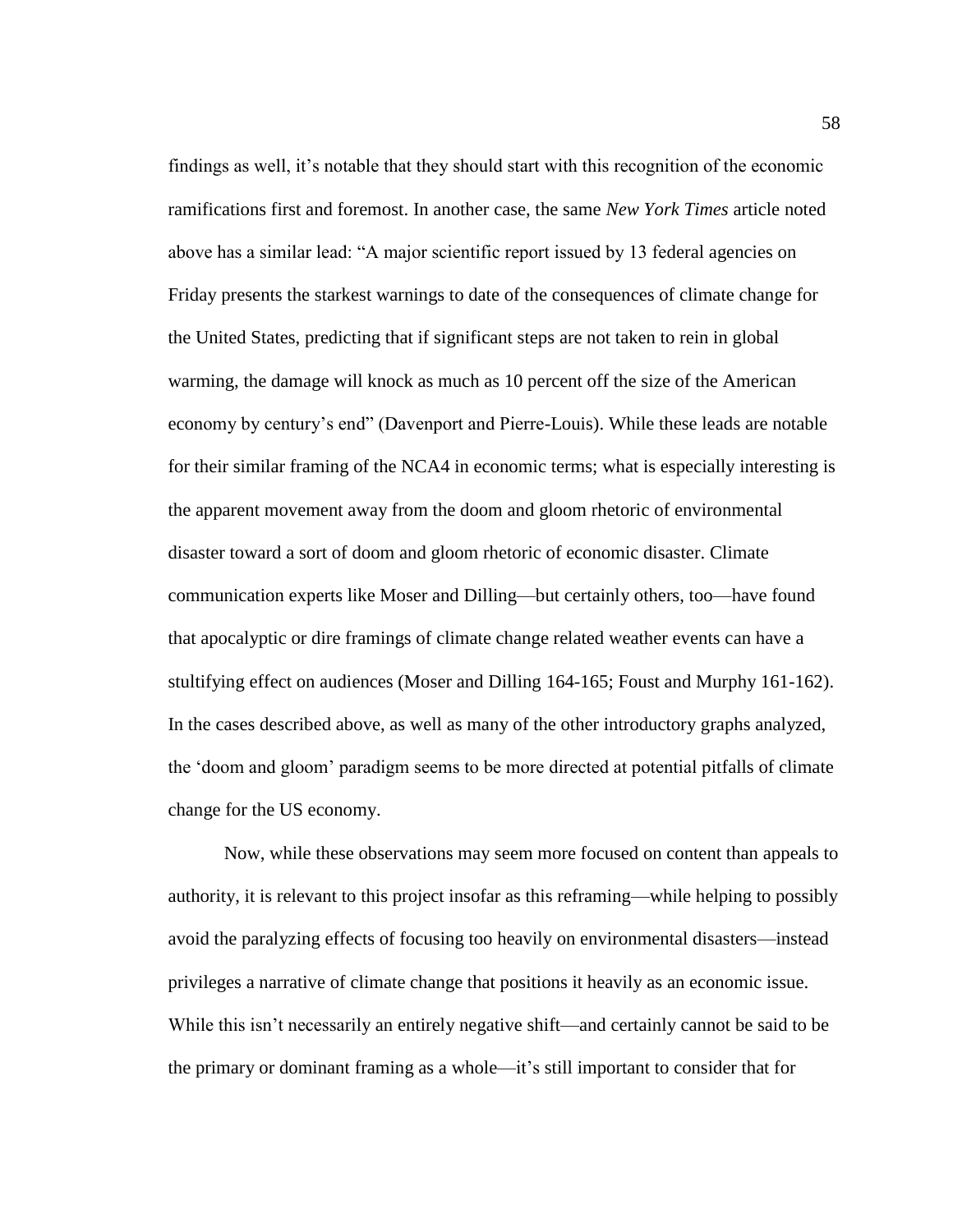many people the economic results of climate change are a mere fraction of the problem compared to the tangible lifestyle and health effects they will see. In step with that idea, it's worth considering that this tendency in framing may also play a role in structuring who gets cited and how. For instance, in heavily focusing on the newer economic findings of the report, many of the articles cite the report itself, or specific authors affiliated with it. Several articles mention that certain sectors of the U.S. economy may be particularly at-risk, such as fishing, tourism, and agriculture. However, aside from some references to those industries broadly, few of the articles go on to cite or reference the testimony of anyone from those sectors who may already be grappling with these changes. This seems like a clear cut opportunity to place the macroeconomic conversation into terms that might resonate with more specific audiences by using a range of respective authorities. Whether that lack of appeal to different authorities within the economic framing was the result of a lack of resources, time, or a deliberate choice is impossible to know. The important issue is in simply recognizing that these are gaps where more inclusive authorities might be weaved into a conversation that—in its current state—largely overlooks smaller groups in favor of the big-picture economic losses that are made salient to a vague public.

Additionally, by framing the issue economically, the rhetoric seems to imply that our concern should not only be with how the issue will affect weather patterns, but also how it will shape productivity and GDP for years to come. This seems to be an inherently neoliberal framing of the issue, and one that attempts to persuade on the basis that economic ramifications might speak to more people's experiences right now. Many of the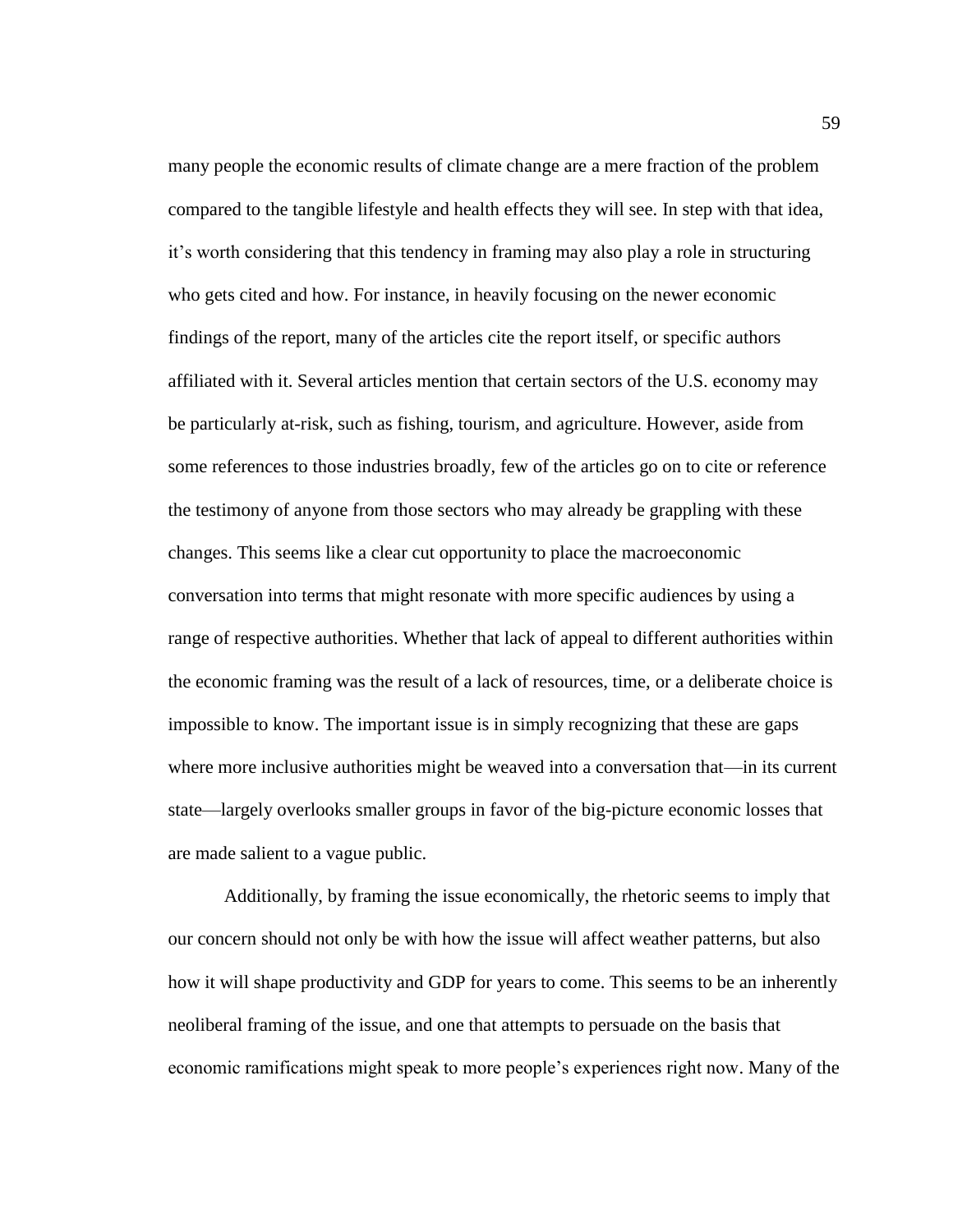online articles noted drought and flooding effects as connected to agricultural outputs and other monetary declines (Dennis and Mooney; Christensen and Nedelman; Davenport and Pierre-Louis). Again, while this is not an inherently faulty, nor unexpected framing, it has the potential to overshadow other important elements of climate change—like the potential for extreme weather disaster, and the unequal effects of these changes on lowincome or marginalized communities. Moving forward, it will be useful to keep this tendency toward highlighting economic salience in mind when considering the dominant framings and paradigms of climate communication. While it is important to highlight the domestic economic future with climate change; it's also critical that we don't rely solely on that framing, and to remember that for many people—both locally and globally climate change will not be an issue of GDP losses.

In one sense, we can think of an economic framing of the issue versus, say, a social framing that highlights lived experiences. Neither framing is necessarily wrong, but by consistently utilizing the economic framing, the authors potentially alienate readers whose understanding of the problem is not rooted in the effects it will have on GDP or productivity. It also leaves out the potential for epistemologies that don't fall under those framings to reach a larger public. Framing climate change in economic terms also still detracts from the immediacy of its effects right now on domestic and international populations; and the need to include that information and the representation of those groups on some level. Economic issues are important, but the economic framing of climate change privileges a world view that can afford to be concerned with its effects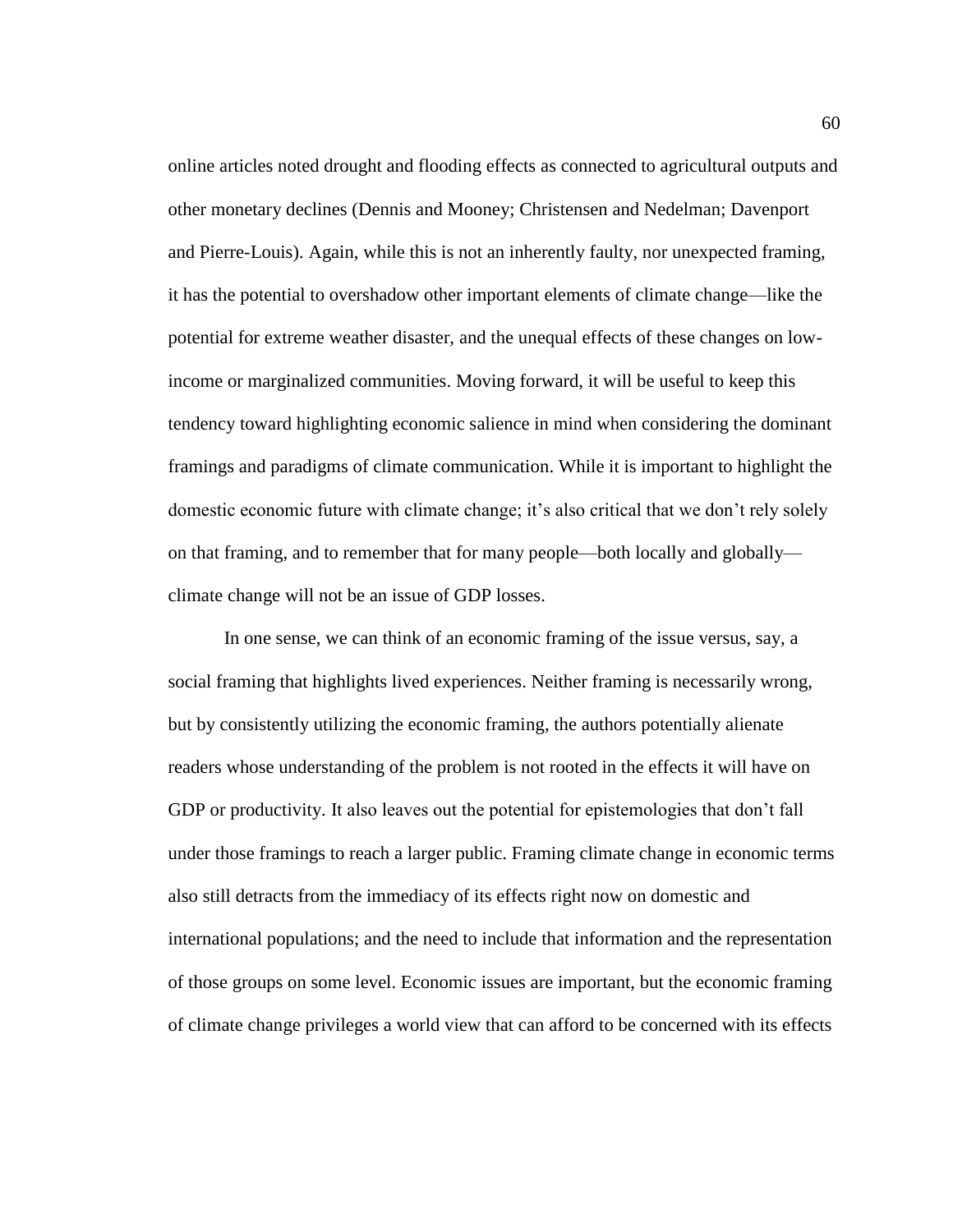from that distance. Furthermore, these framings also risk reinforcing the notion that climate change is a problem to be solved, or at least curbed, with money.

One more headline illustrates both the propensity toward highlighting the NCA4 report's economic findings, as well another element of continuity in rhetoric across the reports. In the Yahoo News/Reuters article covering the release of the NCA4 report, the headline states: "U.S. report says climate change will batter economy, in clash with Trump" (Valdmanis). This headline not only focuses singularly on the economic findings of the report; but it also includes the notion that these findings are in direct opposition with the Trump administration. As the next section will demonstrate, almost all of the online articles surveyed include some focus on the opposition between climate scientists and the Trump administration. While addressing this polarization in media reports is neither unnecessary nor unusual, it may be representative of a more current shift in climate communication. This shift could stem from previously identified rhetorical approaches, but it has proven problematic nonetheless. It also marks another larger trend in the ecology of ethos that is emerging around climate change representations in the broader discourse.

From 'Dueling Scientists' to 'Science vs. the Political Establishment': Newer Binaries,

#### Same Old Distractions

Beginning with the texts themselves, it's necessary to describe the coding process further in order to illustrate how consistent this theme of binary opposition was across the corpus. By binary oppositions I am referring to the ways in which the articles in this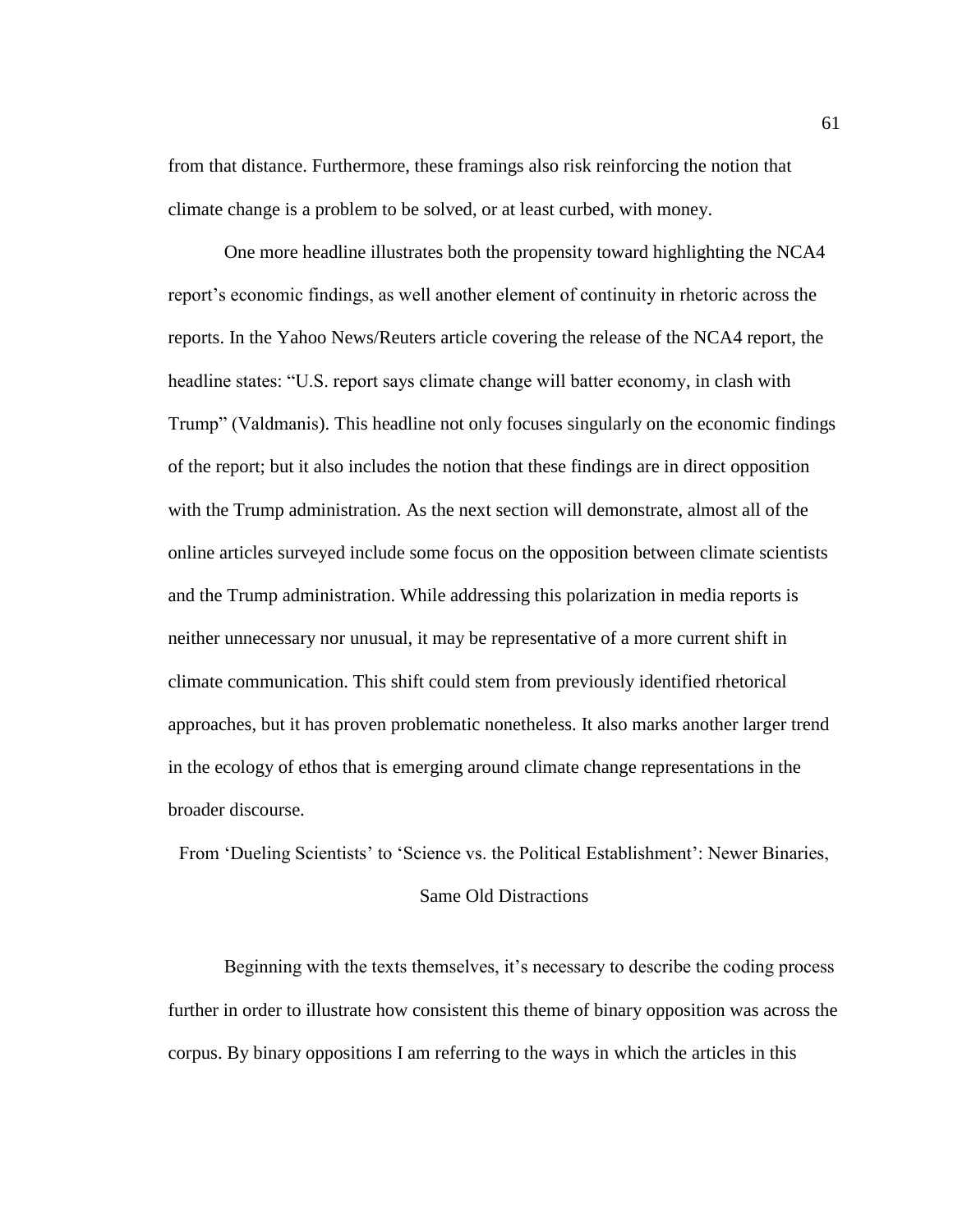corpus frequently construct the issue of climate change as a debate between two sides. This refers to the authority figures cited (like climate scientists vs. the Trump administration); but it also refers to binary framings. These binaries are important because they represent some of the larger paradigmatic constructions of ethos occurring in climate communication as a whole. They structure the dwelling places where knowledge and meaning are formed on the subject. These kinds of binaries are important because they have the potential to solidify existing beliefs about an already divided issue. My contention is that climate communication needs to go a step further in breaking free of these restrictive frameworks in order to begin to ask how specific communities are reacting and adjusting to the problems, and how specific needs can be met. By doing so, we could also potentially broaden our collective conceptions of ethos in this context to include the testimony and situated knowledge of other groups.

As mentioned before, the coding breakdown had to both borrow and depart from some of the categories of climate change *messengers* that Hoffman articulates. One of those departures was in modifying the category that would include climate skeptics and deniers of all types (i.e. climate skeptic politicians, fossil fuel lobbyists, media pundits, etc.) into two categories. One category in this project's coding schema solely refers to appeals to President Trump, his administration, or his policies; while the other category focuses primarily on other climate deniers or skeptics outside of the Trump administration. The reason for this modification was twofold: in the first sense, the Trump administration and its respective policy choices with regard to climate change were overwhelmingly referred to in these articles as the primary opposition to the NCA4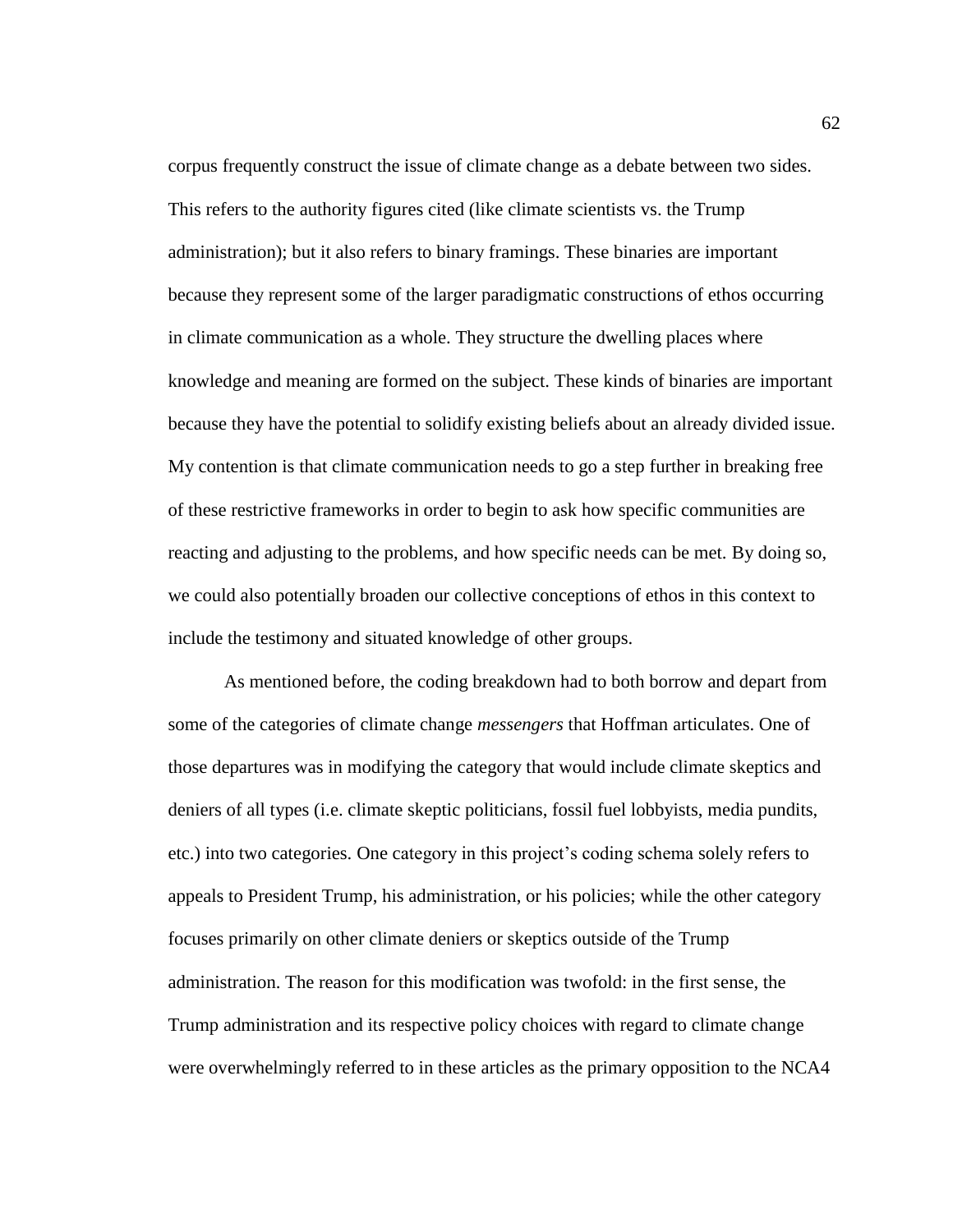findings. The second reason was that there actually weren't a substantial number of references to alternative climate deniers or skeptical organizations—like those that would be included in the second category. This latter finding can largely be thought of as a positive development in the overall rhetorical ethos of climate communication especially in terms of avoiding the trap of 'balance as bias' ("Balance as Bias" 133-134). However the newer shift toward positioning the current administration as the primary opposition to consensus might be seen as a sort of balancing in its own right—and one that might carry similarly fraught implications. I will refer to this shift and the respective construction that appears as the "new duel" paradigm here. This is simply referring back to the "dueling scientists" paradigm in an effort to liken the two frameworks—both being largely problematic.

In this section, the focus turns to new forms of balance and patterns of constructing opposition that—while avoiding some previous pitfalls of climate communication—still have the potential to distract from the issue at best, and reinforce a narrative of polarization and opposition in the public at worst. Furthermore, the consistent construction of opposition between scientific authority and political authority presents a risky framing for a complex problem that is likely already guided by ideology and orientation (McCright and Dunlap 161-162). As McCright and Dunlap state, "Citizens' political orientations may lead them to perceive this politically contentious issue quite differently, as they take cues from favored ideological and partisan elites that reinforce their existing political beliefs on global warming" (161). With this kind of realization in mind, it's even more critical that communicators stop to consider how the authorities they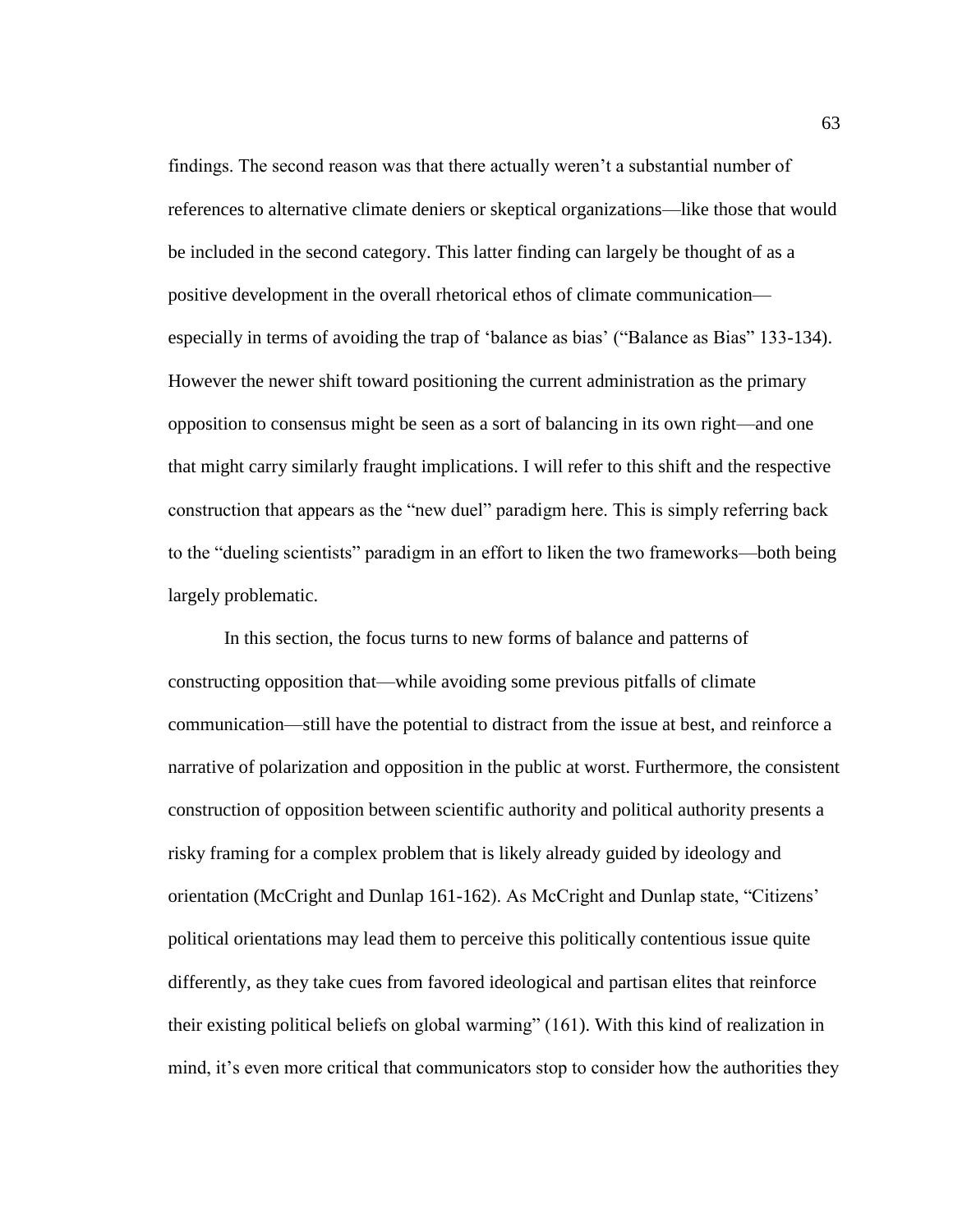choose to cite might play into already existing group beliefs. If the issue is largely a matter of those who trust the scientists and those who trust the political right, then appealing to both of those authorities is probably not going to generate much change in perception on either side. The bigger problem, though, is that there are more than just those two sides; and some people probably do not ideologically align with either one. By reiterating the binary oppositions that are already at play in public discourse around the issue, these articles potentially just reinforce that polarized narrative. But if they were to move beyond the scope of this debate and to include a wider range of ideological positions vis-à-vis a wider range of types of authorities, then perhaps the result would be different. When the problem is consistently presented in terms of this opposition specifically between the scientific community and the current Presidential administration (and by extension some similar right wing political thinking)—it walks a dangerous tightrope between representing real polarization and reinforcing individual ties to those polarized views.

To elaborate, it seems as though the frequent act of placing the NCA4 and its authors in opposition to President Trump, the Trump administration, or the President's policies represents a new shift in rhetoric that deserves attention. Namely, this framing can be likened to earlier analyses of climate communication which found such phenomena as the 'dueling scientists'—and other issues of balance—to be central aspects of earlier climate change rhetoric in print media ("Climate Change and Journalistic" 1193). However, instead of the invocation of dueling scientists, I suggest that the consistent binary construction of the NCA4 report—and climate scientists broadly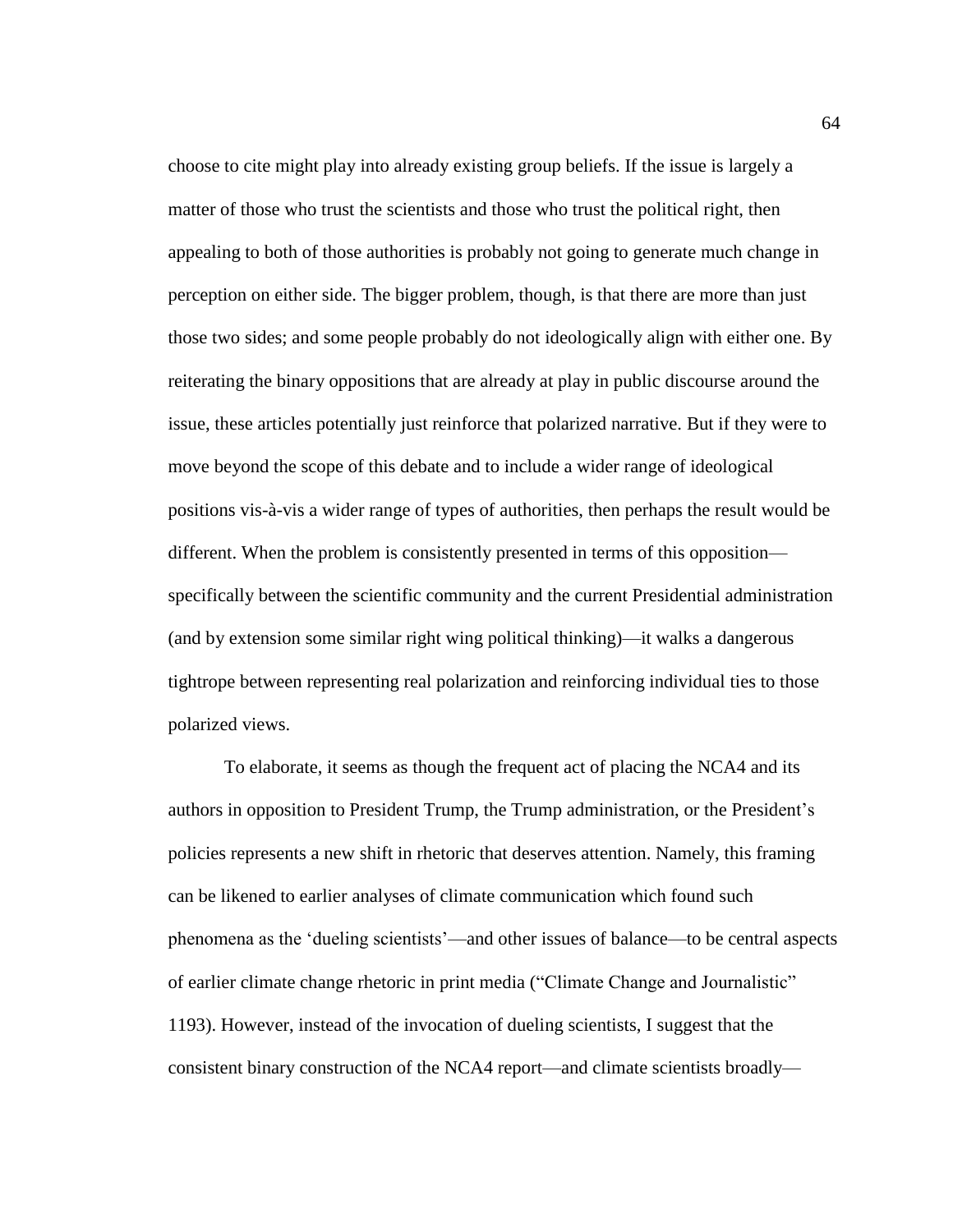versus the current political establishment and President Trump constitutes a new framing of the problem. This framing is the 'new duel' paradigm I referred to before. Despite less frequent reference to climate skeptics, which might produce a 'dueling scientists' paradigm, the articles under consideration here work through a different framework that involves a different duel: between the scientific establishment and the current political establishment. Such framings can hinder understanding and agency for viewers; at the same time, these framings can privilege those who are epistemologically aligned with one side of that binary. In between those poles are a number of people who may not necessarily align themselves with either community. As such, certain groups may be left out of mainstream discursive representations of the issue, and could be epistemically harmed in that their social experience and knowledge is not valued in our collective understanding of climate change. These ideas will be elaborated further in the next subsection.

Now, among some of the broader appeals to ethos in these online articles was a constant focus on the report itself, which comes as no surprise. However, along with citing the NCA4, citing some of its authors (or citation of the authors as a group), and citing President Trump and/or his administration, there weren't many other figures or 'types' of figures cited across the articles. Far and away the most frequent appeals to authority consisted of those three groups. That's not to say that every article was the same, and that none of them brought in separate or different figures/organizations; but broadly speaking the articles seemed to lean heavily on the three mentioned above. Now, I should make it clear that by no means is it a bad or unusual thing that climate scientists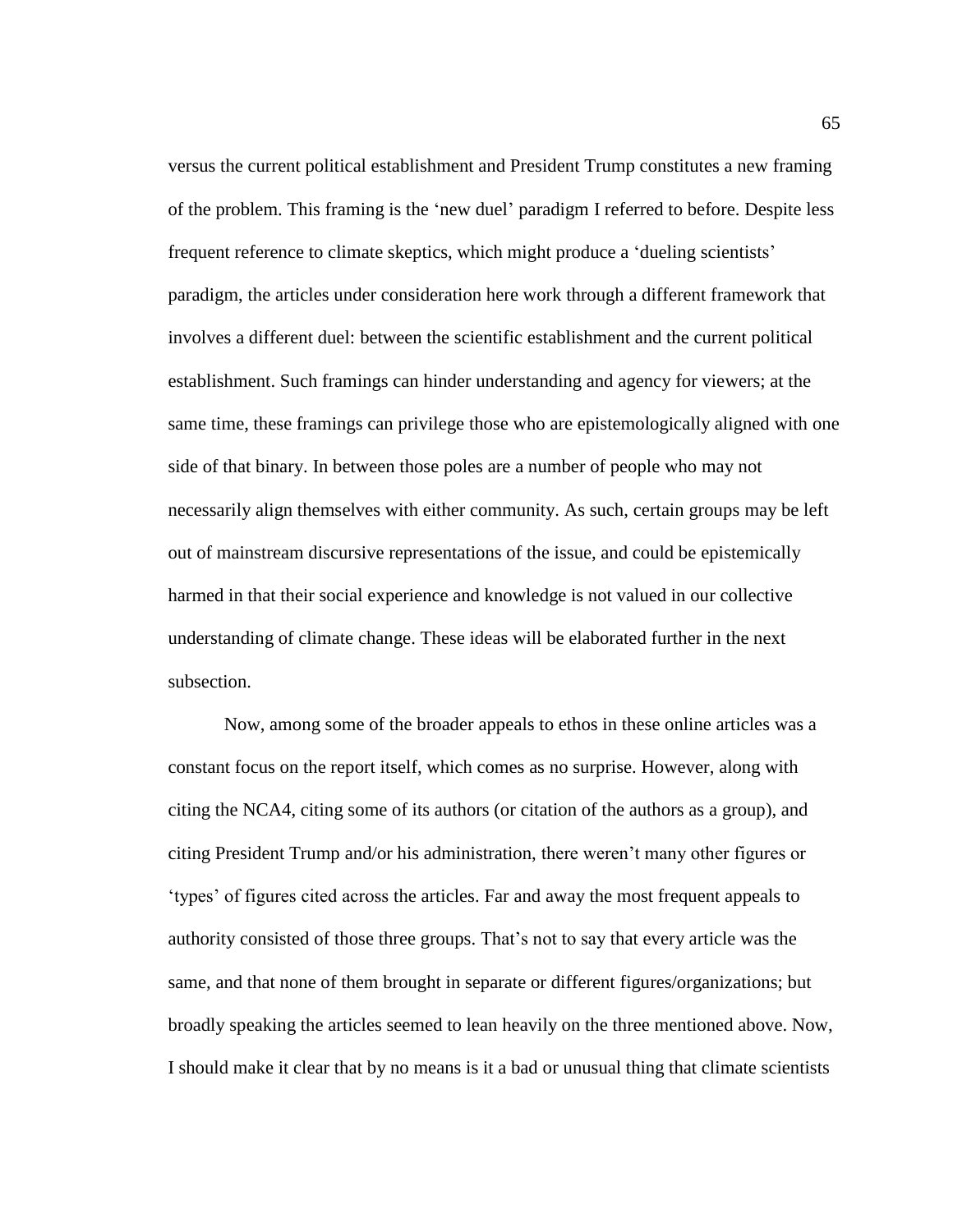and the report authors were cited most heavily. It's certainly rational that the people constructing the report should speak on the information it presents. Additionally, it's necessary to also recognize that these articles are attempting to give a broad overview of a massive and complex climate report almost immediately after it had been released. There is no way that a daily or weekly news publication—even if they employ an environmental science writer(s) (which fewer organizations do)—will be able to synthesize and relay the most important pieces of this report to a public that may be largely scientifically illiterate. Most of this information, as mentioned before, probably came to news organizations in a boiled down description with quotes and figures for them to disseminate. Still, however, it's worth considering how the choices of those releasing that information, as well as news media professionals and others, structure the overall narrative and ethos constructions we see.

Even so, the volume of appeals to the climate science community, and the consistent presentation of their work in opposition to the Trump administration, represents an important point of focus in terms of understanding broader rhetorical approaches to the issue. While this framing is necessary in a lot of ways, it still risks supporting or validating the binary between believers and skeptics—even if articles don't necessarily support the skeptical views. In the next few paragraphs, I will illustrate how these binaries are framed using specific examples from the corpus. This will also include the suggestion that in some cases, the mere inclusion of oppositional authority figures can amount to subtle support or validation of their views. It seems clear enough that lack of agreement on climate change is not as black and white as either agreeing with the science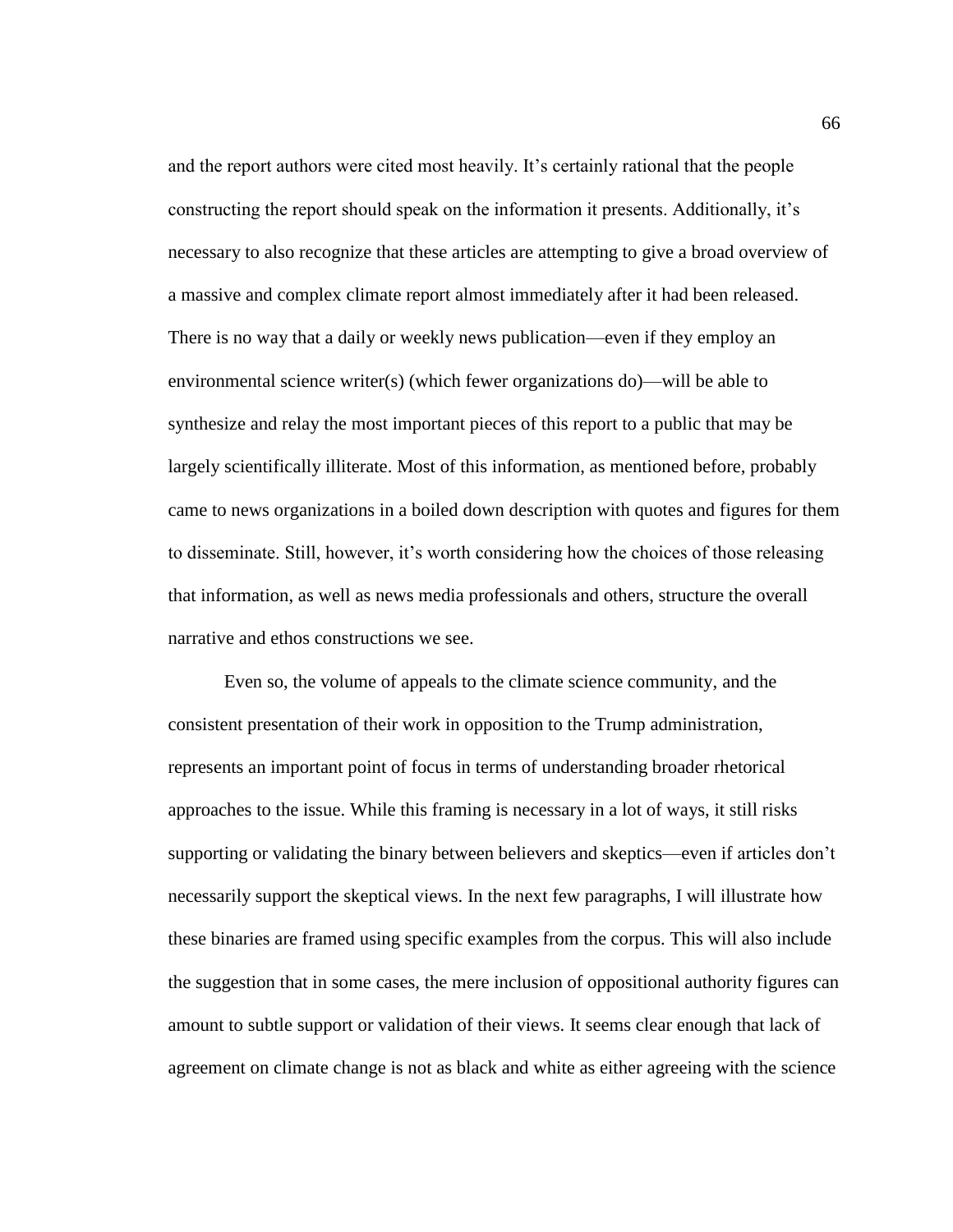or agreeing with politicians opposed to it. However, that way of framing the problem seems to endure in some ways in this corpus; and it could be suggestive of a lack of awareness, ability, or intention to include more diverse viewpoints and speakers within the conversation.

As noted previously, the conflict between what this new volume of the NCA4 report found, and what the Trump administration had to say about it—or about climate science more generally—was a consistent mention in the articles surveyed. In some cases, that only amounted to a brief mention of President Trump's views. In others, it was a strong enough aspect of the story to merit reference in the headline itself. It's useful to consider why this opposition might be such a frequently highlighted element of coverage in terms of Boykoff's description of journalistic norms. In fact, if we examine the framings in the articles alongside some of Boykoff's first and second-order journalistic norms, a few patterns seem to emerge. Starting with first-order norms like *personalization* and *dramatization* specifically, Boykoff notes that journalists have had a tendency to place larger issues into more intimate terms where, "viewed through the personalization lens, the intersection of science and politics becomes a competition between personalities struggling for power and acting strategically in order to improve their prestige and socio-political leverage" ("Climate Change and Journalistic Norms" 1192). The author notes that this framing of social issues forgoes the macro view in favor of the more immediate human-interest story. This understanding of personalization is important because it illustrates a gap in the rhetoric where authority figures—especially those implicated in whatever news event is being covered—can take advantage of this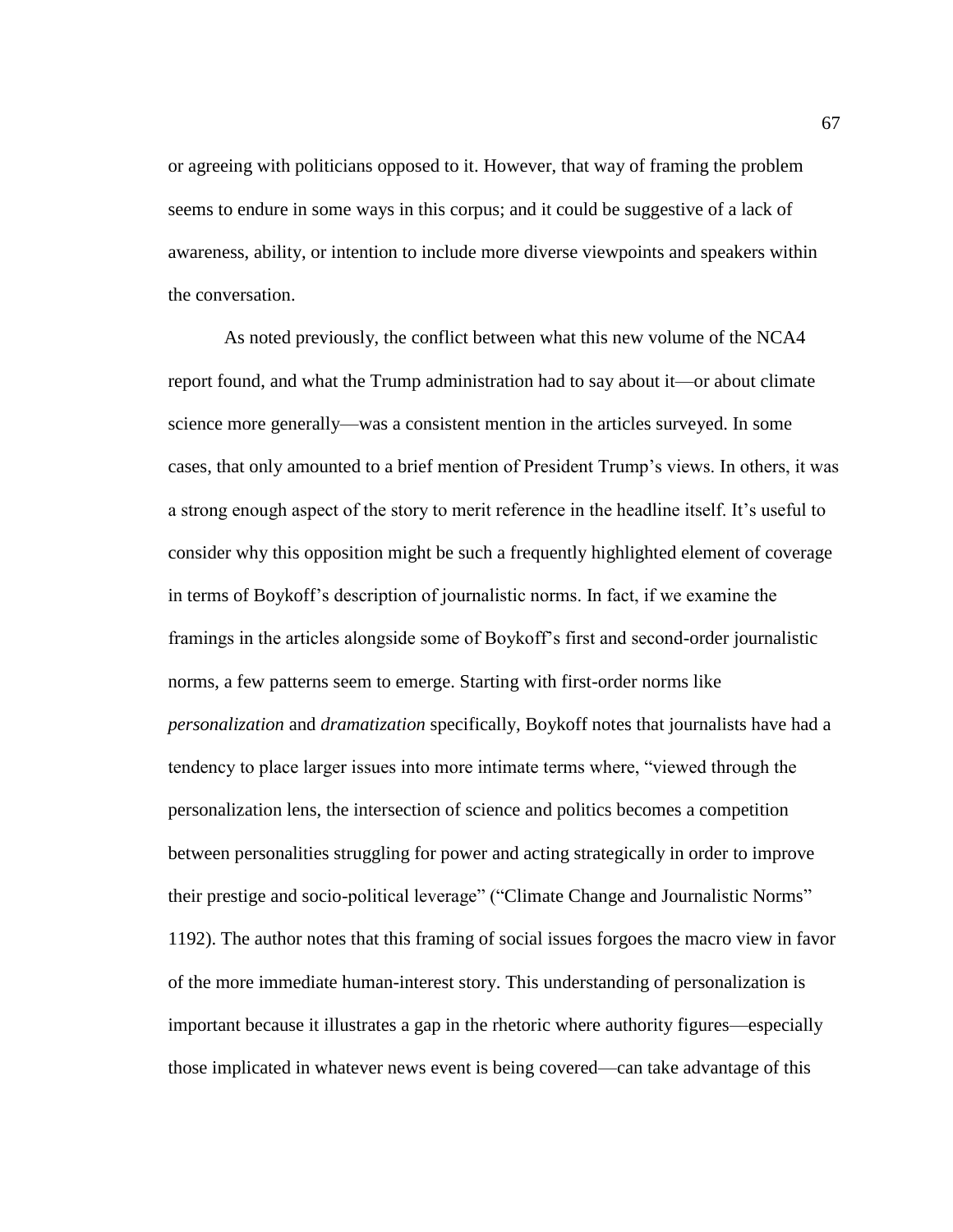norm in efforts toward gaining that 'prestige and socio-political leverage'. While it's clear that many of these articles are still dedicating a lot of the coverage to the NCA4 report itself, many of them also still bring the story back to a discussion of the more personalized narrative of scientists vs. President Trump. In addition to personalization, Boykoff also includes the norm of dramatization, "whereby 'news dramas emphasize crisis over continuity, the present over the past and future, conflicts' and downplay complex policy information" ("Climate Change and Journalistic" 1192). In this sense we can think of the articles in the corpus as perhaps focusing more on the tension between science and political views than on the actual findings themselves. While it's obviously important to get the opinion of the Trump administration on a national report that has wide-reaching implications, it also presents an opening for him (or his administration) to insert their own rhetoric in an attempt to leverage opinion on a matter that is largely beyond their control.

First, in the LA Times article titled, "Climate change will harm the entire nation if the U.S. doesn't act now, federal report warns", the authors spend a page or two introducing the report and its findings before noting that, "the assessment's dire conclusions are at odds with President Trump's efforts to dismiss the threat of climate change and his administration's push to slash environmental regulations" (Barboza). Following this note, the article then spends the next 3-4 graphs describing the Trump administration's stance on climate findings while citing a White House spokeswoman. However, more importantly, the article positions the views of the Trump administration and the spokeswoman—Lindsay Walters—in direct opposition to authors of the NCA4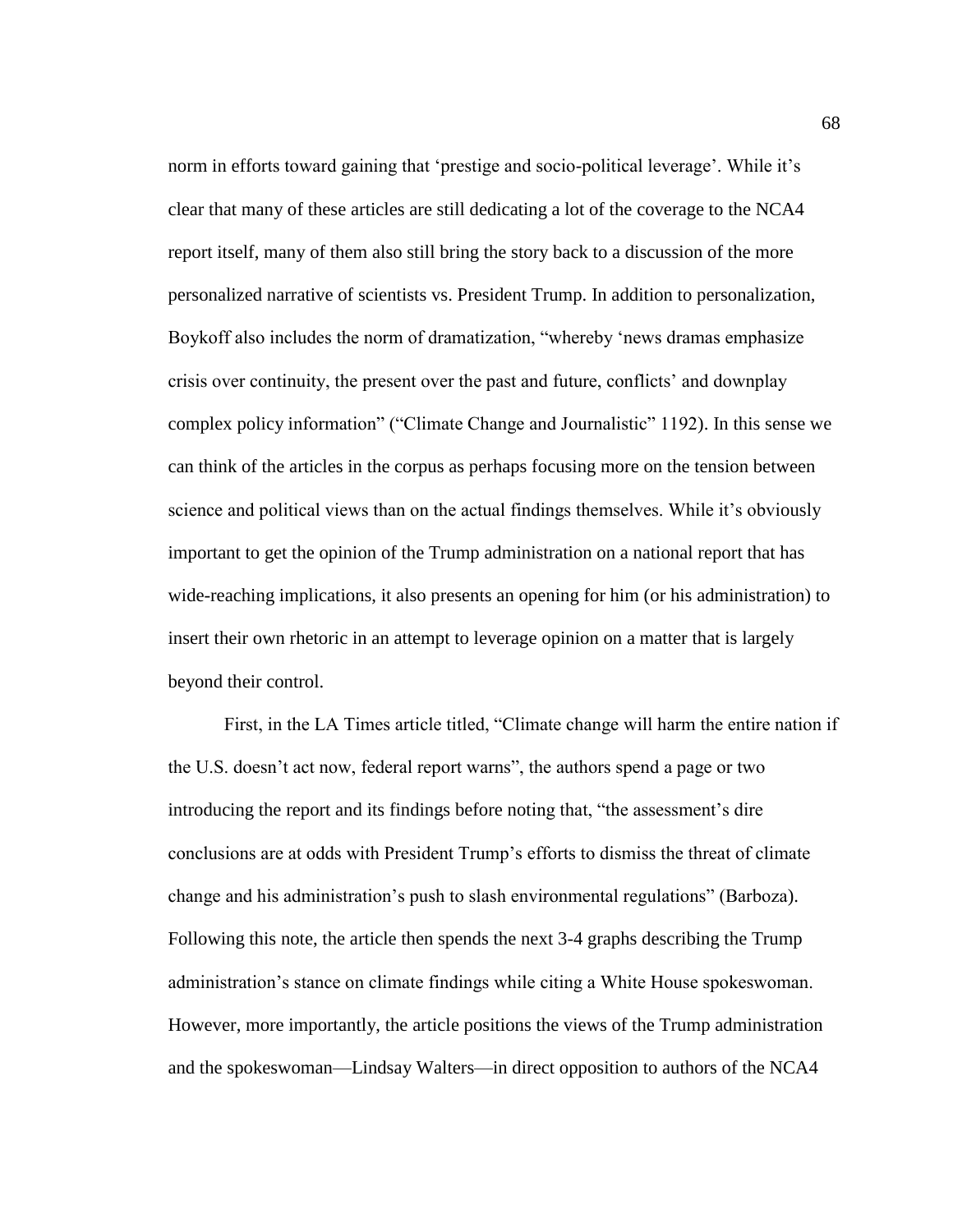report when they write that, "[Walters] also said that the climate report 'is largely based on the most extreme scenario' and called for future installments to have a 'more transparent and data-driven process that includes fuller information on the range of potential scenarios and outcomes'—a claim that one of the report's lead authors said was 'demonstrably false'" (Barboza). The article then cites that NCA4 author—Texas Tech University climate scientist Katherine Kayhoe—who offers information to the contrary of Walter's statement. This construction of report/climate scientists versus the Trump administration occurs in many of the articles, but small variances might reveal more about the rhetorical work that such a set-up of conflicting views does. Regardless of variation, the fact that this battle between the report authors and the Trump administration appears again and again suggests that in many cases the issue is boiled down to a political battle. The reports risk rearticulating the debate while missing the opportunity to place it under different terms—specifically terms that might work to recognize perspectives outside of the traditional debate. Ethos in these terms seems to position those two worldviews and professional backgrounds as the most critical to a discussion of climate change. In reality, though, I think it can be easily argued that perspectives beyond those binaries can offer more critical understandings. The recurrence of an ethos of opposition disregards the audience members who may not see the problem in those terms, but who are a part of it nonetheless.

Boykoff and Boykoff's dueling scientists paradigm connects with these journalistic norms in that efforts toward the personalization and dramatization of climate change stories tended to lead toward the inclusion of different authority figures in an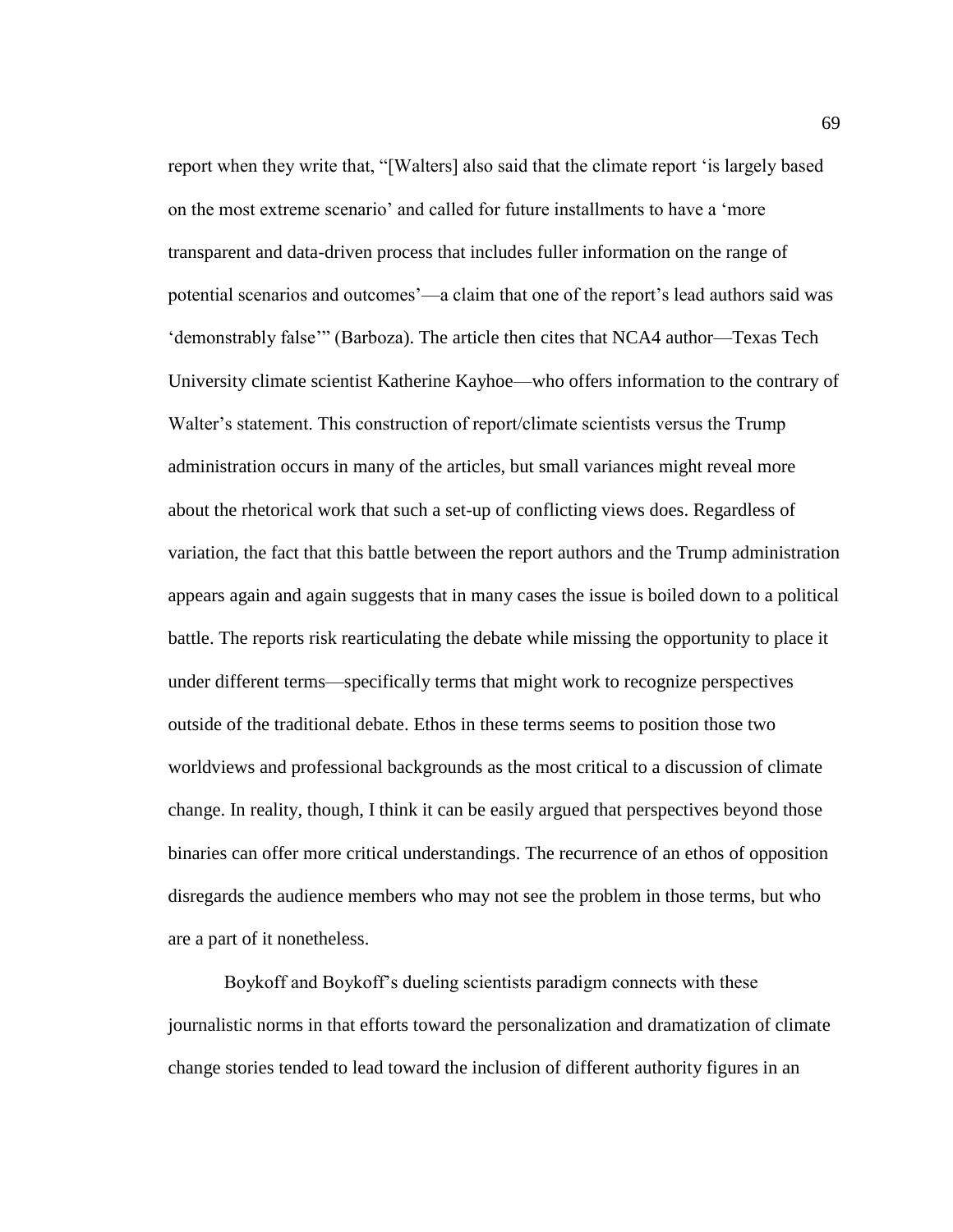attempt to put them in conversation with one another. As the authors write, "These opposing scientists, who receive 'roughly equal attention', create the appearance of a hot scientific debate between the upper echelons of the science community, which elides the fact that on one 'side' there are thousands of the world's most reputable climate-change scientists who vigorously engage the process of peer-review, while on the other side there are only a few dozen naysayers who generally have not had their skeptical assertions published in peer-reviewed publications" ("Climate Change and Journalistic" 1193). They note that this attempt at balance often presented an 'aura' of scientific uncertainty that could be used as a political tool. Now, it's important to note that these ideas are slightly dated (this article was published in 2007), and that there has been strong and consistent movement away from that kind of balancing. Such is evidenced in this analysis alone by the fact that very few, if any, skeptical scientific viewpoints are referenced or cited in any of the articles surveyed. However, the lingering effects of many years of this sort of balance is evidenced by Leiserowitz et al. finding that despite a spike in overall recognition of climate change as a problem—only about one in five people actually recognize that almost all climate scientists (over 90%) are in consensus on the issue (9). Even so, we can be somewhat reassured by the fact that the attention given to skeptical viewpoints in these articles is not 'roughly equal' to the attention given to the NCA4 and other climate findings. These articles are very careful to avoid creating the scenario Boykoff describes; but my contention is that rather than a dueling scientists paradigm, we are beginning to see a different but somewhat parallel construction emerge. While this new scenario might not necessarily support the science of the 'other side'—it still directs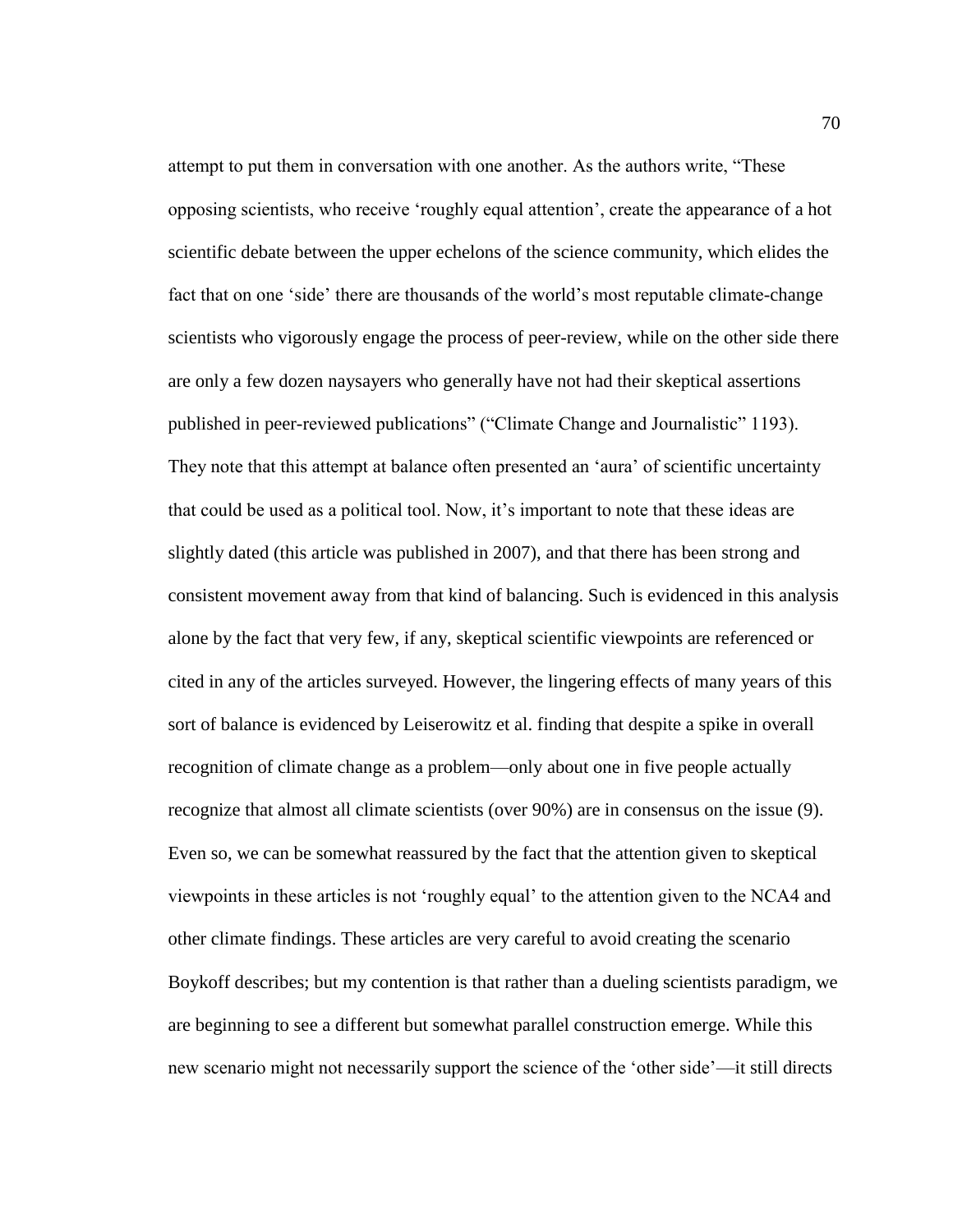attention to the political views on that side. In a sense, while these articles might not be creating an aura of scientific uncertainty per say, they are doing something similar in appearing to create an aura of political uncertainty—or at least disagreement. It's important to consider how any positioning of opposing viewpoints here could amount to creating an aura of political uncertainty that can be used as a tool by those trying to subvert the scientific findings.

One text which offers a good illustration of this aura of political uncertainty is the Fox News article titled, "Climate report warns of grim economic consequences, worsening weather disasters in US" (Shaw). To start, it should be noted that this headline is the only one in the corpus which does not directly refer to the NCA4 as a product of either the Trump administration directly, or at least the federal government in general. They simply call it a "climate report"; and while that may seem benign, it merits attention in that it immediately attempts to separate the Trump administration from the report by not acknowledging that it is a product of that administration. As the article moves along, the authors note that there is uncertainty about how the administration will greet the report (again as if it were coming from some outside sources) before citing President Trump as well as then-Secretary of the Interior Ryan Zinke. They place those two authority figures in juxtaposition with two of the report authors as well as climate activist Al Gore. I want to spend a little bit of time exploring this construction as it is filled with subtle but important rhetorical moves that help to demonstrate a newer scenario of 'scientists vs. the current political establishment'.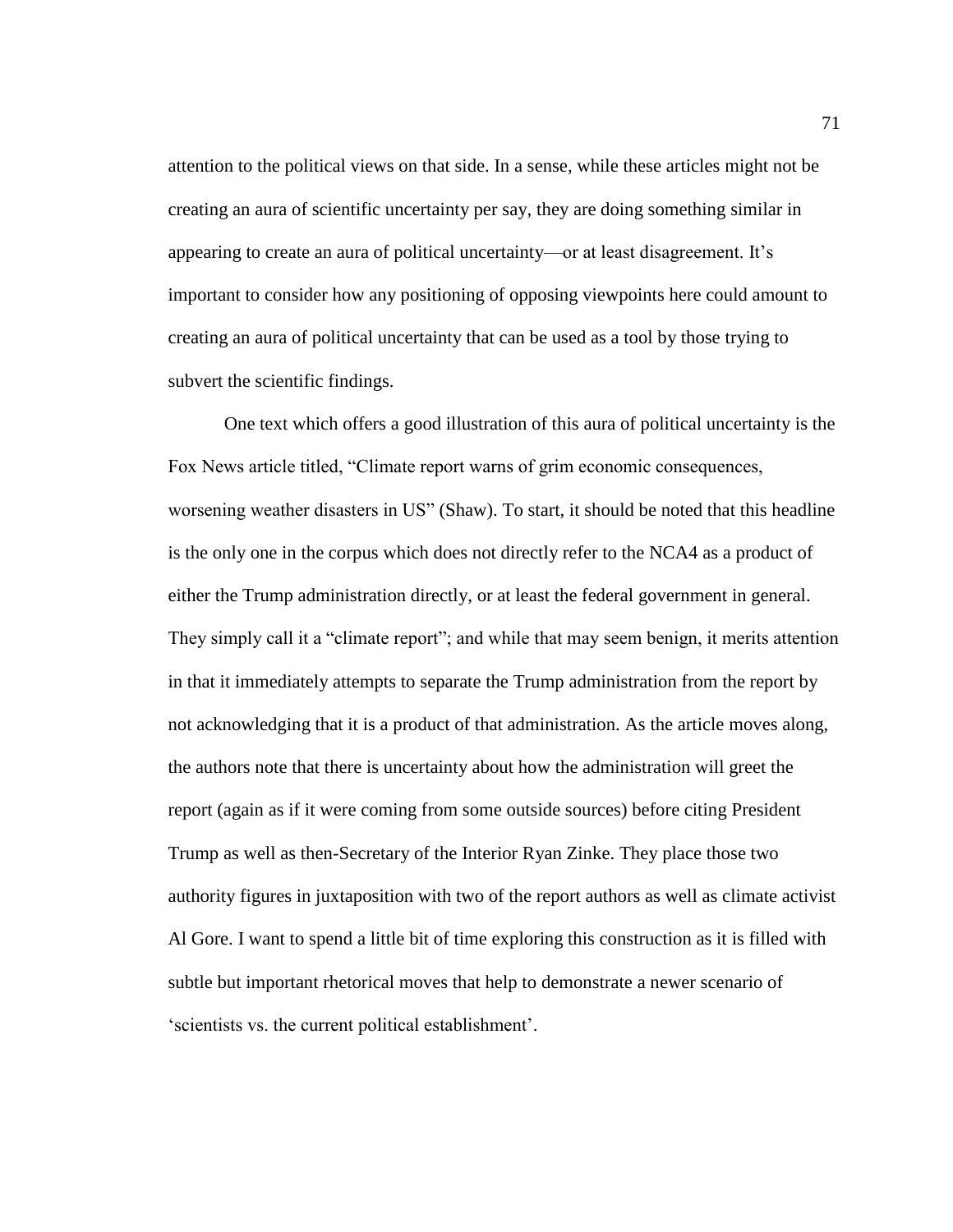To start, in first addressing the Trump administration, the Fox News article notes that "President Trump has been vocal in his skepticism about man-made climate change and the effects it is allegedly having on both temperatures and extreme weather events" (Shaw). This excerpt is telling because it surreptitiously creates an aura of scientific uncertainty by suggesting that the findings which President Trump disagrees with are still only "allegedly" occurring. Word choice is critical, and there were no other articles in the corpus which referred to climate science in any form as being 'alleged'. Additionally, the author is not quoting the president here; these are the reporter's words. Moving further, the article then cites President Trump's tweet following the release of the NCA4 report which reads, "Brutal and Extended Cold Blast could shatter ALL RECORDS – what ever happened to global warming?" (Shaw). While it should be mentioned that there were a number of articles which made reference to this tweet, almost all of them at least prefaced or followed it up by noting that climate science does not work that way, and that such tropes of climate denial are well worn. The Fox News article does neither; and that lack of buffering could almost amount to a 'roughly equal' consideration of the President's view of the issue. Moving forward, the article then cites Andrew Light and David Reidmiller, who both worked on the NCA4 report, as well as Al Gore, the 2000 presidential nominee and activist, for their comments on the timing of the report release. These inclusions are notable because they are followed up in the conclusion of the article with reference back to President Trump and then Ryan Zinke—both denying the link between climate change and larger wildfires occurring at the time of publication—before only briefly noting the contradictory findings of the report as a rebuttal (Shaw). In every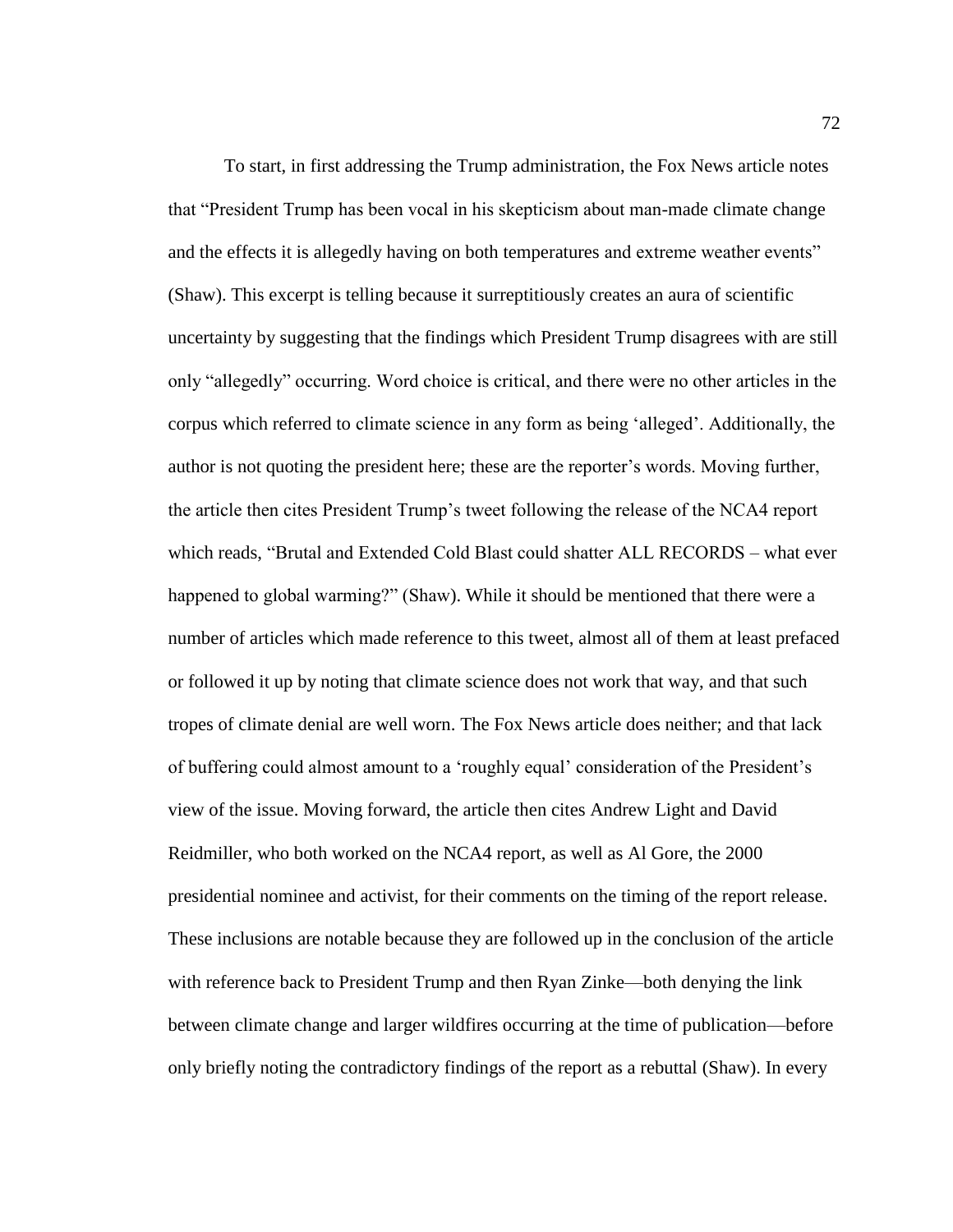other article surveyed, when the tension between the Trump administration and the NCA4 report are described, they are almost always buffered with the frequent noting that all climate science findings are essentially in opposition to those views. In this article, while there are soft attempts at buffering those skeptical views, the recurrent reference back to the Trump administration amounts in many ways to efforts toward equal treatment, and thus equal consideration of their views. While not necessarily denying the findings of the NCA4 with alternate skeptical scientific views, this article still legitimizes the Trump administration's stance and allows for an aura of uncertainty—this time between the matrix of science and politics—that could be seen as a political tool for leveraging that uncertainty despite scientific consensus. While this is one of the more egregious attempts at constructing such a strong binary opposition, any sort of inclusion of skeptical views of the NCA4 report's findings—particularly if they come from strong political figures—risks undermining the legitimacy of those findings on the whole.

Now, to finish this discussion of what I am referring to as "the new duel paradigm", I need to bring it back to our discussion of epistemic injustice and the power of identity, social type, and authority. Much of this section has focused on content and the rhetorical constructions of tension between two broad categories in my coding schema. However, it's critical to remember that these constructions deal heavily with the authority of certain figures and their positions in larger conversation with one another. By directing attention toward the specific conflict between the scientific community and the current political establishment, journalists miss out on the opportunity to take an expansive approach that could bring in more authority figures while also recognizing and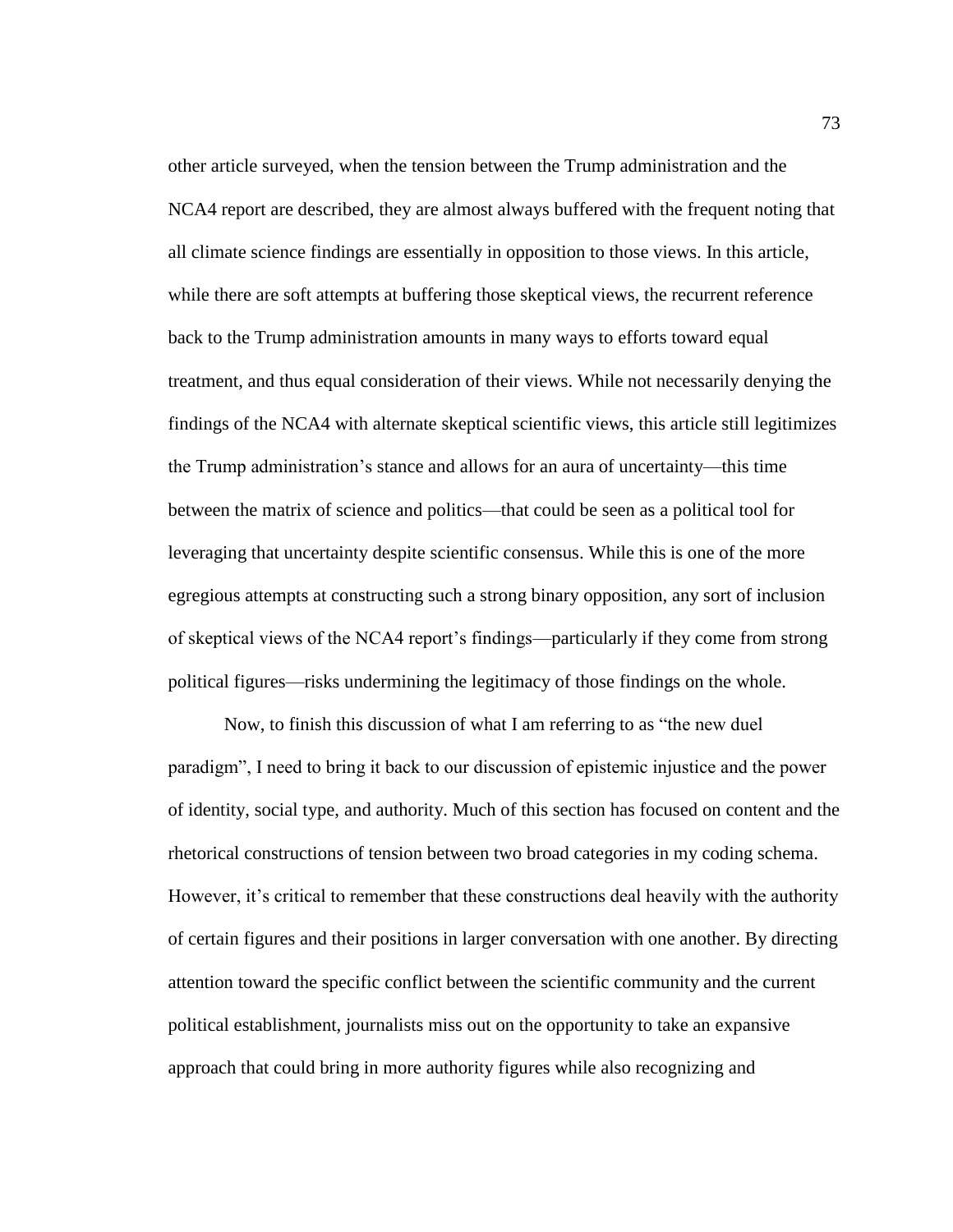articulating the broader findings of the report, particularly as they might be experienced by communities who are not necessarily concerned with either climate scientists or the Trump administration. This new duel might represent a shift in rhetorical approaches to the climate issue, but my analysis will take it a step further in arguing that focusing on these personalized and dramatized narratives of the NCA4 report undermines the larger work that such media representations should be doing.

Further still, even if people are aligned in some way with either of those groups, the articles surveyed here still largely ignore the ramifications of the NCA4 for marginalized and low-income communities; and by extension they fail to include authority figures who might be more representative of those communities. By framing the release of the NCA4 as yet another development in the chaotic narrative of President Trump (and the political right broadly) contradicting scientific authority, these articles risk missing the mark on encouraging both agency and awareness for a problem that will affect everyone—but not everyone evenly. The release of the NCA4 represents an important opportunity for media producers to convey and articulate the most up-to-date understanding of climate change, but also one that directly addresses domestic experience for Americans. Rather than getting wrapped up in the contention between this report and the current political administration, media figures and science communicators might do well to consider how they can break free from such a constraining narrative. This might lead to more inclusive ones that both reach out to and represent broader segments of the pubic—especially those normally silenced in the climate conversation. There are several examples of this inclusion in some of the articles surveyed, and the last section of these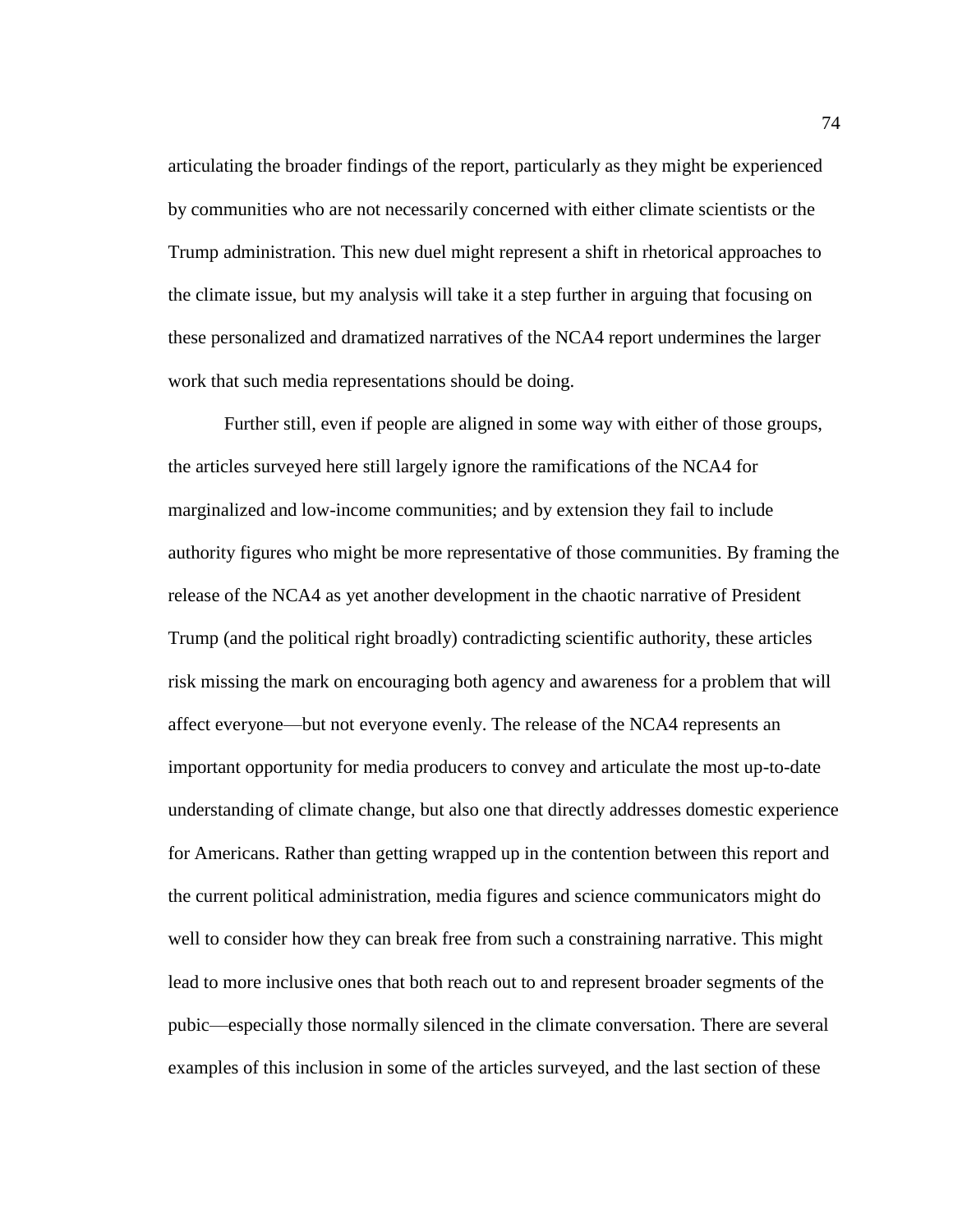findings will address those examples in conversation with Miranda Fricker's conception of Epistemic Injustice. My hope is that the next few sections will illustrate how some articles move closer to representing broader swaths of the public, while others fall into the same old traps of presenting climate change as a two sided story—mainly between the scientific community (and its adherents) and the political right. For many communities, the news value of the NCA4 has neither to do with its impact on national GDP or how it fits with the current political administration's views. The report should be, and is, a red flag for weather and health disasters which will overwhelmingly effect low-income and marginalized groups, according to at least three articles in the survey (Dennis and Mooney; Christensen and Nedelman; Frank). Of the articles that do note this fact, none of them directly cite members of those communities, and only one cites an environmental justice advocate speaking on behalf of marginalized groups. In the sections to follow, my analysis will show further how this fact, though acknowledged in the NCA4 report itself, remains largely invisible in many of the articles representing it. Focusing primarily on the contention between the White House and climate scientists has the potential to undermine other critical informative aspects of the climate report. Efforts should be directed toward showing people the inherent risks and inequities outlined by the report; not toward relaying an opinion of uncertainty about these findings from one very specific—albeit powerful—political grouping (i.e. the Trump Administration).

Analyzing Broadcast Segments: Parallel Constructions of Ethos in Visual Media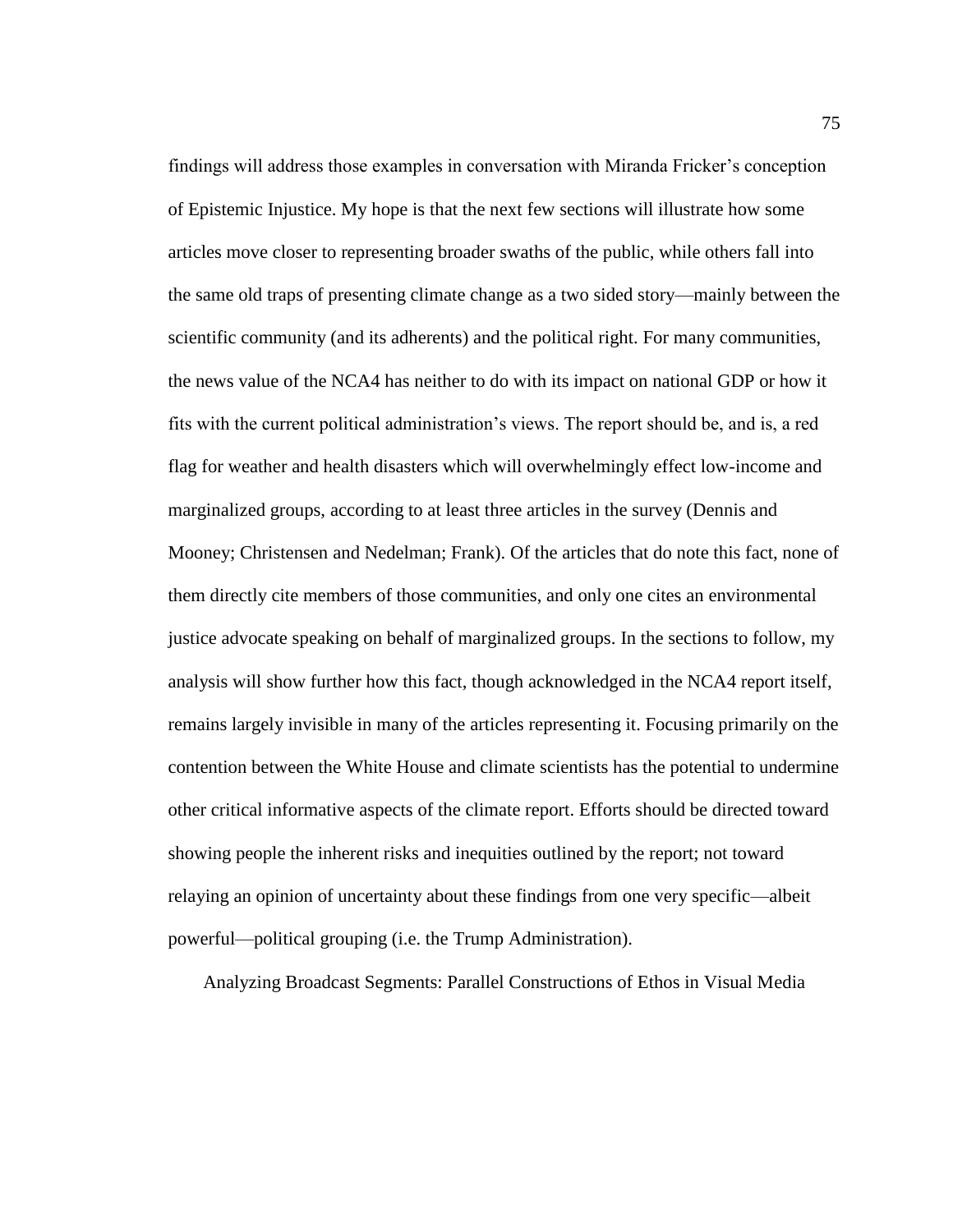Before moving on to a more concrete focus on epistemic injustice, I want to offer an exploration and analysis of a few news broadcasts covering the NCA4 release here. This portion of analysis will be brief; but it helps to augment our conceptions of ethos, and to bring our attention toward visible testimonial exchanges. By analyzing these two broadcast samples briefly, we can consider whether some of the rhetorical strategies enrolled in print media representations are similar or different here. Additionally, taking the time to think about how ethos is constructed through a visual text also allows for some different questions to emerge; specifically with regard to authority figures and the potential for oral testimony. While this analysis is contingent, provisional, and brief, it helps to bolster an understanding of how science communicators and news producers might try to construct and deliver these messages. By grafting this section to the analysis, we can consider the broader scope of rhetoric involved in different media representations of a single event (the NCA4 release).

Now, one of the videos chosen for this analysis actually accompanies the online article from its respective source. This first video is from the *Washington Post*, and it is paired with the article which was included in the print analysis above entitled, "Major Trump administration climate report says damage is 'intensifying across the country'. The video itself is titled "From deadly wildfires to debilitating hurricanes: White House releases major climate report." This video accompanies the text, and it offers an interesting visual take on some of the authoritative binary issues discussed prior to this. The second video comes from CBS News, but was not attached to the online article from that publication which was used for the print analysis. Instead, this video comes from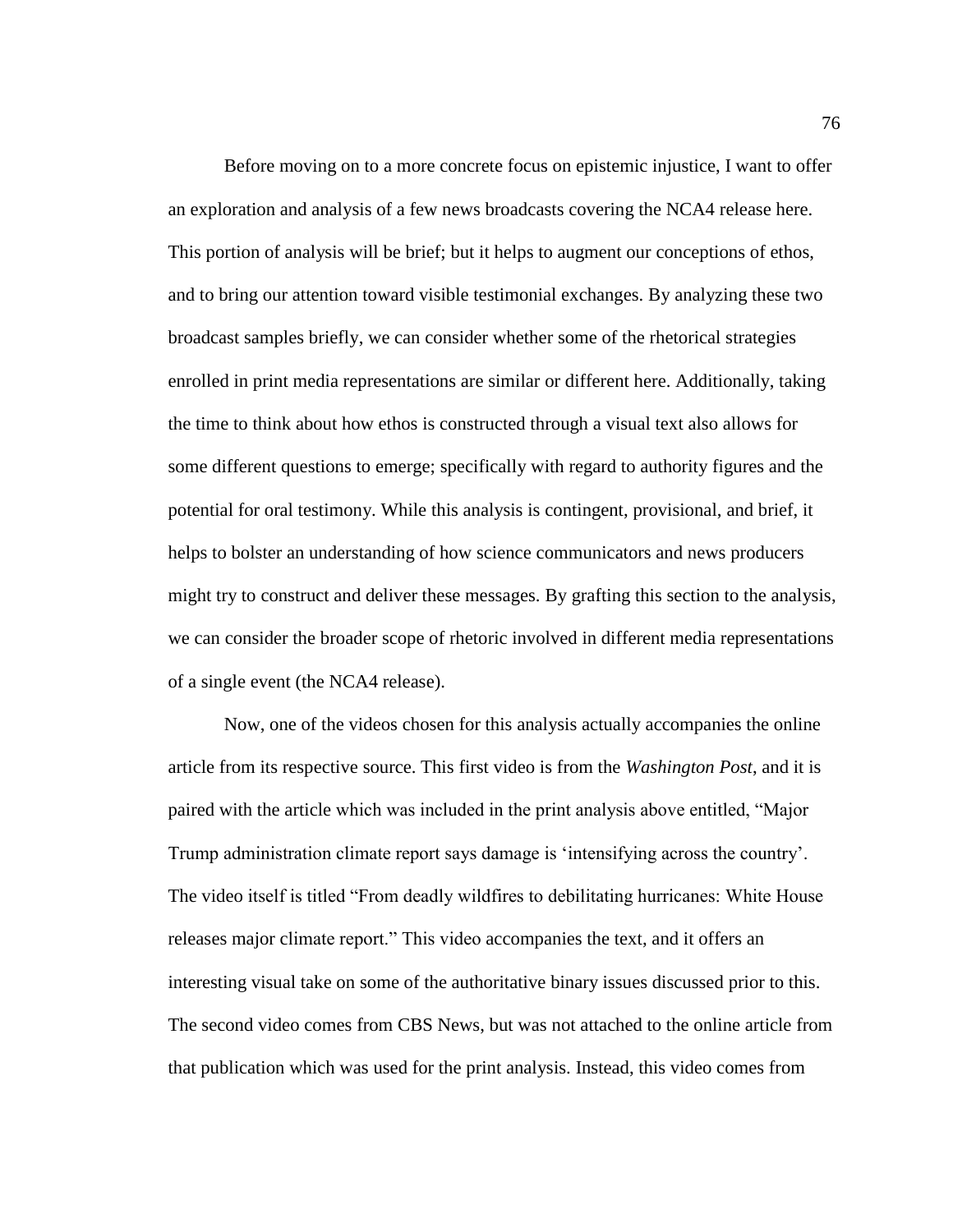their "Climate Watch" program, and is a longer stand alone piece titled: "Key takeaways of the climate assessment". Both of these videos are different in length and format, but they offer interesting points of reference—specifically with some of the findings from the print news analysis in mind. They offer a different take on ethos as well, in that they are visual texts which present their speakers giving oral testimony. While neither of these pieces are extensive, and their testimonial speakers are few, they offer a slightly different view of the binary issues elicited earlier. Critically, they speak to what appears to be a general institutional desire to frame the release of the NCA4 in very similar ways, regardless of medium and form.

First, we can start with the *Washington Post* broadcast segment. The video is two and a half minutes long, and it offers a brief encapsulation of the online print article which it accompanies. Keep in mind that their online article was one of the few to actually mention at-risk and low-income communities, as well as offering the testimony of at least one person working on behalf of impacted communities in Miami Beach. The video notably opens with b-roll footage of a few different dramatic wildfire sites before turning to a clip from an MSNBC reporter who says, "We are now in the era of permanent climate disaster, and we'd better start getting prepared" ("From deadly wildfires"  $00:00:01 - 00:00:10$ . Following this statement, the footage switches back to broll of wildfires, while the testimony of a third figure comes through voice-over saying, "The Left is proposing that this is all about climate change, not just Jerry Brown Leftwing politicians" ("From deadly wildfires" 00:00:11-00:00:17). In the middle of that sentence we see the speaker finally come into view as a reporter from a Fox News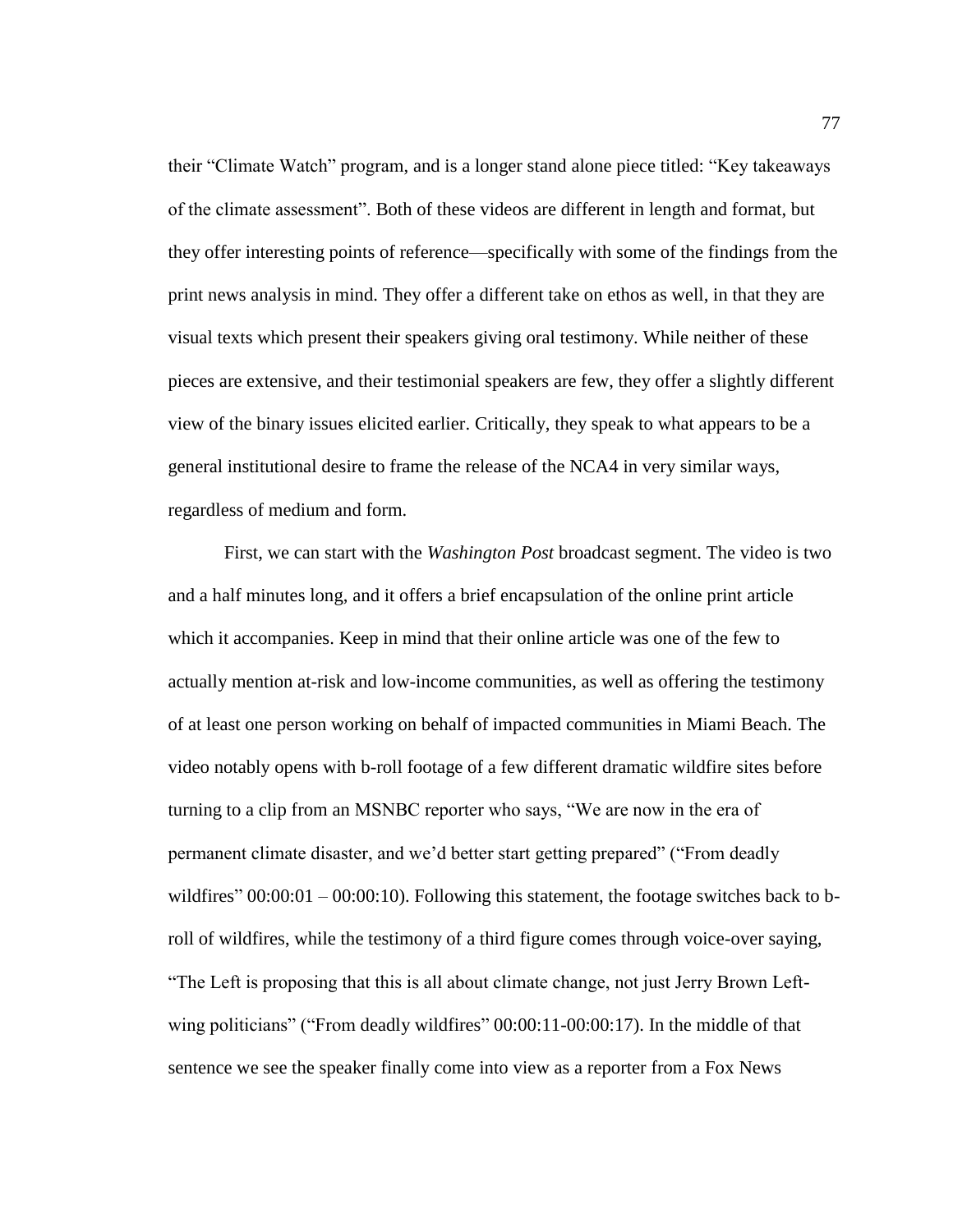broadcast segment. Immediately, this video is framing the issue along similar lines as discussed in the print news section with regard to competing binary views. Interestingly, they do not refer to the testimony of two competing politicians, or any scientists; but rather they show two separate newscasters from MSNBC and Fox News. Not only does this mark the division of opinion between certain people; but in a sense it marks the divided nature of reporting on the subject and the implicit political leanings of those organizations. In terms of ethos, this also seems to suggest and support the idea that climate change as a topic is expected to be argued over by a range of people—but especially the talking heads.

While this exchange only spans the first 17 seconds of the video, it is a crucial reminder that not only is this issue continually framed as polarizing; but we are now actually at a point where communicators—as well as audience members—expect these competing takes. The audience is introduced to the problem by a speaker remarking the dire nature and immediacy of climate change. Then, in like manner they hear the testimony of an ostensibly right-leaning anchor who is framing climate change as a product of the left, and not just Jerry Brown. By opening with these testimonials, the producers of the video seem to be acknowledging a social norm, which is that this issue is disagreed upon, and largely as a result of political orientation. Further, what is important with this framing in regard to constructions of ethos is that the producers are articulating a social norm which is already playing out in broader society. That is, rather than ignore or move past these divisions, the producers include them from the outset as a reflection of the current state of climate change in public discourse. When we think about ethos and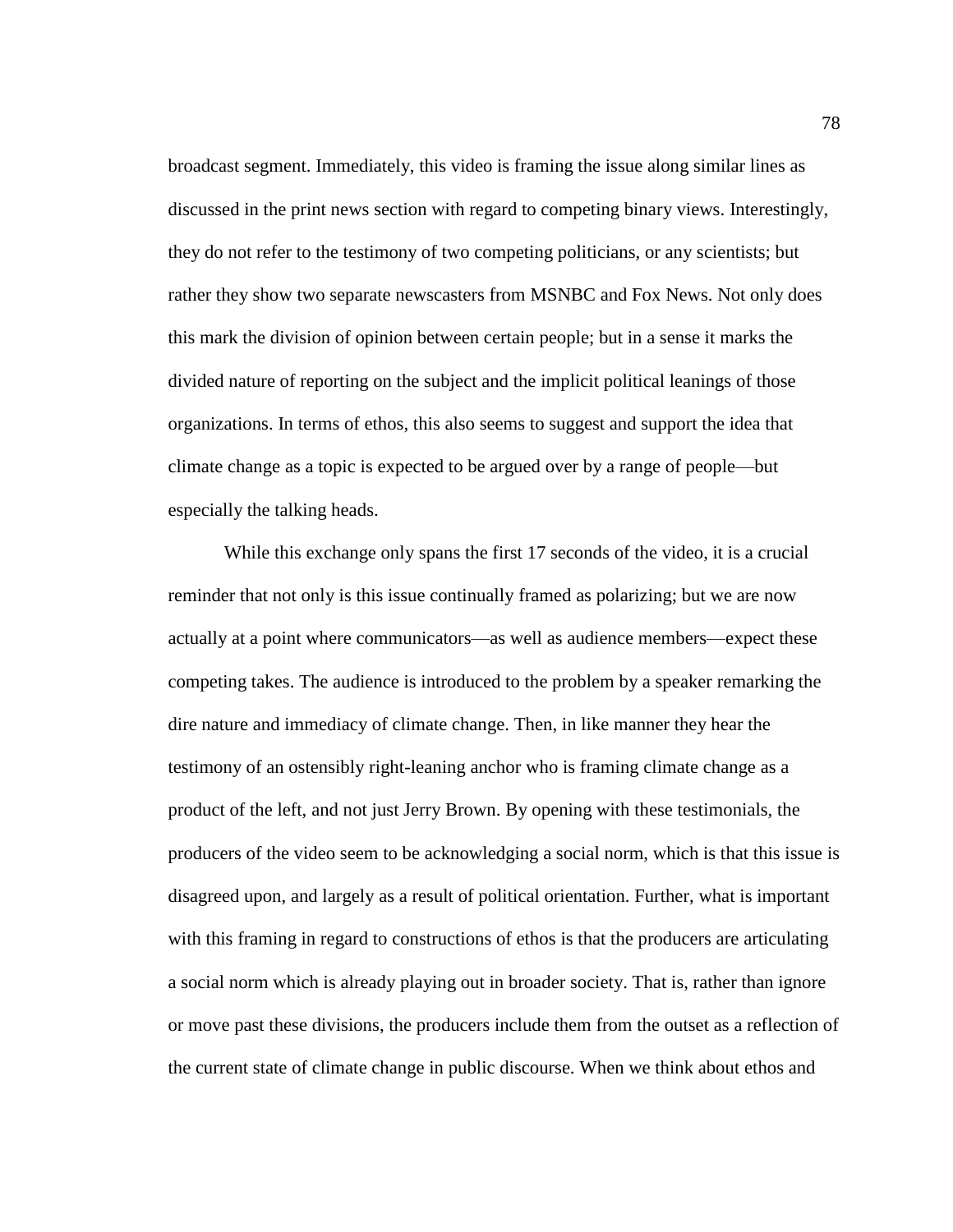how testimony is constructed to reflect or sometimes even impose an audience, we should think about this instance. The clash of opinion regarding climate change, instead of being glossed over, is in fact upheld in the very first clips of the video. Like many of the print articles, the release of the NCA4 report is immediately placed under the framework of left vs. right thinking—only in this instance it's left vs. right news organizations rather than NCA4 vs. Trump administration. As critical viewers, it's worth asking whether or not this recognition is in fact a necessary evil in the building of ethos, because without it the report might come off as naïve or 'one-sided'. If communicators are necessarily forced to ask what their viewers expect to hear about climate change, then it probably makes sense in the current political moment to include some framing of the problem as divided. However, this seems incredibly troubling for a number of reasons—not least the fact that it tends to support the naturalization of those divided views. In building credibility, it seems that producers are including these competing viewpoints because to do otherwise would not be an accurate or legitimate snapshot of the current social moment. That is, to construct messages about climate change that don't include reference to these binary perspectives would actually be more unusual and out of norm.

Additionally, we should remember that journalistic norms of personalization and dramatization also add to the need to include personal testimonials that might clash. The producers of this video would not have included such a binary framing if that view wasn't already so evident and expected by at least some segments of the public. It seems to be almost commonplace now to expect that when a new climate report comes out, you can get two different versions of the story (or more than two) by looking at separate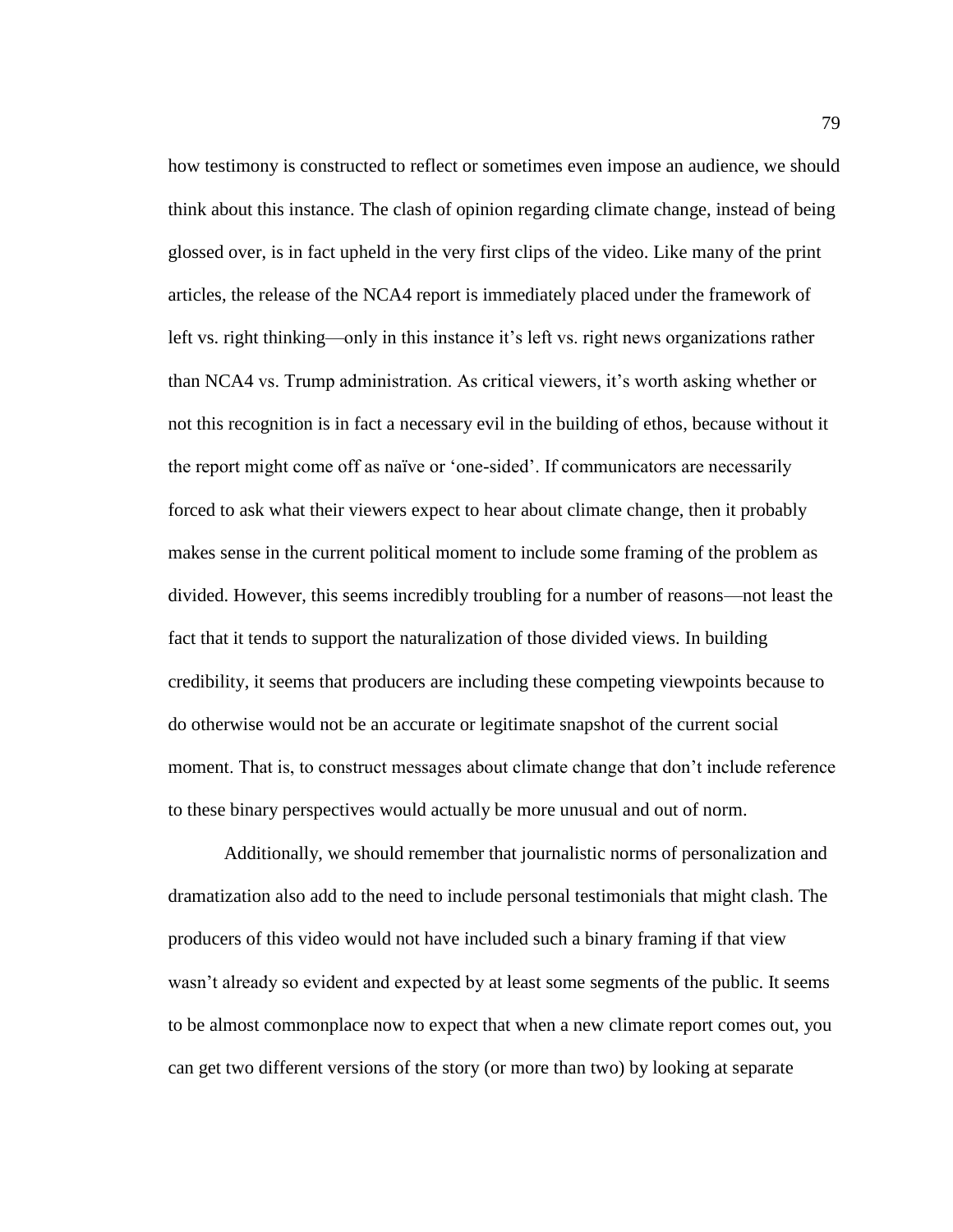media accounts—maybe even specifically from two organizations like MSNBC and Fox News. What this tells me is that rather than trying to reshape the narrative to include different framings of the problem that don't immediately evoke oppositional stances, communicators are actually almost necessarily doing so as a way of meeting cultural or institutional expectations for how to talk about climate change. Again, even though many of these sources are not necessarily supporting or upholding the views of skeptics, they are still including their testimony. Perhaps this is to meet audience expectations surrounding the social function of these speakers and the broader discursive constructions of climate change; but these choices only further engrain the expectation that climate change is hotly contested and needs to be framed as such. Additionally, and critically for our discussion of epistemic injustice, these ways of approaching the issue again undermine and marginalize those groups and voices who might have something different to say. Those groups and figures whose lived experiences could perhaps speak more credibly to the reality of climate change, are instead avoided in place of more professionally accepted figures. Instead, what we get are two talking heads illustrating an already well-known binary that fits the schematic expectations of an audience that is still split in perception of the problem (Leiserowitz et al. 3). This is at the heart of what is at issue in this project. Rather than constructing ethos by including the testimony of many different people and figures who might have new information or understandings to offer in the public dialogue, we more generally see ethos constructed in ways that mirror and regurgitate audience expectations of climate change as a politically contested problem. Even when reports are quickly and strongly rebuking oppositional voices, their inclusion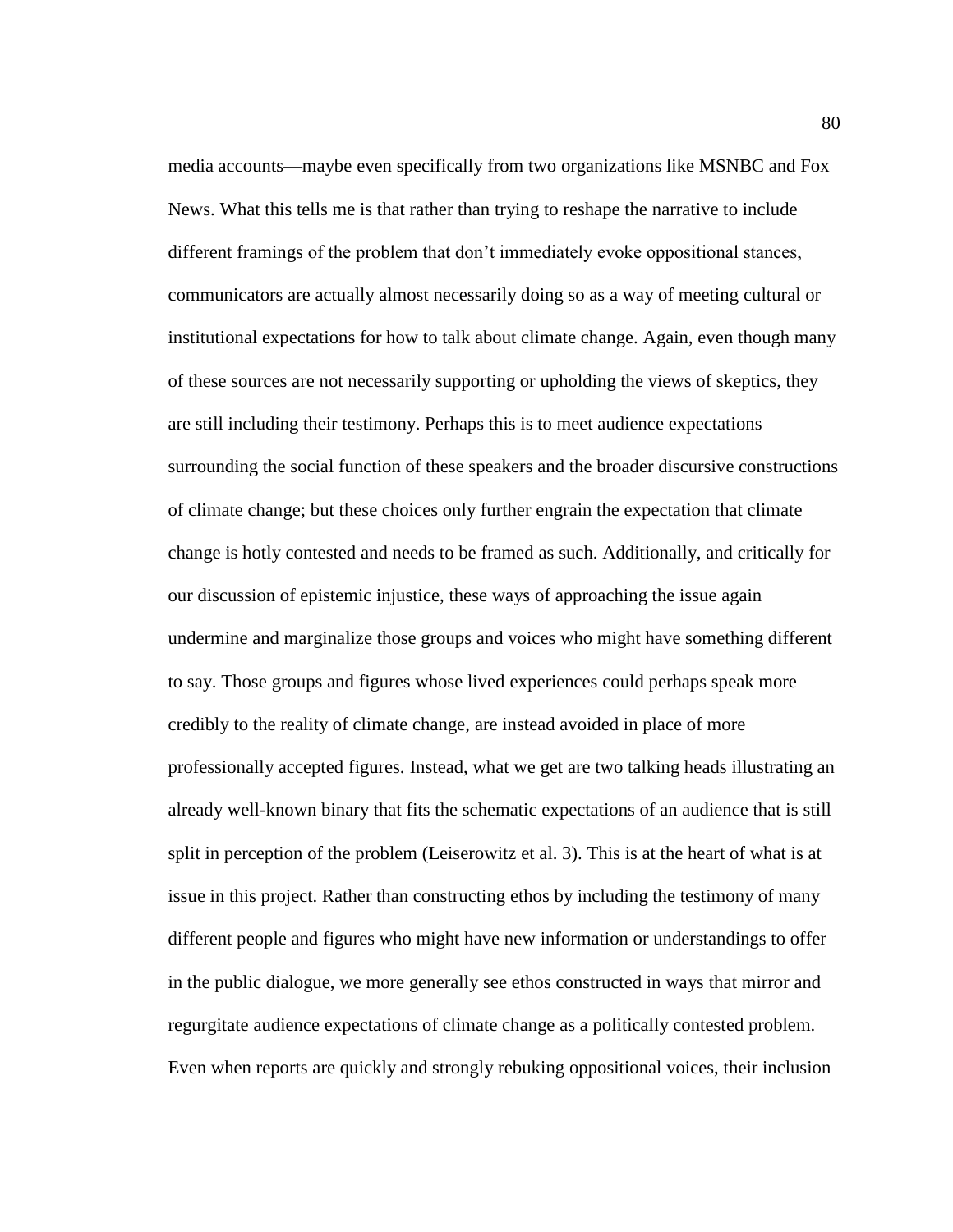seems almost a necessity in providing an ethos backbone that gels with current discursive expectations.

While there is not enough space here to go through the entire *Washington Post* video point for point, it's notable that they should start the broadcast with this framework. The video follows these statements with a description of the NCA4 report by Chris Mooney, an energy and environmental reporter, before cutting to more b-roll footage of President Trump talking about the climate. The footage shows President Trump stating that, "I want great climate. We're going to have that, and we're gonna have forests that are very safe" ("From deadly wildfires" 00:00:29-00:00:33). This is followed by Mooney speaking about criticism of the Trump administration's stance on climate change, including the decision to withdraw from the Paris Climate Accord, before then showing another clip of President Trump at a podium stating, "We withdrew from the horrible Paris Climate Accord" ("From deadly wildfires" 00:00:34-00:01:06). Again, the implication is that regardless of how irrational or misinformed the statements of the opposition might be, they are included almost as a necessary admonition in order to achieve effective discursive and persuasive ethos. It seems almost as though these representations must acknowledge competing voices because to do otherwise might in fact come off as less credible to some audiences. In effect, rather than making space for different understandings of the issue to emerge, the more appropriate strategy in terms of constructing legitimacy through ethos is to reflect the arguments already taking place politically and socially. It is my contention that by shaping ethos to account for preexisting institutional norms and audience expectations, we are locking ourselves into a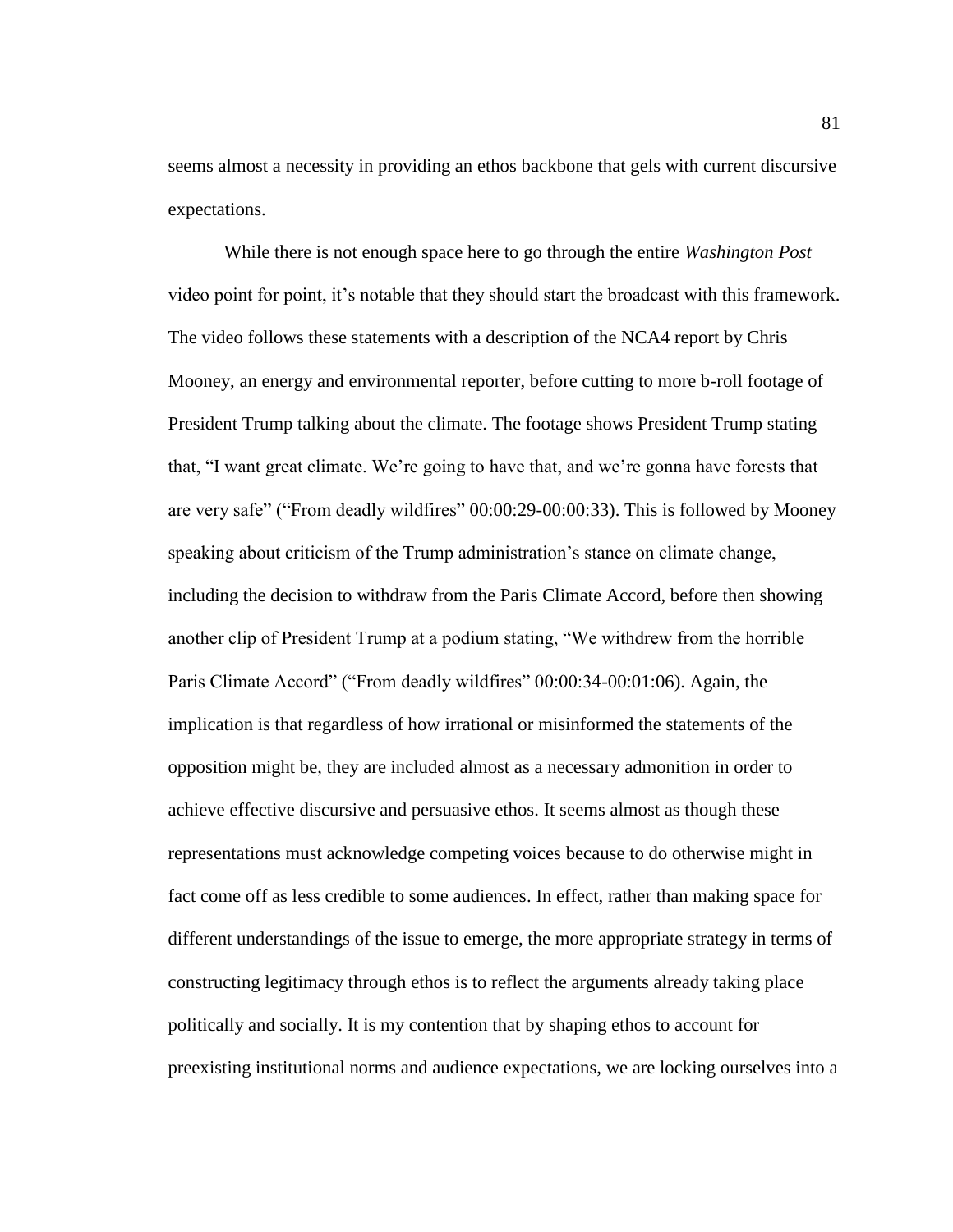sort of climate change contention feedback loop. Rather than appealing to new sources of authority or epistemologies that might help to break public discourse free of the binary conceptions we see in some of these texts; we instead seem to rely on those very binaries in what appears to be an attempt at maintaining the status quo of ethos that fits preexisting narratives.

Now, without spending too much more time on broadcast reporting, it's useful to consider how the CBS video "Key takeaways of climate assessment" goes about framing the problem and issuing authority. The broadcast features a CBS anchor interviewing Andrew Light, a co-author of the NCA4 who is frequently cited across the print news corpus (again hinting at the homogeneity of press release information that most news organizations probably received about the NCA4). This video differs from the Washington Post broadcast in that it actually avoids framing the issue as politically contentious—at least until much later in the segment. The opening few minutes are largely a back and forth discussion between Light and the anchor regarding the significance of the NCA4 and some of its principle findings. While the segment does eventually include reference to the Trump administration's take on the report, they do so in the latter half of the segment. Additionally, the only testimony from the Trump administration that is included is a written quotation of a White House press release, rather than oral testimony from president Trump himself ("Key takeaways of" 00:03:18- 00:04:00). While this could still be read in the binary terms laid out in this paper, the exchange is at least different in that the segment only briefly refers to the White House press release, which is immediately and unwaveringly rebuked by Light's testimony.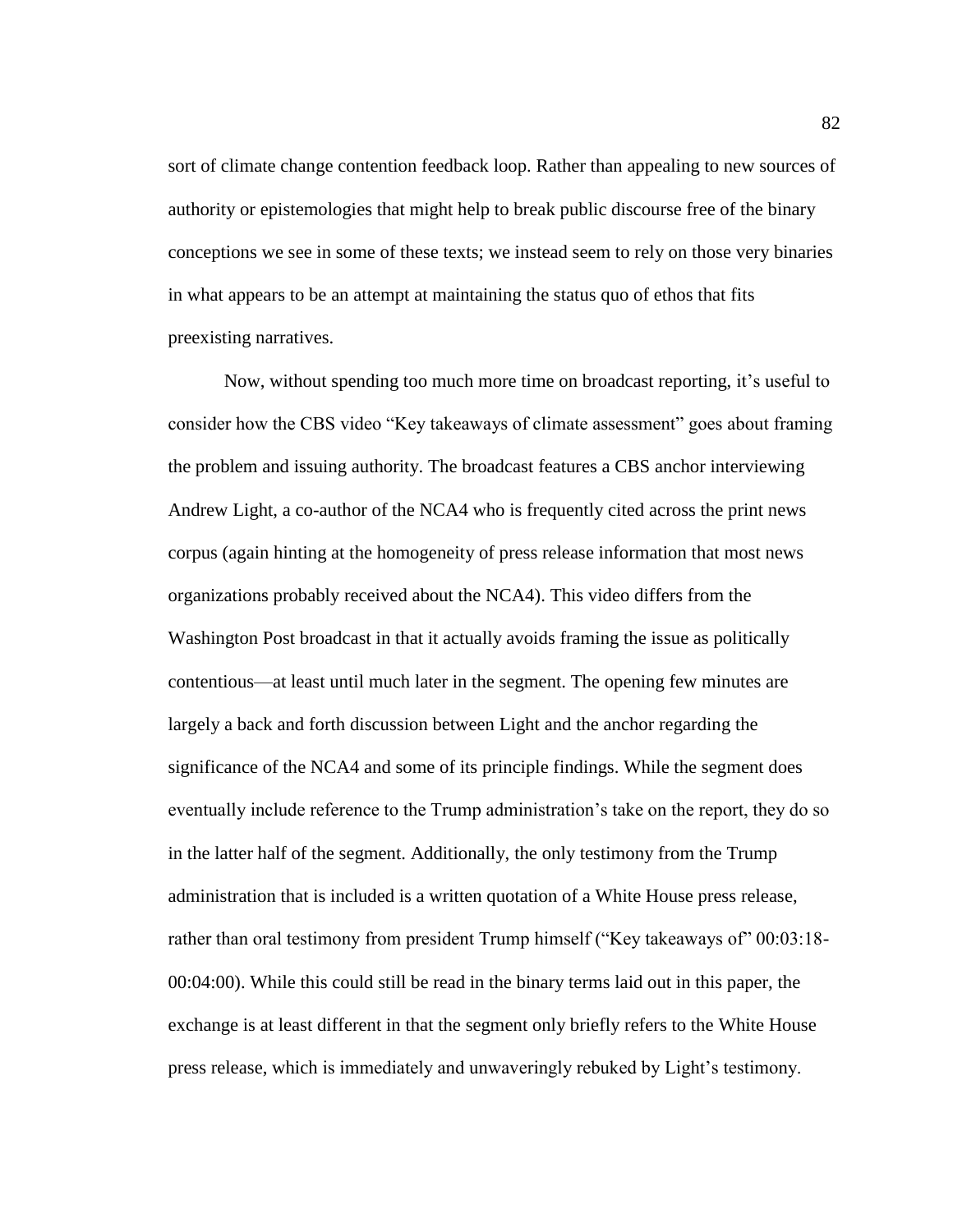However, there is still one aspect of this broadcast which merits attention, specifically with regard to the representation of marginalized groups.

Near the middle of the segment, the CBS anchor poses this question to Light, "So what would you say, when you look at the industries that are really being impacted the most by the increased frequency of extreme weather, what would those be?" ("Key takeaways of" 00:02:00-00:02:12). Light responds by first noting coastal infrastructure, private property representing large monetary assets, impacts to the agricultural sector, impacts on the tourism economy, and negative effects on the healthcare system ("Key Takeaways of" 00:02:12-00:02:48). For one, we should recognize first how the anchor's framing of the question highlights the salience of the economic impacts reported on in the NCA4. Prior to this discussion, the interview has laid out some of the findings that climate change is already affecting all regions and that it is driven by human causes, which are the type of generalized statements inherent in most coverage. The interview then moves almost exclusively into framing the economic findings of the report leading up to the question and answer quoted above, with one brief mention that changing emissions levels could save thousands of lives. This comes back to the issue of framing climate change and the NCA4 report for its economic salience. While the NCA4 report is unique for providing research on the economic ramifications of climate change, it also still has a lot to say about marginalized communities and low-income groups as well as the potential for losses of human life ("Fourth National Climate Assessment"). In fact, the sub-heading in the broadcast itself reads, "NATIONAL CLIMATE REPORT REVEALS DANGERS—EXPERTS: THOUSANDS WILL DIE, ECONOMY WILL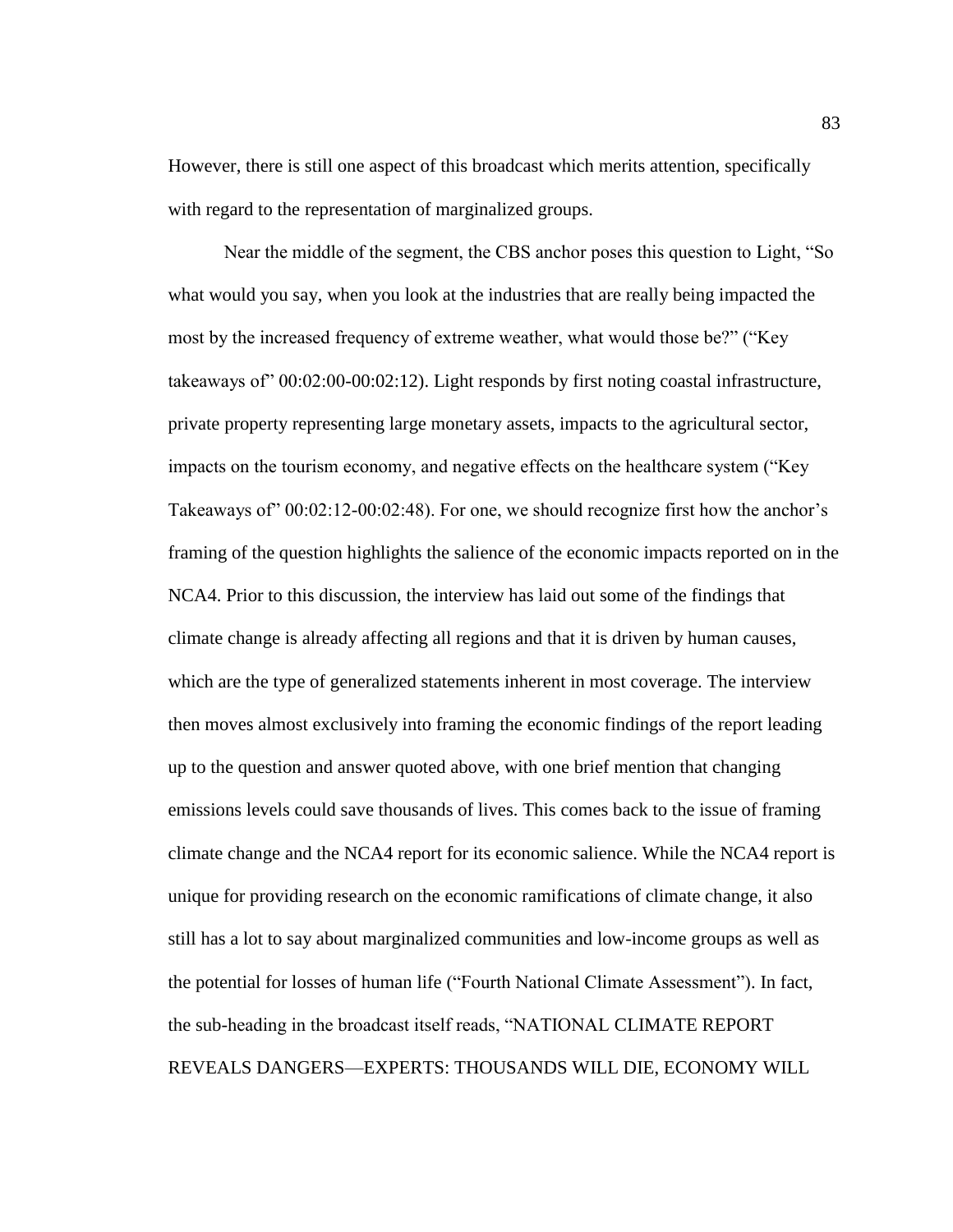SHRINK IF PROBLEM ISN'T ADDRESSED" ("Key takeaways of" 00:00:14). This again highlights the desire to frame the issue in these terms, and while the broadcast acknowledges public health ramifications, it sometimes does so as an afterthought to the primacy of economic turmoil.

My sense is that this general framing is again a result of considerations of audience on the part of both those releasing the NCA4, as well as news producers trying to effectively disseminate that info. There is something to be said about the fact that more and more frequently, some representations of climate change are centering discourse on the potential for economic disaster rather than other elements of the problem. You could make the argument that these framings are different, and therefore perhaps more effective, than apocalyptic framings of environmental doom and disaster that may have appeared more frequently in earlier generations (Foust and Murphy 155-156). Think back to the earlier example from the print corpus of one article framing displaced populations as a burden to the U.S. economy. This is the type of logic and framework that gets imposed on public discourse when the issue is frequently shaped as an economic or industrial problem. The constructions of ethos that we see here include a news professional and an academic elite talking about the potential weather effects, and especially the economic ramifications of climate change. How does this play into audience conceptions of authority and credibility? My sense is that these types of constructions—while doing their best to adhere to social expectations of a larger audience—don't do enough to address and represent broader diverse communities whose interest and knowledge of climate change falls outside of these dominant paradigms.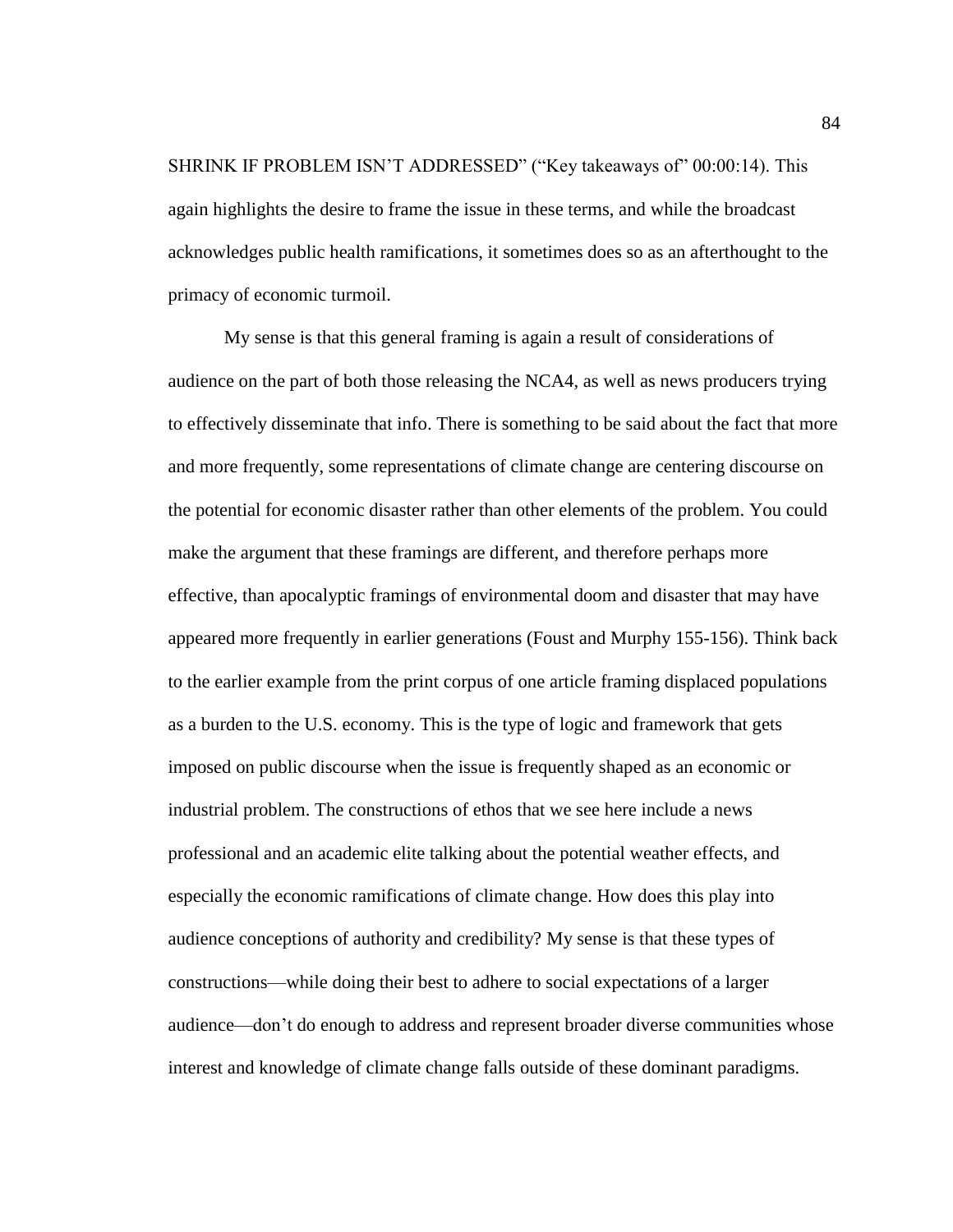There are marginalized groups, whose experiences can speak to climate change as a social problem right now; and whose testimony might offer something more than the competing binaries we are seeing so frequently. Yet those voices and figures are rarely included. This could be largely because they don't fit the schematic expectations of a majority of audience members on what climate communication should look like. Rather than adhering to these expectations of ethos, I believe we can do more to start changing the conversation—and thus recursively changing those expectations as well.

Epistemic Injustice and Issues of Imbalance: Ignored Communities and Informational

## Deficits

To begin this final section of analysis, it will be necessary to review some of Miranda Fricker's components of epistemic injustice in conjunction with the discussion of binary appeals set out previously. My goal is to show how the bifurcation of information—as McCright and Dunlap might put it—evidenced in the 'new duel' discussion not only plays into already well-formed groupings of public opinion, but that it also represents an oversimplification of the issue that belies a deeper injustice. That injustice involves the lack of appeal to representative figures of authority. Furthermore, by illustrating this lack of representation through the analysis, this inquiry extends a gap for others to fill and explore more fully. In a sense, while this discussion points to specific omissions and a lack of representation or appeals to 'types' of authority figures beyond the described binary (our dueling actors); it will nevertheless fall short of providing more concrete suggestions for how to address those omissions. I will use this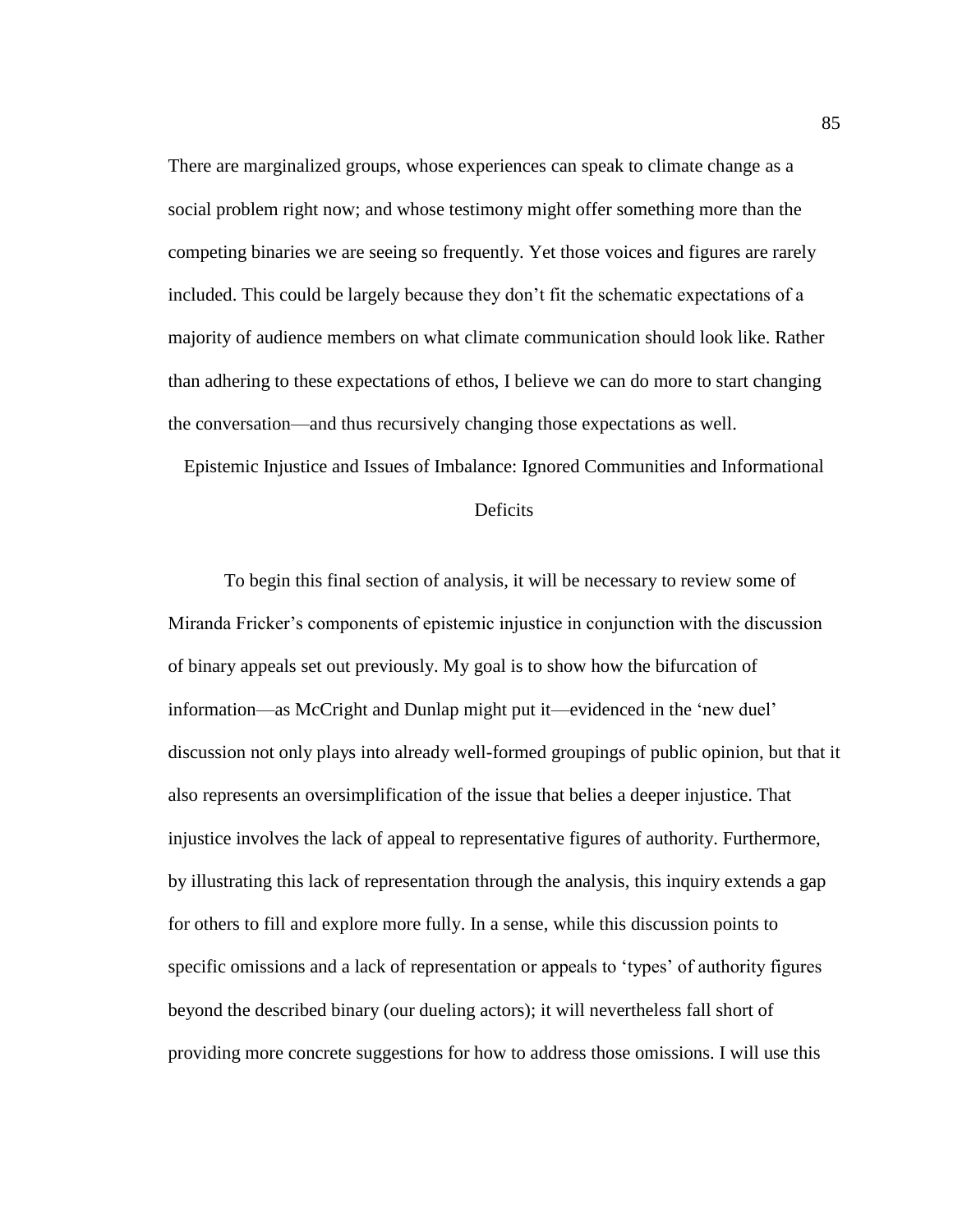space to offer a discussion of epistemic injustice in relation to ethos construction in the articles; however, prescriptions for how to fill those gaps will be largely left for readers and peers to grapple with. As it stands, this analysis lacks the space and resources to make those kinds of prescriptions. Instead, this section should provide the basis for a reconsideration of appeals to authority and conceptions of ethos on the whole in climate change representation. More so, it recognizes how the current representations—while not wholly negative—can be seen as potentially falling short of effective climate communication. This discussion also presents us with a situation in which certain communities and groups of people are not just left out of the conversation, but may be epistemically harmed in the process. The analysis to follow illustrates just how that epistemic bias can be seen and potentially ameliorated with a more informed focus on constructions of ethos. This discussion should guide new thinking about constructions of authority as a whole—beyond just climate representations—and the necessity of considering potential epistemic ramifications and injustices in all discussions of ethos.

Before examining the texts, however, it will be useful to come back to some of Fricker's foundational terms regarding epistemic injustice. Perhaps most critical are the underlying concepts that form the base of Fricker's notions of both testimonial and hermeneutical injustice (which together constitute epistemic injustice as a whole). Among these ideas is Fricker's insistence on the important role of identity—and identity power—in testimonial exchanges. Along with identity power, Fricker focuses heavily on the role of stereotyping in testimonial exchanges, and the respective allocation of credibility to certain speakers depending on how those speakers are stereotyped. In a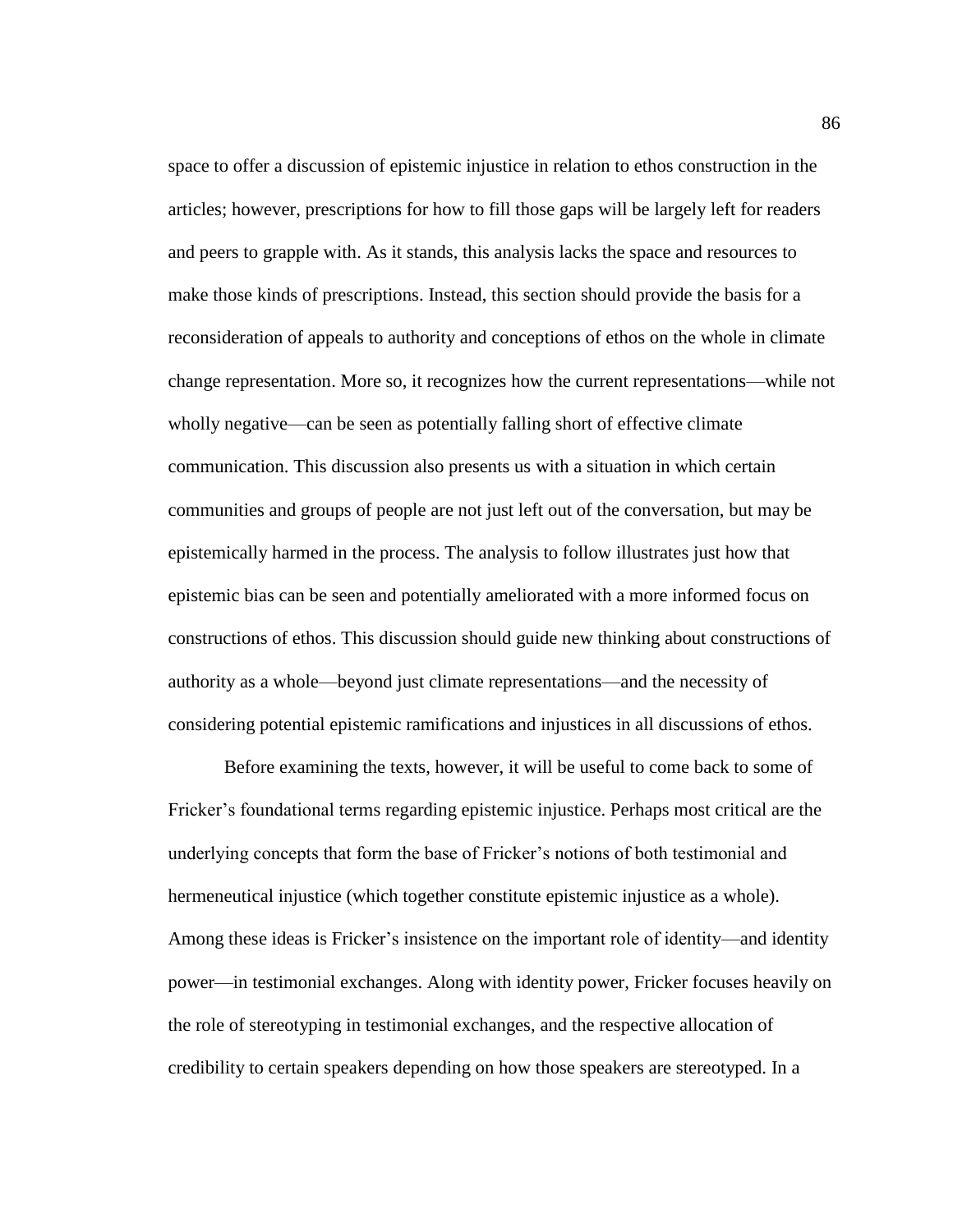particularly summative statement, Fricker draws these two concepts together in writing that, "identity power is an integral part of the mechanism of testimonial exchange, because of the need for hearers to use social stereotypes as heuristics in their spontaneous assessment of their interlocutor's credibility" (16-17). She follows this by noting that if the stereotype forms a prejudice that works against the speaker, then there are "two things to follow: there is an epistemic dysfunction in the exchange—the hearer makes an unduly deflated judgement of the speaker's credibility, perhaps missing out on knowledge as a result; and the hearer does something ethically bad—the speaker is wrongfully undermined in her capacity as a knower" (17). In terms of climate change communication, we can think about both of these two things very tangibly. In the first sense, if someone reading an article covering the NCA4 holds negative stereotypes about, say, climate scientists, then they may be likely to make an 'unduly deflated judgement' of the credibility of those scientists referenced across the corpus. By doing so, they end up missing out on critical information (i.e. massive weather disaster potential, sea level rise, GDP losses, etc.) and are epistemically harmed in the process. By the same token, that hearer does something ethically wrong, in Fricker's terms, when they make such a deflating credibility judgement of the speaker giving testimony. The speaker is wrongfully undermined in their capacity as a knower. Now, that latter point will be thought of slightly differently in this analysis because the concern is not so much with how climate scientists are wrongfully undermined in their capacity as an expert. While this undermining of scientific knowledge may occur, this discussion asks for a consideration of how the lack of representation or appeal to certain types of figures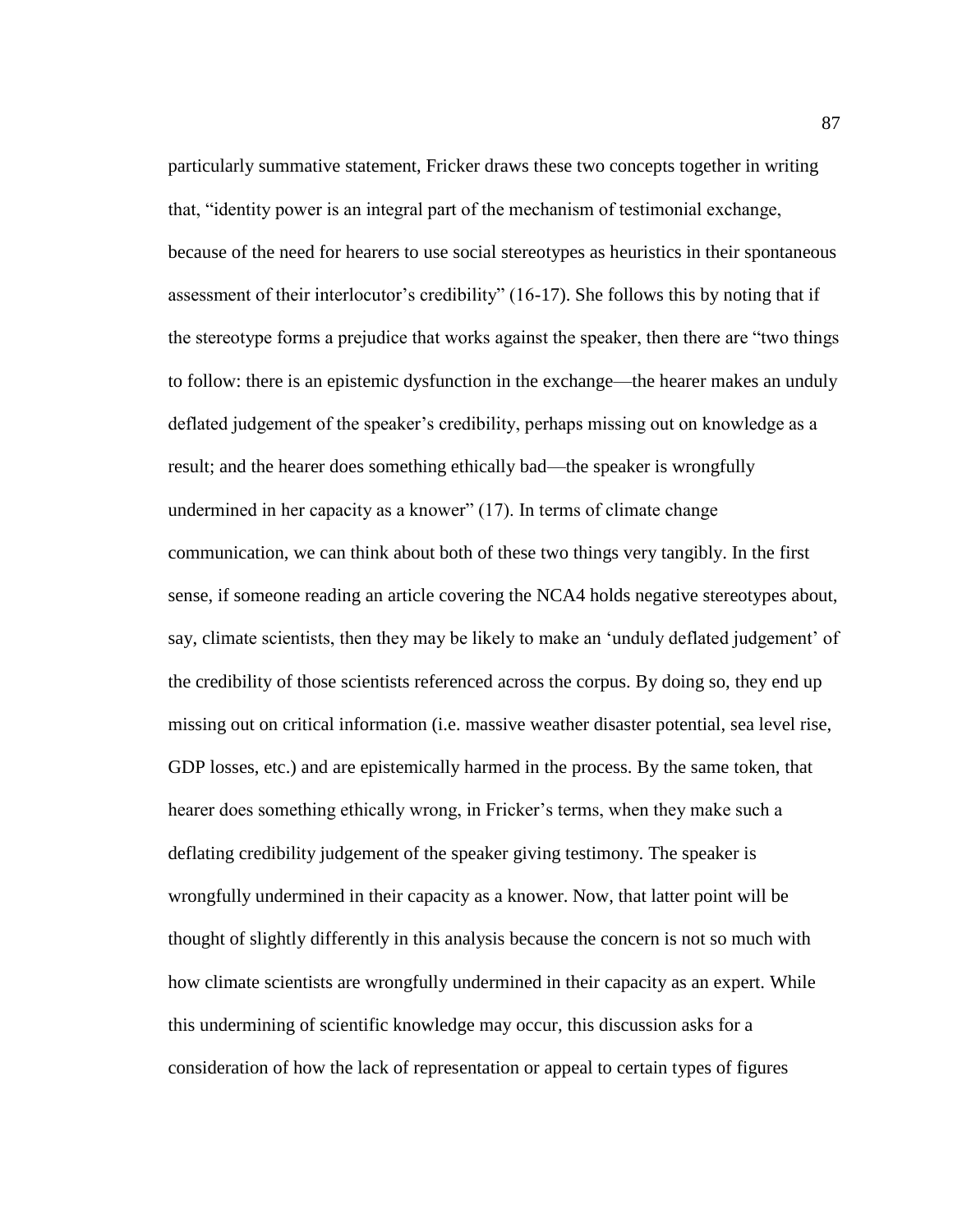amounts to a similar deflation of credibility. In other words, how does an almost complete lack of attention and reference to groups like climate refugees who are already being displaced, low-income communities feeling the effects of climate change, indigenous groups, or environmental justice advocates seeking to make those issues salient in the public, amount to testimonial injustice? Essentially, by never appealing to those groups, or giving them space to deliver any sort of testimony, their credibility is never even given a chance. They are epistemically harmed in that their way of understanding and knowing the problem—which for many may be having real effects on their lifestyle—is never considered or valued from the start. Over the following pages, this discussion will grapple with those questions in trying to bring attention to the potential epistemic harm done unto different groups, speakers, and hearers by way of authority construction in these texts. Excluding the voices of certain figures amounts to robbing them of the epistemic capacities they might otherwise exercise. This will be an important notion moving into considerations of which authority figures might be missing from the conversation in our corpus.

In order to move into a deeper description of epistemic injustice, however, it should be noted that this section is grouped largely into two parts. In the first part, this analysis follows some of Fricker's notions of testimonial injustice, specifically in relation to the speakers who were cited across the corpus and the role of identity power in those practices. The second section focuses more on the lack of certain figures of authority and how that might represent instances of hermeneutical injustice, among other things. Hermeneutical injustice in Fricker's terms is "the injustice of having some significant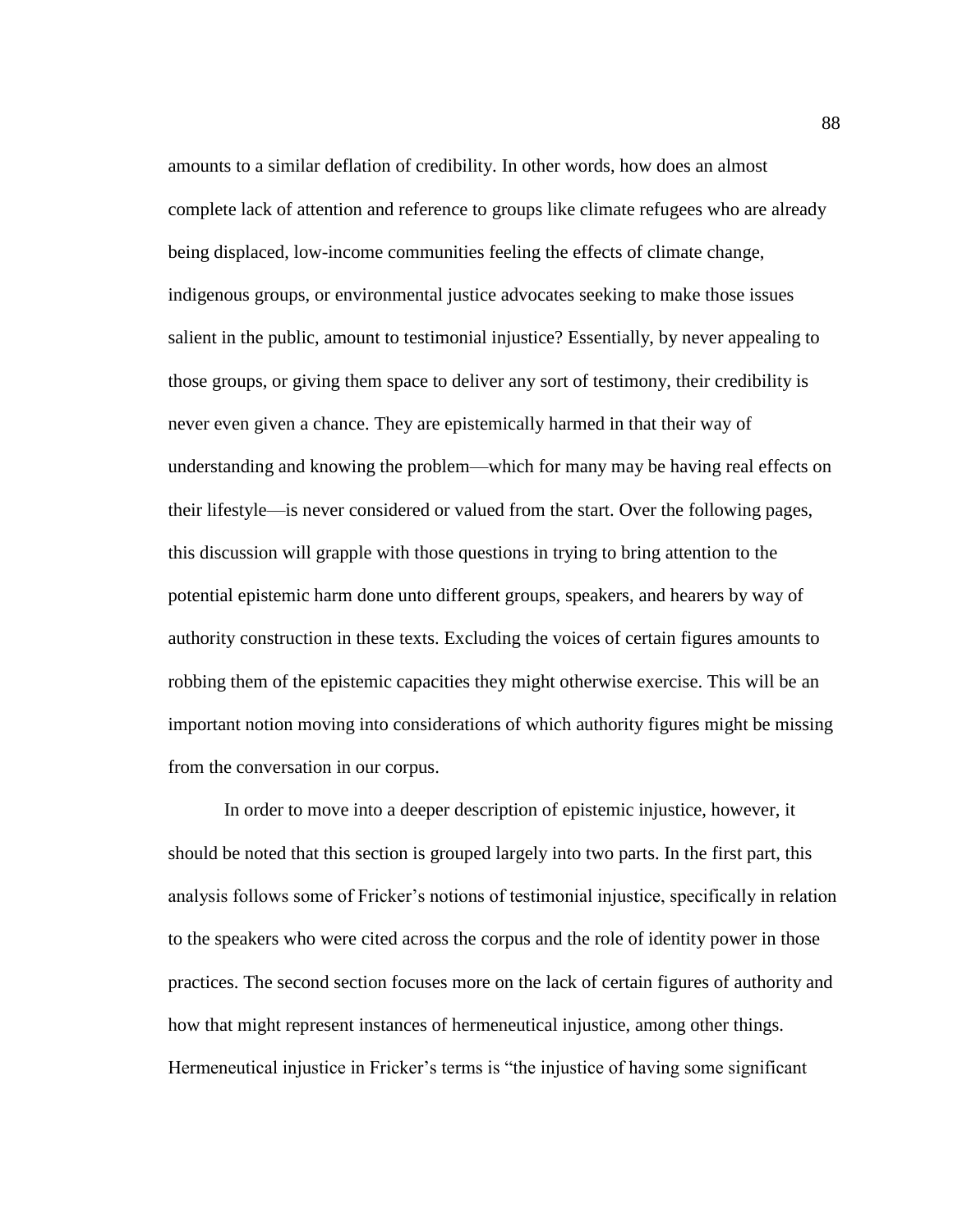area of one's social experience obscured from collective understanding owing to a structural identity prejudice in the collective hermeneutical resource" (155). In short, what she is referring to is the idea that certain groups' experiences are interpreted in biased ways—or not at all—through the collective hermeneutical resource. The hermeneutical resource more or less refers to all of those things that make up our understanding of the world, but particularly those that exist across social dimensions and which inform our understandings. This hermeneutical resource is inherently implicated in processes of power, and when those processes ignore or misinterpret a subject's lived experience, they risk harming them epistemically. The author goes on to note that it is often members of socially powerless groups (like climate refugees or low-income communities) who are hermeneutically discriminated against (Fricker 155). She writes that, "what is bad about this sort of hermeneutical marginalization is that the structural prejudice it causes in the collective hermeneutical resource is essentially discriminatory: the prejudice affects people in virtue of their membership of a socially powerless group, and thus in virtue of an aspect of their social identity" (155). In this sense, we can think of mass media representations as playing a large role in the collective hermeneutical resource, and as such how the structural biases which are evidenced through lack of representation or misrepresentation of those social groups amounts to hermeneutical injustice. The hermeneutical resource can be thought of broadly as the many ways that collective social understanding is achieved and structured—which necessarily includes mass-mediated messages.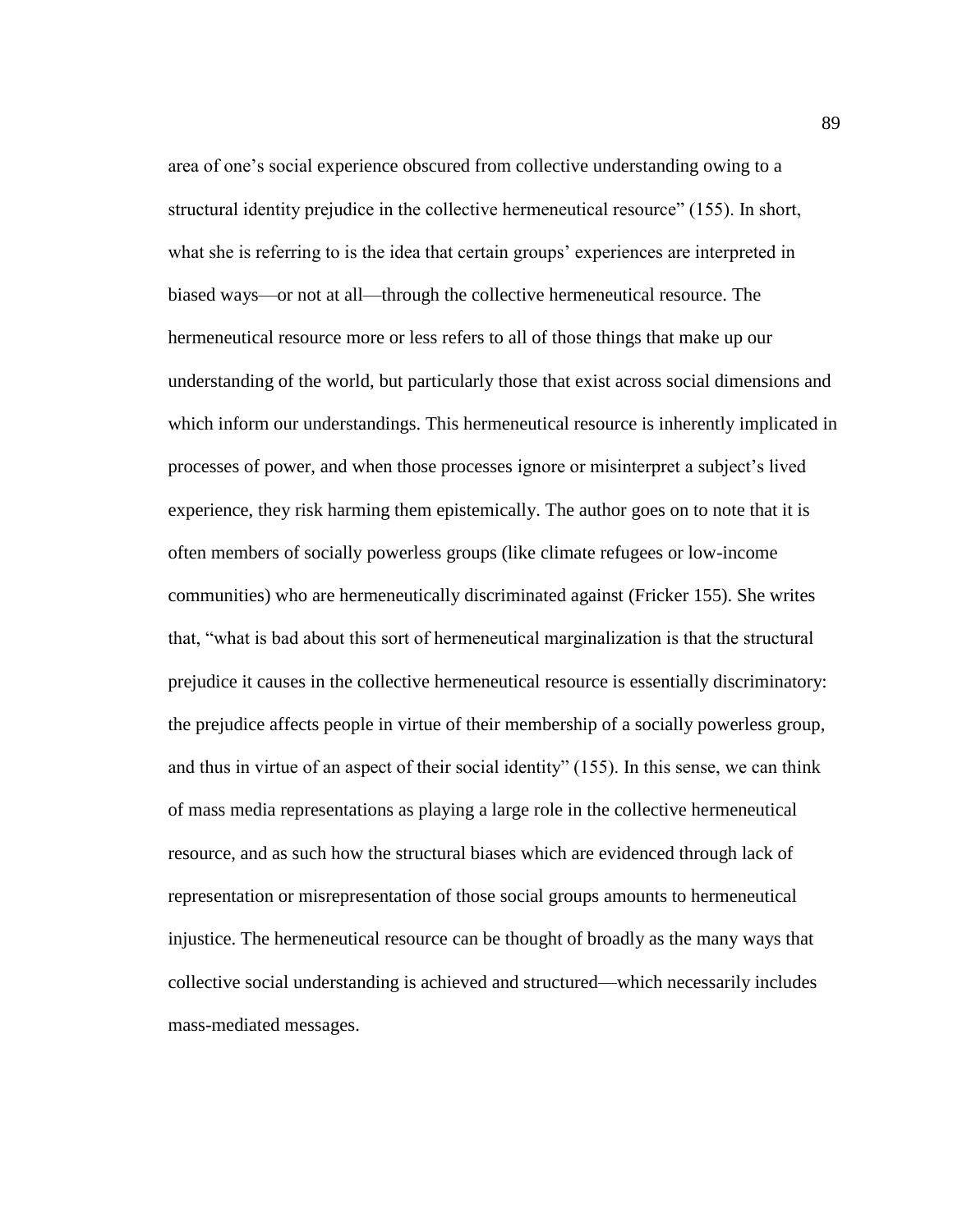Now, Fricker notes that hermeneutical injustices are almost always structural and always based on social groups and their experience. In either case, Fricker draws connections in writing that both forms of epistemic injustice (testimonial and hermeneutical) involve subjects suffering from any number of prejudices against them because of their social type (155). This is where it continues to tie back into a discussion of ethos as well as Hoffman's distrust of messengers. All of these things have to do with how social type both influences interpretations of information while also structuring the ways that certain groups are represented and acknowledged—or not—in mainstream representations. So, while the organizational emphasis might suggest otherwise, readers should keep in mind that we should continue to think of both testimonial and hermeneutical injustices as forms of epistemic injustice on the whole. The division which I have created here is largely the result of my own interpretation of the corpus. It should be made clear that hermeneutical injustice does not solely involve a *lack* of representation; and conversely that testimonial injustice does not only refer to the speakers who *are* included in testimonial exchange. These are simply the more applicable instances of the two forms of injustice as they might be grappled with in this specific corpus. Additionally, it should be noted that this discussion will also be augmented by a consideration of McCright and Dunlap's 2011 study: "The Politicization of Climate Change and Polarization in the American Public's Views of Global Warming, 2001- 2010". That study provides some very relevant findings for this analysis; particularly with regard to the bifurcation of views presented in many representations of climate change, and the larger role of political identity and ideology in moderating public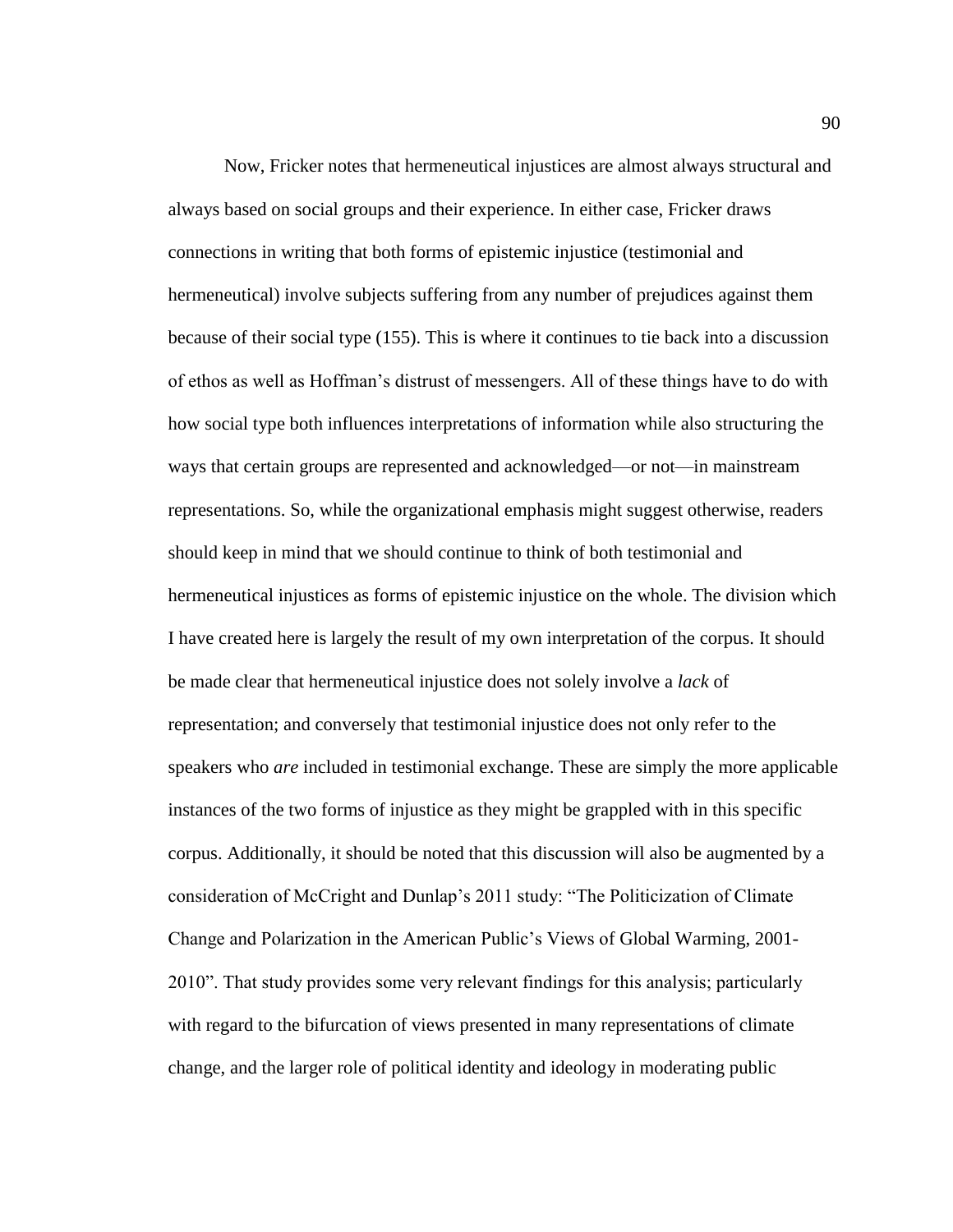opinion. As I hope to show, the study's findings shed light on both the issue of dueling paradigms set out previously; but they also point toward the need for a more nuanced approach to communication that recognizes these social identity factors in the public acceptance or rejection of scientific information. This latter point will be explained further in conjunction with a discussion of epistemic injustice as it provides a unique basis for thinking about the strength and influence of political authority in these complicated representations.

Moving on then, it's necessary to begin by analyzing the figures who *are* cited in the texts in order to frame the latter discussion of omissions. With that said, we can return to one of the focal points of analysis which was noted earlier—that being the lack of reference within the corpus to figures speaking about—or on behalf of—marginalized and low-income communities. Additionally, that category of figures also includes references to environmental justice activists, or those speaking about environmental justice generally. Across all the texts surveyed, only 5 articles included any appeals to authority figures representing those groups or interests. In some cases that representation amounted to a single sentence or paragraph of acknowledgement. Only a few of those references mention the fact that the report states that the potential effects of climate change will hurt poor and marginalized communities the most. It's worth repeating that the NCA4 report itself makes that fact clear—but it still only appears in a small fraction of the texts. Because those appeals are so far and few between—and often only fleeting elements of their respective articles—it's worth discussing them at length here.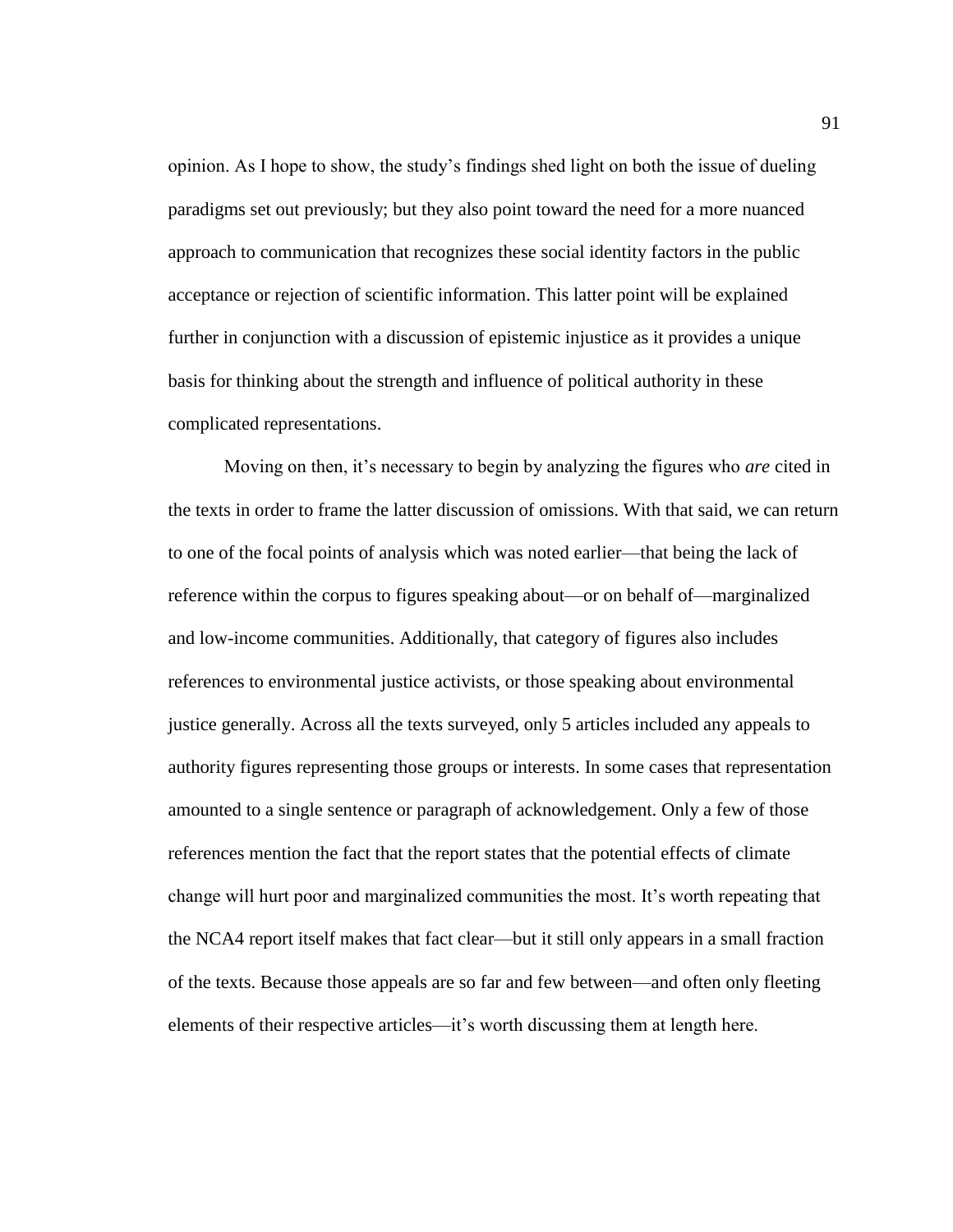To begin, it's critical to consider how the few appeals which are made to these social groups might be interpreted as enacting either testimonial or hermeneutical injustices. For example, in a few of the texts that do make reference to marginalized communities, they do so in a way that still frames it as a problem for everyday Americans. In the *New York Times* article, "What's new in the latest climate assessment", the authors write that, "Global warming and natural disasters are also affecting development in less affluent countries. That, the report says, puts additional burdens on the United States for humanitarian assistance and disaster aid" (Davenport and Pierre-Louis). This is the only mention of low-income or 'less affluent' groups in the article; and as we can see, it is less concerned with their experience than it is with the fact that this will create a burden for Americans. This could amount to testimonial injustice in that we aren't given any direct testimony from figures representing those low-income and at-risk communities; however, I'm inclined to think that this is actually more representative of hermeneutical injustice. That is because the social experience of 'less affluent' countries is resigned to the role of being hardly more than a burden to more affluent countries like the United States. In another similar case, the CBS article titled "New report reveals staggering economic and health toll of climate change", takes a similar rhetorical approach to considering the impact of climate change on low-income communities. In it, the authors quote Jeff Berardelli, a CBS News climate and weather contributor, as saying that "This is going to cause massive disruptions around the world and threaten national security with mass displacement of climate refugees. In many cases, it will exacerbate existing inequality" (Frank). While this mention is notable as being one of the only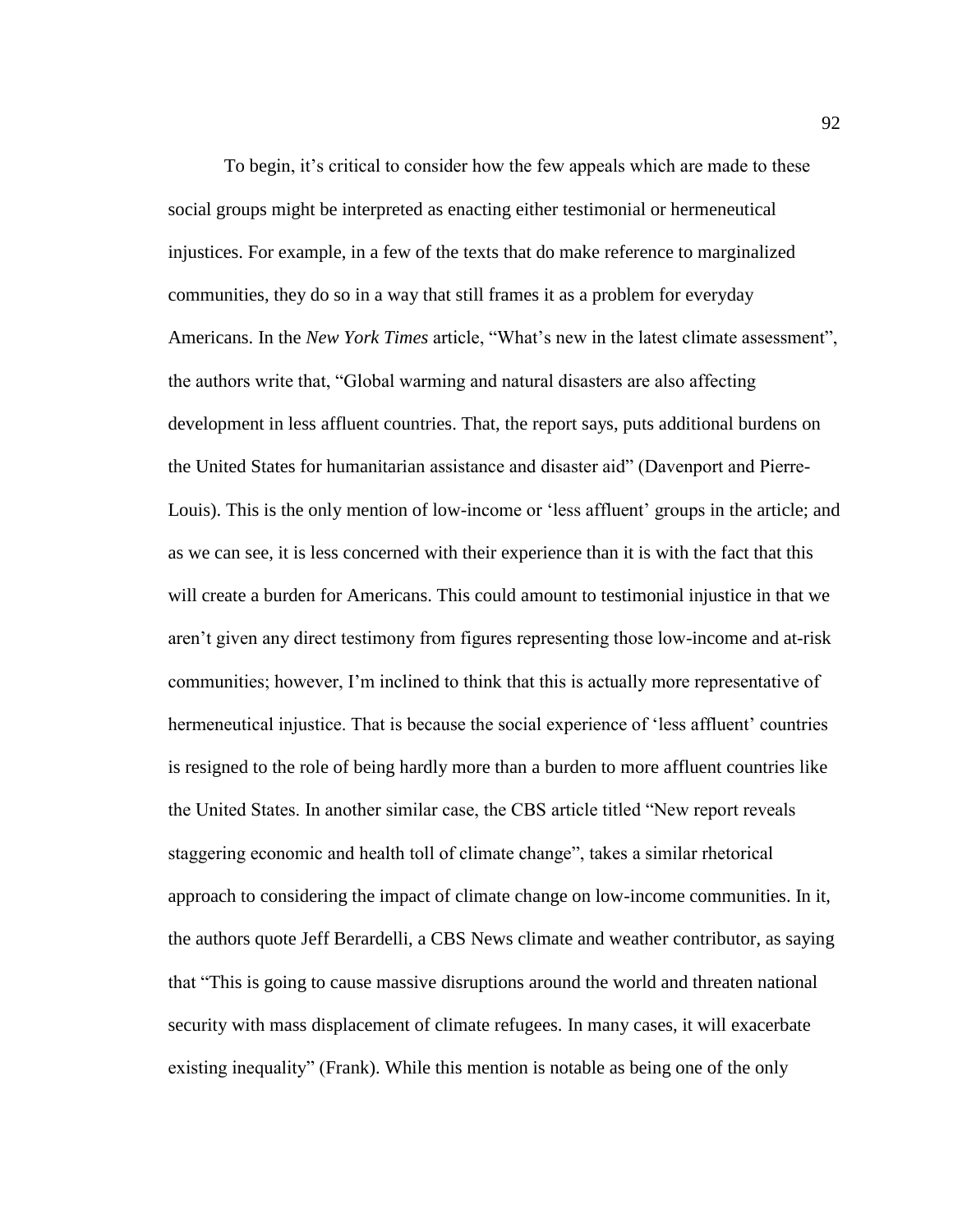articles to name climate refugees, it does so in a way that frames their experience as being a threat to national security. Instead of offering a representation that speaks to their own experience, or even one that calls on them to offer testimony regarding that experience and the changing climate, this reference does little more than to reinforce dominant fears about refugees and poor people threatening the United States. Climate refugees are harmed in their capacity as legitimate people whose experiences of the changing climate could potentially offer some new or different way of understanding the complex issue. Both of the references highlighted above speak to marginalized communities outside of the United States, and it's critical to recognize that this rhetorical construction can be likened to overarching arguments about how Americans perceive the climate problem. That is to say that it's not quite as much of an immediate problem in many Americans' perceptions as it likely is for poorer countries; and that there is a consensus that the inability of those countries to adapt as efficiently as ourselves represents a potential burden (Leiserowitz et al. 3). This is an incredibly unfair view to take, particularly when considering that America has been one of the largest carbon polluters per capita for a long time. However, our concern here is less with where to point blame and more with how these groups are both underrepresented and epistemically harmed by way of these media treatments of their experience.

With these initial remarks in mind, we can turn our attention to some other examples in the corpus which make reference to disadvantaged communities within the United States and their place in this discussion. As noted previously, the NCA4 makes clear that the findings they present will largely and unequally effect those communities.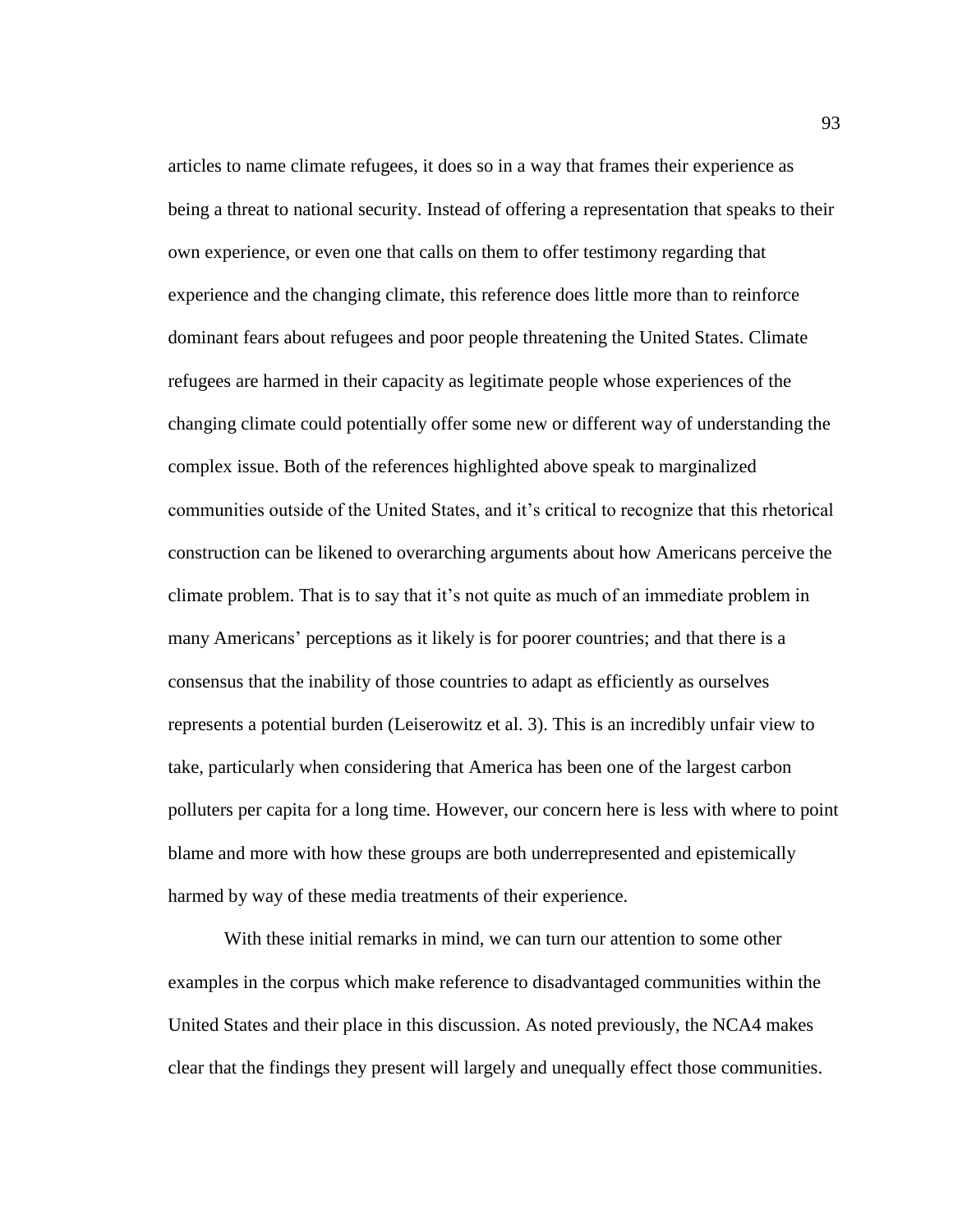However, when analyzing the corpus, those social groups are usually mentioned only briefly, if at all. For example, in the *Washington Post* article the authors insert this comment after a discussion of severe weather impacts: "And those who face the most suffering? Society's most vulnerable, including 'lower-income and marginalized communities,' researchers found" (Dennis and Mooney). This is the only mention of those social groups in the article and it is followed immediately after with a return to articulating the potential fiscal impact of climate change on the country. This, in a sense, demonstrates some of the larger patterns of rhetorical structuring that have been suggested throughout the analysis. That is to say that despite the noted impact that the NCA4 report shows for certain communities, the public discussion of the issue tends to revolve around its effects on the country as a whole, and particularly the economy. The issue tends to be structured rhetorically to appeal largely to scientists and politicians, and to assert the economic salience of the problem for the broader public. Impacts on marginalized communities tend to emerge as more of an afterthought. Here we see clear evidence that the social groups which make up these communities are completely ignored in their capacity to understand climate change and to speak about how it affects their own lives. The last three examples cited here have also all been comments about those groups coming from either the researchers of the NCA4 report or news reporters themselves. There are no direct quotes or references to members of those communities. Their social experience is marginalized as well as being only briefly touched upon by authority figures who remain largely outside of the groups themselves. In this way we can think of those groups being the subject of both testimonial *and* hermeneutical injustice. Their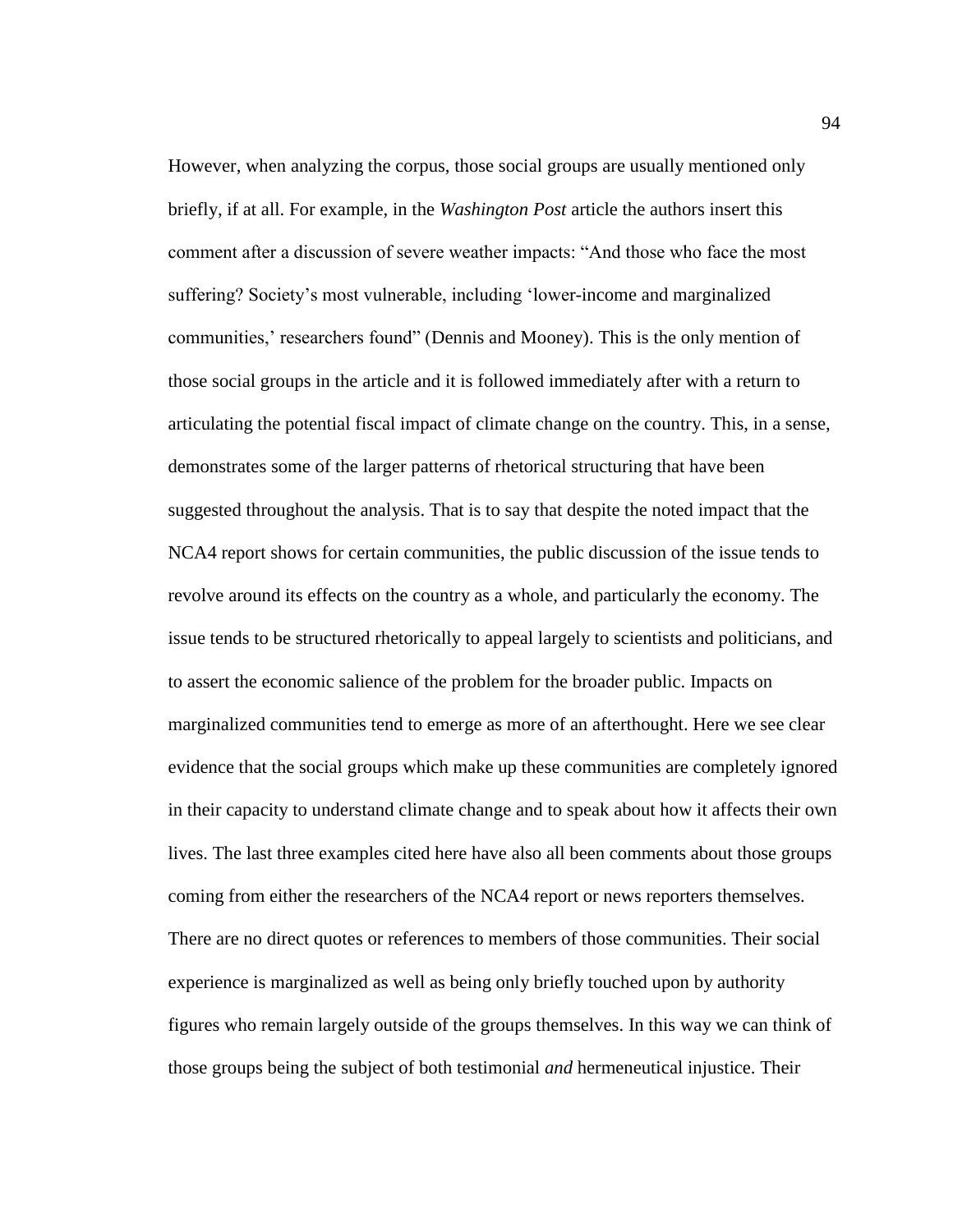social experience is interpreted for readers by someone outside of their own marginalized group; and their own testimony is completely disregarded in what seems to be an example of prejudice against the credibility or relevance of their testimony.

In the final two examples I will offer here, we will see slightly more optimistic and inclusive examples of representation of these marginalized social groups. First, the Buzzfeed news article "Here's how climate change is already impacting the US (hint: it's not good)", quotes Brenda Ekwurzel, an author of the report and director of climate science at the Union of Concerned Scientists. In it, she notes that "'The report also points out that climate change is not affecting everyone equally…Low-income communities and communities of color, as well as indigenous peoples, often suffer most'" (Hirji). While this is still the only mention of such marginalized communities in the article, it at least names some of them, and offers a space for considering the unequal effects climate change will have on them. Additionally, while Ekwurzel is the one commenting on this fact—and no authority figures actually belonging to or advocating specifically for those communities is brought into the conversation—her own authority as someone who worked on the report helps to increase the salience of the facts she is relaying. Nevertheless, this excerpt still only represents a minimal recognition of the unequal effects of climate change on marginalized communities, and it does little to nothing to bring in their own understandings and experiences. Taking a more ecological approach to ethos, we might ask how those marginalized voices and epistemologies could fill gaps in the broader discursive conceptions of climate change. Science and politics are important, but so too are the lived experiences of those dealing with change on the ground level.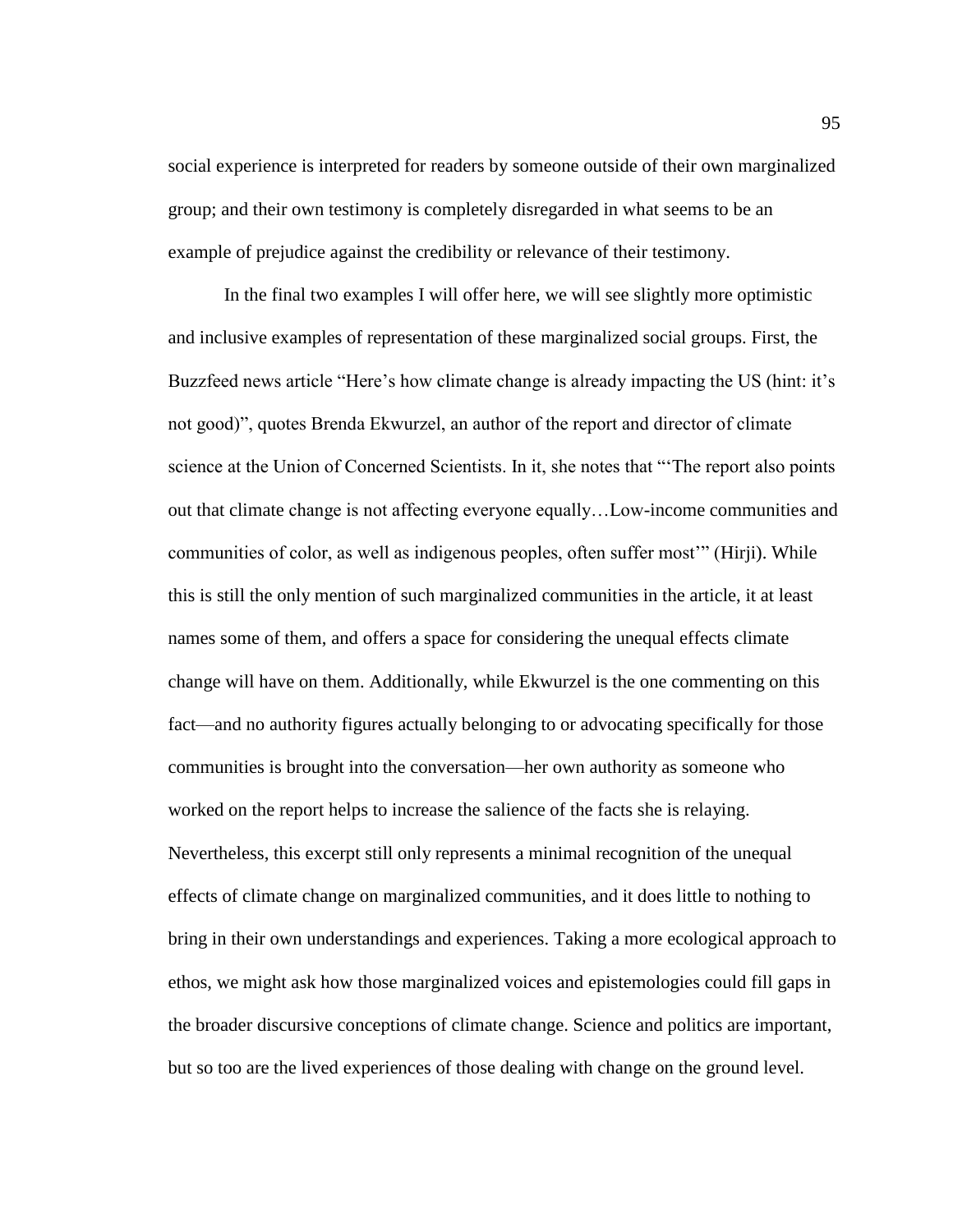As the last example of marginalized and low-income community representation in the corpus, we will turn to the CNN article titled "Climate change will shrink US economy and kill thousands, government report warns". This report spends the most space of all the articles toward recognizing the unequal effects of climate change on these communities. It still only amounts to about two paragraphs, but it's worth quoting here. First, the article quotes Robert Bullard, an Environmental scientist at Texas Southern University and founding figure in the environmental justice movement, as saying that, "'In Houston, communities of color have endured back to back major weather events without the acknowledgement from Washington that climate change is the cause. We've known for years that it's true and it's important to our local organizing and our local policy efforts that information like this is not only considered, but believed and acted upon" (Christensen and Nedelman). Here we see reference to Bullard who is stressing the pressure these communities have already been undergoing, and the need for government to accept and address those problems in order to move toward amelioration. It's notable that Bullard recognizes those groups and defends their struggles in the larger picture. This type of inclusion helps to allow the experiences of groups like those in Houston to be a part of the larger hermeneutical resource. Following this segment, the final paragraph of the article is as follows: "'The findings of the Trump Administration's NCA report show how the health and daily lives of Americans are becoming more and more interrupted because of climate change,' said Beverly Wright, founding director of the Deep South Center for Environmental Justice and a professor at Dillard University. 'We challenge the Administration to finally begin using this information to rebuild and strengthen the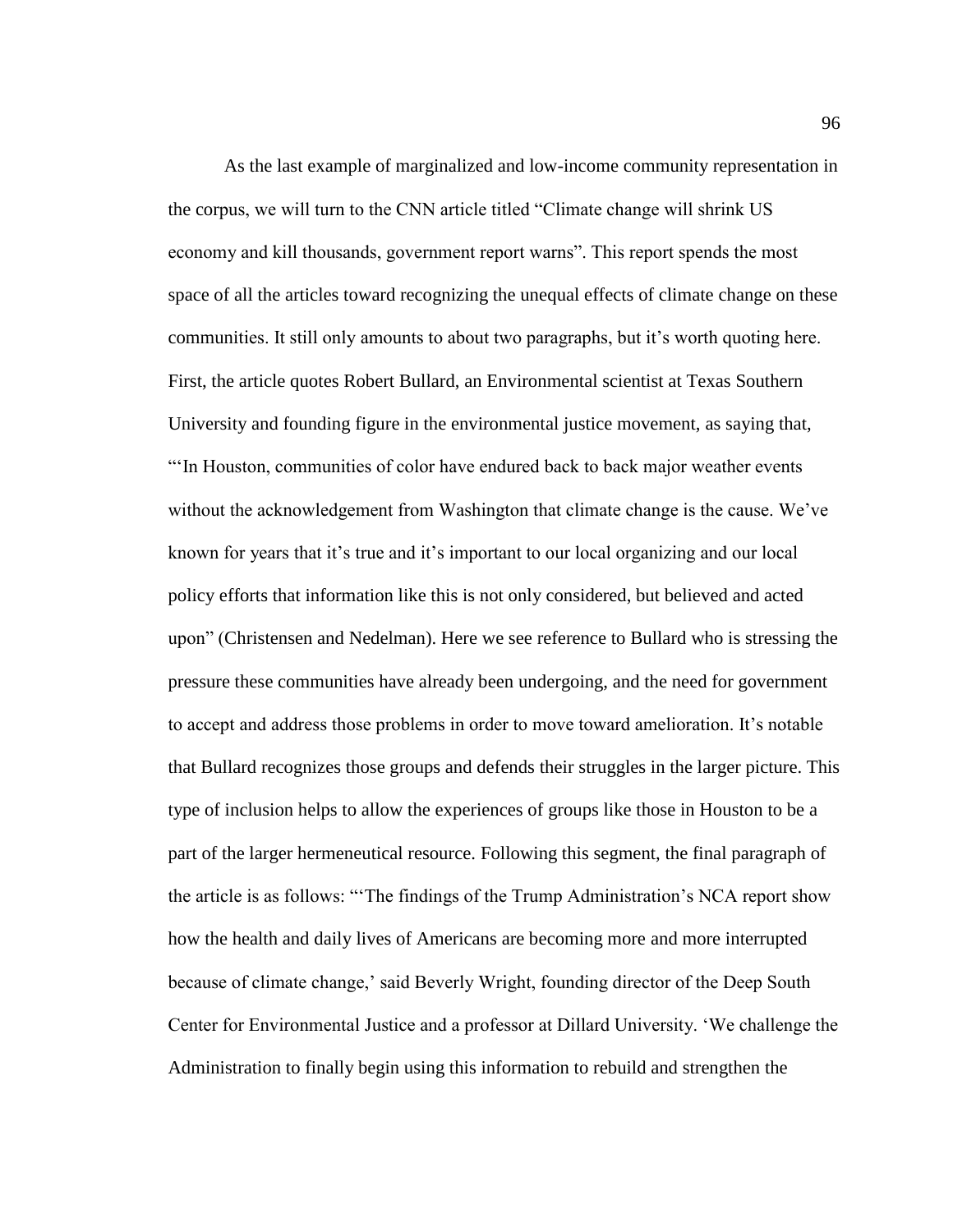communities in the direct path of the atrocities wrought by the fossil fuel industry and decades of poor policies that have neglected our concerns. The science is undeniable, let's fix it'" (Christensen and Nedelman). While this final graph seems to only implicitly invoke those communities 'in the direct path' of climate change, it's also the only article in the corpus which appeals to the authority of people associated with environmental justice. This is notable in that most of the other references to marginalized communities come from the testimony of either news professionals or climate scientists. These instances at least appeal to the authority of figures who are closely aligned with issues of environmental justice, and thus perhaps holds a more informed and relevant position to speak on behalf of the marginalized communities they serves. This sort of inclusion is promising in some ways, but it still beckons deeper and wider acknowledgement of those communities and their subjectivity to the framings of scientists, politicians, and other spokespeople who may not necessarily best represent their interests. Even at best, those representations will probably not accurately interpret their social experience for the larger public sphere. Even the quote from Beverly Wright here—while acknowledging the inequalities that need to be considered in this discussion—is buried in the last paragraph of the article. This is not Wright's fault, of course, it is a rhetorical decision and one that—however harmless—places those communities and their struggles at the low end of the hierarchy of importance.

Ultimately, the five excerpts which have been examined over the last few pages constitute the grand sum of appeals to and representation of marginalized communities and environmental justice advocates across the corpus. That means that through 14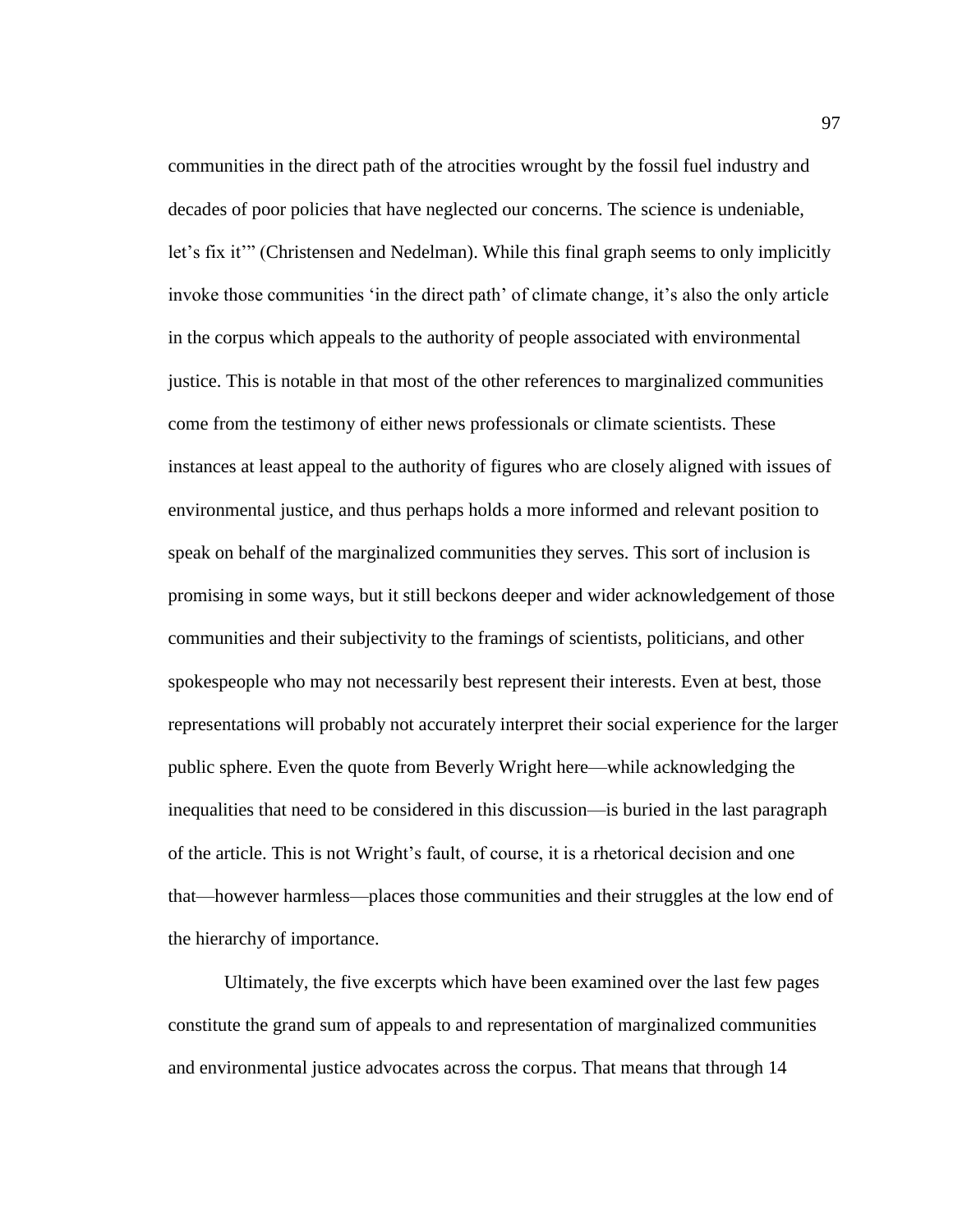different online articles covering the release of the NCA4 report, only five make any mention of these groups and the unequal problems they face. Of those references, at least two frame their significance in terms of the burden that their marginalized and disadvantaged position will cause for Americans on the whole. Only three appeal to the authority of a figure who is closely aligned with the concerns of those groups on a personal and/or professional level. These mentions are generally short—some of them only spanning a single sentence—and usually do very little to illuminate the actual concerns and lived experiences of those social groups being referred to. More than that, only a few of the references attempt to bring in the voices of people living within the social groups mentioned to allow for testimony of their own understanding of the situation and their experiential knowledge. This pattern suggests that not only are these communities largely ignored when it comes to mass mediated discussions of domestic climate change findings; but that testimony on their behalf is better left to the same authority figures which are being cited in most of the articles. By not allowing for constructions of ethos in these articles which appeal to figures from within marginalized communities, and by sometimes moderating reference to their experience through figures removed from that social group, we can think of these articles as enacting both testimonial and hermeneutical injustices. Marginalized communities are harmed in that their actual experience goes largely unacknowledged. At best their experience is modified by other powerful authorities, thus hiding their social reality from recognition in the collective hermeneutical resource. In the other sense, the sheer lack of testimony allotted to figures from within these social groups—or even representative authorities working on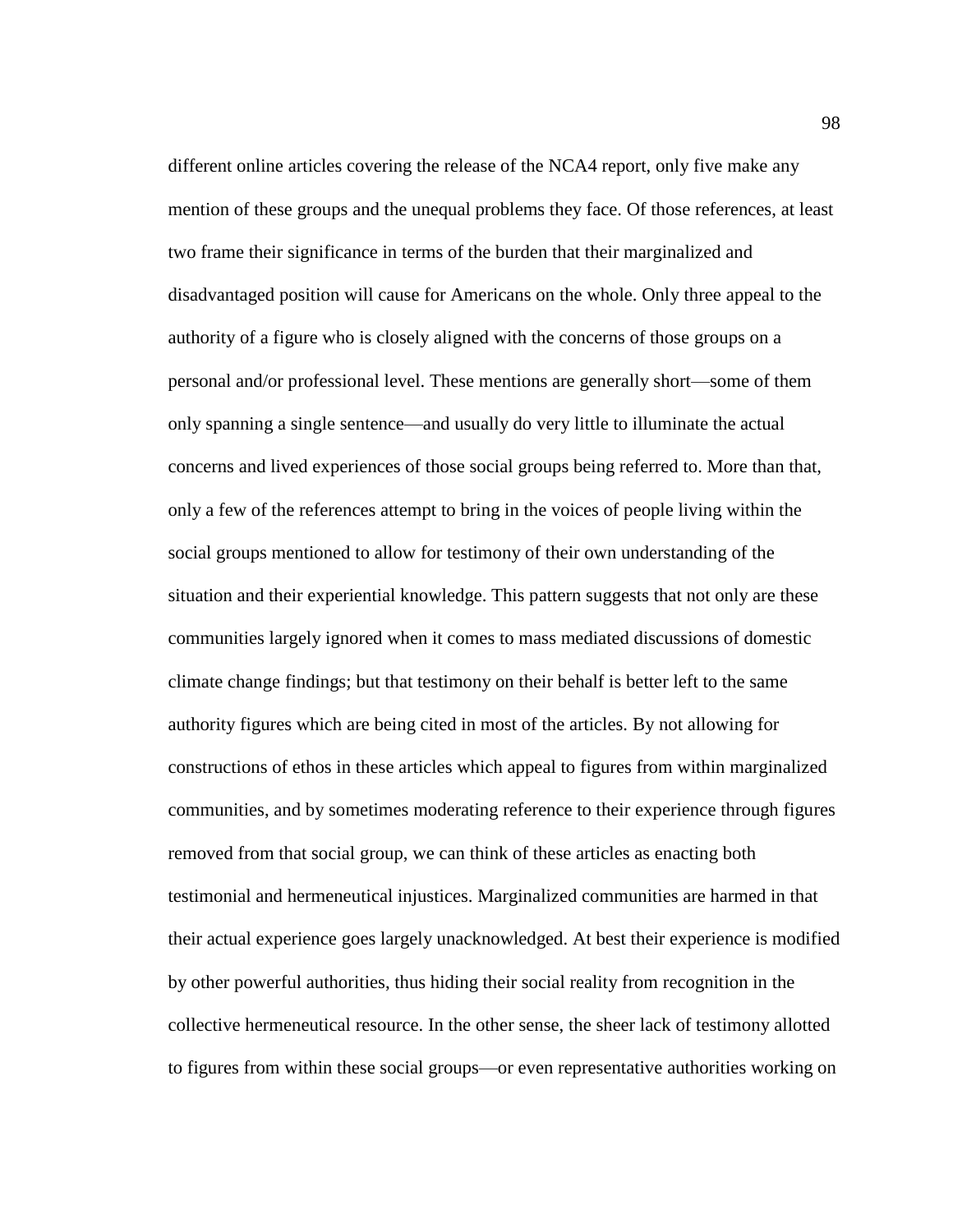behalf of them—merits attention. Lack of reference often amounts to exclusion, and potentially a prejudicial stereotyping of those communities as lacking the credibility to have a say in this conversation. Where does that leave those communities and their situated epistemologies in the larger conversation? It seems that their understanding of the situation must take a back seat to the voices of authority that traditionally structure discussions about climate change in American discourse. Those traditional authorities generally consisting of elite figures who appeal to people on both sides of the political spectrum including scientists, politicians, and activists. But when we consider the scope and unequal nature of the climate problem, it's clear that there are voices left unheard, and lived experiences which are ignored in order to make room for more of the same old contentious binary discussion that has been going on for years.

Fricker's notions of epistemic injustice are in conversation with some relevant research in sociology and public perceptions of climate change. Theories of epistemic injustice can be read alongside some of the theories and findings laid out in McCright and Dunlap's 2011 study. In it, the authors reveal some very interesting findings especially with regard to political ideology and authority figures. Alongside epistemic injustice and the issues of ethos which have been threaded through this project, some of these findings are telling in terms of the importance we should place on ethos in climate communication.

In their 2011 study, McCright and Dunlap take on a fairly substantial task in trying to gauge public opinion in relation to political views and educational attainment, among a few other factors. What's most relevant to this discussion is their elaboration on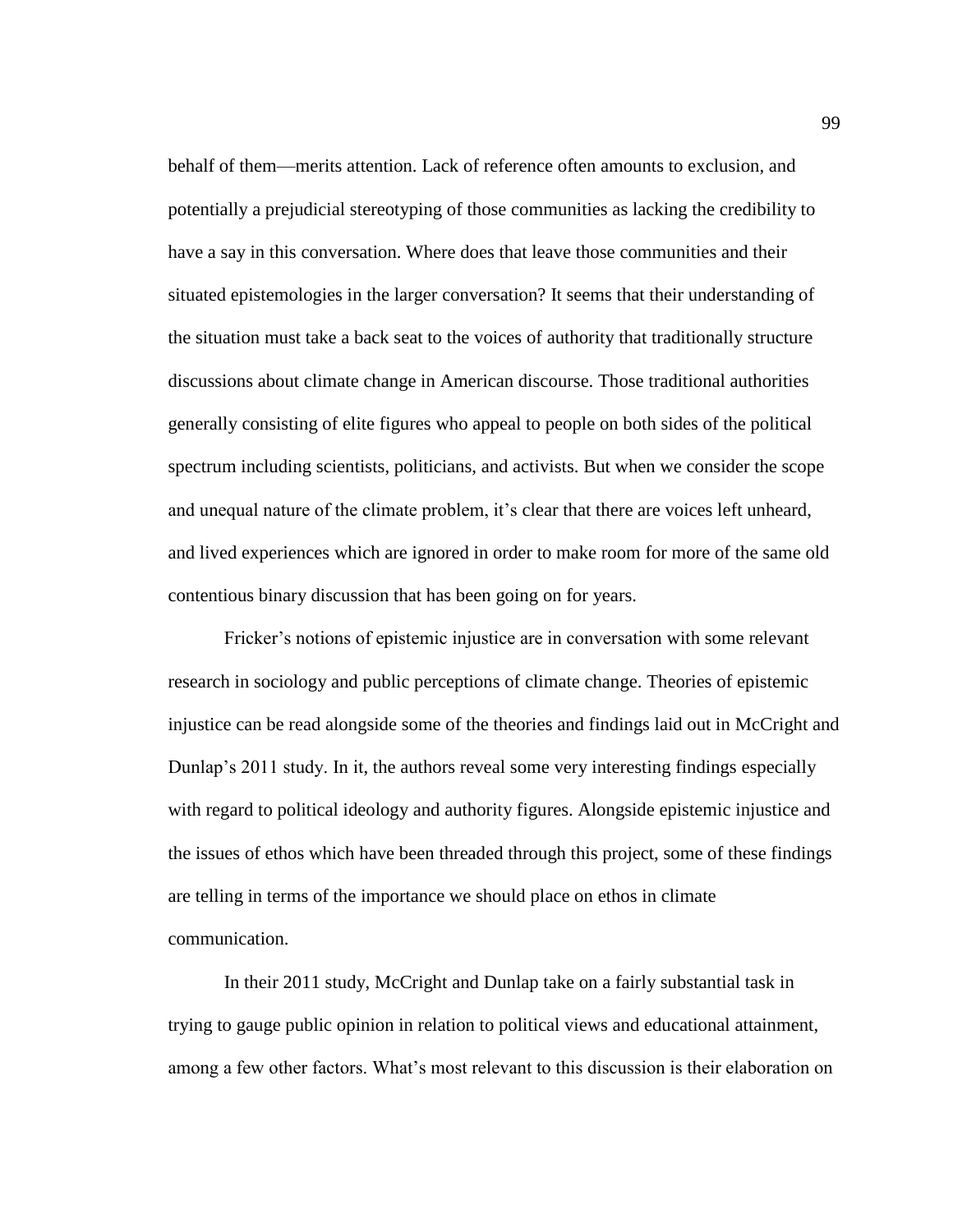the influence of elite figures (particularly political elites), and how the polarization between those elites can now be recognized in public opinion. Without going too far into the study, this analysis benefits from considering a few points of emphasis described by McCright and Dunlap. Mainly these involve their implementation of the 'elite-cues hypothesis', and their subsequent findings on the moderating effect of political orientation. In a nutshell, the elite cues hypothesis argues that in attempting to understand issues that involve two conflicting flows of information (or bifurcated flows), "people often rely selectively on information from partisan leaders whom they trust, and thus political orientation filters new information and learning opportunities" (McCright and Dunlap 161). Ultimately, this view holds that public understanding of issues which include ambiguous information (keeping in mind that for many Americans, climate science is ambiguous), is usually influenced by political orientation. For McCright and Dunlap, this means that "Citizens' political orientations may lead them to perceive this politically contentious issue quite differently, as they take cues from favored ideological and partisan elites that reinforce their pre-existing political beliefs on global warming" (161). In a sense then, the authors point to the fact that climate change is very much one of these issues of bifurcated and sometimes ambiguous information. They make a point to note just how those influences play out in considerations of which figures certain people are more or less likely to listen to and believe in the complex matrix of climate change interlocutors. This notion carries weight in considerations of epistemic injustice and the necessary stereotyped evaluation of authority figures that is inherent to any communicative exchange.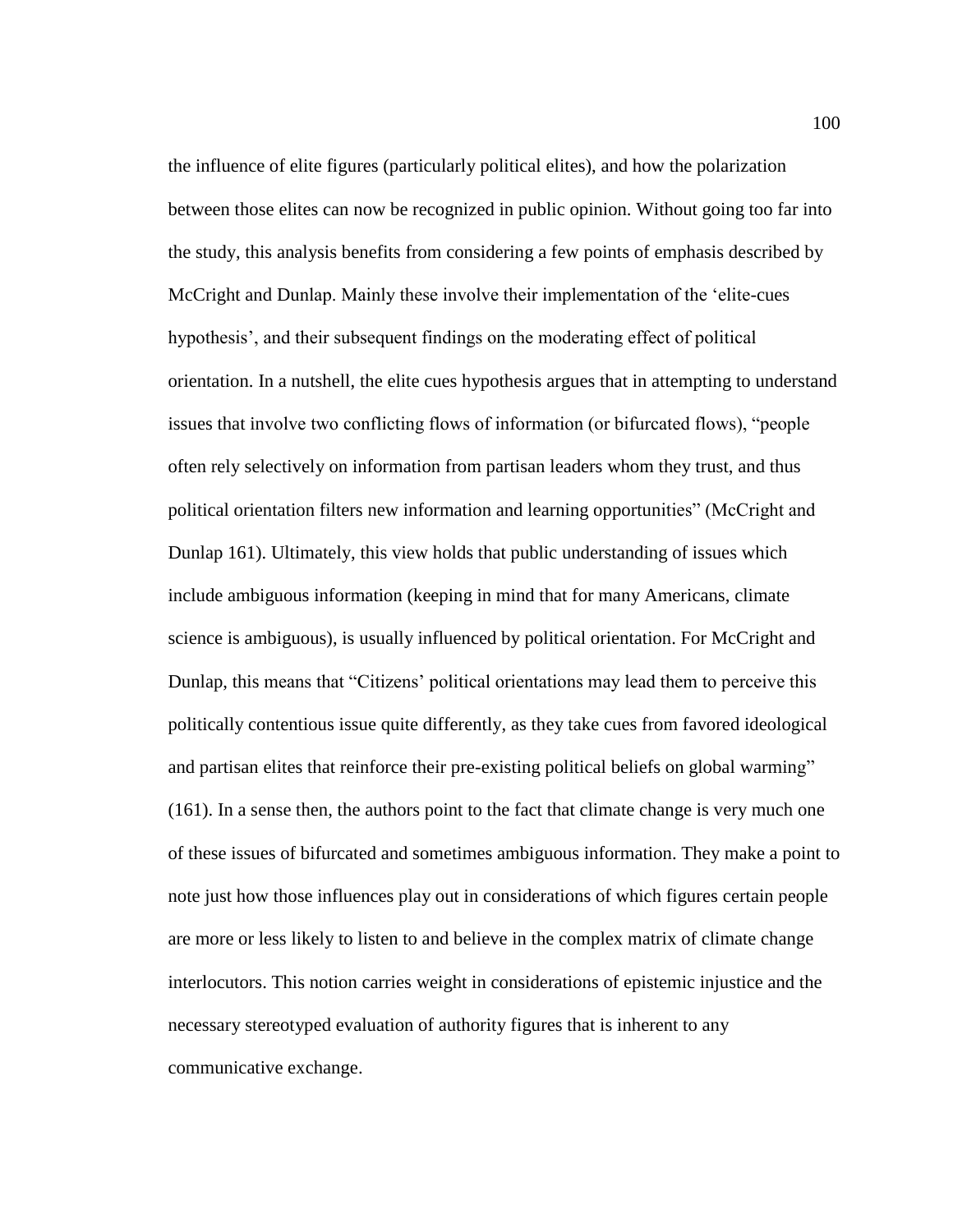Ultimately, McCright and Dunlap suggest that political ideology shapes opinion on issues like climate change quite strongly (171-174). More importantly, their findings seem to suggest that the bifurcated flow of information which has been largely structured by elite figures on both the left and right of the political spectrum have created a complex range of sources and figures for Americans to place their trust in. The authors write that:

New information on climate change (e.g., an IPCC report) is thus unlikely to reduce the political divide. Instead, citizens' political orientations filter such learning opportunities in ways that magnify this divide. Political elites selectively interpret or ignore new climate change studies and news stories to promote their political agendas. Citizens, in turn, listen to their favored elites and media sources where global warming information is framed in a manner consistent with their pre-existing beliefs on the issue (Hindman 2009). We believe this occurred within the American public between 2001-2010, and our results seem to bear this out. (McCright and Dunlap 171)

This statement rings true with the general notions that figures of authority (especially political ones), have some bearing on climate change perceptions. However, it also speaks to this discussion in that some of the patterns analyzed in this corpus also seem to represent the selective nature of information gathering, and the impact of constructing dueling or binary sources of authority and binarized concerns (e.g., economic versus environmental or health-related) . Not only that, but this way of understanding public perception also speaks to the fact that climate change communication too often ends up being framed in this politically polarized way, leaving out the opportunity for alternative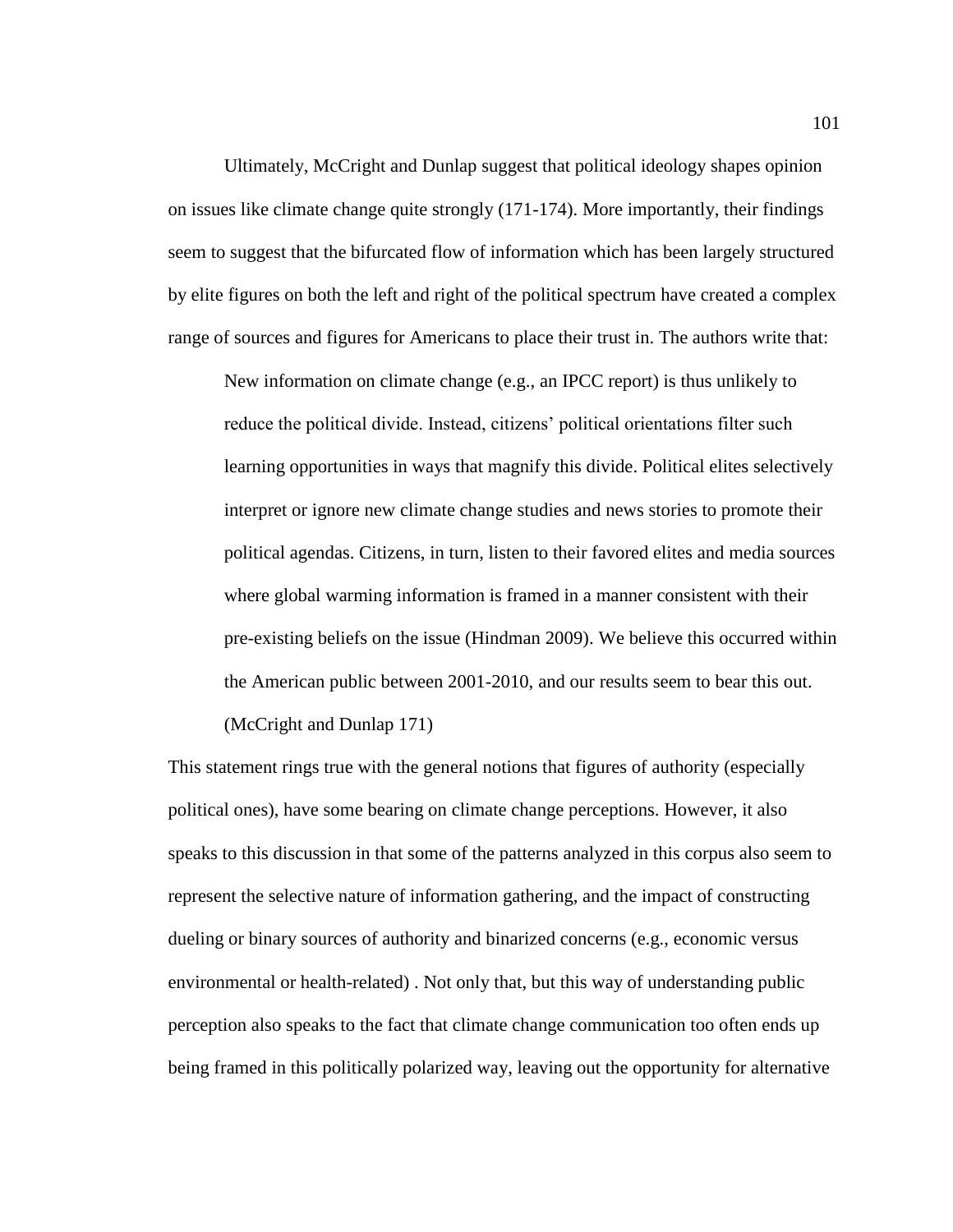epistemologies to emerge in the conversation. This is evidenced in the 'new duel' discussion I've already laid out; and it holds implications for how we are to understand epistemic injustice playing out in the mediated messages that this corpus represents.

As a whole, considering the importance of political elites and the bifurcated flow of information that constitutes climate communication is an important notion with regard to hermeneutical and testimonial injustice. When climate change is communicated so frequently in a way that splits the information into two competing factions—however large and diverse—it risks alienating those who do not identify with either grouping of elite figures, and thus either side of the binary. It also risks alienating those who simply do not see the politicization of the issue as connected to their lived reality. If media representations of the NCA4 release fall heavily into a narrative of contention between the Trump Administration and the scientific establishment, not only do they continue to fuel the divergent selection of information by the public; but they also ignore the testimony and social experience of many other smaller groups—particularly those with less power and money. It's possible that these bifurcated ways of viewing the issue, whether they are allotted equal weight in an article or not, only serve to further this divide and to offer a duel selection of opinions for which audiences can choose a side depending on ideology.

If McCright and Dunlap are correct, then regardless of how much new scientific information is injected into these reports, people will choose the side of the conversation which they already identify most with. In a sense this comes back to the aura of uncertainty conceptions from the 'new duel' discussion. The rhetorical construction of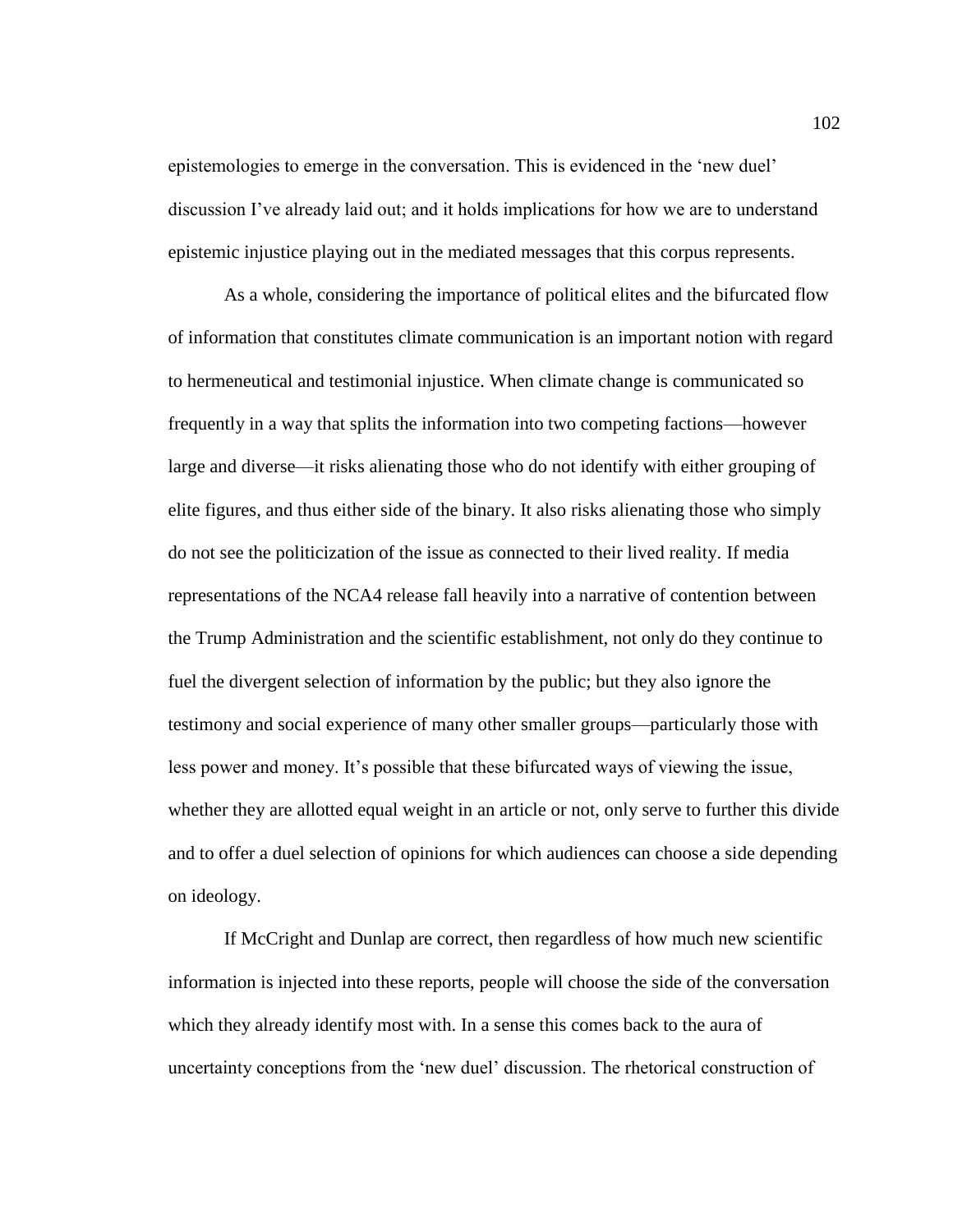this binary, even if it only offers some semblance of duality in perception of the issue, might support that same divisive understanding in the public. Along the way, the epistemologies that lie outside of the framework of these two political sides remain ignored and unqualified for consideration. The overall conception of ethos that permeates this entire process is one which is relatively exclusionary of marginally situated understandings of the problem from various groups. Instead, it seems to evoke a general perception that the dwelling place of climate change communication is one best left to the scientific and political elites, among a handful of others, to grapple with and refer their findings to the rest of us. Rather than approach ethos in a way that attempts to broaden authority and include unique epistemes, we seem to be largely locked into a few key ways of presenting the situation. If we are to begin to address the problem of global climate change on a global level, we will need to consider how we can change these conceptions of ethos moving forward so that they represent and include the situated knowledge of many different groups of people.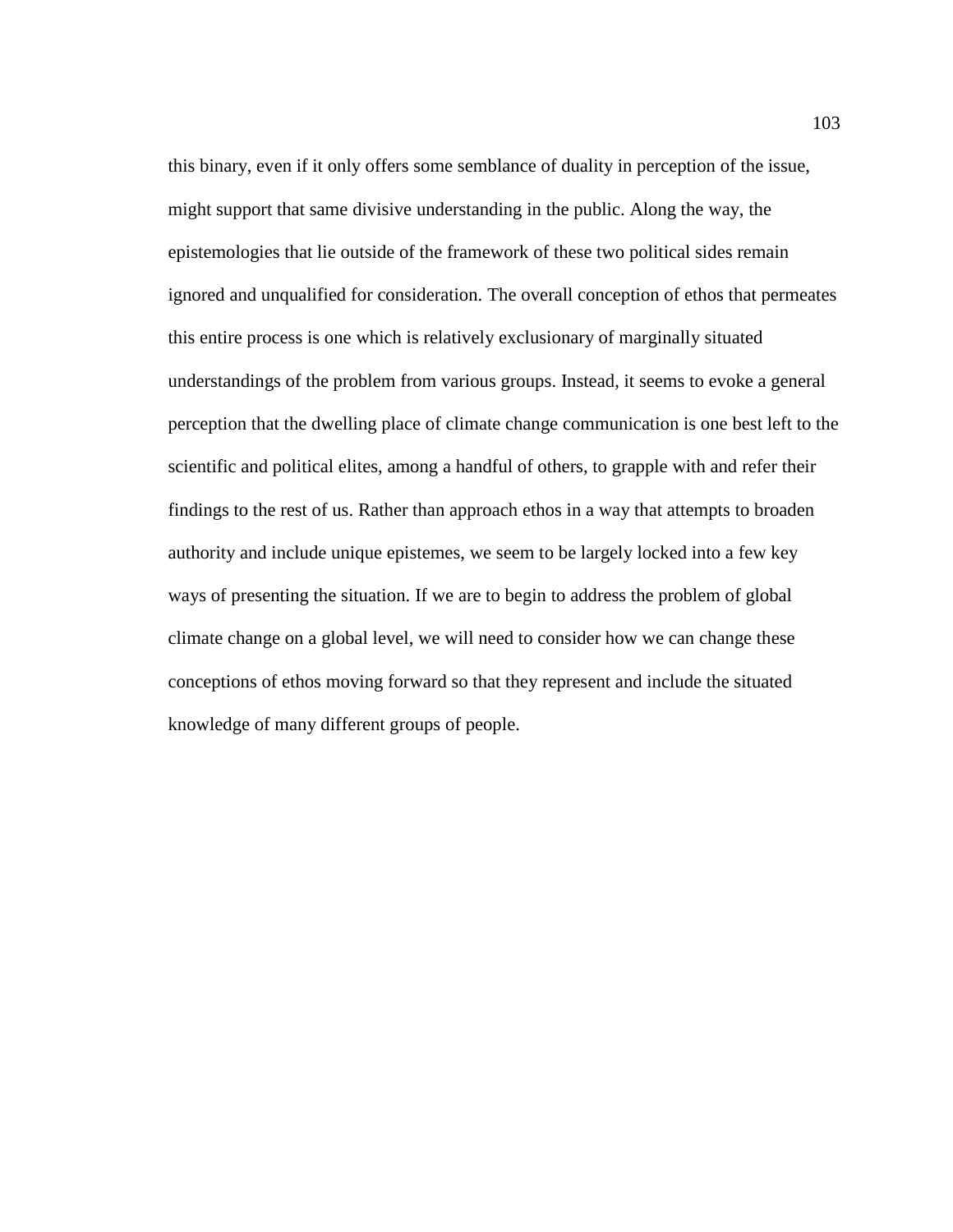## **CONCLUSIONS**

The dueling binary oppositions which are constructed (intentionally or not) in media representations of climate change not only reinforce existing opinion and political identification; they also move alternative and unique understandings of the issue to the periphery. In this way, we can come back to the idea of hermeneutical injustice and the problem of hermeneutical resource. Mass-mediated messages, particularly those coming from broadsheet traditional news organizations, have to be considered as part of our collective hermeneutical resource. They play a large role in structuring what we should be thinking about in terms of the world around us; and in many ways even *how* we should think about them. When those resources ignore the social experience and epistemologies of social groups which lie outside of the traditional binaries constructed around climate change, they risk promoting a structural discrimination of those views, and either a misinterpretation or complete veiling of their respective experience in broader society. In this way, it can be argued that we are seeing, at least in the corpus under analysis, a frequent movement toward this kind of alienation and prejudicial marginalization of voices which might constitute epistemic injustice as a whole. This argument can be boiled down to three essential points: 1.) The consistent binary construction of opposition between the scientific community and the political right ignores the testimony of many other valuable and unique epistemologies. 2.) Additionally, they risk presenting figures of authority who may likely be negatively evaluated in stereotyping by different groups; and thus miss opportunities to inform different segments of the public who may not align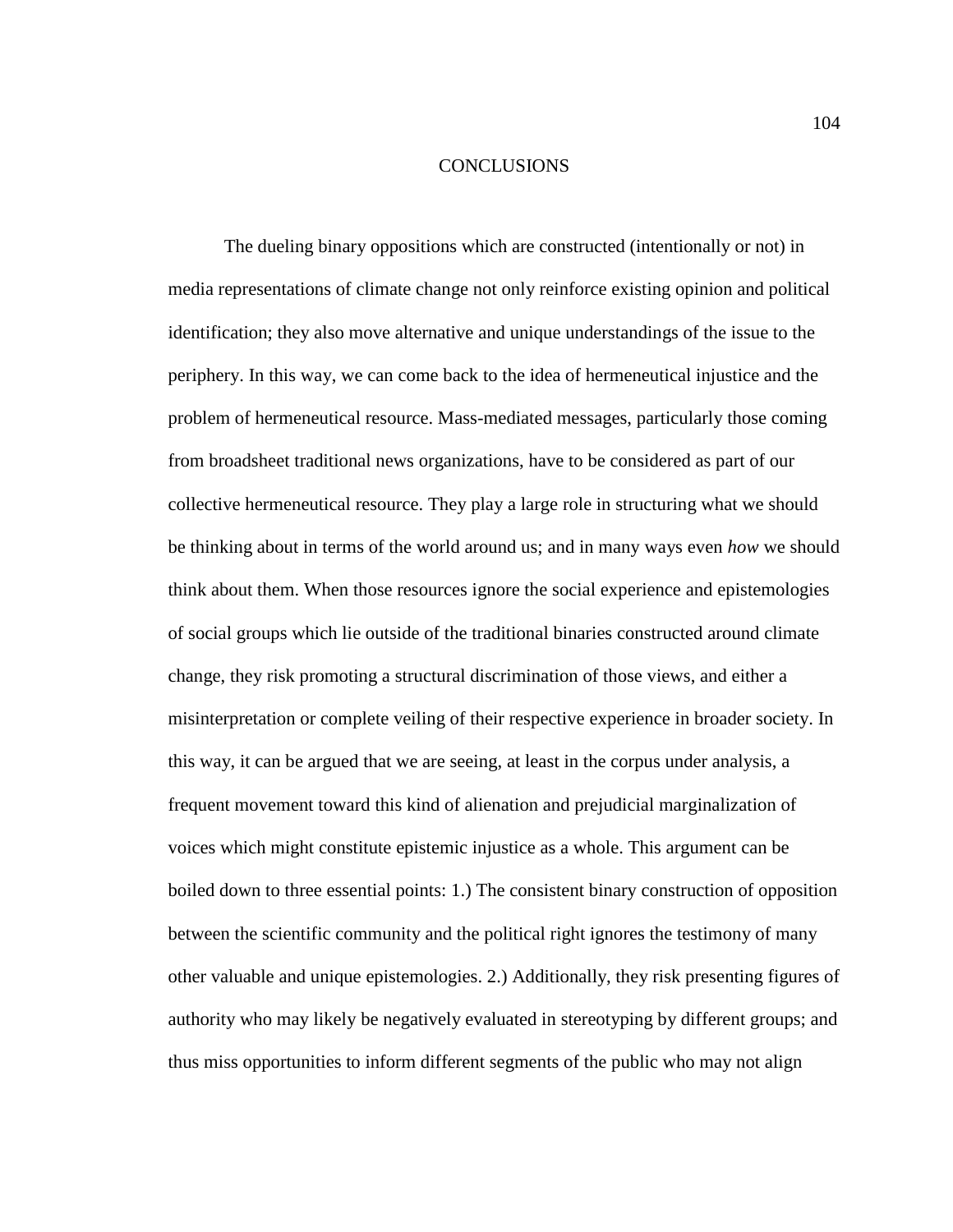themselves ideologically with the elite figures delivering climate information, or with either side of the American political spectrum. 3.) Lastly, these binary constructions forgo a discussion of multiple understandings of climate change as it is being felt and grappled with by marginalized or low-income communities, climate refugees, or climate justice advocates. In so doing, the representations play a role in occluding or misinterpreting the social experience of these people in the larger collective hermeneutical resources that guide our perceptions of the problem. As a result they risk helping to further structural discrimination against the epistemologies and credibility of those social groups in a way that denies their importance—and sometimes even their existence. The people who are most likely to feel the worst effects of climate change, and are likely already being heavily impacted by it, are the same people whose lack of social power removes their experience from any consideration of how we should understand climate change. Along the way, epistemologies are ignored in favor of those views which support an already existing binary of understanding which moves us no further toward a unified and proactive understanding of the incredibly difficult task of solving this issue.

Ultimately, the goal of this project has been to reframe our thinking about ethos in climate change representations. With a concerted focus on the ways in which authority is constructed—particularly through the testimony of certain figures—this project has joined a robust conversation surrounding climate communication. While there have been many limitations—and the findings are certainly provisional—my hope is that they have piqued a new interest in and awareness of ethos in mass communication. The topic of climate change in particular is an area of unique interest in that it brings together a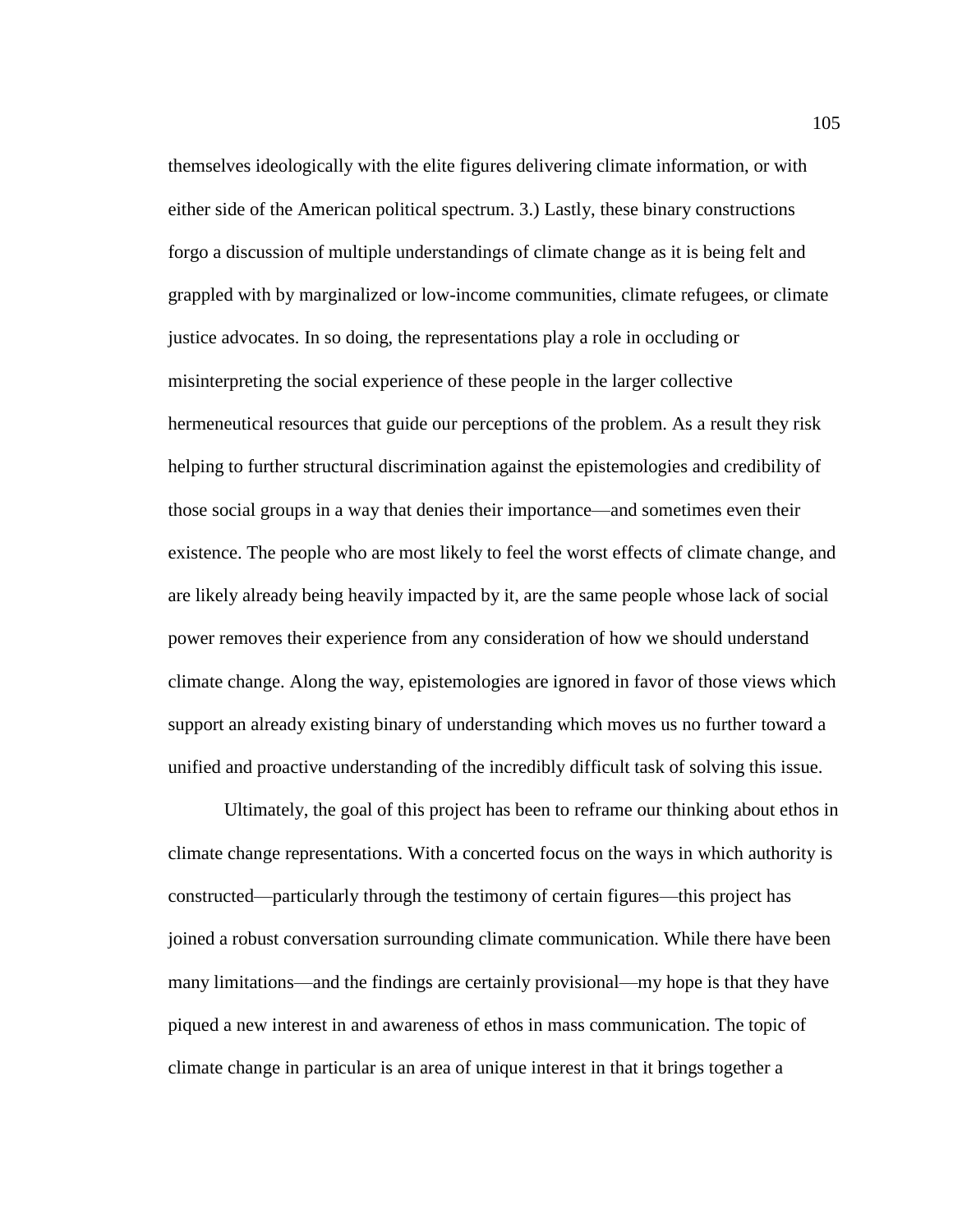complex matrix of actors, speakers, discourses, and values that are incredibly difficult to mediate. Understanding that there is no one-size-fits-all approach to climate communication only further complicates this process. That being said, we should not be deterred from asking how we can approach this problem in a way that not only reaches out to wider and more diverse audiences for engagement and persuasion; but we should also ask ourselves how these practices have the potential to discriminate against and/or epistemically harm different communities along the way. While this project has been mainly centered on climate communication and online print media, my hope is that it also spurs a broader inquiry into how issues of epistemic injustice can be seen in a larger discussion of ethos. Over these last pages, I will attempt to both summarize and demonstrate the importance of this conversation to climate change communication while also posing questions and suggestions for further extrapolation of these ideas.

In the introduction to Fricker's book on epistemic injustice, which has informed so much of this conversation, the author phrases her goal in plain terms. She writes that, "The overarching aim is to bring to light certain ethical aspects of two of our most basic everyday epistemic practices: conveying knowledge to others by telling them, and making sense of our own social experiences. Since the ethical features in question result from the operation of social power in epistemic interactions, to reveal them is to also expose a politics of epistemic practice" (Fricker 1-2). Fricker's breakdown of the issue and subsequent offering of a corrective mode of thinking offer a new theoretical standpoint from which to view these epistemic problems. My hope is that in linking some of her theory to this discussion of climate communication, I have opened a window into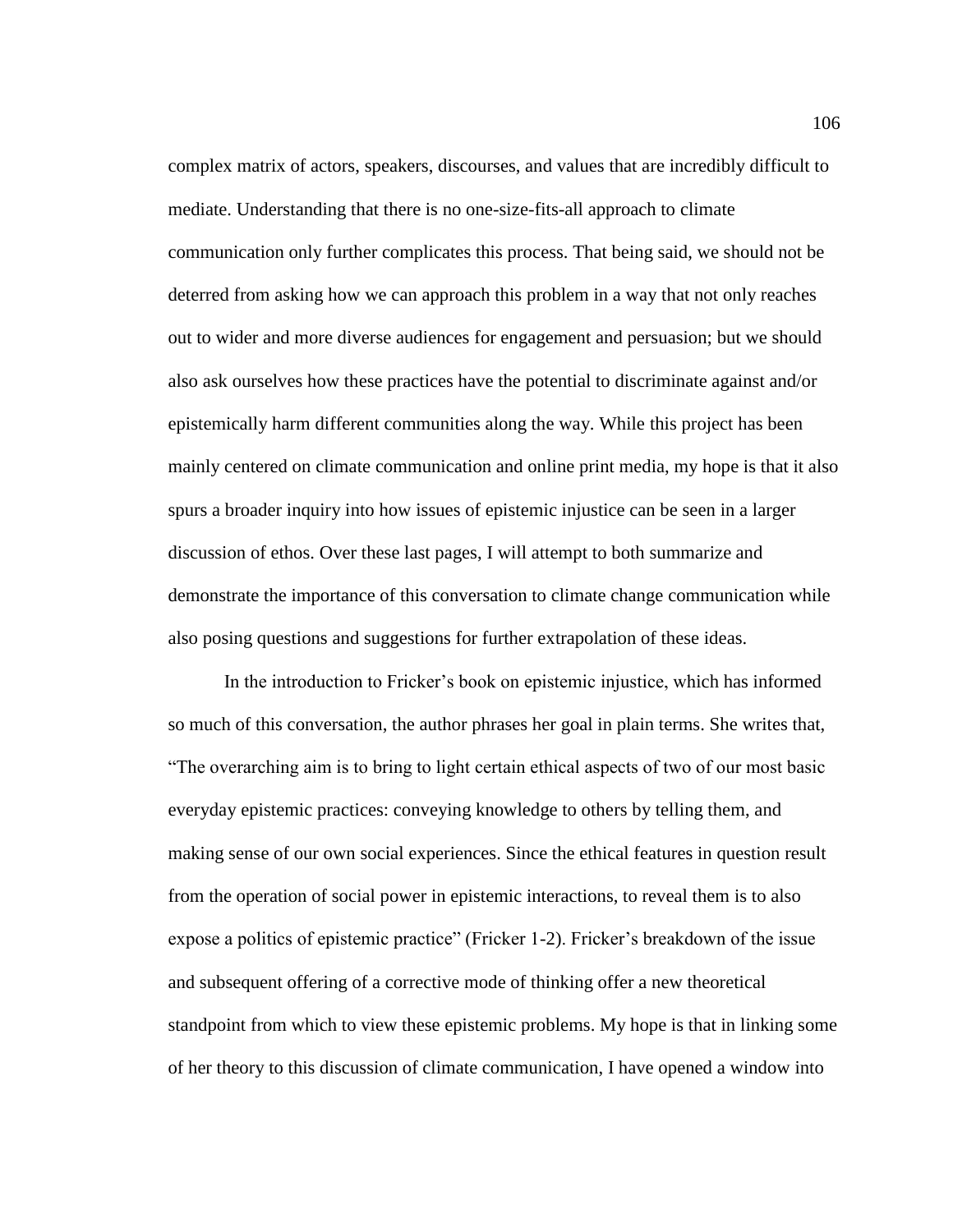considering the politics of epistemic practice which occur in everyday mainstream discourses. Fricker's insistence on the importance of social power in this conversation has added new importance to considerations of ethos and the figures of authority appealed to both here, but also anywhere the collective hermeneutical resource is being contributed to (so basically everywhere social knowledge is formed). By applying some of these ideas to climate communication, Fricker gives us a theoretical language with which to expose the political power that lie in choices about who can convey knowledge on a given subject, and also whose social experience is privileged or ignored when making sense of these problems.

Now, in order to illustrate the importance of all of this I would like to bring in a few more statistical findings from Leiserowitz et al. study, *Climate change in the American mind: December 2018*. This study is one of the most recent and expansive breakdowns of public perceptions of climate change, and there are some telling figures to meditate on here. Within the study's executive summary, there are a few findings which speak directly to this project. Many of them are positive, or at least trending upward; however, they also speak to a need for further progress. First, the authors note that, "Nearly half of Americans (46%) say they have personally experienced the effects of global warming, an increase of 15 percentage points since March 2015" (3). Additionally, "Nearly half of Americans (48%) think people in the United States are being harmed by global warming 'right now.' The proportion who believe people are being harmed 'right now' has increased by 16 percentage points since March 2015 and by nine points since our previous survey in March 2018" (3). Lastly, they assert that, "About half or more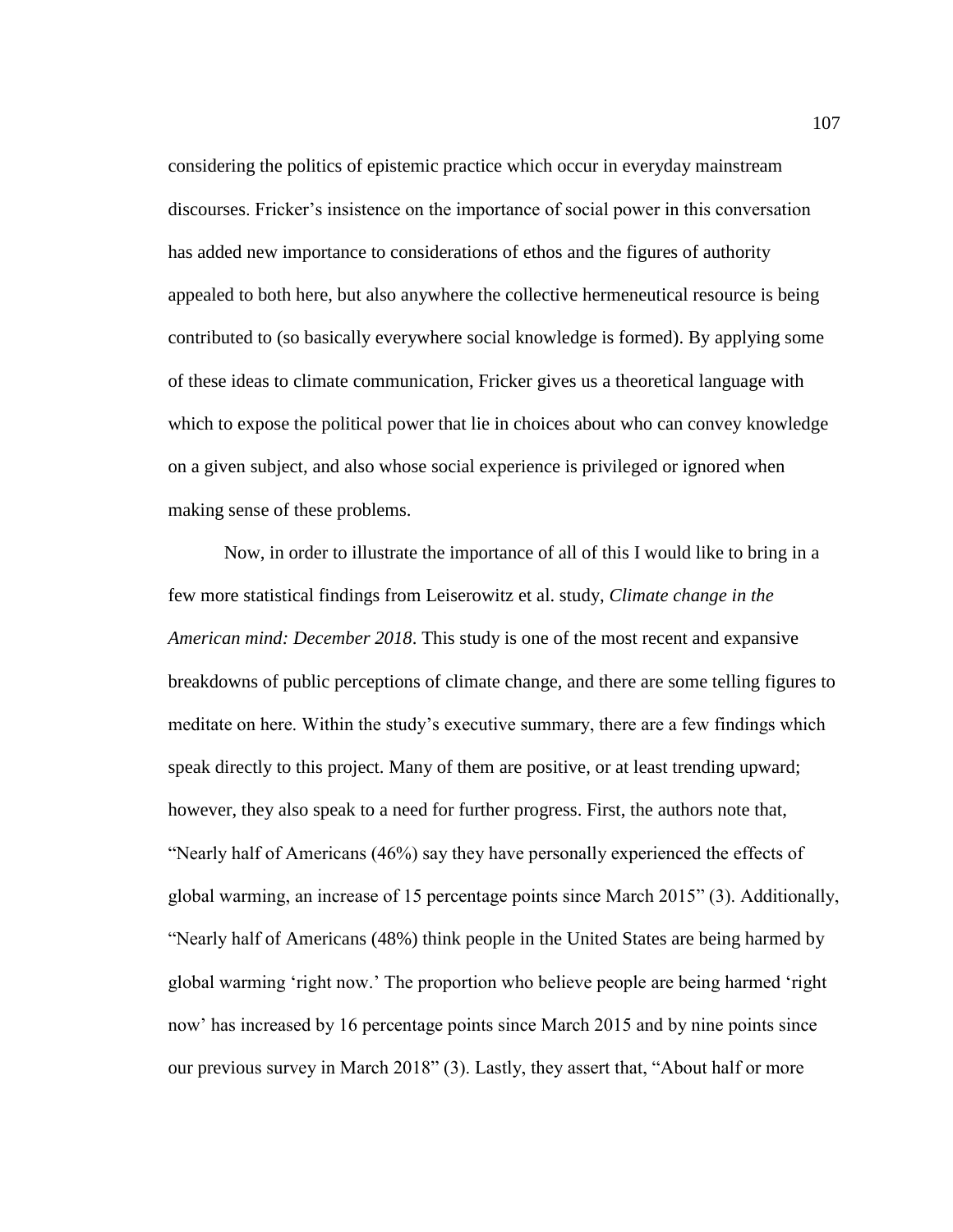Americans think they (49%), their family (56%), and/or people in their community (57%) will be harmed by global warming. Even more think global warming will harm people in the U.S. (65%), the world's poor (67%), people in developing countries (68%), plant and animal species (74%), and/or future generations of people (75%)" (3). There is a lot to unpack with these statistics, and certainly there are different ways to interpret them. However, a few things seem clear in conjunction with this project. First of all, while more people are starting to believe that climate change is already affecting their lives personally, many still see it as a distant problem (both temporally and spatially). Additionally, many people likely do not recognize the immediacy of climate change impacts that are already affecting low-income communities and climate refugees already being displaced both at home and abroad. It's telling that the percentage of people who believe global warming will affect the world's poor and people in developing countries is higher than those who believe they are personally experiencing those affects—or that their own community will. The last quote is perhaps most interesting in how it frames the fact that many more people believe global warming will affect the world's poor and people in developing countries than believe that their families, communities, and own selves will face equal effects.

Now, these figures are drawing from polls, and shouldn't be thought of as conclusive or entirely representative; but consider these statistics alongside some of the findings in this analysis. Particularly, the finding that some of the few references to atrisk communities in this corpus were framed so as to present them in a way which sees them as a burden to U.S. communities. How does the lack of representation of climate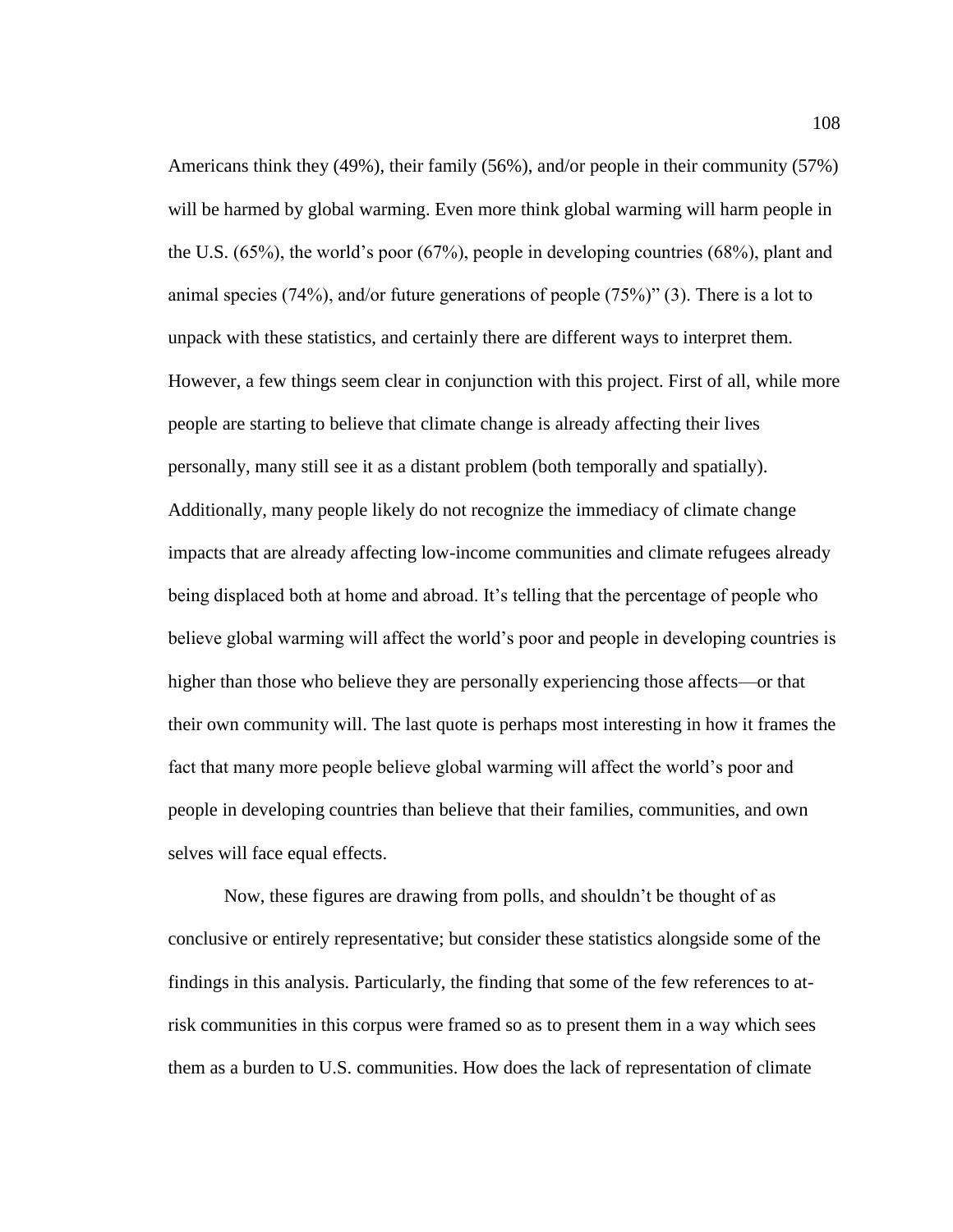refugees and at-risk communities in our own public discourse affect the opinion that climate change is a far off problem that will hurt underdeveloped and foreign countries before our own? Additionally, how do these findings reflect an overall lack of awareness of the fact that many people in this country are already suffering from the effects of climate change, and how? My inclination is that on some level the lack of reference to and acknowledgement of those types of communities in mass-mediated representations plays a role in their invisibility to the broader community. My sense is that in some way, making visible the experience of those communities which are already being impacted and displaced by climate change might serve to inform a broader public of the reality and immediacy of the problem. At minimum, it could at least allow for those communities to have their lived experience understood in what we are calling the hermeneutical resource. This approach at least offers the potential for marginalized communities or climate refugees to have their experience recognized as more than just a burden to people and places which are more affluent.

The statistical findings laid out in Leiserowitz et al. study and others seem to indicate that more and more people are moving toward an acceptance of certain climate change realities. While this is encouraging, there is still a large lack of awareness of both the massive consensus that is actually held by the majority of scientists, as well as an unequal recognition of the impact it will have on the world's poor and underdeveloped countries (Leiserowitz et al. 3-4). While the discourse tends to fall into two larger arguments about who is right and who is wrong, the communities and people whose experience may speak most to the reality of climate change are largely held at arm's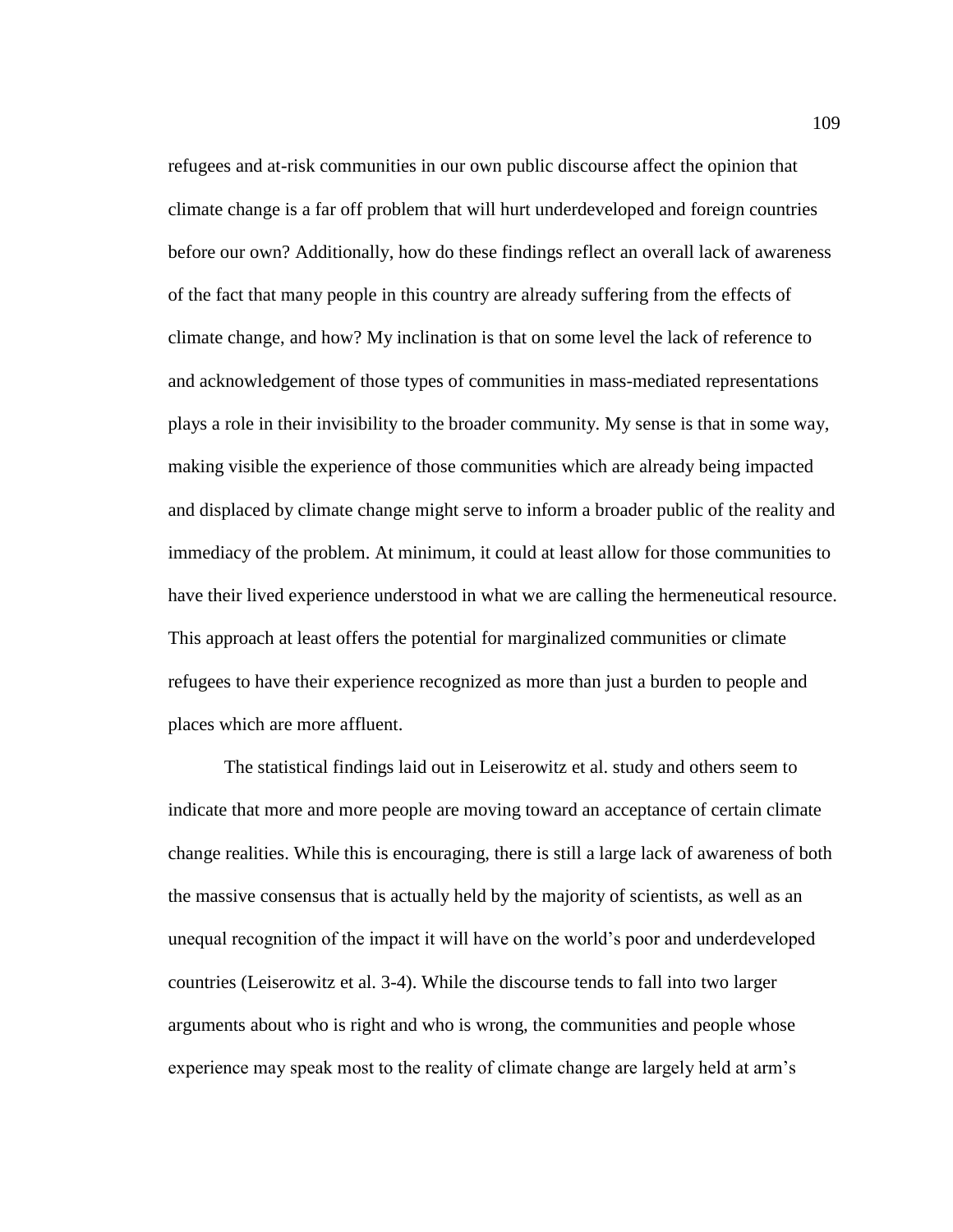length—often as convenient evidence more than compelling testimony. Not only do these practices serve to reinforce already existing binaries, but they harm entire ways of knowing and understanding the issue from a range of perspectives. In the process, those communities which are appealed to mainly as a crutch for fear mongering have their social experience partially or completely obscured in the service of this bifurcated way of framing the climate problem.

While I have offered many different perspectives and readings of media representation here, I have done less to offer guided solutions. The basic fact is that I don't have those solutions. This project was aimed at evaluating current rhetorical approaches to climate change representation, and the results were a product of their own. If anything, I believe this work opens the door to a range of different approaches that work toward including broader perspectives and epistemologies. The real work of climate communication is in finding ways to make it relevant, accessible, and engaging for the broadest coalition of people imaginable—the whole planet!

As I've stated many times, there is no one-size-fits-all approach for that. But this fact need not keep us from trying to make the conversation more expansive and inclusive nonetheless. Additionally, the focus on epistemic injustice does not mean to suggest that we should (or would even be able to) include a representative for every single range of values possible in one sitting. There is always a selection process at hand in constructing authoritative voices, and ethos more generally, in media representations. But that is also not an excuse to sit by idly as legitimate understandings of a complex problem are completely ignored. If we are to follow some of Fricker's prescriptions, we would do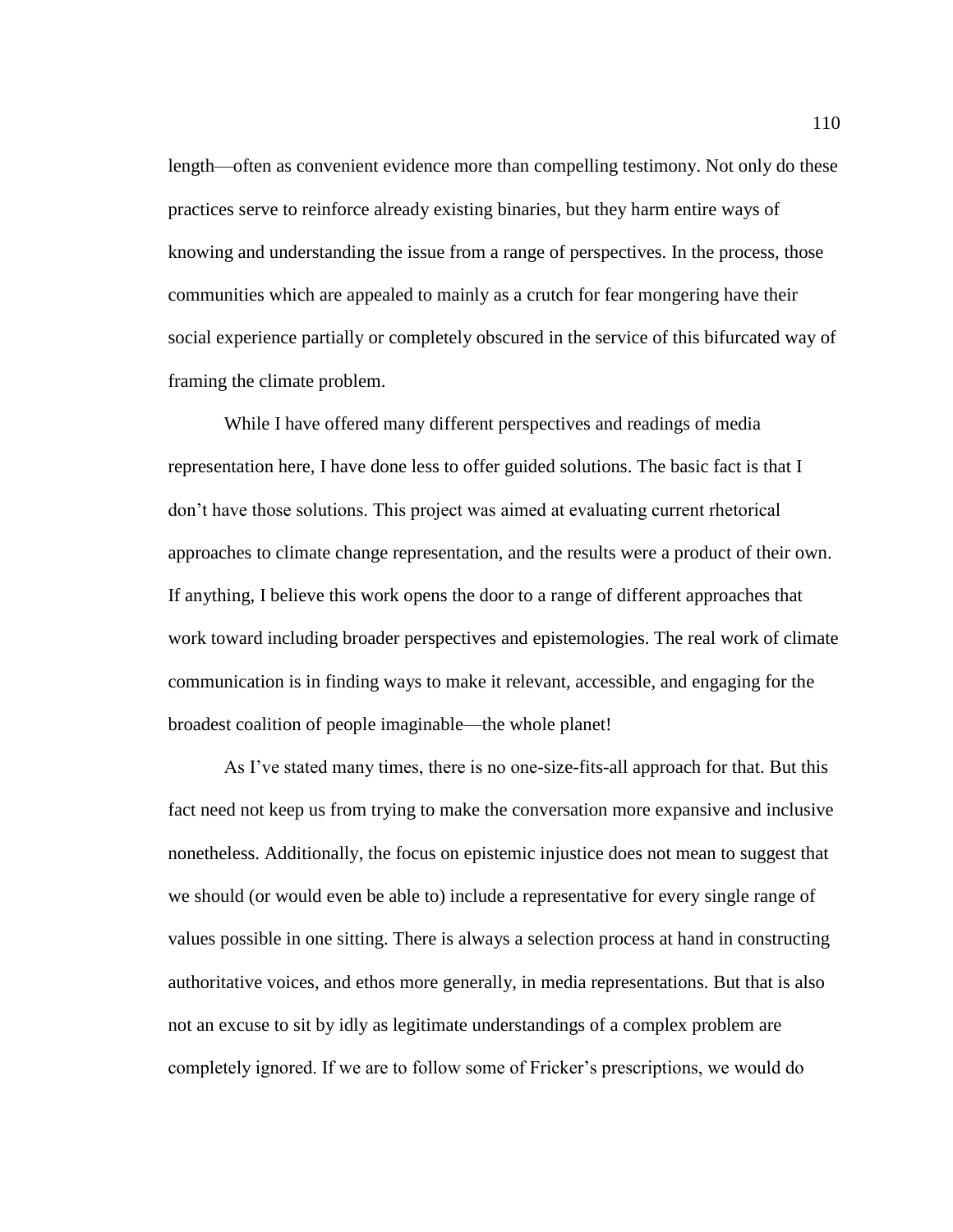well to simply ask ourselves to be critical of any media representations with regard to who they allow to speak, how those figures might be viewed by audience members, and whose epistemologies are being privileged as such. We should also ask ourselves how other people might experience and make meaning of any situation, and whether that knowledge can contribute to our own understandings. Climate change is not simply a scientific problem, nor is it solely a political one. It is also deeply social and cultural, and socio-cultural understandings and experiences should be brought to fore. This is not to say that the experience of climate refugees can help us to understand the science better (although it probably could), but rather that those experiences are important for formulating responses and understandings in a socio-cultural sense. The binary framings and oppositional figures of authorities which I've illuminated in this project are only problematic in so far as they prevent an expanded view of climate change which moves beyond an intellectual debate and toward a recognition of its immediate reality. We might only be able to work toward more solutions once we recognize the problem on common ground. But if that common ground is only representative of the epistemologies of those in line with climate progressive notions or right wing politics, then many groups might remain on the periphery. I believe that we should start making more concerted efforts at bringing different, and especially marginalized voices into the conversation if for nothing other than better understanding those perspectives. When climate change is constructed as an issue where you either agree with the scientists, or you agree with the deniers, we miss the potential to see where others are coming from and how we can further shape discourse to take into account those views and experiences.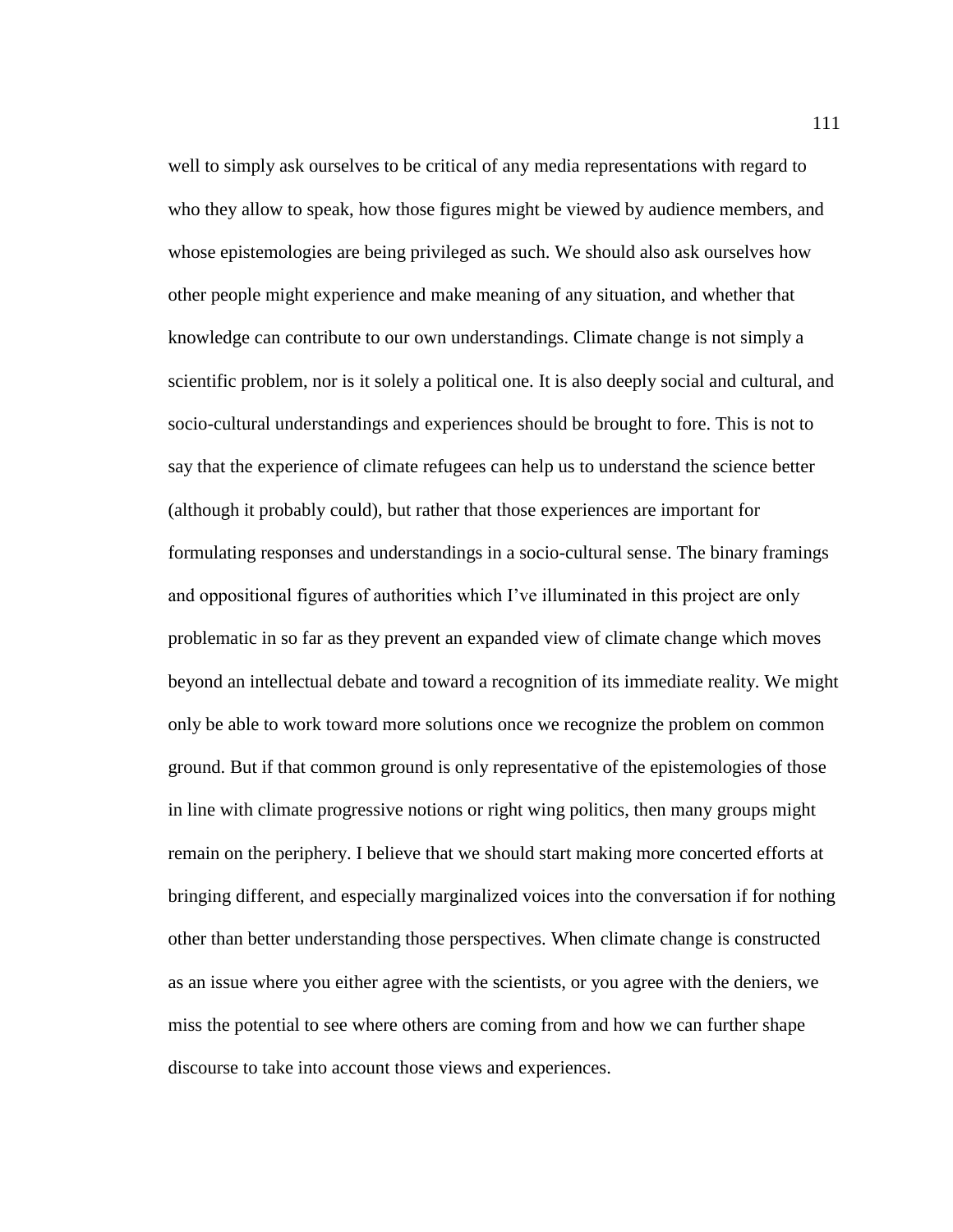With particular focus on the marginalized groups in this analysis, it seems evidently necessary to include those voices. Climate change has been such a difficult issue to represent mainly because its effects are thought to be far off in both time and space, and because it has no single event, cause, or result. These are all things that condition the need for some of the journalistic norms stated earlier—like personalization and dramatization. But we are already seeing the effects of climate change with things like extended droughts, massive wildfires, and sea level rise as just a few examples. Those problems are affecting communities in real time, and those communities probably have more to say about the issue than most. At minimum, the reflective views of groups being displaced by climate change now could contribute to our understanding of how to prepare for and respond to future displacement. Ideally, the inclusion of such voices also generates a greater social understanding of the problem and the many people who will be affected by it, while also respecting and legitimizing their own epistemologies. We don't have to say that only climate scientists know what it looks like, and we don't need to group ourselves into believers and nonbelievers. We need to start making space for more knowledge and understanding, and to do so in the public realm. I firmly believe that this type of thinking would contribute in some way to growing public consensus around the problem, and doing so in a way that lets people understand it more on their own terms not just as a scientific fact or a political talking point.

In considering ethos constructions, it's useful to ask how the privileging of certain authorities may be seen through different eyes, specifically with a focus on social power. With an issue that is so highly polarized like climate change, I don't think it's enough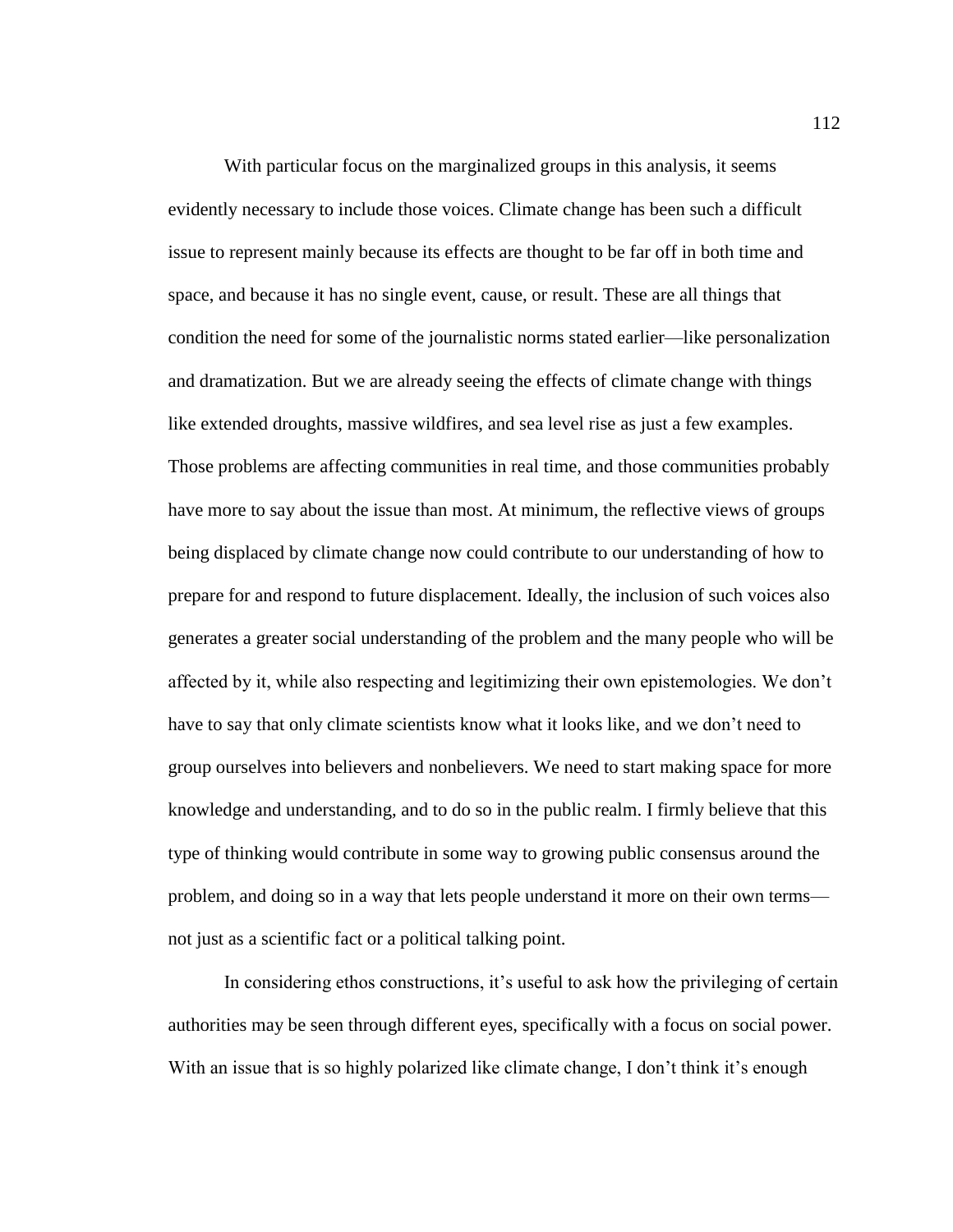anymore to simply present the facts. We need to do more to acknowledge and address the real social and cultural embeddedness of certain opinions and views. How do we do that? It starts with asking what people already make of the situation. In the case of climate change, we know quite a bit about how certain political orientations or ideologies might affect reception of information. We also know that for many years now, communicators have done their best to fill the knowledge gap in society. Ultimately, however, those attempts have had mixed success. I believe it is time to start appreciating the broader dimensions of climate change and the concurrently broad group of people implicated within it. If there are people who do not understand the scientific method, but who understand that their home will be underwater in five years, those people have something to say about climate change. If there are people who do not vote, but whose agricultural way of life is being completely threatened by drought, then those people have something to say about climate change. These people may not be 'experts' in the paradigmatic sense that has been laid out in previous sections, but they are experts in some form or another. Many of them probably know more about the issue in their lived experience than those who are arguing at the top. It's time that we opened the climate conversation beyond the scope of its traditional adherents so that we might come to a place that moves beyond the traditional debate. By addressing these issues one small piece at a time—whether that's by simply acknowledging a marginalized person's experience or by placing whole communities in the position to contribute new understandings—we can move into a new discussion. In essence, that is essentially what I have tried to encourage with this project—a new discussion. There are ways in which we as a community of humans can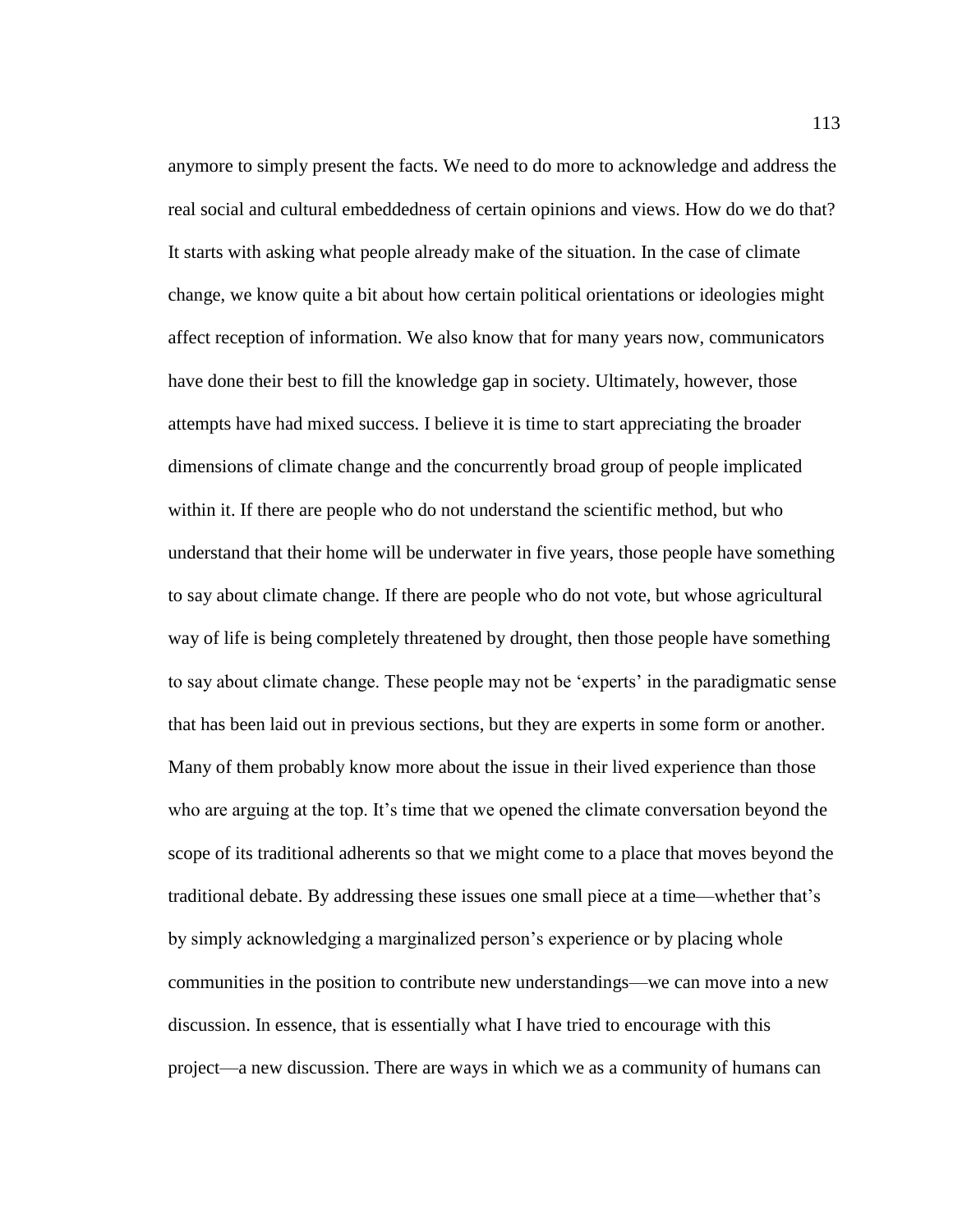begin to change the conversation not only to propel us beyond these tired frameworks and debates, but to also work toward including more people and epistemologies. Along the way, I think we will find whole new meanings, as well as entirely new approaches to the problem that go beyond debate and toward solutions.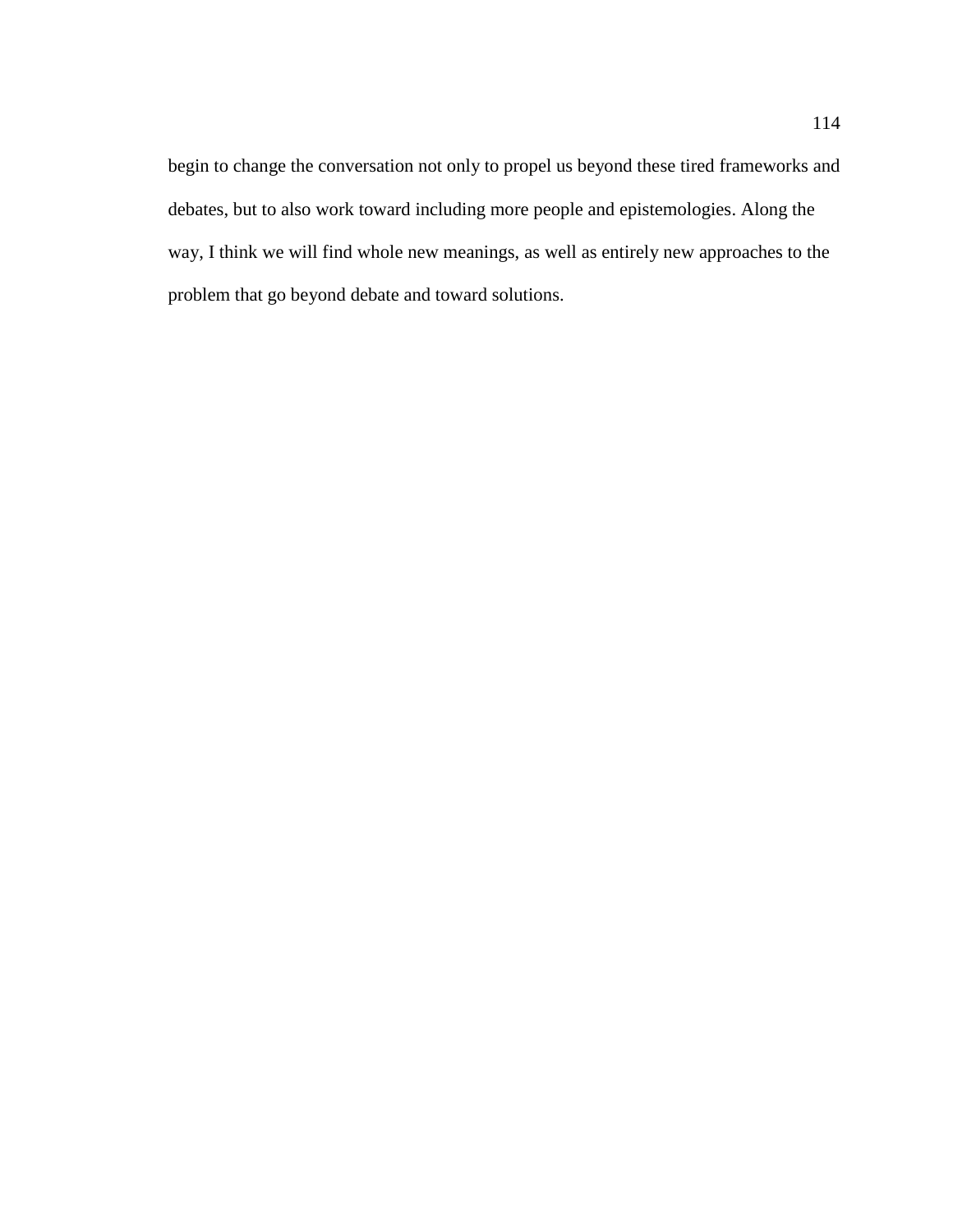## REFERENCES

- Amossy, Ruth. "Ethos at the Crossroads of Disciplines: Rhetoric, Pragmatics, Sociology." *Poetics Today*, vol. 22 no. 1, 2001, pp. 1-23. *Project MUSE*, muse.jhu.edu/article/27846.
- Barboza, Tony. "Climate Change Will Harm the Entire Nation If the U.S. Doesn't Act Now, Federal Report Warns." *Los Angeles Times*, Los Angeles Times, 23 Nov. 2018, [www.latimes.com/nation/la-na-climate-report-federal-government-](http://www.latimes.com/nation/la-na-climate-report-federal-government-)20181123-story.html.
- Bord, Richard J., et al. "In What Sense Does the Public Need to Understand Global Climate Change?" *Public Understanding of Science*, vol. 9, no. 3, July 2000, pp. 205–218, doi[:10.1088/0963-6625/9/3/301.](https://doi.org/10.1088/0963-6625/9/3/301)
- Borunda, Alejandra. "Climate Impacts Grow, and U.S. Must Act, Says New Report." *Climate Change Affecting U.S. Economy, Culture, Says 4th National Climate Assessment*, National Geographic, 23 Nov. 2018,

www.nationalgeographic.com/environment/2018/11/climate-change-US-report0/.

- Boykoff, Maxwell T. "Flogging a Dead Norm? Newspaper Coverage of Anthropogenic Climate Change in the United States and United Kingdom from 2003 to 2006." *Area*, vol. 39, no. 4, 2007, pp. 470–481. *JSTOR*
- Boykoff, Maxwell T. "From Convergence to Contention: United States Mass Media Representations of Anthropogenic Climate Change Science." *Transactions of the Institute of British Geographers*, vol. 32, no. 4, 2007, pp. 477–489. *JSTOR*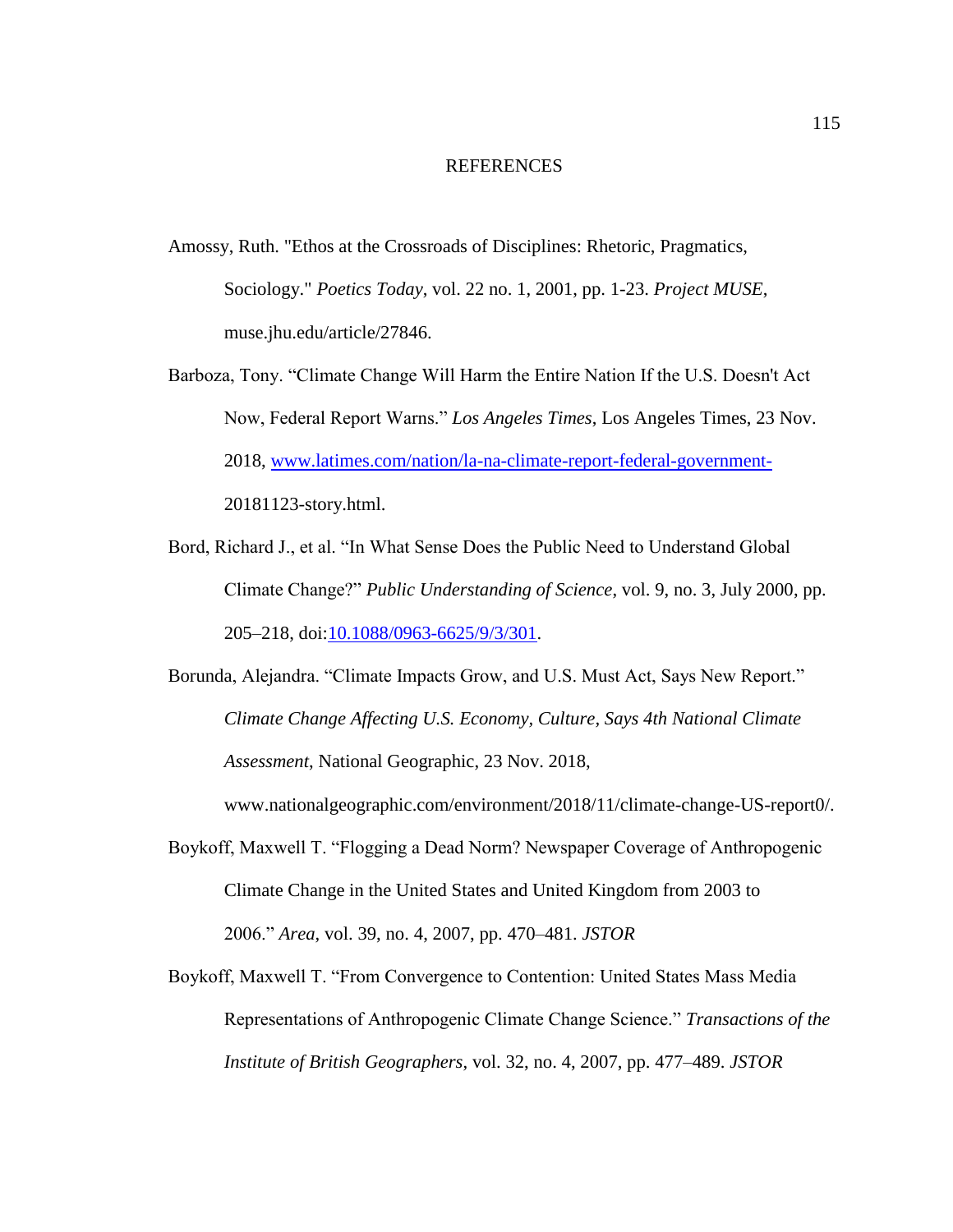- Boykoff, Maxwell T, and Jules M Boykoff. "Balance as Bias: Global Warming and the US Prestige Press." *Global Environmental Change*, vol. 14, no. 2, 2004, pp. 125– 136., doi:10.1016/j.gloenvcha.2003.10.001.
- Boykoff, Maxwell T., and Jules M. Boykoff. "Climate Change and Journalistic Norms: A Case-Study of US Mass-Media Coverage." *Geoforum*, vol. 38, no. 6, 2007, pp. 1190–1204., doi:10.1016/j.geoforum.2007.01.008.
- Carvalho, Anabela, and Jacquelin Burgess. "Cultural Circuits of Climate Change in U.K. Broadsheet Newspapers, 1985-2003." *Risk Analysis*, vol. 25, no. 6, 2005, pp. 1457–1469., doi:10.1111/j.1539-6924.2005.00692.x.
- Christensen, Jen, and Michael Nedelman. "Climate Change Will Shrink US Economy and Kill Thousands, Government Report Warns." *CNN*, Cable News Network, 26 Nov. 2018, [www.cnn.com/2018/11/23/health/climate-change-report](http://www.cnn.com/2018/11/23/health/climate-change-report-)bn/index.html.
- Constantinides, Helen. "The Duality of Scientific Ethos: Deep and Surface Structures." *Quarterly Journal of Speech*, vol. 87, no. 1, Feb. 2001, p. 61. *EBSCOhost*, doi:10.1080/00335630109384318.
- Dahan, Amy. Historic Overview of Climate Framing. 2013.  $\langle \text{halshs-00855311} \rangle$  $\langle \text{halshs-00855311} \rangle$  $\langle \text{halshs-00855311} \rangle$
- Davenport, Coral, and Kendra Pierre-Louis. "U.S. Climate Report Warns of Damaged Environment and Shrinking Economy." *The New York Times*, The New York Times, 23 Nov. 2018, [www.nytimes.com/2018/11/23/climate/us-climate](http://www.nytimes.com/2018/11/23/climate/us-climate-)report.html.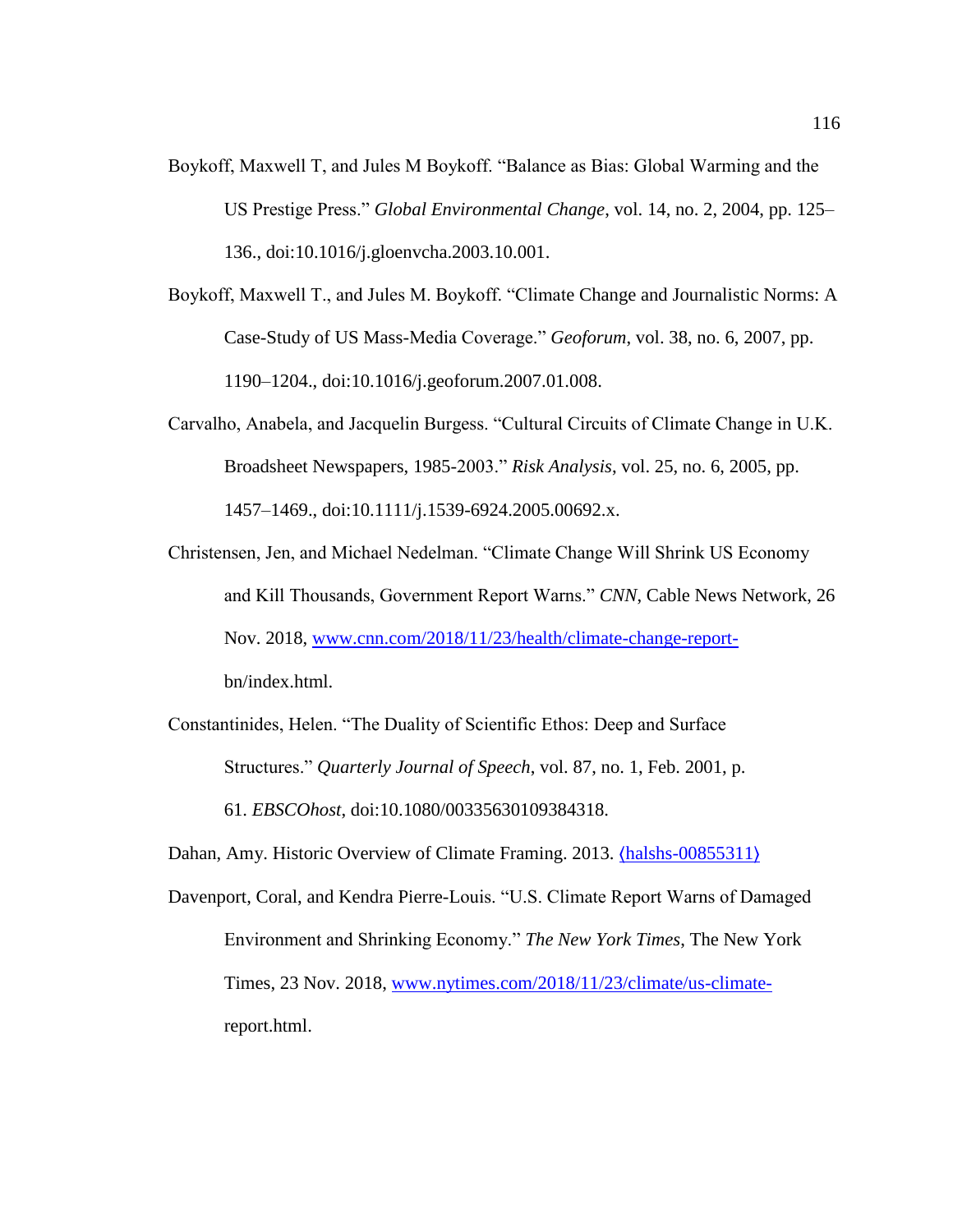- Dennis, Brady, and Chris Mooney. "Major Trump Administration Climate Report Says Damage Is 'Intensifying across the Country'." *The Washington Post*, WP Company, 23 Nov. 2018, [www.washingtonpost.com/energy](http://www.washingtonpost.com/energy-)environment/2018/11/23/major-trump-administration-climate-report-saysdamages-are-intensifying-acrosscountry/?noredirect=on&utm\_term=.c0f31cd1a730.
- Farrell, Justin. "Corporate Funding and Ideological Polarization about Climate Change." *Proceedings of the National Academy of Sciences*, vol. 113, no. 1, 2015, pp. 92–97., doi:10.1073/pnas.1509433112.
- Feinberg, Matthew, and Robb Willer. "The Moral Roots of Environmental Attitudes." *Psychological Science*, vol. 24, no. 1, Jan. 2013, pp. 56–62, doi[:10.1177/0956797612449177.](https://doi.org/10.1177/0956797612449177)
- Fimrite, Peter. "New Federal Report on Climate Change Paints Bleak Picture for Economy and Environment." *SFChronicle.com*, San Francisco Chronicle, 24 Nov. 2018, [www.sfchronicle.com/nation/article/New-federal-report-on-climate](http://www.sfchronicle.com/nation/article/New-federal-report-on-climate-)change-paints-bleak-13417038.php.
- "Fourth National Climate Assessment: Summary Findings." *NCA4*, U.S. Global Change Research Program , 2018, nca2018.globalchange.gov/.

Foust, Christina R., and William O'Shannon Murphy. "Revealing and Reframing Apocalyptic Tragedy in Global Warming Discourse." *Environmental Communication*, vol. 3, no. 2, July 2009, pp. 151–67, doi[:10.1080/17524030902916624.](http://dx.doi.org/10.1080/17524030902916624)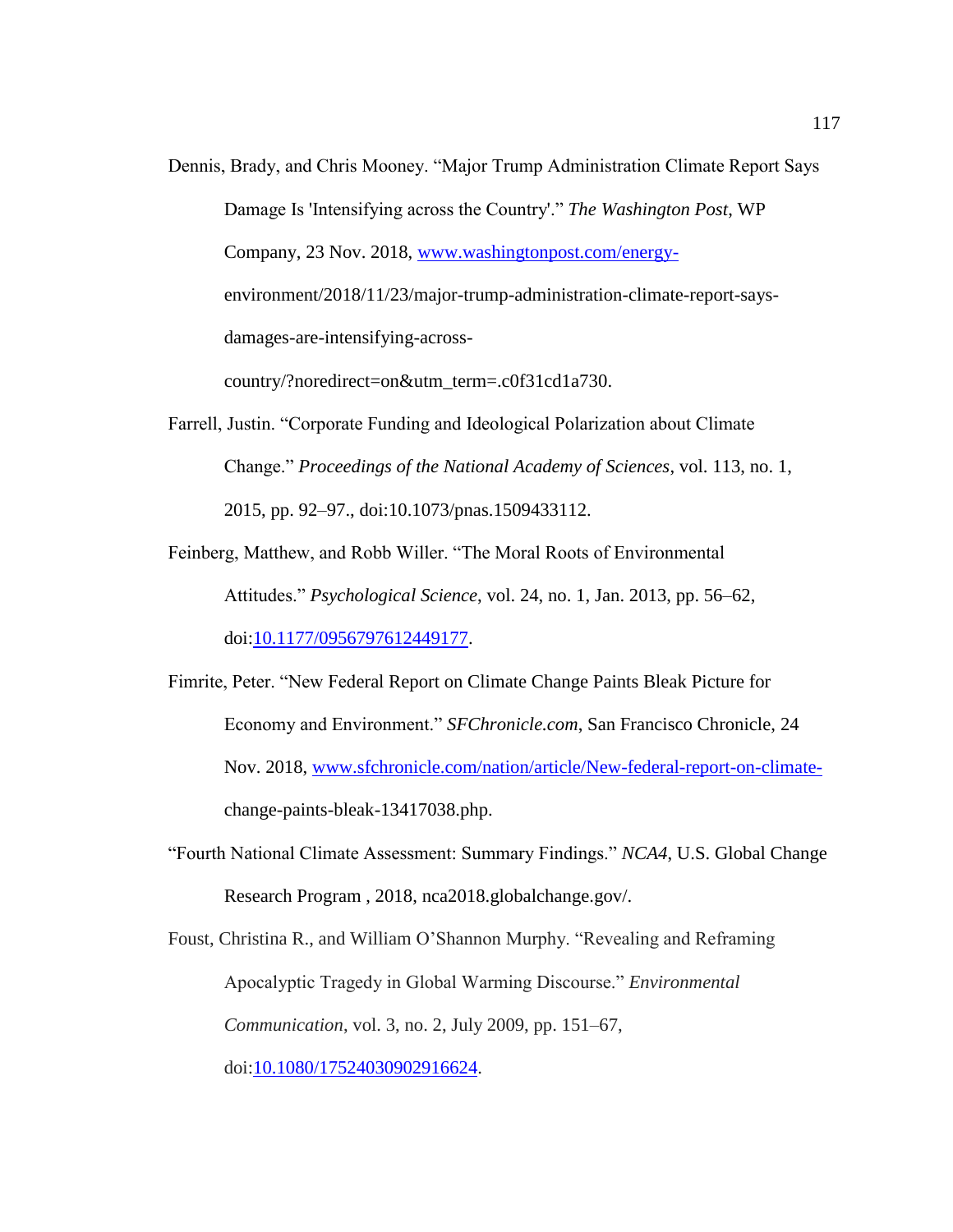- Frank, Steve. "New Government Report Reveals Staggering Economic and Health Toll of Climate Change." *CBS News*, CBS Interactive, 25 Mar. 2019, [www.cbsnews.com/news/climate-change-report-national-climate-assessment](http://www.cbsnews.com/news/climate-change-report-national-climate-assessment-)released-today-reveals-economic-health-toll-climate-change-2018-11-23/.
- Fricker, Miranda. *Epistemic Injustice: Power and the Ethics of Knowing*. Oxford University Press, 2011.

"From Deadly Wildfires to Debilitating Hurricanes: White House Releases Major Climate Report ." *The Washington Post*, WP Company, 23 Nov. 2018, [www.washingtonpost.com/energy-environment/2018/11/23/major-trump](http://www.washingtonpost.com/energy-environment/2018/11/23/major-trump-)administration-climate-report-says-damages-are-intensifying-acrosscountry/?noredirect=on&utm\_term=.bc12f40283ec.

Hersher, Rebecca. "Climate Change Is Already Hurting U.S. Communities, Federal Report Says." *NPR*, NPR, 23 Nov. 2018,

[www.npr.org/2018/11/23/668555773/climate-change-is-already-hurting-u-s](http://www.npr.org/2018/11/23/668555773/climate-change-is-already-hurting-u-s-)communities-federal-report-says.

Hirji, Zahra. "Here's How Climate Change Is Already Impacting The US (Hint: It's Not Good)." *BuzzFeed News*, BuzzFeed News, 23 Nov. 2018,

[www.buzzfeednews.com/article/zahrahirji/climate-science-us-report.](http://www.buzzfeednews.com/article/zahrahirji/climate-science-us-report)

- Hoffman, Andrew J. *How Culture Shapes the Climate Change Debate*. Stanford Briefs, 2015.
- Hotz, Robert Lee. "U.S. Government Report Warns of Economic Losses From Climate Change." *The Wall Street Journal*, Dow Jones & Company, 23 Nov. 2018,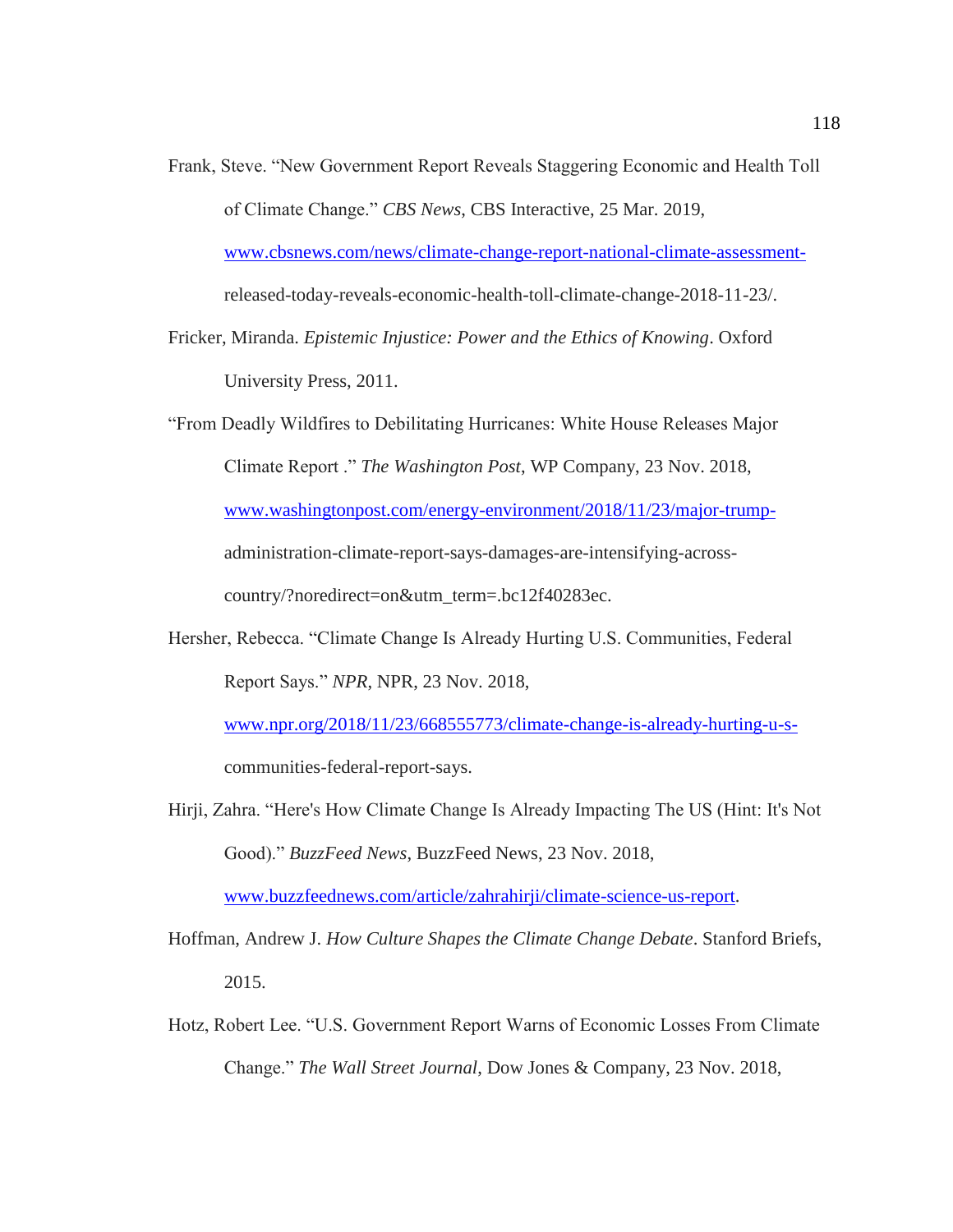[www.wsj.com/articles/u-s-government-report-warns-of-economic-losses-from](http://www.wsj.com/articles/u-s-government-report-warns-of-economic-losses-from-)climate-change-1543009853.

- IPCC, 2014: Climate Change 2014: Synthesis Report. Contribution of Working Groups I, II and III to the Fifth Assessment Report of the Intergovernmental Panel on Climate Change [Core Writing Team, R.K. Pachauri and L.A. Meyer (eds.)]. IPCC, Geneva, Switzerland, 151 pp.
- Kaufman, Alexander C., and Chris D'Angelo. "Federal Climate Report Predicts At Least 3 Degrees Of Warming By 2100." *HuffPost*, HuffPost, 24 Nov. 2018, [www.huffpost.com/entry/trump-climate-](http://www.huffpost.com/entry/trump-climate-)

assessment\_n\_5bf5b31fe4b0771fb6b57ccb.

- "Key Takeaways of Climate Assessment ." *CBS News*, CBS Interactive, 25 Nov. 2018, [www.cbsnews.com/video/the-fourth-national-climate-assesment-says-human](http://www.cbsnews.com/video/the-fourth-national-climate-assesment-says-human-)activities-attribute-to-rising-global-temperatures/.
- Leiserowitz, Anthony. "Climate Change Risk Perception and Policy Preferences: The Role of Affect, Imagery, and Values." *Climatic Change*, vol. 77, no. 1-2, 2006, pp. 45–72., doi:10.1007/s10584-006-9059-9.
- Leiserowitz, A., Maibach, E., Rosenthal, S., Kotcher, J., Ballew, M., Goldberg, M., & Gustafson, A. (2018). Climate change in the American mind: December 2018. Yale University and George Mason University. New Haven, CT: Yale Program on Climate Change Communication.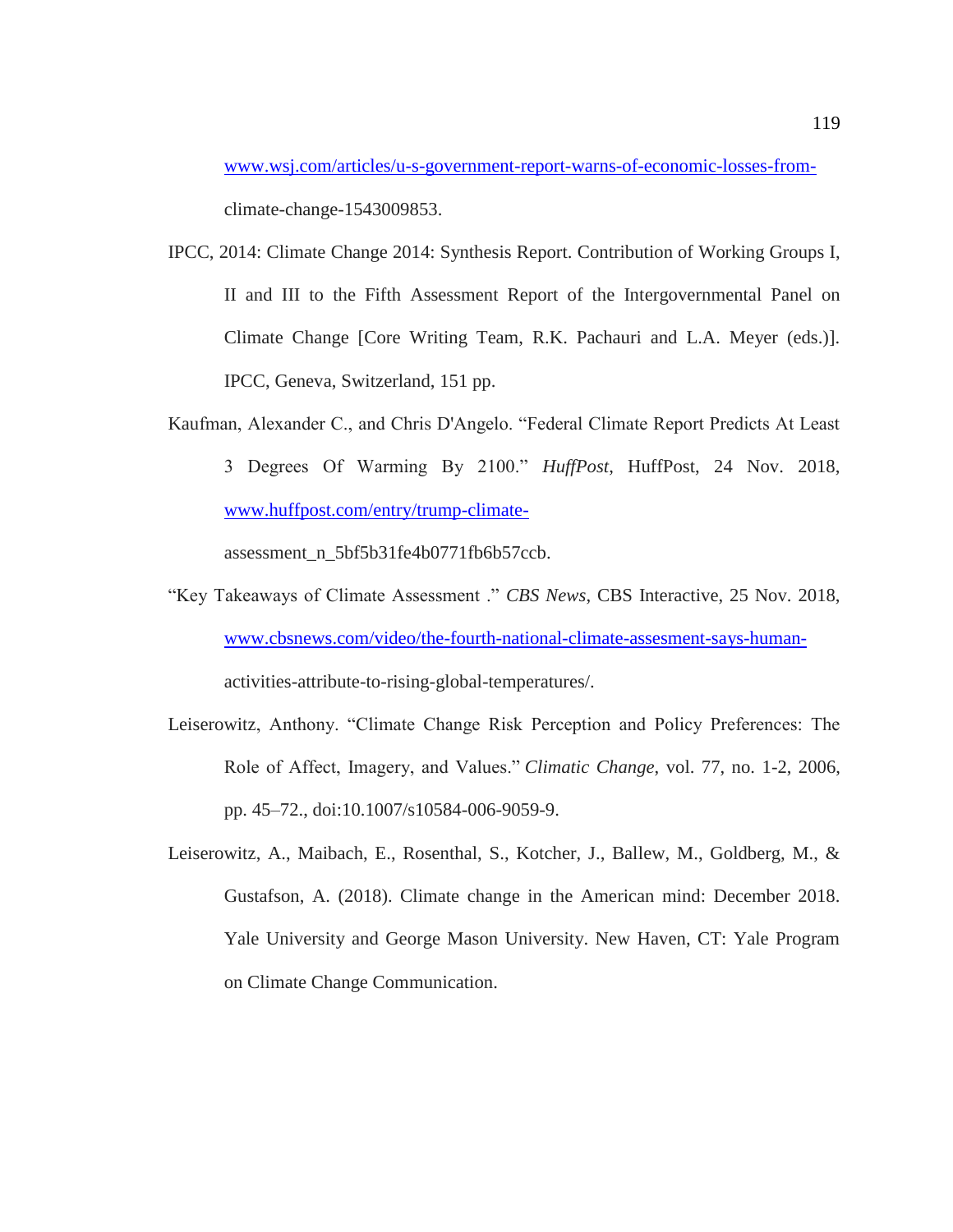Lindenfeld, Laura, and Bridie Mcgreavy. "Entertaining Our Way to Engagement? Climate Change Films and Sustainable Development Values." *International Journal of Sustainable Development*, vol. 17, June 2015, pp. 123–36, doi[:10.1504/IJSD.2014.061766.](http://dx.doi.org/10.1504/IJSD.2014.061766)

Mccright, Aaron M., and Riley E. Dunlap. "The Politicization of Climate Change and Polarization in the American Publics Views of Global Warming, 2001– 2010." *The Sociological Quarterly*, vol. 52, no. 2, 2011, pp. 155–194., doi:10.1111/j.1533-8525.2011.01198.x.

- Medimorec, Srdan, and Gordon Pennycook. "The Language of Denial: Text Analysis Reveals Differences in Language Use between Climate Change Proponents and Skeptics." *Climatic Change; Dordrecht*, vol. 133, no. 4, Dec. 2015, pp. 597–605, doi[:http://dx.doi.org/10.1007/s10584-015-1475-2.](http://dx.doi.org/http:/dx.doi.org/10.1007/s10584-015-1475-2)
- Milman, Oliver. "Climate Change 'Will Inflict Substantial Damage on US Lives'." *The Guardian*, Guardian News and Media, 23 Nov. 2018, [www.theguardian.com/environment/2018/nov/23/climate-change-america-us](http://www.theguardian.com/environment/2018/nov/23/climate-change-america-us-)government-report.
- Moser, Susanne C., and Lisa Dilling. "Communicating Climate Change: Closing the Science-Action Gap." *The Oxford Handbook of Climate Change and Society*. Oxford University Press, 2014.
- Nicotra, Jodie, and Judith Totman Parrish. "Rushing the Cure: Temporal Rhetorics in Global Warming Discourse." *JAC*, vol. 30, no. 1/2, 2010, pp. 215– 37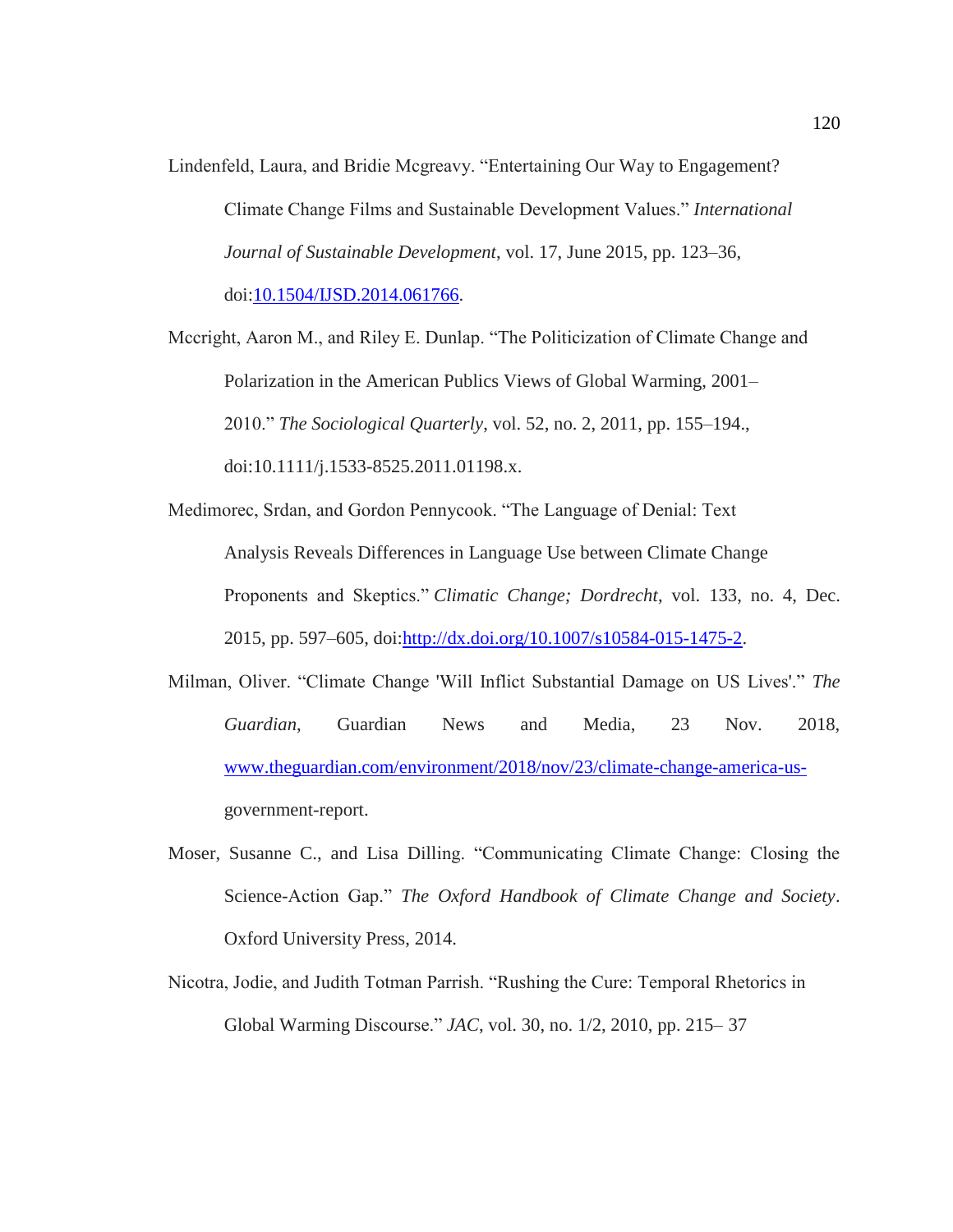- Norgaard, Kari Marie. *Living in Denial: Climate Change, Emotions, and Everyday Life*. MIT Press, 2011.
- Nyhan, Brendan, and Jason Reifler. "When Corrections Fail: The Persistence of Political Misperceptions." *Political Behavior*, vol. 32, no. 2, June 2010, pp. 303–30, doi[:10.1007/s11109-010-9112-2.](http://dx.doi.org/10.1007/s11109-010-9112-2)
- Painter, James. *Climate Change in the Media Reporting Risk and Uncertainty*. I.B. Tauris & Co. Ltd, 2013.
- Perelman, Chaïm, and Lucie Olbrechts-Tyteca. *The New Rhetoric: A Treatise on Argumentation*. Translated by John Wilkinson and Purcell Weaver. University of Notre Dame Press, 1969.
- Reynolds, Nedra. "Ethos as Location: New Sites for Understanding Discursive Authority." *Rhetoric Review*, vol. 11, no. 2, 1993, pp. 325-338. *JSTOR*, [www.jstor.org/stable/465805.](http://www.jstor.org/stable/465805)
- Rice, Doyle. "U.S. Impacts of Climate Change Are Intensifying, Federal Report Says." *USA Today*, Gannett Satellite Information Network, 23 Nov. 2018, [www.usatoday.com/story/news/nation/2018/11/23/climate-change-intensifying](http://www.usatoday.com/story/news/nation/2018/11/23/climate-change-intensifying-)economy-impacted-federal-report-finds/2093291002/.
- Ryan, Kathleen J. et al. "Introduction: Identifying Feminist Ecological Ethē." *Rethinking Ethos: a Feminist Ecological Approach to Rhetoric*, edited by Kathleen J. Ryan et al., Southern Illinois University Press, 2016, pp. 1–22.
- Saad, Lydia. "Military, Small Business, Police Still Stir Most Confidence." *Gallup.com*, 28 June 2018